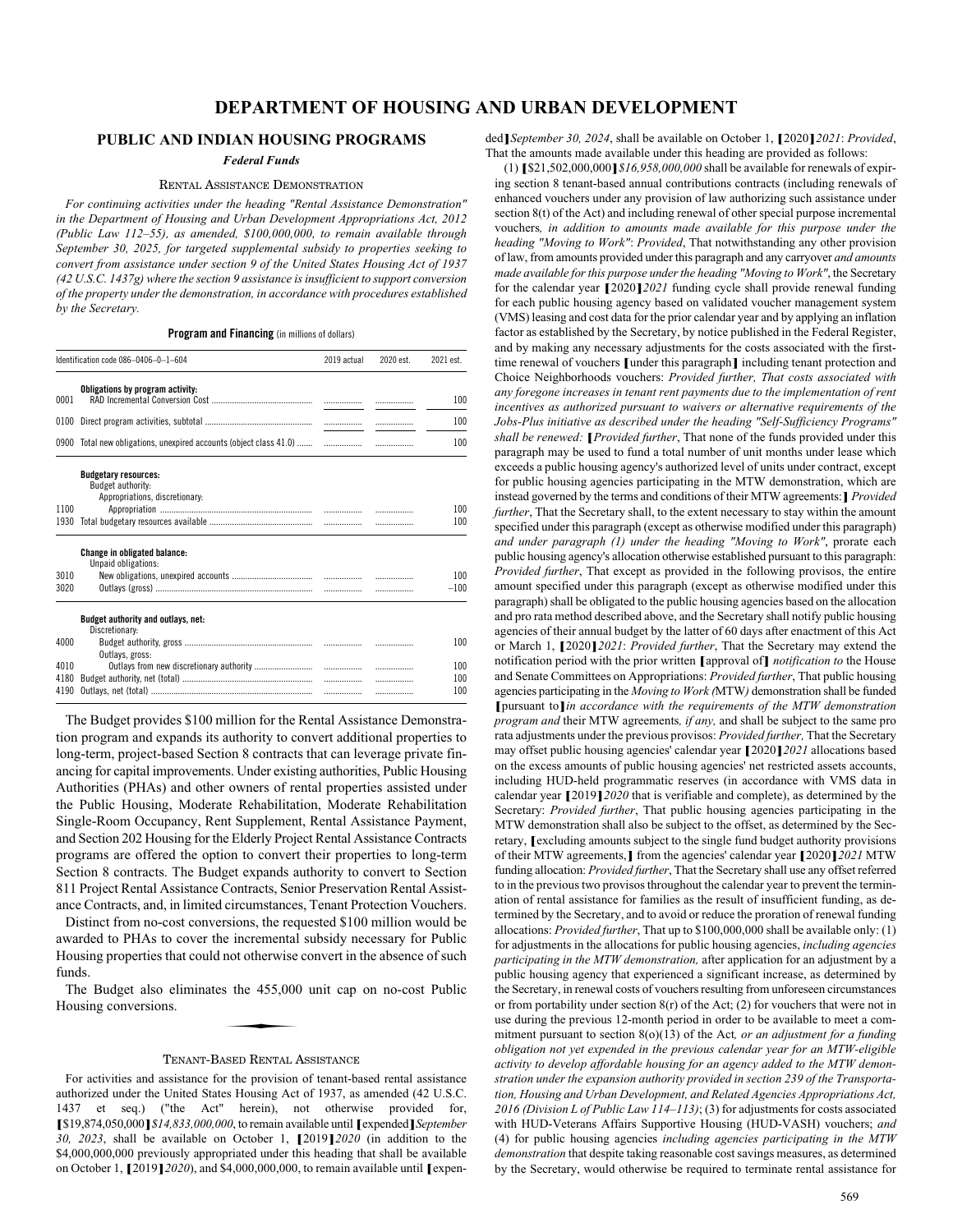#### TENANT-BASED RENTAL ASSISTANCE—Continued

families as a result of insufficient funding**[**; (5) for adjustments in the allocations for public housing agencies that (i) are leasing a lower-than-average percentage of their authorized vouchers, (ii) have low amounts of budget authority in their net restricted assets accounts and HUD-held programmatic reserves, relative to other agencies, and (iii) are not participating in the Moving to Work demonstration, to enable such agencies to lease more vouchers; and (6) for public housing agencies that have experienced increased costs or loss of units in an area for which the President declared a disaster under title IV of the Robert T. Stafford Disaster Relief and Emergency Assistance Act (42 U.S.C. 5170 et seq.)**]**: *Provided further*, That the Secretary shall allocate amounts under the previous proviso based on need, as determined by the Secretary;

(2) **[**\$75,000,000**]***\$100,000,000* shall be for section 8 rental assistance for relocation and replacement of housing units that are demolished or disposed of pursuant to section 18 of the Act, conversion of section 23 projects to assistance under section 8, the family unification program under section  $8(x)$  of the Act, relocation of witnesses in connection with efforts to combat crime in public and assisted housing pursuant to a request from a law enforcement or prosecution agency, enhanced vouchers under any provision of law authorizing such assistance under section 8(t) of the Act, Choice Neighborhood vouchers, mandatory and voluntary conversions, and tenant protection assistance including replacement and relocation assistance or for project-based assistance to prevent the displacement of unassisted elderly tenants currently residing in section 202 properties financed between 1959 and 1974 that are refinanced pursuant to Public Law 106–569, as amended, or under the authority as provided under this Act: *Provided*, That when a public housing development is submitted for demolition or disposition under section 18 of the Act, the Secretary may provide section 8 rental assistance when the units pose an imminent health and safety risk to residents: *Provided further*, That the Secretary may only provide replacement vouchers for units that were occupied within the previous 24 months that cease to be available as assisted housing, subject only to the availability of funds: **[***Provided further*, That of the amounts made available under this paragraph, up to \$5,000,000 may be available to provide tenant protection assistance, not otherwise provided under this paragraph, to residents residing in low vacancy areas and who may have to pay rents greater than 30 percent of household income, as the result of: (A) the maturity of a HUD-insured, HUD-held or section 202 loan that requires the permission of the Secretary prior to loan prepayment; (B) the expiration of a rental assistance contract for which the tenants are not eligible for enhanced voucher or tenant protection assistance under existing law; or (C) the expiration of affordability restrictions accompanying a mortgage or preservation program administered by the Secretary: *Provided further*, That such tenant protection assistance made available under the previous proviso may be provided under the authority of section  $8(t)$  or section  $8(0)(13)$  of the United States Housing Act of 1937 (42 U.S.C. 1437f(t)): *Provided further*, That the Secretary shall issue guidance to implement the previous provisos, including, but not limited to, requirements for defining eligible at-risk households within 60 days of the enactment of this Act: *Provided further*, That any tenant protection voucher made available from amounts under this paragraph shall not be reissued by any public housing agency, except the replacement vouchers as defined by the Secretary by notice, when the initial family that received any such voucher no longer receives such voucher, and the authority for any public housing agency to issue any such voucher shall cease to exist:**]** *Provided further*, That the Secretary may provide section 8 rental assistance from amounts made available under this paragraph for units assisted under a project-based subsidy contract funded under the "Project-Based Rental Assistance" heading under this title where the owner has received a Notice of Default and the units pose an imminent health and safety risk to residents: *Provided further*, That to the extent that the Secretary determines that such units are not feasible for continued rental assistance payments or transfer of the subsidy contract associated with such units to another project or projects and owner or owners, any remaining amounts associated with such units under such contract shall be recaptured and *such recaptured amounts, in an amount equal to the cost of rental assistance provided pursuant to the previous proviso, up to the total amounts recaptured, shall be transferred to and merged with amounts* **[**used to reimburse amounts used**]** under this paragraph*:* **[**for rental assistance under the preceding proviso;**]***Provided further, That any tenant protection voucher made available from amounts under this paragraph shall not be reissued by any public housing agency, except the replacement vouchers as defined by the Secretary by notice, when the initial family that received any such voucher no longer receives such voucher, and the authority for any public housing agency to issue any such voucher shall cease to exist;*

(3) **[**\$1,977,000,000**]***\$1,465,000,000* shall be for administrative and other expenses of public housing agencies in administering the section 8 tenant-based rental assistance program, *in addition to amounts made available for this purpose*

*under the heading "Moving to Work",* of which up to **[**\$30,000,000**]***\$10,000,000* shall be available to the Secretary to allocate to public housing agencies*, including agencies participating in the MTW demonstration,* that need additional funds to administer their section 8 programs, including fees associated with section 8 tenant protection rental assistance, the administration of disaster related vouchers, HUD-VASH vouchers, and other special purpose incremental vouchers: *Provided*, That no less than **[**\$1,947,000,000**]***\$1,455,000,000* of the amount provided in this paragraph *and all amounts for this purpose under the heading "Moving to Work"* shall be allocated to public housing agencies for the calendar year **[**2020**]***<sup>2021</sup>* funding cycle based on section 8(q) of the Act (and related Appropriation Act provisions) as in effect immediately before the enactment of the Quality Housing and Work Responsibility Act of 1998 (Public Law 105–276): *Provided further,* That if the amounts made available under this paragraph *in addition to amounts for this purpose provided under the heading "Moving to Work"* are insufficient to pay the amounts determined under the previous proviso, the Secretary may decrease the amounts allocated to agencies by a uniform percentage applicable to all agencies receiving funding under this paragraph or may, to the extent necessary to provide full payment of amounts determined under the previous proviso, utilize unobligated balances, including recaptures and carryovers, remaining from funds appropriated to the Department of Housing and Urban Development under this heading from prior fiscal years, excluding special purpose vouchers, notwithstanding the purposes for which such amounts were appropriated: *Provided further*, That all public housing agencies participating in the MTW demonstration shall be funded **[**pursuant to**]***in accordance with the requirements of the MTW demonstration program and* their MTW agreements, *if any,* and shall be subject to the same uniform percentage decrease as under the previous proviso: *Provided further*, That amounts provided under this paragraph shall be only for activities related to the provision of tenant-based rental assistance authorized under section 8, including related development activities;

(4) **[**\$229,050,000**]***\$310,000,000* for the renewal of tenant-based assistance contracts under section 811 of the Cranston-Gonzalez National Affordable Housing Act (42 U.S.C. 8013), including necessary administrative expenses: *Provided*, That administrative and other expenses of public housing agencies in administering the special purpose vouchers in this paragraph shall be funded under the same terms and be subject to the same pro rata reduction as the percent decrease for administrative and other expenses to public housing agencies under paragraph (3) of this heading: *Provided further, That up to \$10,000,000 shall be available only (1) for adjustments in the allocations for public housing agencies, after applications for an adjustment by a public housing agency that experienced a significant increase, as determined by the Secretary, in Mainstream renewal costs resulting from unforeseen circumstances, and (2) for public housing agencies that despite taking reasonable cost saving measures, as determined by the Secretary, would otherwise be required to terminate the rental assistance for Mainstream families as a result of insufficient funding: Provided further, That the Secretary shall allocate amounts under the previous proviso based on need, as determined by the Secretary: Provided further*, That upon turnover, section 811 special purpose vouchers funded under this heading in this or prior Acts, or under any other heading in prior Acts, shall be provided to non-elderly persons with disabilities;

(5) *Of the amounts provided under paragraph (1), up to* **[**\$1,000,000**]***\$4,000,000* **[**shall**]***may* be for rental assistance and associated administrative fees for Tribal HUD-VASH to serve Native American veterans that are homeless or at-risk of homelessness living on or near a reservation or other Indian areas: *Provided*, That such amount shall be made available for renewal grants to recipients that received assistance under prior Acts under the Tribal HUD-VASH program: *Provided further*, That the Secretary shall be authorized to specify criteria for renewal grants, including data on the utilization of assistance reported by grant recipients: *Provided further*, That such assistance shall be administered in accordance with program requirements under the Native American Housing Assistance and Self-Determination Act of 1996 and modeled after the HUD-VASH program: *Provided further*, That the Secretary shall be authorized to waive, or specify alternative requirements for any provision of any statute or regulation that the Secretary administers in connection with the use of funds made available under this paragraph (except for requirements related to fair housing, nondiscrimination, labor standards, and the environment), upon a finding by the Secretary that any such waivers or alternative requirements are necessary for the effective delivery and administration of such assistance: *Provided further*, That grant recipients shall report to the Secretary on utilization of such rental assistance and other program data, as prescribed by the Secretary: *Provided further*, That the Secretary may reallocate, as determined by the Secretary, amounts returned or recaptured from awards under prior Acts *to existing recipients under the Tribal HUD-VASH program*; *and*

**[**(6) \$40,000,000 for incremental rental voucher assistance for use through a supported housing program administered in conjunction with the Department of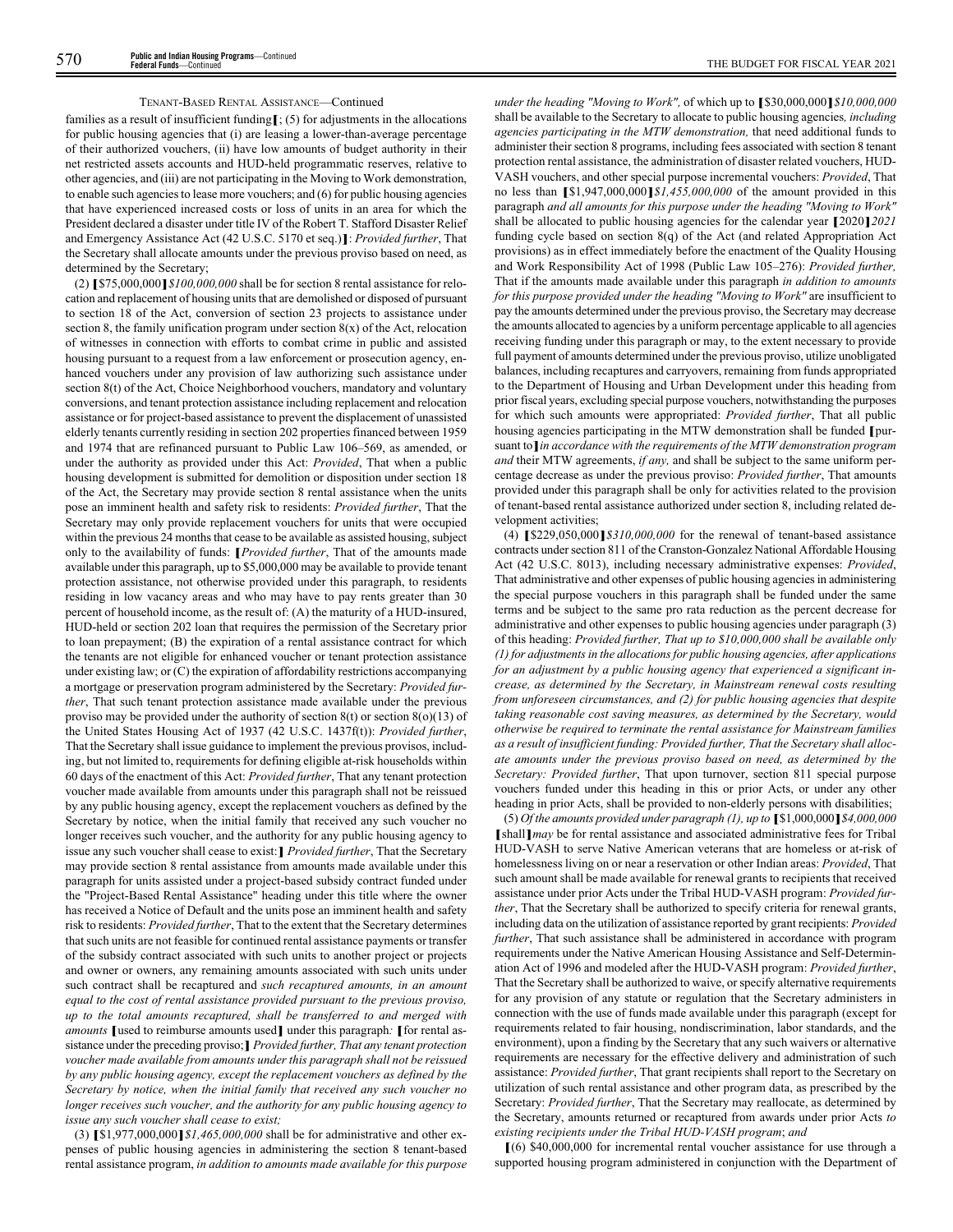Veterans Affairs as authorized under section 8(o)(19) of the United States Housing Act of 1937: *Provided,* That the Secretary of Housing and Urban Development shall make such funding available, notwithstanding section 203 (competition provision) of this title, to public housing agencies that partner with eligible VA Medical Centers or other entities as designated by the Secretary of the Department of Veterans Affairs, based on geographical need for such assistance as identified by the Secretary of the Department of Veterans Affairs, public housing agency administrative performance, and other factors as specified by the Secretary of Housing and Urban Development in consultation with the Secretary of the Department of Veterans Affairs: *Provided further*, That the Secretary of Housing and Urban Development may waive, or specify alternative requirements for (in consultation with the Secretary of the Department of Veterans Affairs), any provision of any statute or regulation that the Secretary of Housing and Urban Development administers in connection with the use of funds made available under this paragraph (except for requirements related to fair housing, nondiscrimination, labor standards, and the environment), upon a finding by the Secretary that any such waivers or alternative requirements are necessary for the effective delivery and administration of such voucher assistance: *Provided further*, That assistance made available under this paragraph shall continue to remain available for homeless veterans upon turnover;**]**

**[**(7) \$25,000,000 shall be made available for the family unification program as authorized under section 8(x) of the Act: *Provided*, That the amounts made available under this paragraph are provided as follows:**]**

**[**(A) \$5,000,000 shall be for new incremental voucher assistance: *Provided*, That the assistance made available under this subparagraph shall continue to remain available for family unification upon turnover; and**]**

**[**(B) \$20,000,000 shall be for new incremental voucher assistance to assist eligible youth as defined by such section 8(x)(2)(B): *Provided*, That assistance made available under this subparagraph shall continue to remain available for such eligible youth upon turnover: *Provided further*, That of the total amount made available under this subparagraph, up to \$10,000,000 shall be available on a noncompetitive basis to public housing agencies that partner with public child welfare agencies to identify such eligible youth, that request such assistance to timely assist such eligible youth, and that meet any other criteria as specified by the Secretary: *Provided further*, That the Secretary shall review utilization of the assistance made available under the previous proviso, at an interval to be determined by the Secretary, and unutilized voucher assistance that is no longer needed shall be recaptured by the Secretary and reallocated pursuant to the previous proviso: *Provided further*, That for any public housing agency administering voucher assistance appropriated in a prior Act under the family unification program, or made available and competitively selected under this paragraph, that determines that it no longer has an identified need for such assistance upon turnover, such agency shall notify the Secretary, and the Secretary shall recapture such assistance from the agency and reallocate it to any other public housing agency or agencies based on need for voucher assistance in connection with such specified program or eligible youth, as applicable;**]**

**[**(8) \$25,000,000 shall be made available for the mobility demonstration authorized under section 235 of division G of the Consolidated Appropriations Act, 2019 (42 U.S.C. 1437f note; Public Law 116–6; 133 Stat. 465), of which up to \$5,000,000 shall be for new incremental voucher assistance and the remainder of which shall be available to provide mobility-related services to families with children, including pre- and post-move counseling and rent deposits, and to offset the administrative costs of operating the mobility demonstration: *Provided*, That incremental voucher assistance made available under this paragraph shall be for families with children participating in the mobility demonstration and shall continue to remain available for families with children upon turnover: *Provided further*, That for any public housing agency administering voucher assistance under the mobility demonstration that determines that it no longer has an identified need for such assistance upon turnover, such agency shall notify the Secretary, and the Secretary shall recapture such assistance from the agency and reallocate it to any other public housing agency or agencies based on need for voucher assistance in connection with such demonstration; and**]**

**[**(9)**]***(6)* the Secretary shall separately track all special purpose vouchers funded under this heading. *(Department of Housing and Urban Development Appropriations Act, 2020.)*

**Program and Financing** (in millions of dollars)

| Identification code $086-0302-0-1-604$ |                                  | 2019 actual            | 2020 est               | 2021 est.              |
|----------------------------------------|----------------------------------|------------------------|------------------------|------------------------|
| 0001<br>0002<br>0006                   | Obligations by program activity: | 118<br>1.904<br>20.362 | 185<br>2.151<br>21.551 | 100<br>1.465<br>16.958 |

|                                             | <b>Public and Indian Housing Programs</b> —<br>Continued |  |
|---------------------------------------------|----------------------------------------------------------|--|
| DEPARTMENT OF HOUSING AND URBAN DEVELOPMENT | ∵ontinued<br><b>Federal Funds-</b>                       |  |

| 0007         |                                                                    | 90           | 73                  | 64                  |
|--------------|--------------------------------------------------------------------|--------------|---------------------|---------------------|
| 0008         |                                                                    | 5            | 83                  |                     |
| 0013         |                                                                    | 129          | 635                 | 310                 |
| 0014         |                                                                    | 30           | 45                  | .                   |
| 0015         |                                                                    | 2            | 11                  | .                   |
| 0016         |                                                                    | .            | 50                  | .                   |
|              | 0900 Total new obligations, unexpired accounts (object class 41.0) | 22,640       | 24,784              | 18,897              |
|              | <b>Budgetary resources:</b>                                        |              |                     |                     |
|              | Unobligated balance:                                               |              |                     |                     |
| 1000         | Unobligated balance brought forward, Oct 1                         | 807          | 864                 | .                   |
| 1011         | Unobligated balance transfer from other acct [086-0163]            | 1            |                     |                     |
| 1020         | Adjustment of unobligated bal brought forward, Oct 1               | -11          | .                   |                     |
| 1021         |                                                                    | 8            |                     | .                   |
| 1033         |                                                                    | 12           | .                   | .                   |
| 1050         |                                                                    | 817          | 864                 | .                   |
|              | Budget authority:                                                  |              |                     |                     |
|              | Appropriations, discretionary:                                     |              |                     |                     |
| 1100         |                                                                    | 18,598       | 19,874              | 14,833              |
| 1121         | Appropriations transferred from other acct [086-0304]              | 23           | 18                  |                     |
| 1121         | Appropriations transferred from other acct [086-0163]              | 66           | 34                  | 64                  |
| 1131         | Unobligated balance of appropriations permanently                  |              |                     |                     |
|              |                                                                    | .            | -6                  | .                   |
|              |                                                                    |              |                     |                     |
| 1160         |                                                                    | 18,687       | 19,920              | 14,897              |
|              | Advance appropriations, discretionary:                             |              |                     |                     |
| 1170         |                                                                    | 4,000        | 4,000               | 4,000               |
| 1900         |                                                                    | 22,687       | 23,920              | 18,897              |
|              |                                                                    | 23,504       | 24,784              | 18,897              |
| 1941         | Memorandum (non-add) entries:                                      | 864          | .                   |                     |
|              |                                                                    |              |                     | .                   |
|              | Change in obligated balance:                                       |              |                     |                     |
|              | Unpaid obligations:                                                |              |                     |                     |
| 3000         |                                                                    | 3,871        | 4,294               | 4,729               |
| 3001         | Adjustments to unpaid obligations, brought forward, Oct            |              |                     |                     |
|              |                                                                    | 11<br>22,640 | .                   | .                   |
| 3010         |                                                                    | $-22,220$    | 24,784<br>$-24,349$ | 18,897<br>$-19,792$ |
| 3020<br>3040 | Recoveries of prior year unpaid obligations, unexpired             | -8           |                     | .                   |
|              |                                                                    |              |                     |                     |
| 3050         |                                                                    | 4,294        | 4,729               | 3,834               |
|              | Memorandum (non-add) entries:                                      |              |                     |                     |
| 3100         |                                                                    | 3,882        | 4,294               | 4,729               |
| 3200         |                                                                    | 4,294        | 4,729               | 3,834               |
|              |                                                                    |              |                     |                     |
|              | Budget authority and outlays, net:<br>Discretionary:               |              |                     |                     |
| 4000         |                                                                    | 22,687       | 23,920              | 18,897              |
|              | Outlays, gross:                                                    |              |                     |                     |
| 4010         | Outlays from new discretionary authority                           | 19,181       | 20,913              | 16,645              |
| 4011         |                                                                    | 3,039        | 3,436               | 3,147               |
|              |                                                                    |              |                     |                     |
| 4020         |                                                                    | 22,220       | 24,349              | 19,792              |
|              | Offsets against gross budget authority and outlays:                |              |                     |                     |
|              | Offsetting collections (collected) from:                           |              |                     |                     |
| 4033         |                                                                    | $-12$        |                     | .                   |
|              | Additional offsets against gross budget authority only:            |              |                     |                     |
| 4053         | Recoveries of prior year paid obligations, unexpired               |              |                     |                     |
|              |                                                                    | 12           |                     |                     |
| 4070         |                                                                    | 22,687       | 23,920              | 18,897              |
| 4080         |                                                                    | 22,208       | 24,349              | 19,792              |
| 4180         |                                                                    | 22,687       | 23,920              | 18,897              |
| 4190         |                                                                    | 22,208       | 24,349              | 19,792              |
|              |                                                                    |              |                     |                     |

The Budget provides \$18.8 billion for the Tenant-Based Rental Assistance (TBRA) program (also known as the Housing Choice Voucher program), which is the Federal Government's largest income-targeted rental assistance program. With this funding, the Housing Choice Voucher program will provide housing assistance to around 1.9 million extremely low- to very low-income families to rent decent, safe, and sanitary housing in the private market. About 2,200 state and local Public Housing Authorities (PHAs) administer the Housing Choice Voucher program.

The Budget provides \$16.9 billion in contract renewals to continue to assist families in calendar year 2021. The Budget also includes \$310 million for the renewal of Section 811 mainstream housing vouchers for persons with disabilities, including the first-time renewal of new mainstream vouchers allocated in 2020, and associated administrative fees, as well as a new set-aside to provide adjustments to PHAs as a result of significant increases in mainstream renewal costs resulting from unforeseen circum-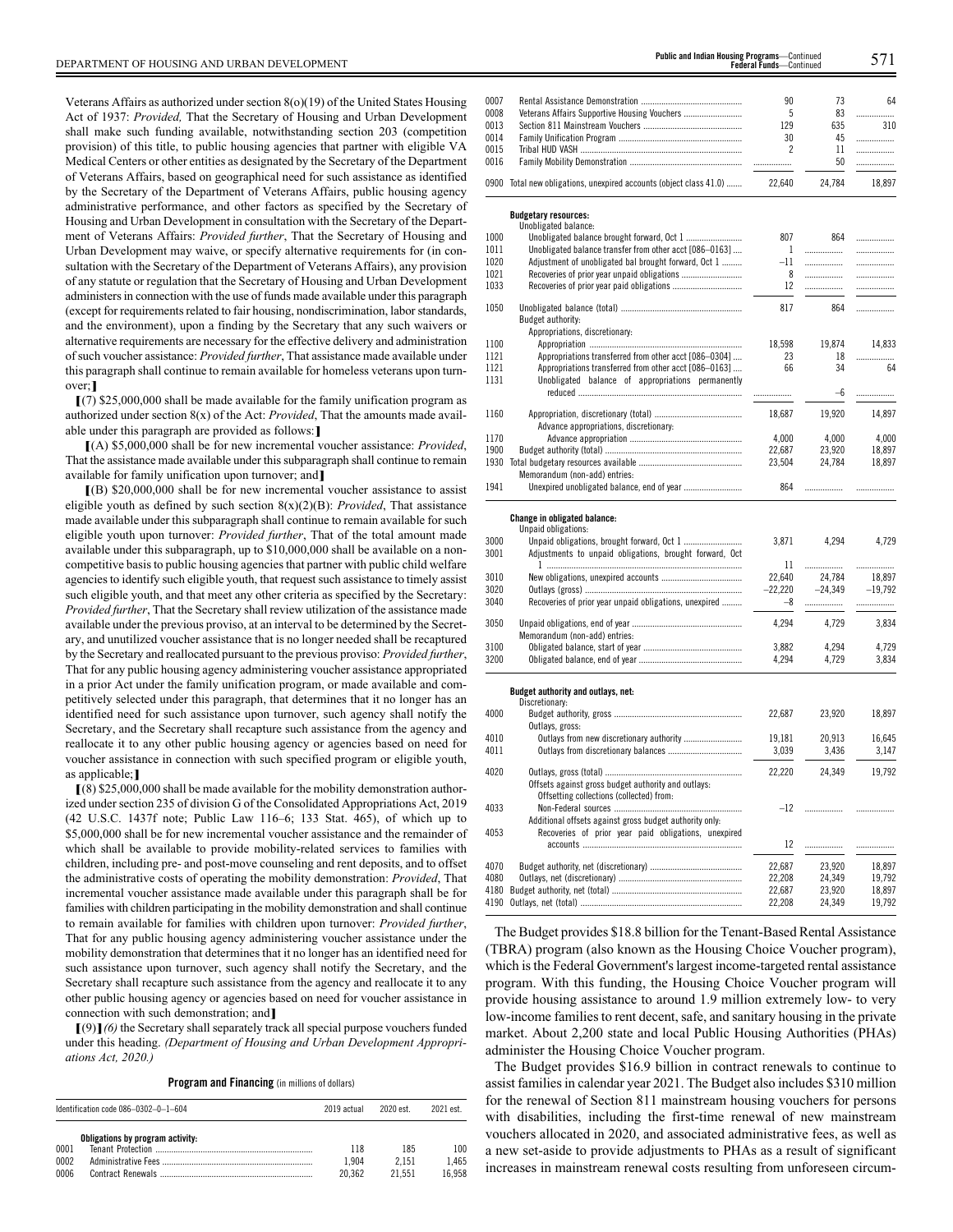#### TENANT-BASED RENTAL ASSISTANCE—Continued

stances and to prevent the termination of assistance for mainstream families should there be insufficient funding.

In addition, the Budget requests the following: \$1.5 billion in PHA administrative fees to support core functions such as admitting households, conducting housing quality inspections, and completing tenant income certifications; \$100 million for tenant protection vouchers, which are provided to families who may have to relocate due to actions beyond their control, such as a public housing demolition or redevelopment, and when private owners of multi-family developments choose to leave the projectbased program or convert to long-term Section 8 contracts; and up to \$4 million for the renewal of vouchers by tribes under the Tribal Housing and Department of Housing and Urban Development and Department of Veterans Affairs Supportive Housing program, to serve Native American veterans who are homeless or at risk of homelessness and living in and around designated tribal areas. The Budget also reflects that PHAs with the Moving to Work (MTW) designation will be receiving funds from the MTW account, instead of the TBRA and Public Housing accounts. The separate MTW account includes \$4.5 billion for MTW agencies' contract renewals and administrative fees.

Further, the Budget continues to support legislative reforms as reflected<br>the Making Affordable Housing Work Act of 2018 and uniform work<br>quirements. in the Making Affordable Housing Work Act of 2018 and uniform work requirements.

#### HOUSING CERTIFICATE FUND

#### (INCLUDING **[**RESCISSIONS**]***CANCELLATIONS*)

Unobligated balances, including recaptures and carryover, remaining from funds appropriated to the Department of Housing and Urban Development under this heading, the heading "Annual Contributions for Assisted Housing" and the heading "Project-Based Rental Assistance", for fiscal year **[**2020**]***2021* and prior years may be used for renewal of or amendments to section 8 project-based contracts and for performance-based contract administrators, notwithstanding the purposes for which such funds were appropriated: *Provided*, That any obligated balances of contract authority from fiscal year 1974 and prior that have been terminated **[**shall be rescinded**]** *are hereby permanently cancelled*: *Provided further*, That amounts heretofore recaptured, or recaptured during the current fiscal year, from section 8 project-based contracts from source years fiscal year 1975 through fiscal year 1987 are hereby **[**rescinded**]***permanently cancelled*, and an amount of additional new budget authority, equivalent to the amount **[**rescinded**]***permanently cancelled* is hereby appropriated, to remain available until expended, for the purposes set forth under this heading, in addition to amounts otherwise available. *(Department of Housing and Urban Development Appropriations Act, 2020.)*

|  |  | Program and Financing (in millions of dollars) |  |  |  |
|--|--|------------------------------------------------|--|--|--|
|--|--|------------------------------------------------|--|--|--|

|              | Identification code 086-0319-0-1-604                                                        | 2019 actual | 2020 est.                | 2021 est. |
|--------------|---------------------------------------------------------------------------------------------|-------------|--------------------------|-----------|
| 0001         | Obligations by program activity:                                                            | 30          | .                        |           |
| 0002         |                                                                                             | 88          | 20                       | 10        |
| 0900         | Total new obligations, unexpired accounts (object class 41.0)                               | 118         | 20                       | 10        |
|              | <b>Budgetary resources:</b><br>Unobligated balance:                                         |             |                          |           |
| 1000         |                                                                                             | 142         | 40                       | 52        |
| 1020         | Adjustment of unobligated bal brought forward, Oct 1                                        | $-12$       | .                        |           |
| 1021         |                                                                                             | 38          | 66                       | 66        |
| 1029         |                                                                                             | $-21$       | $-36$                    | $-36$     |
| 1033         |                                                                                             | 11          | $\overline{\phantom{a}}$ | 2         |
| 1050         | <b>Budget authority:</b>                                                                    | 158         | 72                       | 84        |
| 1100<br>1131 | Appropriations, discretionary:<br>Unobligated balance of appropriations permanently reduced | 12          | 26                       | 26        |
|              |                                                                                             | $-12$       | $-26$                    | $-26$     |
| 1930         | Memorandum (non-add) entries:                                                               | 158         | 72                       | 84        |
| 1941         |                                                                                             | 40          | 52                       | 74        |

#### **Change in obligated balance:**

|       | Unpaid obligations:                                     |        |                |                |
|-------|---------------------------------------------------------|--------|----------------|----------------|
| 3000  |                                                         | 271    | 220            | 143            |
| 3001  | Adjustments to unpaid obligations, brought forward, Oct |        |                |                |
|       | ] …………………………………………………………………………                          | 12     |                |                |
| 3010  |                                                         | 118    | 20             | 10             |
| 3020  |                                                         | $-143$ | $-31$          | $-58$          |
| 3040  | Recoveries of prior year unpaid obligations, unexpired  | $-38$  | $-66$          | $-66$          |
|       |                                                         |        |                |                |
| 3050  |                                                         | 220    | 143            | 29             |
|       | Memorandum (non-add) entries:                           |        |                |                |
| 3100  |                                                         | 283    | 220            | 143            |
| 3200  |                                                         | 220    | 143            | 29             |
|       |                                                         |        |                |                |
|       |                                                         |        |                |                |
|       | Budget authority and outlays, net:                      |        |                |                |
|       | Discretionary:                                          |        |                |                |
|       | Outlays, gross:                                         |        |                |                |
| 4011  |                                                         | 143    | 31             | 58             |
|       | Offsets against gross budget authority and outlays:     |        |                |                |
|       | Offsetting collections (collected) from:                |        |                |                |
| 4033  |                                                         | $-11$  | $-2$           | $-2$           |
|       | Additional offsets against gross budget authority only. |        |                |                |
| 4053  | Recoveries of prior year paid obligations, unexpired    |        |                |                |
|       |                                                         | 11     | $\overline{2}$ | $\overline{c}$ |
| 4080  |                                                         | 132    | 29             | 56             |
| 4180  |                                                         |        |                |                |
| 4190- |                                                         | 132    | 29             | 56             |
|       |                                                         |        |                |                |

Until 2005, the Housing Certificate Fund provided funding to both the project-based and tenant-based components of the Section 8 program. Project-Based Rental Assistance (PBRA) and Tenant-Based Rental Assistance are now funded in separate accounts. The Housing Certificate Fund retains and recovers balances from previous years' appropriations, and uses those balances to support PBRA contract renewals, amendments, and administration. recounts.<br>Trom previous<br>RA contract re

#### PUBLIC HOUSING CAPITAL FUND

#### *(INCLUDING TRANSFER OF FUNDS)*

**[**For the Public Housing Capital Fund Program to carry out capital and management activities for public housing agencies, as authorized under section 9 of the United States Housing Act of 1937 (42 U.S.C. 1437g) (the "Act") \$2,869,893,812, to remain available until September 30, 2023: *Provided*, That notwithstanding any other provision of law or regulation, during fiscal year 2020, the Secretary of Housing and Urban Development may not delegate to any Department official other than the Deputy Secretary and the Assistant Secretary for Public and Indian Housing any authority under paragraph (2) of section 9(j) regarding the extension of the time periods under such section: *Provided further*, That for purposes of such section 9(j), the term "obligate" means, with respect to amounts, that the amounts are subject to a binding agreement that will result in outlays, immediately or in the future: *Provided further*, That of the total amount made available under this heading, up to \$14,000,000 shall be to support ongoing public housing financial and physical assessment activities: *Provided further*, That of the total amount made available under this heading, up to \$1,000,000 shall be to support the costs of administrative and judicial receiverships: *Provided further*, That of the total amount provided under this heading, not to exceed \$64,650,000 shall be available for the Secretary to make grants, notwithstanding section 203 of this Act, to public housing agencies for emergency capital needs including safety and security measures necessary to address crime and drugrelated activity as well as needs resulting from unforeseen or unpreventable emergencies and natural disasters excluding Presidentially declared emergencies and natural disasters under the Robert T. Stafford Disaster Relief and Emergency Act (42 U.S.C. 5121 et seq.) occurring in fiscal year 2020, of which \$34,650,000 shall be available for public housing agencies under administrative and judicial receiverships or under the control of a Federal monitor: *Provided further*, That of the amount made available under the previous proviso, not less than \$10,000,000 shall be for safety and security measures: *Provided further*, That in addition to the amount in the previous proviso for such safety and security measures, any amounts that remain available, after all applications received on or before September 30, 2021, for emergency capital needs have been processed, shall be allocated to public housing agencies for such safety and security measures: *Provided further*, That for funds provided under this heading, the limitation in section 9(g)(1) of the Act shall be 25 percent: *Provided further*, That the Secretary may waive the limitation in the previous proviso to allow public housing agencies to fund activities authorized under section 9(e)(1)(C) of the Act: *Provided further*, That the Secretary shall notify public housing agencies requesting waivers under the previous proviso if the request is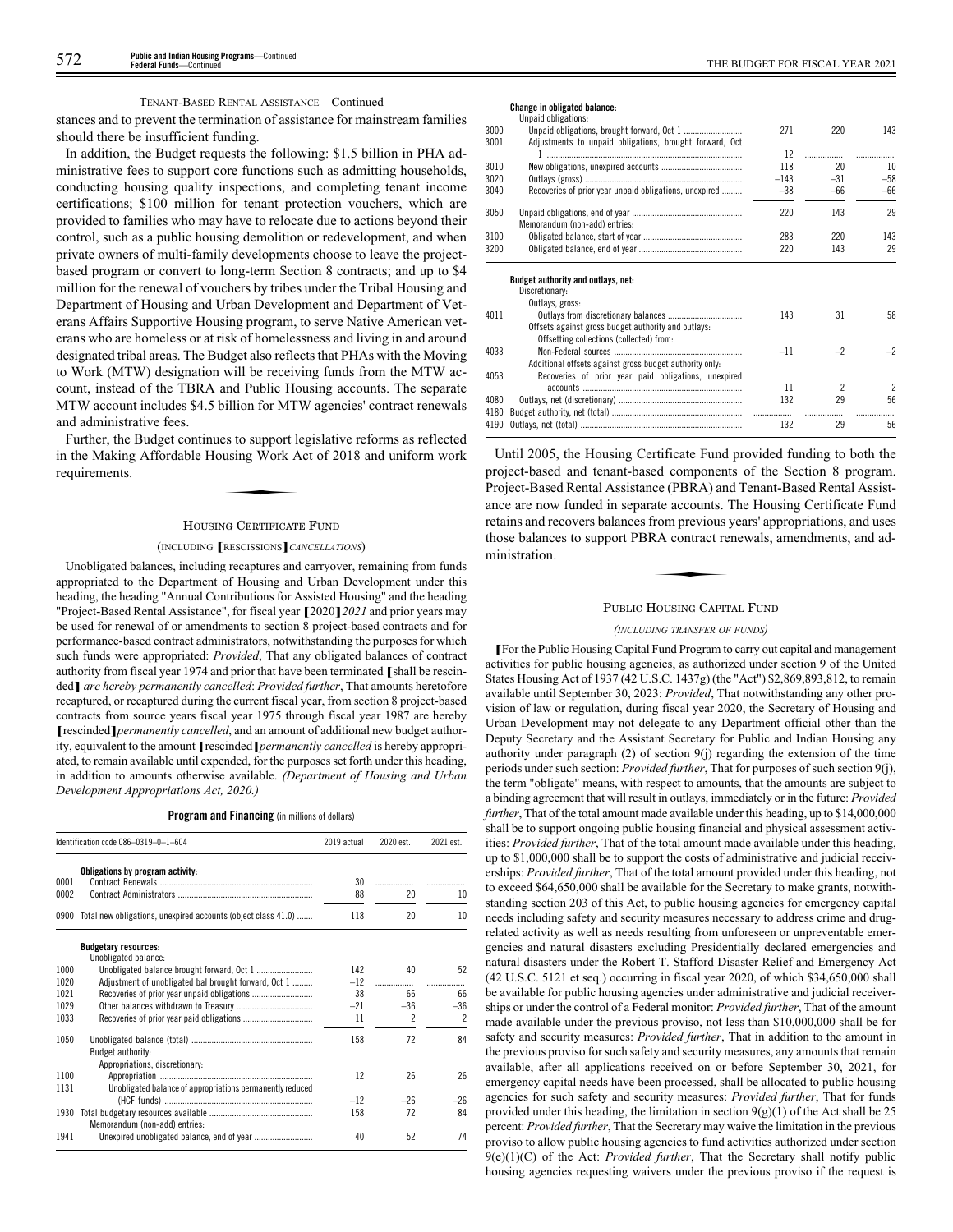approved or denied within 14 days of submitting the request: *Provided further*, That from the funds made available under this heading, the Secretary shall provide bonus awards in fiscal year 2020 to public housing agencies that are designated high performers: *Provided further*, That the Department shall notify public housing agencies of their formula allocation within 60 days of enactment of this Act: *Provided further*, That of the total amount provided under this heading, \$45,000,000 shall be available for competitive grants to public housing agencies to evaluate and reduce lead-based paint hazards and other housing-related hazards including carbon monoxide and mold in public housing: *Provided further*, That of the amounts available under the previous proviso, no less than \$25,000,000 shall be for competitive grants to public housing agencies to evaluate and reduce lead-based paint hazards in public housing by carrying out the activities of risk assessments, abatement, and interim controls (as those terms are defined in section 1004 of the Residential Lead-Based Paint Hazard Reduction Act of 1992 (42 U.S.C. 4851b)): *Provided further*, That for purposes of environmental review, a grant under the previous two provisos shall be considered funds for projects or activities under title I of the United States Housing Act of 1937 (42 U.S.C. 1437 et seq.) for purposes of section 26 of such Act (42 U.S.C. 1437x) and shall be subject to the regulations implementing such section: *Provided further*, That for funds made available under the previous three provisos, the Secretary shall allow a PHA to apply for up to 20 percent of the funds made available under the first two provisos and prioritize need when awarding grants.**]** *Unobligated balances, including recaptures and carryover, remaining from funds appropriated under this heading in prior fiscal years, excluding set asides, shall be transferred to the heading "Public Housing Fund" for distribution to public housing agencies pursuant to the Operating Fund formula at part 990 of title 24, Code of Federal Regulations. (Department of Housing and Urban Development Appropriations Act, 2020.)*

### **Program and Financing** (in millions of dollars)

|      | Identification code 086-0304-0-1-604                          |                | 2019 actual<br>2020 est. |          |
|------|---------------------------------------------------------------|----------------|--------------------------|----------|
|      | Obligations by program activity:                              |                |                          |          |
| 0001 |                                                               | 2.624          | 2.821                    | .        |
| 0003 |                                                               | 9              | 20                       | .        |
| 0004 | Emergency/Disaster Reserve (Receivership PHAs)                | .              | 34                       | .        |
| 0006 | Resident Opportunities and Supportive Services                | 31             | .                        | .        |
| 0007 |                                                               | $\overline{c}$ | $\mathbf{1}$             | .        |
| 0008 |                                                               | 13             | 14                       |          |
| 0010 |                                                               | 14             | .                        | .        |
| 0011 |                                                               | 5              | 10                       | .        |
| 0012 |                                                               | 28             | 20                       | .        |
| 0013 |                                                               |                | 25                       |          |
|      |                                                               | .              |                          | .        |
| 0900 | Total new obligations, unexpired accounts (object class 41.0) | 2,726          | 2,945                    | .        |
|      | <b>Budgetary resources:</b>                                   |                |                          |          |
|      | Unobligated balance:                                          |                |                          |          |
| 1000 |                                                               | 87             | 106                      |          |
| 1020 | Adjustment of unobligated bal brought forward, Oct 1          | $-2$           | .                        | .        |
| 1021 |                                                               | 6              | .                        | .        |
| 1033 |                                                               | $\mathbf{1}$   |                          | .        |
| 1050 |                                                               | 92             | 106                      |          |
|      | Budget authority:                                             |                |                          |          |
|      | Appropriations, discretionary:                                |                |                          |          |
| 1100 |                                                               | 2,775          | 2,870                    | .        |
| 1120 | Appropriations transferred to other accts [086-0302]          | $-23$          | $-18$                    | .        |
| 1120 | Appropriations transferred to other accts [086-0303]          | $-11$          | $-13$                    | .        |
|      |                                                               |                |                          |          |
| 1160 |                                                               | 2.741          | 2,839                    | .        |
| 1930 |                                                               | 2,833          | 2,945                    | .        |
|      | Memorandum (non-add) entries:                                 |                |                          |          |
| 1940 |                                                               | $-1$           | .                        | .        |
| 1941 |                                                               | 106            | .                        | .        |
|      | Change in obligated balance:                                  |                |                          |          |
|      | Unpaid obligations:                                           |                |                          |          |
| 3000 | Unpaid obligations, brought forward, Oct 1                    | 4,608          | 5,170                    | 5,697    |
| 3001 | Adjustments to unpaid obligations, brought forward, Oct       |                |                          |          |
|      |                                                               | 3              |                          |          |
| 3010 |                                                               | 2,726          | 2.945                    | .        |
| 3020 |                                                               | $-2,152$       | $-2.418$                 | $-2,553$ |
| 3040 | Recoveries of prior year unpaid obligations, unexpired        | $-6$           | .                        | .        |
| 3041 | Recoveries of prior year unpaid obligations, expired          | $-9$           | .                        |          |
| 3050 |                                                               | 5,170          | 5,697                    | 3,144    |
|      | Memorandum (non-add) entries:                                 |                |                          |          |
| 3100 |                                                               | 4,611          | 5,170                    |          |
|      |                                                               |                |                          | 5,697    |
| 3200 |                                                               | 5,170          | 5,697                    | 3,144    |

**Budget authority and outlays, net:**

|      | Discretionary:                                                                                  |       |       |       |
|------|-------------------------------------------------------------------------------------------------|-------|-------|-------|
| 4000 |                                                                                                 | 2.741 | 2.839 | .     |
|      | Outlays, gross:                                                                                 |       |       |       |
| 4010 |                                                                                                 | 120   | 106   |       |
| 4011 |                                                                                                 | 2,032 | 2.312 | 2.553 |
| 4020 |                                                                                                 | 2.152 | 2.418 | 2.553 |
|      | Offsets against gross budget authority and outlays:<br>Offsetting collections (collected) from: |       |       |       |
| 4033 |                                                                                                 |       |       |       |
|      | Additional offsets against gross budget authority only.                                         |       |       |       |
| 4052 | Offsetting collections credited to expired accounts                                             |       |       |       |
| 4053 | Recoveries of prior year paid obligations, unexpired                                            |       |       |       |
|      |                                                                                                 | 1     |       |       |
| 4060 | Additional offsets against budget authority only (total)                                        | 2     |       |       |
| 4070 |                                                                                                 | 2.741 | 2.839 | .     |
| 4080 |                                                                                                 | 2.150 | 2.418 | 2.553 |
| 4180 |                                                                                                 | 2.741 | 2.839 | .     |
| 4190 |                                                                                                 | 2,150 | 2.418 | 2.553 |
|      |                                                                                                 |       |       |       |

The 2021 Budget requests no funding for the Public Housing Capital Fund, a formula grant program designed to address the most acute capital repairs and replacement needs in public housing properties. The Budget proposes that all unobligated balances from the Capital Fund, excluding<br>proposes that all unobligated balances from the Capital Fund, excluding<br>set-asides, be directed to the Public Housing Fund and distributed to Public<br>H set-asides, be directed to the Public Housing Fund and distributed to Public Housing Authorities through the Operating Fund subsidy formula.

#### <sup>P</sup>UBLIC HOUSING**[**<sup>O</sup>PERATING**]**<sup>F</sup>UND

For **[**2020**]***2021* payments to public housing agencies *(PHAs)* for the operation and management of public housing, as authorized by section 9(e) of the United States Housing Act of 1937 (42 U.S.C. 1437g(e)), **[**\$4,549,000,000**]***\$3,572,000,000*, to remain available until September 30, **[**2021**]***2022 (except as otherwise specified under this heading), in addition to amounts for this purpose under the heading "Moving to Work"*: *Provided*, That **[**of the total amount available under this heading, \$25,000,000 shall be available to the Secretary to allocate pursuant to a need-based application process notwithstanding section 203 of this title and not subject to the Operating Fund formula at part 990 of title 24, Code of Federal Regulations to public housing agencies that experience financial insolvency, as determined by the Secretary: *Provided further*, That after all such insolvency needs are met, the Secretary may distribute any remaining funds to all public housing agencies on a prorata basis pursuant to the Operating Fund formula at part 990 of title 24, Code of Federal Regulations**]***the amount of any forgone increases in tenant rent payments due to the implementation of rent incentives as authorized pursuant to waivers or alternative requirements of the Jobs-Plus initiative as described under the heading "Self-Sufficiency Programs" shall be factored into the PHA's general operating fund eligibility pursuant to the formula at 24 CFR Part 990: Provided further, That of the total amount available under this heading, up to \$30,000,000 shall be available until September 30, 2024 for competitive grants to PHAs including agencies participating in the Moving to Work (MTW) demonstration for demolition, and the associated relocation and administrative costs, of the most distressed public housing units: Provided further, That of the total amount made available under this heading, up to \$23,000,000 shall be available until September 30, 2022 to support ongoing Public Housing Financial and Physical Assessment activities: Provided further, That of the total amount made available under this heading, up to \$40,000,000 shall be available until September 30, 2024 to support the costs of administrative and judicial receiverships and for competitive grants to PHAs including agencies participating in the MTW demonstration in receivership, designated troubled or substandard, or otherwise at risk, as determined by the Secretary, for costs associated with public housing asset improvement, repositioning, or recapitalization, in addition to other amounts for that purpose provided under any heading under this title; and for non-competitive grants to PHAs experiencing insolvency, as determined by the Secretary: Provided further, That of the total amount made available under this heading, up to \$10,000,000 shall be available until September 30, 2022 for the Secretary to make grants, notwithstanding section 203 of this Act, to PHAs including agencies participating in the MTW demonstration for emergency capital needs resulting from unforeseen or unpreventable emergencies and natural disasters excluding Presidentially declared emergencies and natural disasters under the Robert T. Stafford Disaster Relief and Emergency Act (42 U.S.C. 5121 et seq.) occurring in fiscal year 2021: Provided further, That of the total amount made available under this heading, \$35,000,000 shall be available until September 30, 2023 for competitive grants to PHAs including agencies participating in the MTW demonstration to*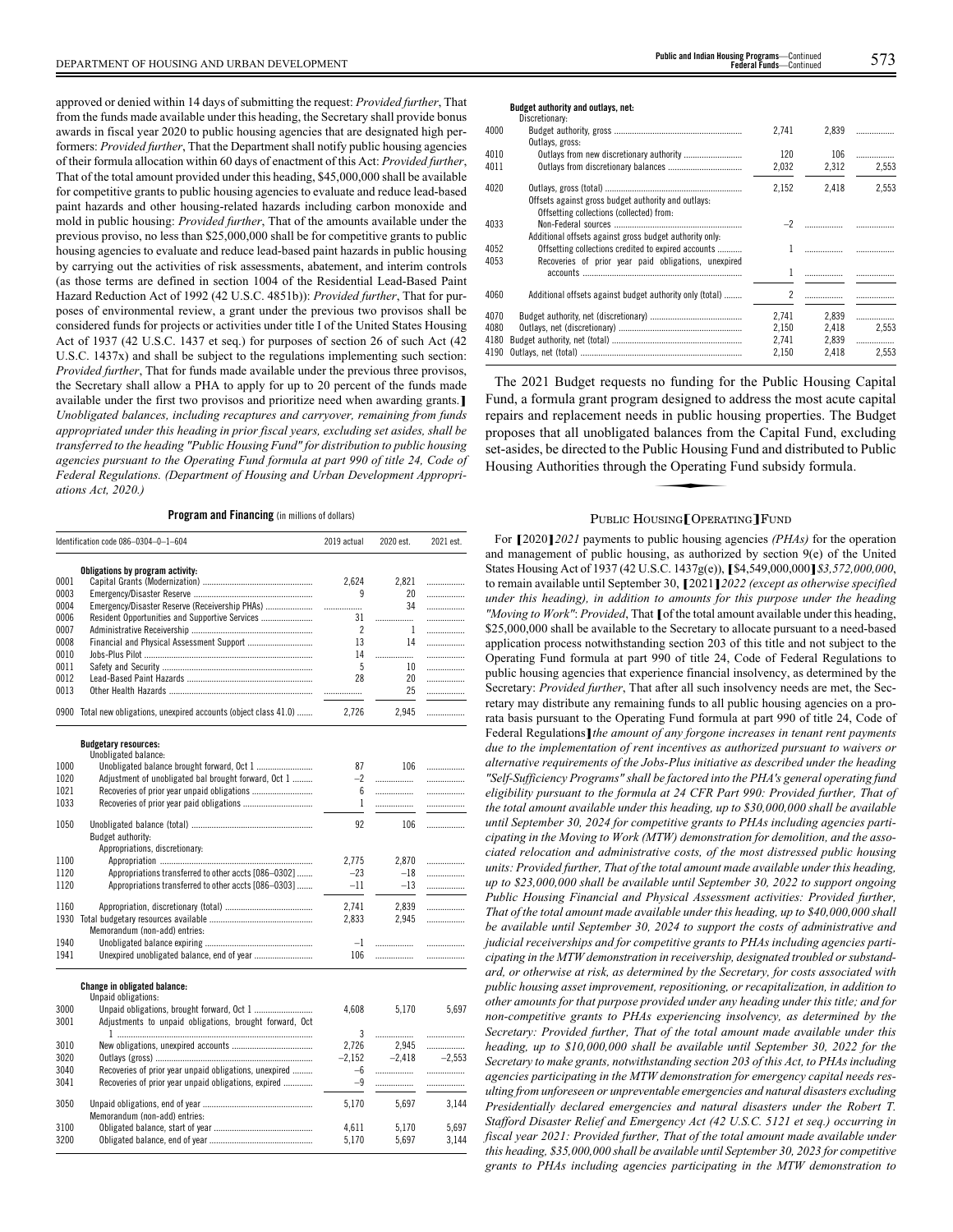#### PUBLIC HOUSING—Continued

*evaluate and reduce lead-based paint hazards in public housing: Provided further, That of the total amount made available under this heading, up to \$30,000,000 shall be available until September 30, 2023 for competitive grants to PHAs, including agencies participating in the MTW demonstration, for full lead service line replacement, with eligibility limited to PHAs where the relevant public water system will undergo or has recently undertaken a comprehensive water main replacement program: Provided further, That for purposes of environmental review, a grant under the previous two provisos shall be considered funds for projects or activities under title I of the United States Housing Act of 1937 (42 U.S.C. 1437 et seq.) for purposes of section 26 of such Act (42 U.S.C. 1437x) and shall be subject to the regulations implementing such section*. *(Department of Housing and Urban Development Appropriations Act, 2020.)*

| Program and Financing (in millions of dollars) |  |  |  |  |  |
|------------------------------------------------|--|--|--|--|--|
|------------------------------------------------|--|--|--|--|--|

|              | Identification code 086-0163-0-1-604                                           | 2019 actual    | 2020 est.      | 2021 est.      |
|--------------|--------------------------------------------------------------------------------|----------------|----------------|----------------|
|              | Obligations by program activity:                                               |                |                |                |
| 0001         |                                                                                | 4.874          | 4,544          | 3,276          |
| 0003         |                                                                                | .              | 25             |                |
| 0004         |                                                                                |                |                | 10             |
| 0007<br>0008 |                                                                                | .              | .              | 40<br>23       |
| 0011         |                                                                                | .<br>.         | .              | 35             |
| 0012         | Lead-Based Paint Hazards Competitive Grants                                    |                | .              | 30             |
| 0013         |                                                                                | .              | .<br>.         | 30             |
|              | 0900 Total new obligations, unexpired accounts (object class 41.0)             | 4,874          | 4,569          | 3.444          |
|              |                                                                                |                |                |                |
|              | <b>Budgetary resources:</b><br>Unobligated balance:                            |                |                |                |
| 1000         | Unobligated balance brought forward, Oct 1                                     | 399            | 82             | .              |
| 1010         | Unobligated balance transfer to other accts [086-0302]                         | $-1$           | .              | .              |
| 1021         |                                                                                | 10             |                | .              |
|              |                                                                                |                |                |                |
| 1050         |                                                                                | 408            | 82             | .              |
|              | Budget authority:                                                              |                |                |                |
|              | Appropriations, discretionary:                                                 |                |                |                |
| 1100         |                                                                                | 4,653          | 4,549          | 3,572          |
| 1120<br>1120 | Appropriations transferred to other accts [086-0302]                           | $-66$<br>$-39$ | $-34$<br>$-28$ | $-64$<br>$-64$ |
|              | Appropriations transferred to other accts [086-0303]                           |                |                |                |
| 1160         |                                                                                | 4,548          | 4,487          | 3.444          |
| 1930         |                                                                                | 4,956          | 4,569          | 3,444          |
|              | Memorandum (non-add) entries:                                                  |                |                |                |
| 1941         |                                                                                | 82             | .              | .              |
| 3000<br>3001 | Unpaid obligations:<br>Adjustments to unpaid obligations, brought forward, Oct | 773            | 1.162          | 1,211          |
|              |                                                                                | 16             |                | .              |
| 3010         |                                                                                | 4,874          | 4,569          | 3,444          |
| 3020         |                                                                                | $-4,475$       | $-4,520$       | $-3,656$       |
| 3040         | Recoveries of prior year unpaid obligations, unexpired                         | $-10$          |                | .              |
| 3041         | Recoveries of prior year unpaid obligations, expired                           | $-16$          | .              | .              |
| 3050         |                                                                                | 1,162          | 1,211          | 999            |
|              | Memorandum (non-add) entries:                                                  |                |                |                |
| 3100         |                                                                                | 789            | 1,162          | 1,211          |
| 3200         |                                                                                | 1,162          | 1,211          | 999            |
|              | Budget authority and outlays, net:                                             |                |                |                |
|              | Discretionary:                                                                 |                |                |                |
| 4000         |                                                                                | 4,548          | 4,487          | 3,444          |
|              | Outlays, gross:                                                                |                |                |                |
| 4010         |                                                                                | 3,317          | 3,276          | 2,445          |
| 4011         |                                                                                | 1,158          | 1,244          | 1,211          |
| 4020         |                                                                                | 4,475          | 4,520          | 3,656          |
|              | Offsets against gross budget authority and outlays:                            |                |                |                |
|              | Offsetting collections (collected) from:                                       |                |                |                |
| 4033         |                                                                                | $-17$          | .              |                |
|              | Additional offsets against gross budget authority only:                        |                |                |                |
| 4052         | Offsetting collections credited to expired accounts                            | 17             | .              |                |
| 4060         | Additional offsets against budget authority only (total)                       | 17             |                | .              |
| 4070         |                                                                                | 4,548          | 4,487          | 3,444          |
| 4080         |                                                                                | 4,458          | 4,520          | 3,656          |
| 4180         |                                                                                | 4,548          | 4,487          | 3,444          |
| 4190         |                                                                                | 4,458          | 4,520          | 3,656          |
|              |                                                                                |                |                |                |

The Budget requests \$3.6 billion for the Public Housing Fund. Of this amount, approximately \$3.4 billion is provided for Public Housing Fund grants for the operation*,* management and maintenance of Public Housing. These formula grants are awarded to Public Housing Authorities (PHAs) based on the Operating Fund formula and support approximately 900,000 public housing units, which serve some of the nation's most vulnerable families. PHAs may also use this funding for modernization improvements or to address other capital needs.

The 2021 Budget eliminates the Public Housing Capital Fund and moves the set-asides previously provided within the Capital Fund to the Public Housing Fund.

These set-asides include up to \$10 million for grants to PHAs for capital needs arising from emergency situations or non-Presidentially declared natural disasters; up to \$30 million for competitive grants to facilitate the demolition of physically obsolete public housing properties; up to \$23 million to support ongoing Public Housing Financial and Physical Assessment activities; up to \$40 million to assist PHAs that are in receivership, designated troubled or substandard, experiencing insolvency, or otherwise at risk; \$35 million for competitive grants to address lead-based paint hazards in Public Housing; and up to \$30 million for competitive grants to PHAs for full lead service line replacement where the local public water system is undertaking a comprehensive water main replacement program.

The Budget also reflects that PHAs with the Moving to Work (MTW) designation will be receiving funds from the MTW account, instead of the Tenant-Based Rental Assistance and Public Housing accounts. The separate MTW account includes \$672 million to fund MTW PHAs' Public Housing Fund allocations.

Further, the Budget continues to support legislative reforms as reflected<br>the Making Affordable Housing Work Act of 2018 and uniform work<br>quirements. in the Making Affordable Housing Work Act of 2018 and uniform work requirements.

#### MOVING TO WORK

*For the Moving to Work Demonstration program (MTW demonstration) authorized under section 204 of the Departments of Veterans Affairs and Housing and Urban Development and Independent Agencies Appropriations Act, 1996 (Public Law 104–134) and section 239 of the Transportation, Housing and Urban Development, and Related Agencies Appropriations Act, 2016 (Public Law 114–113), \$5,185,300,000, to remain available until expended: Provided, That the amounts made available under this heading are provided as follows:*

*(1) \$4,172,900,000 shall be for renewals of expiring section 8 tenant-based annual contributions contracts authorized under the United States Housing Act of 1937, as amended (42 U.S.C. 1437 et seq.) (in this heading referred to as "the Act") (including renewals of enhanced vouchers under any provision of law authorizing such assistance under section 8(t) of the Act) and including renewal of other special purpose incremental vouchers, in addition to amounts made available for these purposes under paragraph (1) under the heading "Tenant-Based Rental Assistance";*

*(2) \$340,400,000 shall be for administrative and other expenses of public housing agencies in administering the section 8 tenant-based rental assistance program under the Act, in addition to amounts made available for these purposes under paragraph (3) under the heading "Tenant-Based Rental Assistance"; and*

*(3) \$672,000,000 shall be for 2021 payments to public housing agencies for the operation and management of public housing, as authorized by section 9(e) of the Act (42 U.S.C. 1437g(e)), in addition to amounts made available for these purposes under the heading "Public Housing Fund":*

*Provided further, That amounts made available under this heading shall be allocated to public housing agencies participating in the MTW demonstration in accordance with the terms and conditions specified under paragraphs (1) and (3) under the heading "Tenant-Based Rental Assistance", and under the heading "Public Housing Fund", respectively: Provided further, That the Secretary shall transfer and merge, to the extent necessary to equalize proration of funding allocations across all public housing agencies for the respective purposes and programs described herein, such amounts as may be necessary from amounts provided under this heading to the heading "Tenant-Based Rental Assistance", or from such heading to this heading, and from this heading to the heading "Public Housing Fund", or from such heading to this heading: Provided further, That any public housing agency designated as a Moving to Work agency pursuant to such section 239 may, upon such designation, use funds (except for special purpose funding, including special*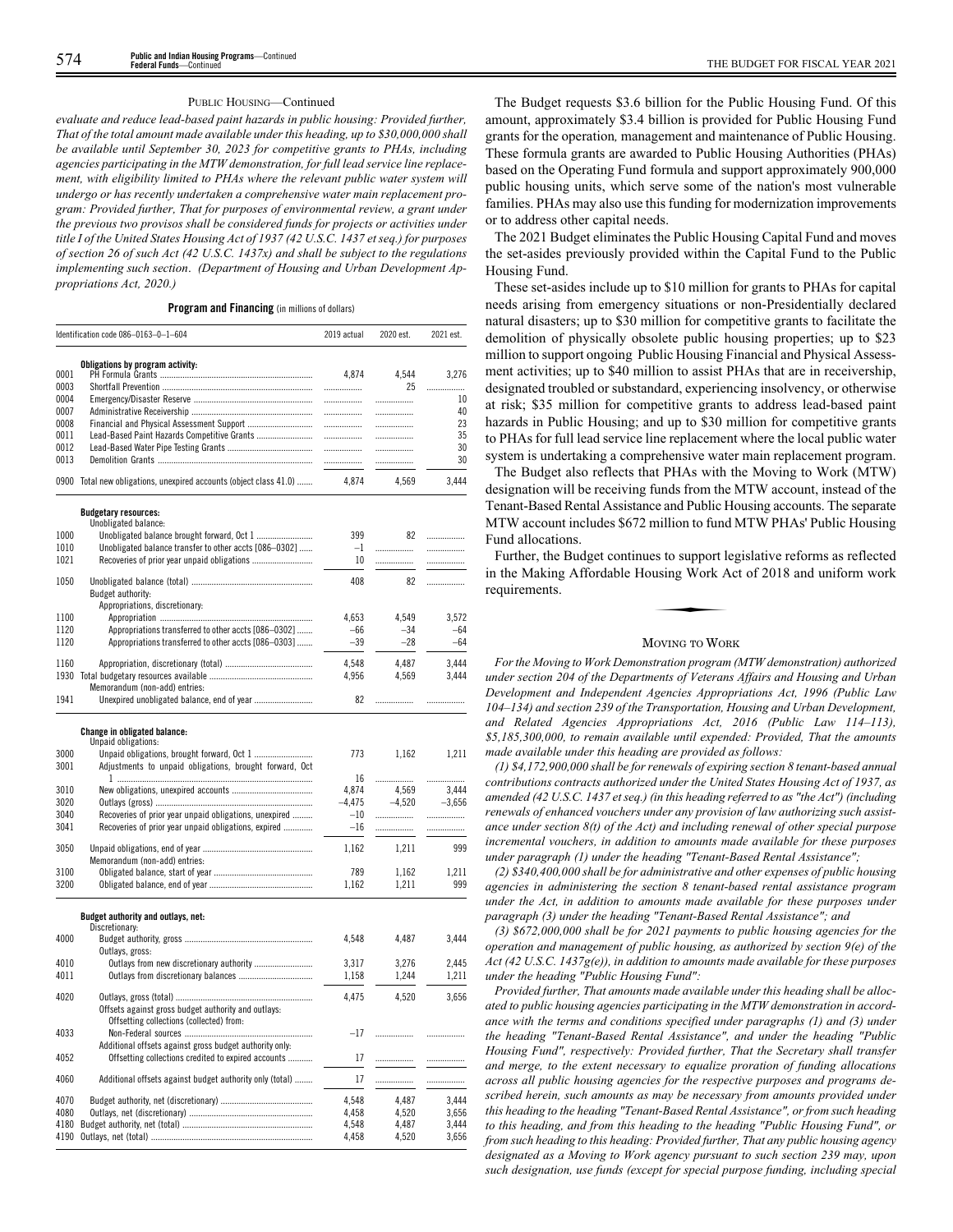*purpose vouchers) previously allocated to any such public housing agency under section 8 or 9 of the United States Housing Act of 1937, including any reserve funds held by the public housing agency or funds held by the Department of Housing and Urban Development, pursuant to the authority for use of section 8 or 9 funding provided under such section and section 204 of title II of the Departments of Veterans Affairs and Housing and Urban Development and Independent Agencies Appropriations Act, 1996 (Public Law 104–134), notwithstanding the purposes for which such funds were appropriated.*

#### **Program and Financing** (in millions of dollars)

|              | Identification code 086-0109-0-1-604                               |  | 2020 est. | 2021 est.    |
|--------------|--------------------------------------------------------------------|--|-----------|--------------|
|              | Obligations by program activity:                                   |  |           |              |
| 0001         |                                                                    |  | .         | 672          |
| 0002<br>0003 |                                                                    |  | .         | 340<br>4,173 |
|              |                                                                    |  | .         |              |
|              | 0900 Total new obligations, unexpired accounts (object class 41.0) |  | .         | 5.185        |
|              | <b>Budgetary resources:</b><br>Budget authority:                   |  |           |              |
|              | Appropriations, discretionary:                                     |  |           |              |
| 1100         |                                                                    |  |           | 5,185        |
|              |                                                                    |  |           | 5,185        |
|              | <b>Change in obligated balance:</b><br>Unpaid obligations:         |  |           |              |
| 3010         |                                                                    |  |           | 5.185        |
| 3020         |                                                                    |  | .         | $-4,322$     |
| 3050         | Memorandum (non-add) entries:                                      |  | .         | 863          |
| 3200         |                                                                    |  | .         | 863          |
|              | Budget authority and outlays, net:                                 |  |           |              |
|              | Discretionary:                                                     |  |           |              |
| 4000         | Outlays, gross:                                                    |  |           | 5,185        |
| 4010         |                                                                    |  |           | 4,322        |
| 4180         |                                                                    |  |           | 5,185        |
| 4190         |                                                                    |  | .         | 4,322        |
|              |                                                                    |  |           |              |

The 2021 Budget requests \$5.2 billion for the Moving to Work (MTW) demonstration program in a new, separate account. With this funding, MTW agencies will provide housing assistance to over 450,000 families. This is the Department of Housing and Urban Development's first request for a separate MTW account for the MTW demonstration program. Of the \$5.2 billion, \$672 million represents funding that would otherwise be in the Public Housing Fund account, and \$4.5 billion represents funding that would otherwise be in the Tenant-Based Rental Assistance (TBRA) account. This funding request is based on the total combined need for both the current 39 MTW PHAs and the approximately 30 PHAs that will receive MTW designation in 2020 through the first cohort of the MTW expansion.

The Budget does not request additional funds for MTW agencies compared to non-MTW PHAs. Through the MTW account, MTW PHAs would receive the same amount of funding that they would have otherwise received through the separate Public Housing and TBRA accounts. The Budget authorizes HUD to transfer funds if necessary to equalize the proration between MTW and non-MTW agencies.

The MTW account would, first, eliminate administrative burden for both MTW PHAs and HUD by reducing the number of funding accounts that must be managed and reconciled for these agencies. Second, it would simplify the tracking of funds, since all funds would be traced back to the MTW account. Third, it would provide greater transparency regarding funding needs of the MTW demonstration program.

Further, the Budget continues to support legislative reforms as reflected in the Making Affordable Housing Work Act of 2018 and uniform work requirements. Exercisation process<br>to support lower<br>wave and the process

#### CHOICE NEIGHBORHOODS INITIATIVE

**[**For competitive grants under the Choice Neighborhoods Initiative (subject to section 24 of the United States Housing Act of 1937 (42 U.S.C. 1437v), unless

otherwise specified under this heading), for transformation, rehabilitation, and replacement housing needs of both public and HUD-assisted housing and to transform neighborhoods of poverty into functioning, sustainable mixed income neighborhoods with appropriate services, schools, public assets, transportation and access to jobs, \$175,000,000, to remain available until September 30, 2022: *Provided*, That grant funds may be used for resident and community services, community development, and affordable housing needs in the community, and for conversion of vacant or foreclosed properties to affordable housing: *Provided further*, That the use of funds made available under this heading shall not be deemed to be public housing notwithstanding section 3(b)(1) of such Act: *Provided further*, That grantees shall commit to an additional period of affordability determined by the Secretary of not fewer than 20 years: *Provided further*, That grantees shall provide a match in State, local, other Federal or private funds: *Provided further*, That grantees may include local governments, tribal entities, public housing authorities, and nonprofits: *Provided further*, That for-profit developers may apply jointly with a public entity: *Provided further*, That for purposes of environmental review, a grantee shall be treated as a public housing agency under section 26 of the United States Housing Act of 1937 (42 U.S.C. 1437x), and grants under this heading shall be subject to the regulations issued by the Secretary to implement such section: *Provided further*, That of the amount provided, not less than \$87,500,000 shall be awarded to public housing agencies: *Provided further*, That such grantees shall create partnerships with other local organizations including assisted housing owners, service agencies, and resident organizations: *Provided further*, That the Secretary shall consult with the Secretaries of Education, Labor, Transportation, Health and Human Services, Agriculture, and Commerce, the Attorney General, and the Administrator of the Environmental Protection Agency to coordinate and leverage other appropriate Federal resources: *Provided further*, That no more than \$5,000,000 of funds made available under this heading may be provided as grants to undertake comprehensive local planning with input from residents and the community: *Provided further*, That unobligated balances, including recaptures, remaining from funds appropriated under the heading "Revitalization of Severely Distressed Public Housing (HOPE VI)" in fiscal year 2011 and prior fiscal years may be used for purposes under this heading, notwithstanding the purposes for which such amounts were appropriated: *Provided further*, That the Secretary shall issue the Notice of Funding Availability for funds made available under this heading no later than 90 days after enactment of this Act: *Provided further*, That the Secretary shall make grant awards no later than one year from the date of enactment of this Act in such amounts that the Secretary determines: *Provided further*, That notwithstanding section 24(o) of the United States Housing Act of 1937 (42 U.S.C. 1437v(o)), the Secretary may, until September 30, 2023, obligate any available unobligated balances made available under this heading in this, or any prior Act.**]** *(Department of Housing and Urban Development Appropriations Act, 2020.)*

|      | Identification code 086-0349-0-1-604                                        | 2019 actual | 2020 est. | 2021 est. |
|------|-----------------------------------------------------------------------------|-------------|-----------|-----------|
| 0001 | Obligations by program activity:                                            | 121         | 163       | 175       |
| 0900 | Total new obligations, unexpired accounts (object class 41.0)               | 121         | 163       | 175       |
|      | <b>Budgetary resources:</b>                                                 |             |           |           |
| 1000 | Unobligated balance:<br>Budget authority:<br>Appropriations, discretionary: | 134         | 163       | 175       |
| 1100 |                                                                             | 150         | 175       | .         |
| 1930 |                                                                             | 284         | 338       | 175       |
|      | Memorandum (non-add) entries:                                               |             |           |           |
| 1941 |                                                                             | 163         | 175       | .         |
|      | <b>Change in obligated balance:</b><br>Unpaid obligations:                  |             |           |           |
| 3000 |                                                                             | 509         | 520       | 515       |
| 3010 |                                                                             | 121         | 163       | 175       |
| 3020 |                                                                             | $-109$      | $-168$    | $-179$    |
| 3041 | Recoveries of prior year unpaid obligations, expired                        | $-1$        | .         | .         |
| 3050 | Memorandum (non-add) entries:                                               | 520         | 515       | 511       |
| 3100 |                                                                             | 509         | 520       | 515       |
| 3200 |                                                                             | 520         | 515       | 511       |
|      | Budget authority and outlays, net:<br>Discretionary:                        |             |           |           |
| 4000 |                                                                             | 150         | 175       | .         |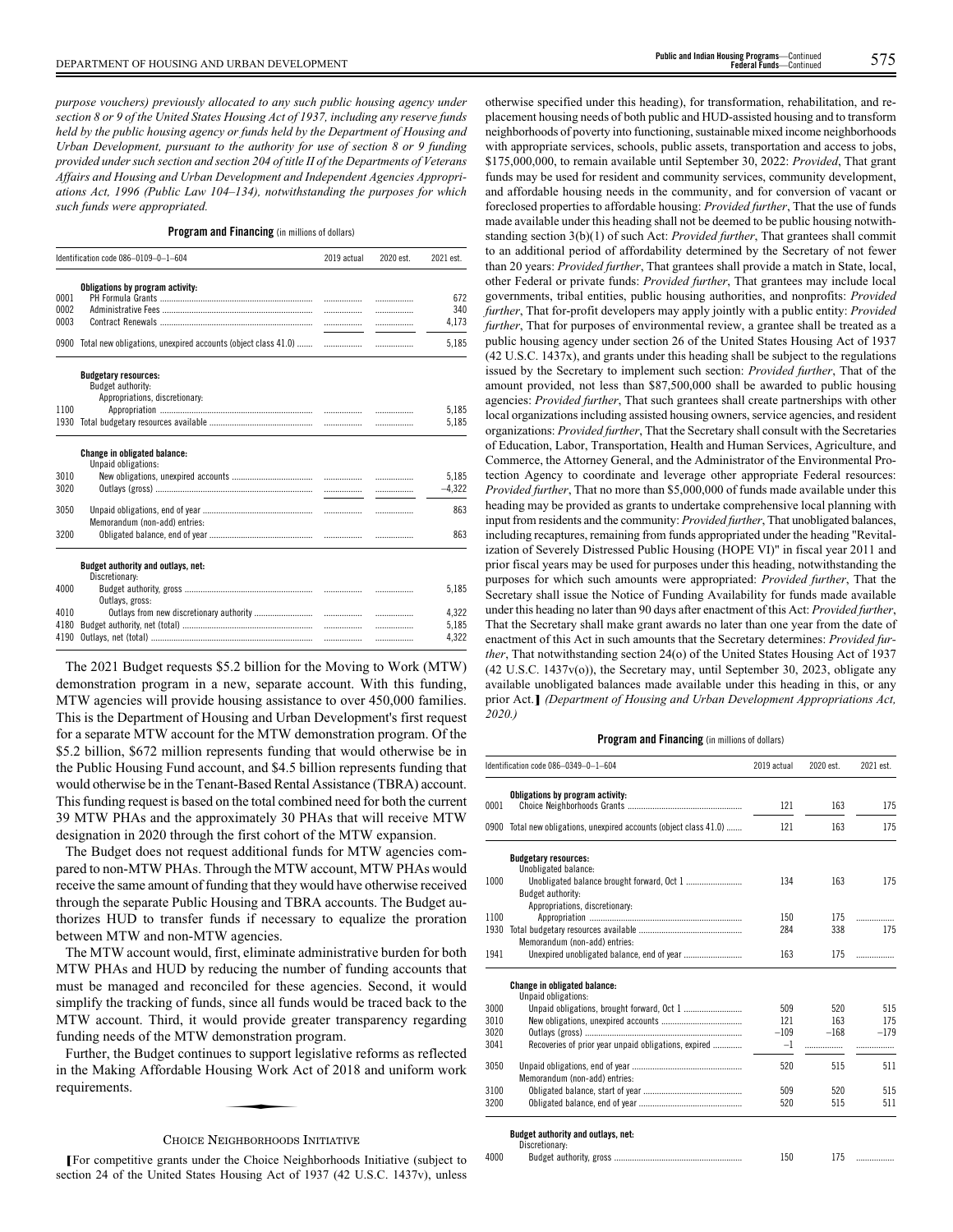### CHOICE NEIGHBORHOODS INITIATIVE—Continued

**Program and Financing**—Continued

| Identification code $086-0349-0-1-604$ |                 | 2019 actual | 2020 est. | 2021 est. |
|----------------------------------------|-----------------|-------------|-----------|-----------|
|                                        | Outlays, gross: |             |           |           |
| 4011                                   |                 | 109         | 168       | 179       |
|                                        |                 | 150         | 175       |           |
|                                        |                 | 109         | 168       | 179       |

The 2021 Budget does not request funding for Choice Neighborhoods. The Choice Neighborhoods Initiative provides competitive planning and implementation grants to improve neighborhoods with distressed public and/or other HUD-assisted housing. The Department will continue to<br>
monitor and provide assistance for existing HOPE VI and Choice Neigh-<br>
borhoods projects.<br>
REVITALIZATION OF SEVERELY DISTRESSED PUBLIC HOUSING (HOPE VI) monitor and provide assistance for existing HOPE VI and Choice Neighborhoods projects.

REVITALIZATION OF SEVERELY DISTRESSED PUBLIC HOUSING (HOPE VI)

**Program and Financing** (in millions of dollars)

|              | Identification code 086-0218-0-1-604                                    |       | 2020 est. | 2021 est. |
|--------------|-------------------------------------------------------------------------|-------|-----------|-----------|
|              | <b>Change in obligated balance:</b><br>Unpaid obligations:              |       |           |           |
| 3000         |                                                                         | 32    | 19        |           |
| 3020         |                                                                         | $-13$ | $-18$     |           |
| 3050         | Memorandum (non-add) entries:                                           | 19    |           |           |
| 3100         |                                                                         | 32    | 19        |           |
| 3200         |                                                                         | 19    |           |           |
|              | Budget authority and outlays, net:<br>Discretionary:<br>Outlays, gross: |       |           |           |
| 4011         |                                                                         | 13    | 18        |           |
| 4180<br>4190 |                                                                         | 13    | 18        |           |

The HOPE VI program has accomplished its goal of contributing to the<br>
emolition of approximately 100,000 severely distressed Public Housing<br>
ints. The Budget proposes no additional funds for this program. demolition of approximately 100,000 severely distressed Public Housing units. The Budget proposes no additional funds for this program.

#### SELF-SUFFICIENCY PROGRAMS

#### *(INCLUDING TRANSFER OF FUNDS)*

For activities and assistance related to Self-Sufficiency Programs, to remain available until September 30, 2023 *(except as otherwise specified under this heading)*, **[**\$130,000,000**]***\$190,000,000*: *Provided*, That the amounts made available under this heading are provided as follows:

(1) **[**\$80,000,000**]***\$90,000,000* shall be for the Family Self-Sufficiency program to support family self-sufficiency coordinators under section 23 of the United States Housing Act of 1937 (42 U.S.C. 1437u), to promote the development of local strategies to coordinate the use of assistance under sections 8 and 9 of such Act with public and private resources, and enable eligible families to achieve economic independence and self-sufficiency: *Provided*, That the Secretary may, by Federal Register notice, waive or specify alternative requirements under subsections (b)(3), (b)(4), (b)(5), or (c)(1) of section 23 of such Act in order to facilitate the operation of a unified self-sufficiency program for individuals receiving assistance under different provisions of the Act, as determined by the Secretary: *Provided further, That an owner or sponsor of a multifamily property receiving project-based rental assistance under section 8 shall be eligible to receive awards from the Secretary under this paragraph to support family self-sufficiency coordinators: Provided further*, That owners *or sponsors* of a **[**privately owned**]** multifamily property **[**with a section 8 contract**]***receiving project-based rental assistance under section 8* may voluntarily make a Family Self-Sufficiency program available to the assisted tenants of such property in accordance with procedures established by the Secretary: *Provided further*, That such procedures established pursuant to the previous proviso shall permit participating tenants to accrue escrow funds in accordance with section  $23(d)(2)$  and shall allow owners to use funding from residual receipt accounts to hire coordinators for their own Family Self-Sufficiency program;

**[**(2) \$35,000,000 shall be for the Resident Opportunity and Self-Sufficiency program to provide for supportive services, service coordinators, and congregate services as authorized by section 34 of the United States Housing Act of 1937 (42 U.S.C. 1437z–6) and the Native American Housing Assistance and Self-Determination Act of 1996 (25 U.S.C. 4101 et seq.);**]** and

(*2***[**3**]**) **[**\$15,000,000**]** *\$100,000,000* shall be *available until September 30, 2024* for a Jobs-Plus initiative, modeled after the Jobs-Plus demonstration: *Provided*, That funding provided under this paragraph shall be available for competitive grants to **[**partnerships between**]** public housing authorities**[**,**]** *or owners or sponsors of multifamily properties receiving project-based rental assistance under section 8, that, in partnership with* local workforce investment boards established under section 107 of the Workforce Innovation and Opportunity Act of 2014 (29 U.S.C. 3122), and other agencies and organizations*,* **[**that**]** provide support to help public housing residents*, or tenants residing in a unit assisted under a project-based section 8 contract (including section 8(o)(13) of the United States Housing Act of 1937),* obtain employment **[**and**]***or* increase earnings*, or both*: *Provided further,* That applicants must demonstrate the ability to provide services to *such* residents *or tenants*, partner with workforce investment boards, and leverage service dollars: *Provided further*, That the Secretary may allow public housing agencies to request exemptions from rent and income limitation requirements under sections 3 and 6 of the United States Housing Act of 1937 (42 U.S.C. 1437a, 1437d), as necessary to implement the Jobs-Plus program, on such terms and conditions as the Secretary may approve upon a finding by the Secretary that any such waivers or alternative requirements are necessary for the effective implementation of the Jobs-Plus initiative as a voluntary program for residents: *Provided further*, That the Secretary shall publish by notice in the Federal Register any waivers or alternative requirements pursuant to the preceding proviso no later than 10 days before the effective date of such notice*: Provided further, That the costs of any rent incentives as authorized pursuant to such waivers or alternative requirements shall not be charged against the competitive grant amounts made available under this paragraph: Provided further, That amounts made available for the Jobs-Plus initiative in prior acts under the heading "Public Housing Capital Fund" that remain available or are subsequently recaptured shall be transferred to this account and shall be available for the purposes of this paragraph*. *(Department of Housing and Urban Development Appropriations Act, 2020.)*

#### **Program and Financing** (in millions of dollars)

|      | Identification code 086-0350-0-1-604                          | 2019 actual | 2020 est. | 2021 est. |
|------|---------------------------------------------------------------|-------------|-----------|-----------|
|      | Obligations by program activity:                              |             |           |           |
| 0001 |                                                               | 76          | 80        | 90        |
| 0002 |                                                               |             | 15        | 100       |
| 0003 |                                                               |             | 35        | .         |
| 0900 | Total new obligations, unexpired accounts (object class 41.0) | 76          | 130       | 190       |
|      | <b>Budgetary resources:</b><br>Unobligated balance:           |             |           |           |
| 1000 |                                                               | 75          | 79        | 79        |
|      | Budget authority:                                             |             |           |           |
|      | Appropriations, discretionary:                                |             |           |           |
| 1100 |                                                               | 80          | 130       | 190       |
| 1930 |                                                               | 155         | 209       | 269       |
|      | Memorandum (non-add) entries:                                 |             |           |           |
| 1941 |                                                               | 79          | 79        | 79        |
|      | <b>Change in obligated balance:</b><br>Unpaid obligations:    |             |           |           |
| 3000 |                                                               | 29          | 33        | 85        |
| 3010 |                                                               | 76          | 130       | 190       |
| 3020 |                                                               | $-71$       | $-78$     | $-112$    |
| 3041 | Recoveries of prior year unpaid obligations, expired          | $-1$        | .         |           |
| 3050 | Memorandum (non-add) entries:                                 | 33          | 85        | 163       |
| 3100 |                                                               | 29          | 33        | 85        |
| 3200 |                                                               | 33          | 85        | 163       |
|      | Budget authority and outlays, net:<br>Discretionary:          |             |           |           |
| 4000 | Outlays, gross:                                               | 80          | 130       | 190       |
| 4011 |                                                               | 71          | 78        | 112       |
| 4180 |                                                               | 80          | 130       | 190       |
| 4190 |                                                               | 71          | 78        | 112       |
|      |                                                               |             |           |           |

The 2021 Budget requests \$190 million for a new Self-Sufficiency Programs account, which includes \$90 million for the Family Self-Sufficiency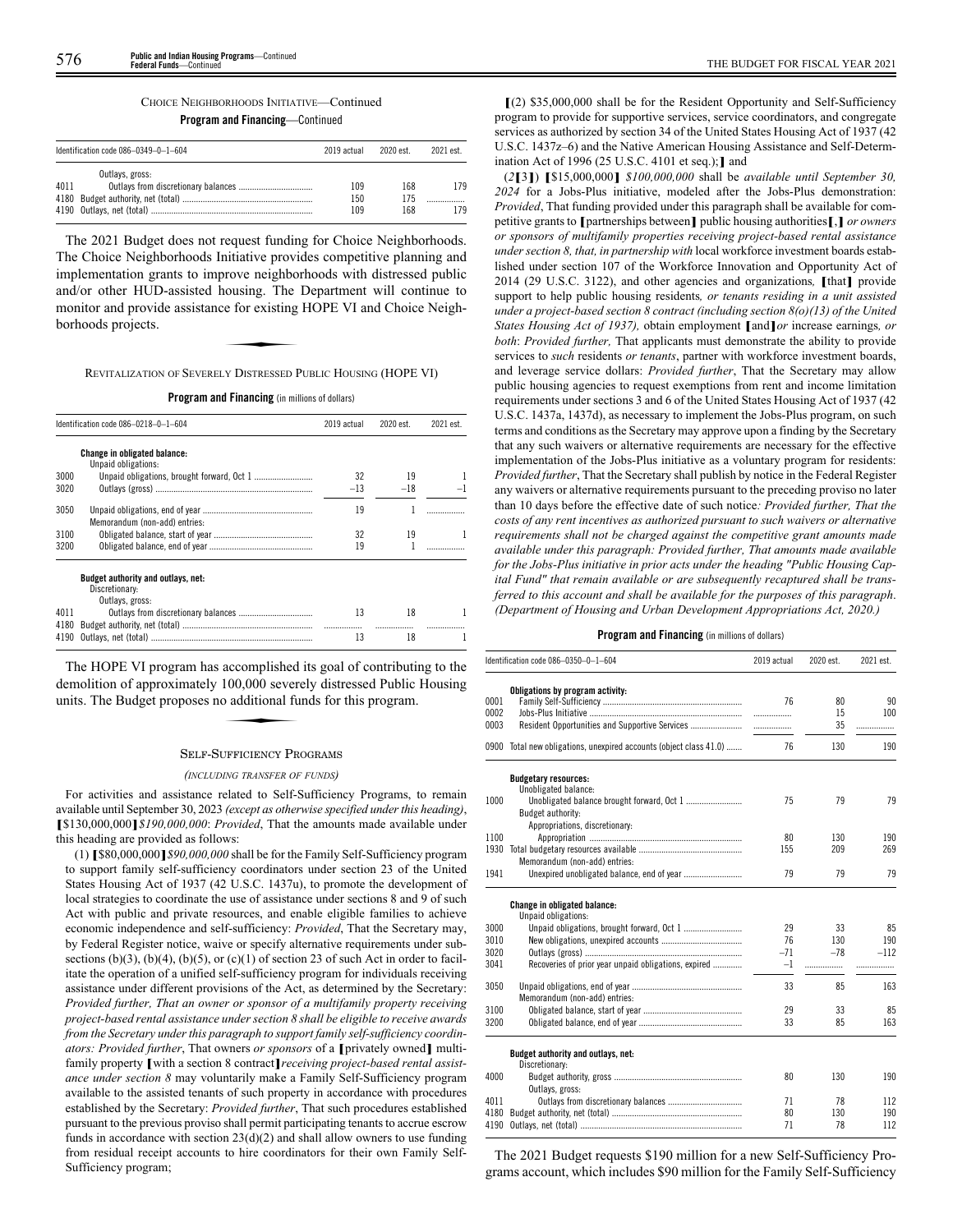(FSS) program, and \$100 million for the Jobs Plus Initiative. At this funding level, FSS will be able to fund approximately 1,500 coordinators to support over 84,000 families; in addition to Public Housing Authorities (PHAs), the request would allow owners or sponsors of multifamily properties receiving project-based rental assistance under section 8 to receive funding. The Jobs-Plus initiative will support grants for PHAs administering public housing; in addition it will be able to support new grants for both PHAs<br>housing; in addition it will be able to support new grants for both PHAs<br>administering project-based vouchers and owners or sponsors of multifamily<br>p administering project-based vouchers and owners or sponsors of multifamily properties receiving project-based rental assistance under section 8.

#### NATIVE AMERICAN PROGRAMS

#### **[**(INCLUDING TRANSFER OF FUNDS)**]**

For **[**activities and assistance**]***the Native American Housing Block Grants Program, as* authorized under title I of the Native American Housing Assistance and Self-Determination Act of 1996 (NAHASDA) (25 U.S.C. 4111 et seq.), **[**title I of the Housing and Community Development Act of 1974 with respect to Indian tribes (42 U.S.C. 5306(a)(1)), and related training and technical assistance, \$825,000,000**]***\$600,000,000*, to remain available until September 30, **[**2024, unless otherwise specified: *Provided*, That the amounts made available under this heading are provided as follows:**]**

**[**(1) \$646,000,000 shall be available for the Native American Housing Block Grants program, as authorized under title I of NAHASDA**]** *2025*: *Provided*, That, notwithstanding NAHASDA, to determine the amount of the allocation under title I of such Act for each Indian tribe, the Secretary shall apply the formula under section 302 of such Act with the need component based on single-race census data and with the need component based on multi-race census data, and the amount of the allocation for each Indian tribe shall be the greater of the two resulting allocation amounts: *Provided further*, That **[**the Department will notify grantees of their formula allocation within 60 days of the date of enactment of this Act;**]**

**[**(2) \$2,000,000 shall be**]** *funds made* available *in prior Acts* for the cost of guaranteed notes and other obligations, as authorized by title VI of NAHASDA*, are available to subsidize the total principal amount of any notes and other obligations, any part of which is to be guaranteed, up to \$30,000,000*: *Provided further*, That such costs, including the costs of modifying such notes and other obligations, shall be as defined in section 502 of the Congressional Budget Act of 1974, as amended**[**: *Provided further*, That these funds are available to subsidize the total principal amount of any notes and other obligations, any part of which is to be guaranteed, not to exceed \$32,000,000;**]**

**[**(3) \$100,000,000 shall be available for competitive grants under the Native American Housing Block Grants program, as authorized under title I of NA-HASDA: *Provided*, That the Secretary shall obligate this additional amount for competitive grants to eligible recipients authorized under NAHASDA that apply for funds: *Provided further*, That in awarding this additional amount, the Secretary shall consider need and administrative capacity, and shall give priority to projects that will spur construction and rehabilitation: *Provided further,* That a grant funded pursuant to this paragraph shall be not greater than \$10,000,000: *Provided further*, That up to 1 percent of this additional amount may be transferred, in aggregate, to "Program Offices-Public and Indian Housing" for necessary costs of administering and overseeing the obligation and expenditure of this additional amount and of additional amounts provided in prior years, to remain available until September 30, 2025: *Provided further*, That any funds transferred pursuant to the previous proviso in prior Acts may also be used for the purposes described in the previous proviso;**]**

**[**(4) \$70,000,000 shall be available for grants to Indian tribes for carrying out the Indian Community Development Block Grant program under title I of the Housing and Community Development Act of 1974, notwithstanding section  $106(a)(1)$  of such Act, of which, notwithstanding any other provision of law (including section 203 of this Act), up to \$4,000,000 may be used for emergencies that constitute imminent threats to health and safety: *Provided*, That not to exceed 20 percent of any grant made with funds appropriated under this paragraph shall be expended for planning and management development and administration: *Provided further*, That funds provided under this paragraph shall remain available until September 30, 2022; and**]**

**[**(5) \$7,000,000 shall be available for providing training and technical assistance to Indian tribes, Indian housing authorities and tribally designated housing entities, to support the inspection of Indian housing units, contract expertise, and for training and technical assistance related to funding provided under this heading and other headings under this Act for the needs of Native American families and Indian country: *Provided*, That of the funds made available under this paragraph,

not less than \$2,000,000 shall be available for a national organization as authorized under section 703 of NAHASDA (25 U.S.C. 4212): *Provided further*, That amounts made available under this paragraph may be used, contracted, or competed as determined by the Secretary: *Provided further,* That notwithstanding the provisions of the Federal Grant and Cooperative Agreements Act of 1977 (31 U.S.C. 6301–6308), the amounts made available under this paragraph may be used by the Secretary to enter into cooperative agreements with public and private organizations, agencies, institutions, and other technical assistance providers to support the administration of negotiated rulemaking under section 106 of NAHASDA (25 U.S.C. 4116), the administration of the allocation formula under section 302 of NAHASDA (25 U.S.C. 4152), and the administration of performance tracking and reporting under section 407 of NAHASDA (25 U.S.C. 4167): *Provided further*, That of the funds made available under this paragraph, not more than \$1,000,000 shall be available to support utilization, outreach, and capacity building with tribes and tribal housing organizations for the Tribal HUD-VASH program**]**. *(Department of Housing and Urban Development Appropriations Act, 2020.)*

|      | Identification code 086-0313-0-1-604                               | 2019 actual | 2020 est.      | 2021 est.      |
|------|--------------------------------------------------------------------|-------------|----------------|----------------|
|      | Obligations by program activity:                                   |             |                |                |
| 0010 |                                                                    | 650         | 849            | 699            |
| 0011 |                                                                    | 8           | 5              | $\overline{2}$ |
| 0015 |                                                                    | 4           | $\overline{c}$ | .              |
| 0016 | Indian Community Development Block Grant                           | .           | 70             | .              |
|      |                                                                    | 662         | 926            | 701            |
|      | Credit program obligations:                                        |             |                |                |
| 0702 |                                                                    | 1           | 2              | 1              |
| 0791 |                                                                    | 1           | $\overline{c}$ | 1              |
|      | 0900 Total new obligations, unexpired accounts (object class 41.0) | 663         | 928            | 702            |
|      | <b>Budgetary resources:</b><br>Unobligated balance:                |             |                |                |
| 1000 | Unobligated balance brought forward, Oct 1                         | 125         | 215            | 111            |
| 1010 | Unobligated balance transfer to other accts [086-0337]             | $-1$        | .              | .              |
| 1020 | Adjustment of unobligated bal brought forward, Oct 1               | $-9$        | .              | .              |
| 1021 |                                                                    | 1           | .              | .              |
| 1033 |                                                                    | 9           | .              | .              |
| 1050 |                                                                    | 125         | 215            | 111            |
|      | Budget authority:                                                  |             |                |                |
|      | Appropriations, discretionary:                                     |             |                |                |
| 1100 |                                                                    | 754         | 825            | 600            |
| 1120 | Appropriations transferred to other acct [086-0337]                | $-1$        | .              | .              |
| 1120 | Appropriations transferred to other acct [086-0479]                | .           | $-1$           | .              |
| 1160 |                                                                    | 753         | 824            | 600            |
| 1900 |                                                                    | 753         | 824            | 600            |
| 1930 |                                                                    | 878         | 1,039          | 711            |
| 1941 | Memorandum (non-add) entries:                                      | 215         | 111            | 9              |
|      |                                                                    |             |                |                |
|      | Change in obligated balance:<br>Unpaid obligations:                |             |                |                |
| 3000 |                                                                    | 789         | 794            | 1,081          |
| 3001 | Adjustments to unpaid obligations, brought forward, Oct            |             |                |                |
|      |                                                                    | 9           | .              | .              |
| 3010 |                                                                    | 663         | 928            | 702            |
| 3020 |                                                                    | -666        | $-641$         | $-685$         |
| 3040 | Recoveries of prior year unpaid obligations, unexpired             | $-1$        | .              | .              |
| 3050 |                                                                    | 794         | 1,081          | 1,098          |
|      | Memorandum (non-add) entries:                                      |             |                |                |
| 3100 |                                                                    | 798         | 794            | 1,081          |
| 3200 |                                                                    | 794         | 1,081          | 1,098          |
|      | Budget authority and outlays, net:                                 |             |                |                |
|      | Discretionary:                                                     |             |                |                |
| 4000 |                                                                    | 753         | 824            | 600            |
| 4010 | Outlays, gross:                                                    | 256         | 288            | 210            |
| 4011 |                                                                    | 410         | 353            | 475            |
|      | Outlays from discretionary balances                                |             |                |                |
| 4020 |                                                                    | 666         | 641            | 685            |
|      | Offsets against gross budget authority and outlays:                |             |                |                |
|      | Offsetting collections (collected) from:                           |             |                |                |
| 4033 |                                                                    | $-9$        | .              | .              |
|      | Additional offsets against gross budget authority only:            |             |                |                |
| 4053 | Recoveries of prior year paid obligations, unexpired               |             |                |                |
|      |                                                                    | 9           |                |                |
| 4070 |                                                                    | 753         | 824            | 600            |
|      |                                                                    |             |                |                |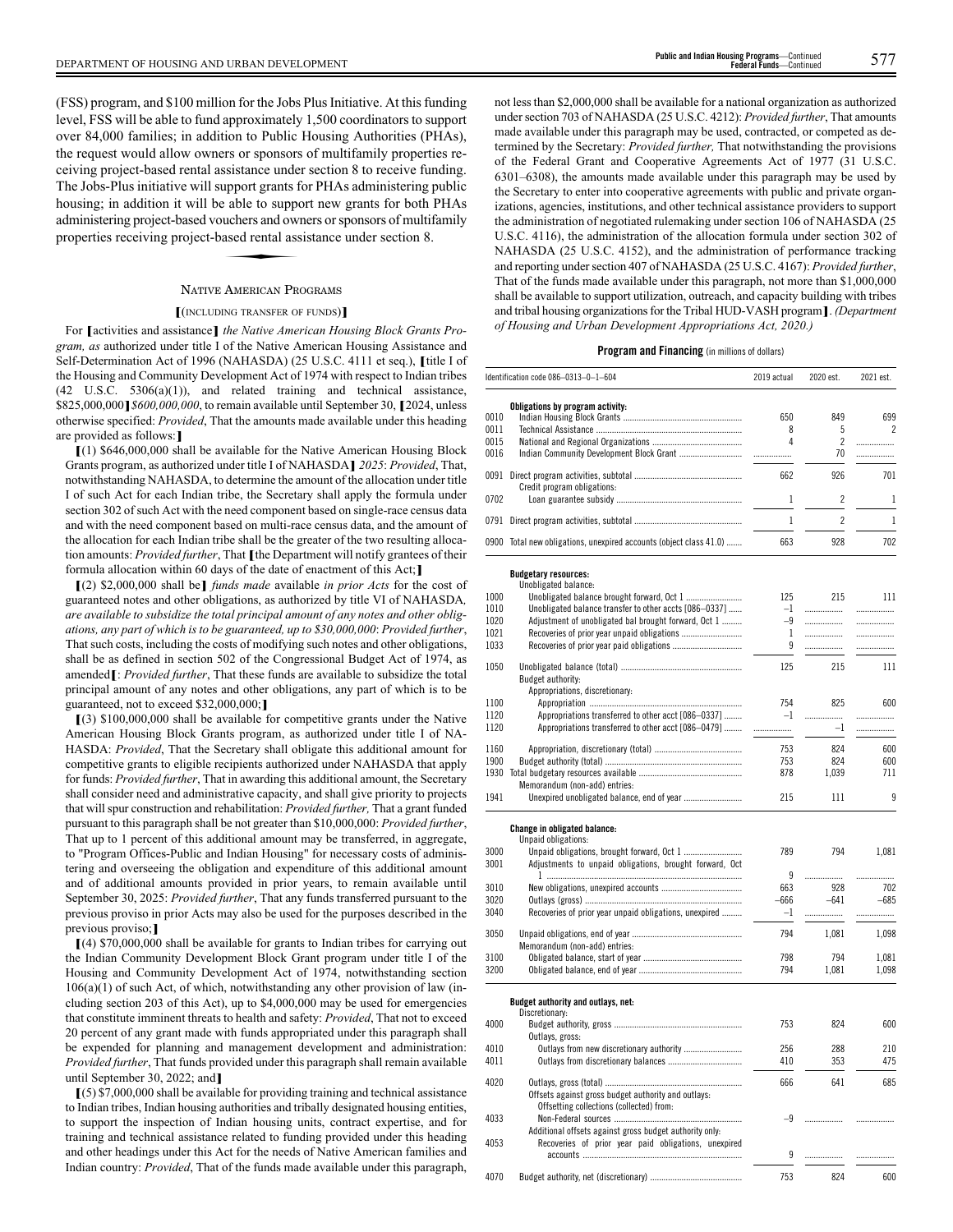#### NATIVE AMERICAN PROGRAMS—Continued

**Program and Financing**—Continued

|      | Identification code 086-0313-0-1-604 | 2019 actual | 2020 est. | 2021 est |
|------|--------------------------------------|-------------|-----------|----------|
| 4080 |                                      | 657         | 641       | 685      |
|      |                                      | 753         | 824       | 600      |
|      |                                      | 657         | 641       | 685      |

#### **Summary ofLoan Levels, Subsidy Budget Authority and Outlays by Program** (inmillionsof dollars)

| Identification code 086-0313-0-1-604                            | 2019 actual | 2020 est. | 2021 est. |
|-----------------------------------------------------------------|-------------|-----------|-----------|
| Guaranteed loan levels supportable by subsidy budget authority: |             |           |           |
| 215001                                                          | 13          | 17        | 20        |
| Guaranteed loan subsidy (in percent):                           |             |           |           |
| 232001                                                          | 11.26       | 6.25      | 6.39      |
|                                                                 |             |           |           |
| 232999                                                          | 11.26       | 6.25      | 6.39      |
| Guaranteed loan subsidy budget authority:                       |             |           |           |
| 233001 Title VI Indian Federal Guarantees Program               |             |           |           |
| Guaranteed loan subsidy outlays:                                |             |           |           |
| 234001                                                          |             |           |           |
| Guaranteed loan reestimates:                                    |             |           |           |
| 235001 Title VI Indian Federal Guarantees Program               |             |           |           |

The Budget requests \$600 million for the Indian Housing Block Grant program, which allocates funding on a formula basis. The program supports a wide range of affordable housing activities in Indian Country to recipients representing more than 570 Indian Tribes nationwide. The Budget also supports up to \$30 million in new loan guarantees through the Title VI program, which assists Tribes or Tribally-designated entities finance affordable housing construction and related community development projects. Figure to the availability of unobligated credit subsidy, the Title VI program<br>does not require additional budget authority for new loan guarantees in<br>2021.<br>TITLE VI INDIAN FEDERAL GUARANTEES FINANCING ACCOUNT does not require additional budget authority for new loan guarantees in 2021.

#### TITLE VI INDIAN FEDERAL GUARANTEES FINANCING ACCOUNT

**Program and Financing** (in millions of dollars)

|      | Identification code 086-4244-0-3-604                       | 2019 actual | 2020 est.      | 2021 est.                |
|------|------------------------------------------------------------|-------------|----------------|--------------------------|
|      | Obligations by program activity:                           |             |                |                          |
|      | Credit program obligations:                                |             |                |                          |
| 0742 | Downward reestimates paid to receipt accounts              | 11          | 1              | .                        |
| 0743 |                                                            | 3           | .              | .                        |
| 0900 |                                                            | 14          | 1              | .                        |
|      | <b>Budgetary resources:</b><br>Unobligated balance:        |             |                |                          |
| 1000 | Financing authority:                                       | 16          | 3              | 4                        |
|      | Spending authority from offsetting collections, mandatory: |             |                |                          |
| 1800 |                                                            | .           | 1              | 2                        |
| 1801 | Change in uncollected payments, Federal sources            | 1           | 1              | .                        |
| 1850 | Spending auth from offsetting collections, mand (total)    | 1           | $\overline{c}$ | $\overline{2}$           |
| 1930 |                                                            | 17          | 5              | ĥ                        |
|      | Memorandum (non-add) entries:                              |             |                |                          |
| 1941 |                                                            | 3           | 4              | 6                        |
|      | Change in obligated balance:                               |             |                |                          |
|      | Unpaid obligations:                                        |             |                |                          |
| 3010 |                                                            | 14          | 1              | .                        |
| 3020 |                                                            | $-14$       | $-1$           | .                        |
|      | Uncollected payments:                                      |             |                |                          |
| 3060 | Uncollected pymts, Fed sources, brought forward, Oct 1     | $-1$        | $-2$           | $-3$                     |
| 3070 | Change in uncollected pymts, Fed sources, unexpired        | $-1$        | $-1$           | .                        |
| 3090 | Uncollected pymts, Fed sources, end of year                | $-2$        | $-3$           | $-3$                     |
|      | Memorandum (non-add) entries:                              |             |                |                          |
| 3100 |                                                            | $-1$        | $-2$           | -3                       |
| 3200 |                                                            | $-2$        | $-3$           | $-3$                     |
|      |                                                            |             |                |                          |
|      | Financing authority and disbursements, net:<br>Mandatory:  |             |                |                          |
| 4090 |                                                            | 1           | $\mathfrak{p}$ | $\overline{\phantom{a}}$ |
|      | Financing disbursements:                                   |             |                |                          |

4110 Outlays, gross (total) ............................................................. 14 1 .................

|      | Offsets against gross financing authority and disbursements:<br>Offsetting collections (collected) from: |                   |      |
|------|----------------------------------------------------------------------------------------------------------|-------------------|------|
| 4120 |                                                                                                          |                   |      |
|      | Additional offsets against financing authority only (total).                                             |                   |      |
| 4140 | Change in uncollected pymts, Fed sources, unexpired                                                      | 그래도 그 그래도 그래도 그래도 |      |
| 4170 |                                                                                                          |                   | $-2$ |
|      |                                                                                                          |                   |      |
|      |                                                                                                          |                   | $-2$ |
|      |                                                                                                          |                   |      |

#### **Status of Guaranteed Loans** (in millions of dollars)

|      | Identification code 086-4244-0-3-604                                      | 2019 actual              | 2020 est. | 2021 est. |
|------|---------------------------------------------------------------------------|--------------------------|-----------|-----------|
|      | Position with respect to appropriations act limitation on<br>commitments: |                          |           |           |
| 2111 | Guaranteed loan commitments from current-year authority                   | 17                       | 32        | 30        |
| 2121 |                                                                           | 32                       | 36        | 55        |
| 2143 |                                                                           | $-36$                    | $-51$     | $-65$     |
| 2150 |                                                                           | 13                       | 17        | 20        |
| 2199 | Guaranteed amount of guaranteed loan commitments                          | 13                       | 17        | 20        |
|      | Cumulative balance of guaranteed loans outstanding:                       |                          |           |           |
| 2210 |                                                                           | 81                       | 70        | 74        |
| 2231 |                                                                           | $\overline{\mathcal{C}}$ | 17        | 20        |
| 2251 |                                                                           | $-13$                    | $-13$     | $-16$     |
| 2263 | Adjustments: Terminations for default that result in claim                |                          |           |           |
|      |                                                                           |                          |           |           |
| 2290 |                                                                           | 70                       | 74        | 78        |
|      | Memorandum:                                                               |                          |           |           |
| 2299 | Guaranteed amount of guaranteed loans outstanding, end of                 |                          |           |           |
|      |                                                                           | 70                       | 74        | 78        |
|      |                                                                           |                          |           |           |

#### **Balance Sheet** (in millions of dollars)

| Identification code 086-4244-0-3-604             | 2018 actual | 2019 actual    |
|--------------------------------------------------|-------------|----------------|
| ASSETS:                                          |             |                |
| 1101 Federal assets: Fund balances with Treasury | 16          | 2              |
| 1999<br>LIABILITIES:                             | 16          | $\overline{c}$ |
| 2204<br>NET POSITION:                            | 16          | $\overline{c}$ |
| 3300                                             |             |                |
| 4999                                             | 16          | 2              |
|                                                  |             |                |
|                                                  |             |                |

#### NATIVE HAWAIIAN HOUSING BLOCK GRANT

**[**For the Native Hawaiian Housing Block Grant program, as authorized under title VIII of the Native American Housing Assistance and Self-Determination Act of 1996 (25 U.S.C. 4111 et seq.), \$2,000,000, to remain available until September 30, 2024: *Provided*, That notwithstanding section 812(b) of such Act, the Department of Hawaiian Home Lands may not invest grant amounts provided under this heading in investment securities and other obligations: *Provided further*, That amounts made available under this heading in this and prior fiscal years may be used to provide rental assistance to eligible Native Hawaiian families both on and off the Hawaiian Home Lands, notwithstanding any other provision of law.**]** *(Department of Housing and Urban Development Appropriations Act, 2020.)*

|      | Identification code 086-0235-0-1-604                                               | 2019 actual              | 2020 est. | 2021 est. |
|------|------------------------------------------------------------------------------------|--------------------------|-----------|-----------|
| 0001 | Obligations by program activity:                                                   | $\overline{\phantom{a}}$ |           |           |
|      | 0900 Total new obligations, unexpired accounts (object class 41.0)                 | $\overline{\phantom{a}}$ |           |           |
|      | <b>Budgetary resources:</b><br>Budget authority:<br>Appropriations, discretionary: |                          |           |           |
| 1100 |                                                                                    |                          |           |           |
| 1930 |                                                                                    | 2                        |           |           |
|      | <b>Change in obligated balance:</b><br>Unpaid obligations:                         |                          |           |           |
| 3000 |                                                                                    | 16                       | 17        | 16        |
| 3010 |                                                                                    | $\overline{\phantom{a}}$ |           |           |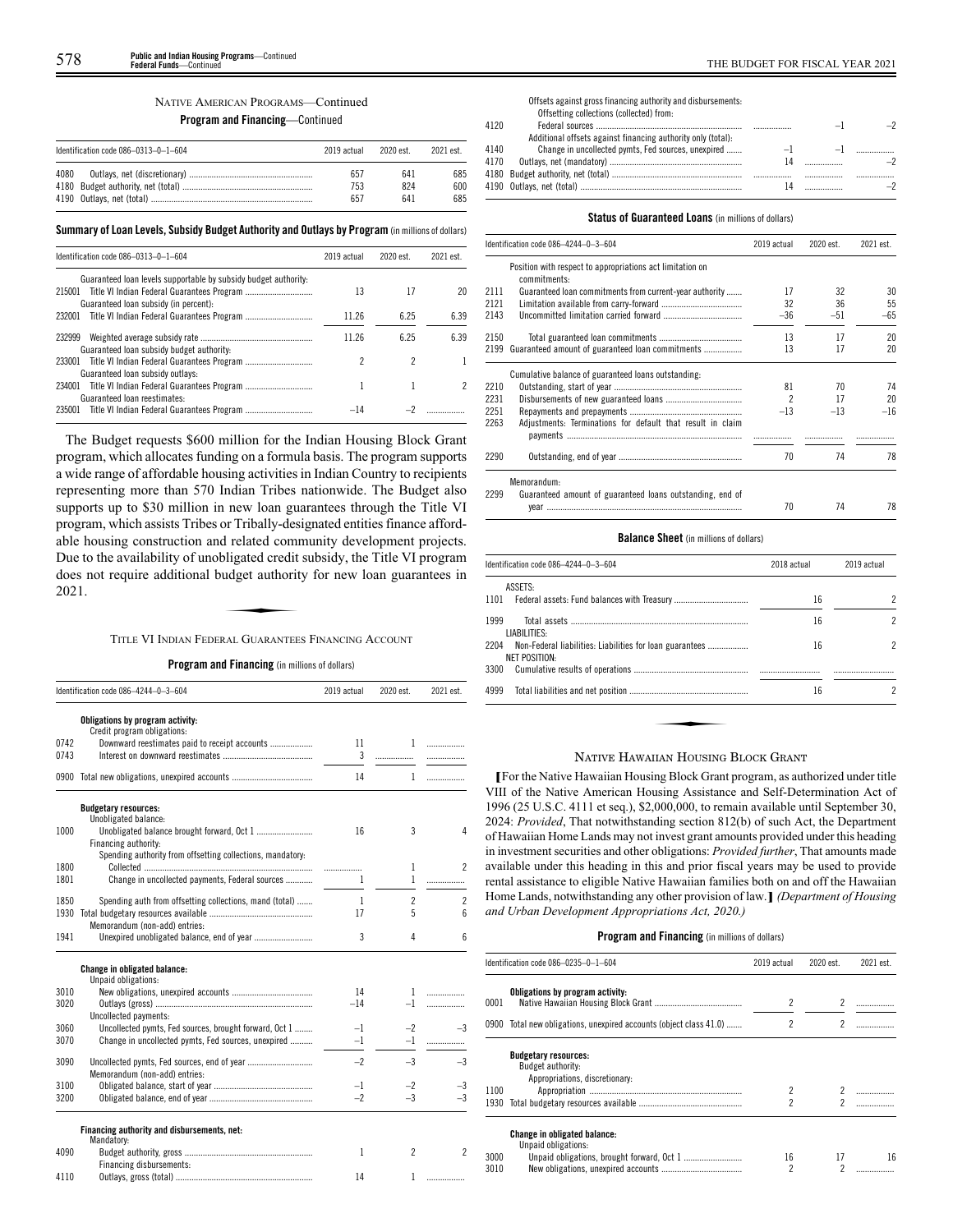| 3020 |                                                                         | $-1$ |    |    |
|------|-------------------------------------------------------------------------|------|----|----|
| 3050 | Memorandum (non-add) entries:                                           | 17   | 16 |    |
| 3100 |                                                                         | 16   | 17 | 16 |
| 3200 |                                                                         | 17   | 16 |    |
| 4000 | Budget authority and outlays, net:<br>Discretionary:<br>Outlays, gross: |      |    |    |
| 4011 |                                                                         |      |    |    |
| 4180 |                                                                         |      |    |    |
| 4190 |                                                                         |      |    |    |

The Native Hawaiian Housing Block Grant program provides funds to develop, maintain and operate affordable housing for eligible low-income Native Hawaiian families. The Hawaiian Department of Hawaiian Home Lands is the sole recipient of NHHBG funds. The Budget does not request funds for this program. e Hawaiian D<br>NHHBG funds<br>NHHBG funds

#### INDIAN HOUSING LOAN GUARANTEE FUND PROGRAM ACCOUNT

For the cost of guaranteed loans, as authorized by section 184 of the Housing and Community Development Act of 1992 (12 U.S.C. 1715z–13a), **[**\$1,100,000**]***\$1,500,000*, to remain available until expended: *Provided*, That such costs, including the costs of modifying such loans, shall be as defined in section 502 of the Congressional Budget Act of 1974: *Provided further*, That an additional \$500,000, to remain available until expended, shall be available for administrative contract expenses including management processes to carry out the loan guarantee program: *Provided further*, That **[**the Secretary may subsidize total loan principal, any part of which is to be guaranteed, up to \$1,000,000,000, to remain available until expended: *Provided further*, That for any unobligated balances (including amounts of uncommitted limitation) remaining from amounts made available under this heading in Public Law 115–31, Public Law 115–141, and Public Law 116–6, and for any recaptures occurring in fiscal year 2019 or in future fiscal years of amounts made available under this heading in prior fiscal years, the second proviso of each such heading shall be applied as if "these funds are available to" was struck and "the Secretary may" was inserted in its place**]***funds made available in this and prior Acts for the cost of guaranteed loans, as authorized by section 184 of the Housing and Community Development Act of 1992 (12 U.S.C. 1715z–13a), that are unobligated are available to subsidize total loan principal, any part of which is to be guaranteed, up to \$1,000,000,000*. *(Department of Housing and Urban Development Appropriations Act, 2020.)*

**Program and Financing** (in millions of dollars)

|      | Identification code 086-0223-0-1-371                               |              | 2020 est.                | 2021 est.                |
|------|--------------------------------------------------------------------|--------------|--------------------------|--------------------------|
|      | Obligations by program activity:                                   |              |                          |                          |
|      | Credit program obligations:                                        |              |                          |                          |
| 0702 |                                                                    | $\mathbf{1}$ | 1                        | 1                        |
| 0707 |                                                                    | 13           | $\mathfrak{p}$           | .                        |
| 0708 | Interest on reestimates of loan guarantee subsidy                  | 9            |                          |                          |
| 0709 |                                                                    |              | 1                        | 1                        |
|      | 0900 Total new obligations, unexpired accounts (object class 41.0) | 23           | 4                        | $\overline{\phantom{a}}$ |
|      | <b>Budgetary resources:</b>                                        |              |                          |                          |
|      | Unobligated balance:                                               |              |                          |                          |
| 1000 |                                                                    | 8            | 8                        | 8                        |
| 1001 | Discretionary unobligated balance brought fwd, Oct 1               | 8            | 8                        |                          |
|      | Budget authority:                                                  |              |                          |                          |
|      | Appropriations, discretionary:                                     |              |                          |                          |
| 1100 |                                                                    | 1            | $\overline{\phantom{a}}$ | $\overline{\phantom{a}}$ |
|      | Appropriations, mandatory:                                         |              |                          |                          |
| 1200 |                                                                    | 22           | $\overline{2}$           | .                        |
| 1900 |                                                                    | 23           | 4                        | 2                        |
| 1930 |                                                                    | 31           | 12                       | 10                       |
|      | Memorandum (non-add) entries:                                      |              |                          |                          |
| 1941 |                                                                    | 8            | 8                        | 8                        |
|      | <b>Change in obligated balance:</b>                                |              |                          |                          |
|      | Unpaid obligations:                                                |              |                          |                          |
| 3000 |                                                                    | $\mathbf{1}$ |                          |                          |
| 3010 |                                                                    | 23           | 4                        | 2                        |
| 3020 |                                                                    | $-24$        | $-4$                     | $-2$                     |

| 3100 | Memorandum (non-add) entries:                        |    |                          |                |
|------|------------------------------------------------------|----|--------------------------|----------------|
|      | Budget authority and outlays, net:<br>Discretionary: |    |                          |                |
| 4000 | Outlays, gross:                                      |    |                          | 2              |
| 4010 |                                                      |    |                          |                |
| 4011 |                                                      |    | $\overline{\phantom{a}}$ |                |
| 4020 | Mandatory:                                           |    | 2                        | 2              |
| 4090 | Outlays, gross:                                      | 22 | 2                        |                |
| 4100 |                                                      | 22 |                          |                |
| 4180 |                                                      | 23 | 4                        |                |
|      |                                                      | 24 |                          | $\overline{c}$ |
|      |                                                      |    |                          |                |

**Summary ofLoan Levels, Subsidy Budget Authority and Outlays by Program** (inmillionsof dollars)

| Identification code 086-0223-0-1-371                            | 2019 actual | 2020 est. | 2021 est. |
|-----------------------------------------------------------------|-------------|-----------|-----------|
| Guaranteed loan levels supportable by subsidy budget authority. |             |           |           |
|                                                                 | 548         | 600       | 600       |
| Guaranteed loan subsidy (in percent):                           |             |           |           |
| 232001                                                          | 0.26        | 0.11      | 0.30      |
| 232999<br>Guaranteed loan subsidy budget authority:             | 0.26        | 0.11      | 0.30      |
| Guaranteed loan subsidy outlays:                                | 1           | 1         |           |
| Guaranteed loan reestimates:                                    | 1           | 1         |           |
|                                                                 | $-68$       | $-32$     |           |
| Administrative expense data:                                    |             |           |           |
| 3510                                                            |             |           |           |
| 3590                                                            |             |           |           |

The Indian Housing Loan Guarantee program (also known as the Section 184 program) provides access to private mortgage financing for Native Americans, Indian Tribes and their tribally-designated housing entities that could otherwise face barriers due to the unique legal status of Indian trust land. The Budget requests \$2.0 million to support up to \$1.0 billion in new loan guarantees for this program. due to the unit<br>0 million to su<br>am.<br>GUARANTEE EUN

INDIAN HOUSING LOAN GUARANTEE FUND FINANCING ACCOUNT

|      | Identification code 086-4104-0-3-604                            | 2019 actual | 2020 est.       | 2021 est.      |
|------|-----------------------------------------------------------------|-------------|-----------------|----------------|
|      | Obligations by program activity:<br>Credit program obligations: |             |                 |                |
| 0711 |                                                                 | 15          | 20              | 25             |
| 0713 |                                                                 | 3           | $\mathbf{1}$    | $\mathfrak{p}$ |
| 0742 | Downward reestimates paid to receipt accounts                   | 81          | 27              | .              |
| 0743 |                                                                 | 9           | $6\overline{6}$ | .              |
| 0900 |                                                                 | 108         | 54              | 27             |
|      | <b>Budgetary resources:</b><br>Unobligated balance:             |             |                 |                |
| 1000 |                                                                 | 318         | 158             | 114            |
| 1023 |                                                                 | $-104$      | $-11$           | .              |
| 1050 | Financing authority:                                            | 214         | 147             | 114            |
|      | Spending authority from offsetting collections, mandatory:      |             |                 |                |
| 1800 |                                                                 | 52          | 21              | 22             |
| 1930 | Memorandum (non-add) entries:                                   | 266         | 168             | 136            |
| 1941 |                                                                 | 158         | 114             | 109            |
|      | <b>Change in obligated balance:</b><br>Unpaid obligations:      |             |                 |                |
| 3010 |                                                                 | 108         | 54              | 27             |
| 3020 |                                                                 | $-108$      | $-54$           | $-26$          |
| 3050 | Uncollected payments:                                           |             |                 | $\mathbf{1}$   |
| 3060 | Uncollected pymts, Fed sources, brought forward, Oct 1          | $-2$        | $-2$            | $-2$           |
|      |                                                                 |             |                 |                |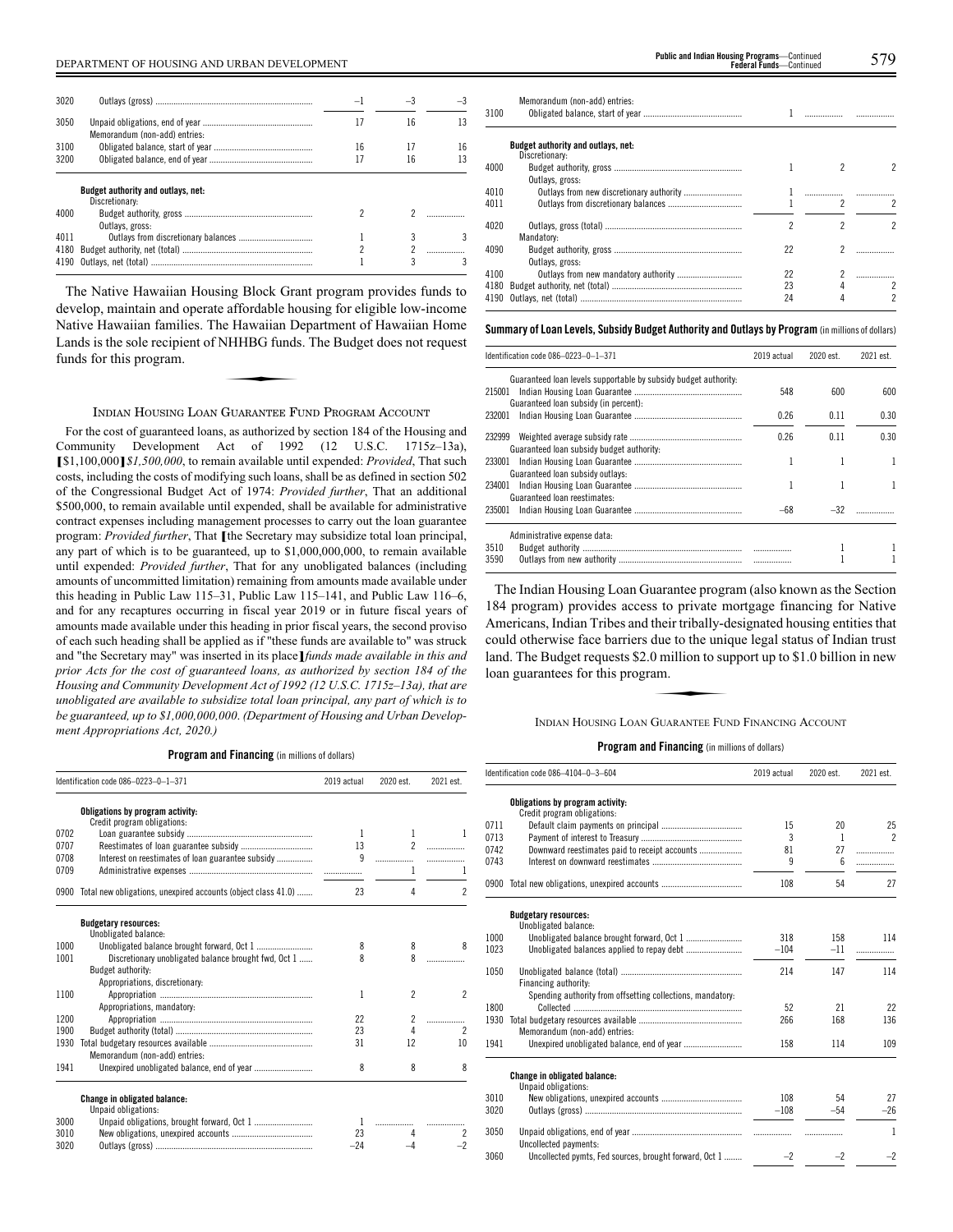#### INDIAN HOUSING LOAN GUARANTEE FUND FINANCING ACCOUNT—Continued **Program and Financing**—Continued

|              | Identification code 086-4104-0-3-604                                                                     | 2019 actual | 2020 est. | 2021 est. |
|--------------|----------------------------------------------------------------------------------------------------------|-------------|-----------|-----------|
| 3090         | Memorandum (non-add) entries:                                                                            | $-2$        | $-2$      | $-2$      |
| 3100         |                                                                                                          | $-2$        | $-2$      | $-2$      |
| 3200         |                                                                                                          | $-2$        |           |           |
|              | Financing authority and disbursements, net:<br>Mandatory:                                                |             |           |           |
| 4090         | Financing disbursements:                                                                                 | 52          | 21        | 22        |
| 4110         | Offsets against gross financing authority and disbursements:<br>Offsetting collections (collected) from: | 108         | 54        | 26        |
| 4120         | Federal sources: Payments from program account                                                           | $-23$       | $-3$      | $-2$      |
| 4122         |                                                                                                          | $-7$        | $-7$      | $-7$      |
| 4123         |                                                                                                          | $-22$       | $-11$     | $-13$     |
| 4130         | Offsets against gross budget authority and outlays (total)                                               | $-52$       | $-21$     | $-22$     |
| 4170<br>4180 |                                                                                                          | 56          | 33        | 4         |
| 4190         |                                                                                                          | 56          | 33        | 4         |

#### **Status of Guaranteed Loans** (in millions of dollars)

| Position with respect to appropriations act limitation on<br>commitments: |                                                        |          |          |
|---------------------------------------------------------------------------|--------------------------------------------------------|----------|----------|
| Guaranteed loan commitments from current-year authority                   | 554                                                    | 1.000    | 500      |
|                                                                           | 891                                                    | 1.059    | 1,459    |
|                                                                           | $-897$                                                 | $-1,459$ | $-1,359$ |
|                                                                           | 548                                                    | 600      | 600      |
| Guaranteed amount of guaranteed loan commitments                          | 548                                                    | 600      | 600      |
| Cumulative balance of guaranteed loans outstanding.                       |                                                        |          |          |
|                                                                           | 7,227                                                  | 7.609    | 8,176    |
|                                                                           | 394                                                    | 600      | 600      |
|                                                                           |                                                        | $-12$    | $-12$    |
| Adiustments:                                                              |                                                        |          |          |
|                                                                           | $-15$                                                  | $-21$    | $-24$    |
|                                                                           | 3                                                      |          |          |
|                                                                           | 7,609                                                  | 8.176    | 8,740    |
| Memorandum:                                                               |                                                        |          |          |
| Guaranteed amount of guaranteed loans outstanding, end of                 |                                                        |          |          |
|                                                                           | 7.609                                                  | 8.176    | 8.740    |
|                                                                           | Terminations for default that result in claim payments |          |          |

**Balance Sheet** (in millions of dollars)

| Identification code 086-4104-0-3-604 |                                                                           | 2018 actual              | 2019 actual |
|--------------------------------------|---------------------------------------------------------------------------|--------------------------|-------------|
|                                      | ASSETS:                                                                   |                          |             |
|                                      | Federal assets:                                                           |                          |             |
| 1101                                 | Investments in U.S. securities:                                           | 305                      | 145         |
| 1106                                 |                                                                           | 1                        | 1           |
| 1504                                 | Net value of assets related to post-1991 acquired defaulted               |                          | 9           |
| 1999                                 | LIABILITIES:                                                              | 313                      | 155         |
| 2103                                 | Federal liabilities: Debt Payable to Treasury<br>Non-Federal liabilities: | 116                      | 12          |
| 2201                                 |                                                                           |                          |             |
| 2204                                 |                                                                           | 194                      | 137         |
| 2207                                 |                                                                           | $\overline{\phantom{a}}$ | 5           |
| 2999                                 | NET POSITION:                                                             | 312                      | 154         |
| 3300                                 |                                                                           | 1                        | 1           |
| 4999                                 |                                                                           | 313                      | 155         |

#### NATIVE HAWAIIAN HOUSING LOAN GUARANTEE FUND PROGRAM ACCOUNT

#### **Program and Financing** (in millions of dollars)

|              | Identification code 086-0233-0-1-371                               | 2019 actual       | 2020 est.      | 2021 est. |
|--------------|--------------------------------------------------------------------|-------------------|----------------|-----------|
|              | Obligations by program activity:                                   |                   |                |           |
|              | Credit program obligations:                                        |                   | 2              |           |
| 0707<br>0708 | Interest on reestimates of loan guarantee subsidy                  | 4<br>$\mathbf{1}$ |                | .<br>.    |
|              |                                                                    |                   |                |           |
|              | 0900 Total new obligations, unexpired accounts (object class 41.0) | 5                 | $\overline{2}$ | .         |
|              | <b>Budgetary resources:</b><br>Unobligated balance:                |                   |                |           |
| 1000         |                                                                    | 6                 | 6              | 6         |
|              | Budget authority:                                                  |                   |                |           |
|              | Appropriations, discretionary:                                     |                   |                |           |
| 1131         | Unobligated balance of appropriations permanently                  |                   |                | $-2$      |
|              | Appropriations, mandatory:                                         |                   |                |           |
| 1200         |                                                                    | 5                 | 2              | .         |
| 1900         |                                                                    | 5                 | $\overline{c}$ | $-2$      |
| 1930         |                                                                    | 11                | 8              | 4         |
|              | Memorandum (non-add) entries:                                      |                   |                |           |
| 1941         |                                                                    | 6                 | 6              | 4         |
|              | Change in obligated balance:<br>Unpaid obligations:                |                   |                |           |
| 3010         |                                                                    | 5                 | 2              | .         |
| 3020         |                                                                    | $-5$              | $-2$           |           |
|              |                                                                    |                   |                |           |
|              | Budget authority and outlays, net:<br>Discretionary:               |                   |                |           |
| 4000         | Mandatory:                                                         |                   | .              | $-2$      |
| 4090         | Outlays, gross:                                                    | 5                 | $\mathcal{P}$  | .         |
| 4100         |                                                                    | 5                 | $\overline{2}$ | .         |
| 4180         |                                                                    | 5                 | $\overline{2}$ |           |
| 4190         |                                                                    | 5                 | $\overline{2}$ | .         |
|              |                                                                    |                   |                |           |

#### **Summary ofLoan Levels, Subsidy Budget Authority and Outlays by Program** (inmillionsof dollars)

| Identification code 086-0233-0-1-371                            | 2019 actual | 2020 est. | 2021 est. |
|-----------------------------------------------------------------|-------------|-----------|-----------|
| Guaranteed loan levels supportable by subsidy budget authority. |             |           |           |
| 215001                                                          | 16          | 16        | 15        |
| Guaranteed loan subsidy (in percent):                           |             |           |           |
| 232001                                                          | $-32$       | $-34$     | $-15$     |
| 232999                                                          | $-32$       | $-34$     | $-15$     |
| Guaranteed loan reestimates:                                    |             |           |           |
| 235001 Native Hawaiian Housing Loan Guarantees                  | .5          |           |           |

The Native Hawaiian Housing Loan Guarantee program (also known as the Section 184A program) provides access to private mortgage financing to Native Hawaiian families who are eligible to reside on Hawaiian home lands and would otherwise face barriers to acquiring such financing because of the unique legal status of the Hawaiian home lands. The Budget does not request any new credit subsidy budget authority for this program and proposes to cancel \$2 million in previously appropriated credit subsidy. Since 2017, this program has operated on a negative subsidy basis, and the program has sufficient balances of prior-year loan guarantee limitation to maintain program operations. The previously<br>operated on a r<br>cos of prior-year<br>cos Guaranti

#### NATIVE HAWAIIAN HOUSING LOAN GUARANTEE FUND FINANCING ACCOUNT

|      | ldentification code 086–4351–0–3–371                            | 2019 actual | 2020 est. | 2021 est. |
|------|-----------------------------------------------------------------|-------------|-----------|-----------|
| 0711 | Obligations by program activity:<br>Credit program obligations: |             |           |           |
|      |                                                                 |             |           |           |
|      | 0900 Total new obligations, unexpired accounts                  |             |           |           |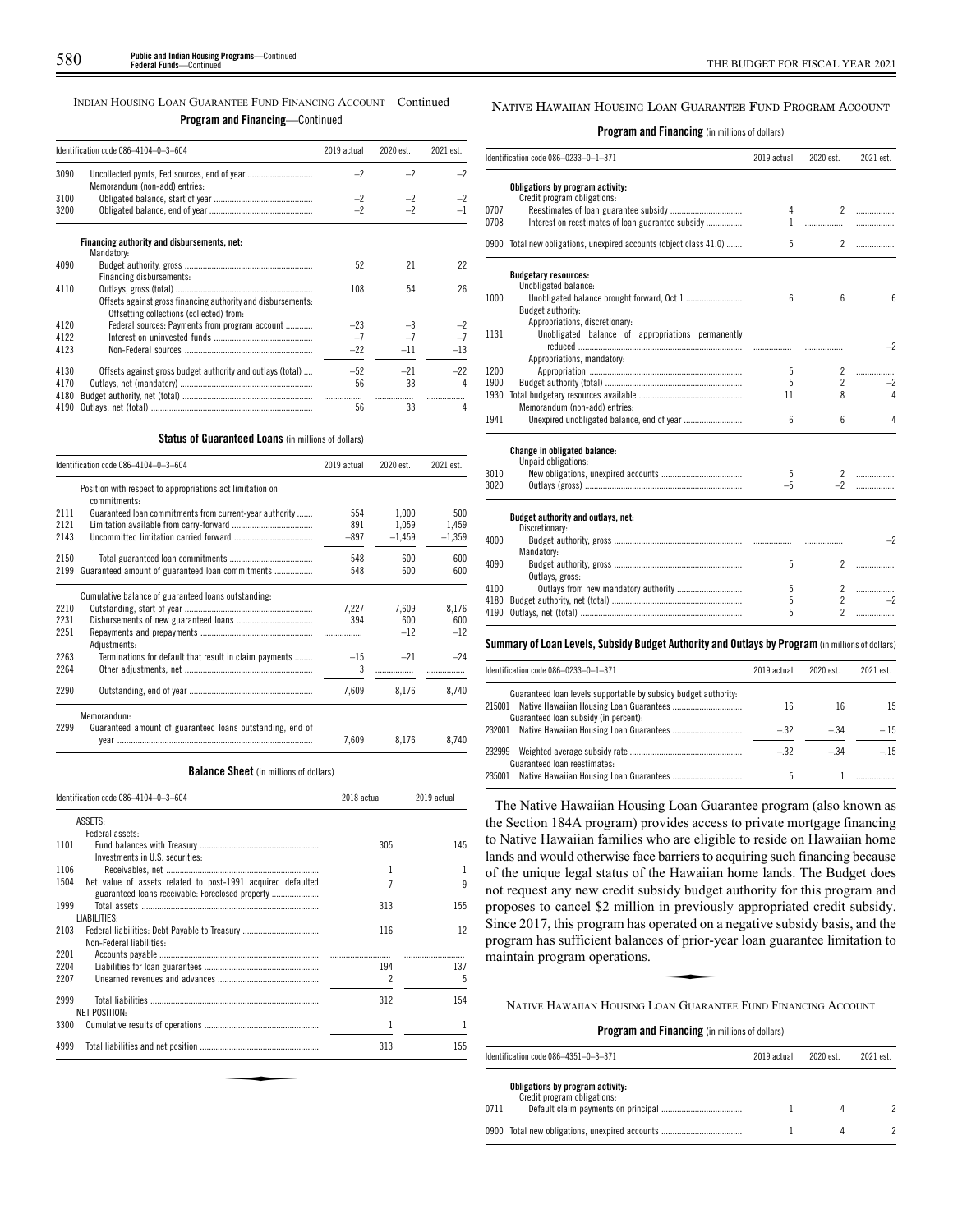|      | <b>Budgetary resources:</b><br>Unobligated balance:        |      |   |  |
|------|------------------------------------------------------------|------|---|--|
| 1000 |                                                            | 3    | 3 |  |
| 1023 |                                                            |      |   |  |
| 1033 |                                                            |      |   |  |
| 1050 |                                                            |      | 3 |  |
|      | Financing authority:                                       |      |   |  |
|      | Borrowing authority, mandatory:                            |      |   |  |
| 1400 |                                                            |      |   |  |
|      | Spending authority from offsetting collections, mandatory: |      |   |  |
| 1800 |                                                            | 5    |   |  |
| 1825 | Spending authority from offsetting collections applied to  |      |   |  |
|      |                                                            | $-1$ |   |  |
| 1850 | Spending auth from offsetting collections, mand (total)    | 4    |   |  |
| 1900 |                                                            | 4    |   |  |
| 1930 |                                                            |      |   |  |
|      | Memorandum (non-add) entries:                              |      |   |  |
| 1941 |                                                            | 3    |   |  |

### **Change in obligated balance:** Unpaid obligations:

|      | UNDAID ODIIRATIONS: |  |  |
|------|---------------------|--|--|
| 3010 |                     |  |  |
| 3020 |                     |  |  |

|      | Financing authority and disbursements, net:<br>Mandatory:                                                                  |      |      |  |
|------|----------------------------------------------------------------------------------------------------------------------------|------|------|--|
| 4090 |                                                                                                                            | 4    | 3    |  |
|      | Financing disbursements:                                                                                                   |      |      |  |
| 4110 |                                                                                                                            |      | 4    |  |
|      | Offsets against gross financing authority and disbursements:<br>Offsetting collections (collected) from:                   |      |      |  |
|      |                                                                                                                            |      |      |  |
| 4120 |                                                                                                                            | $-5$ |      |  |
| 4123 |                                                                                                                            |      |      |  |
| 4130 | Offsets against gross budget authority and outlays (total)<br>Additional offsets against financing authority only (total): |      | $-2$ |  |
| 4143 | Recoveries of prior year paid obligations, unexpired                                                                       |      |      |  |
|      |                                                                                                                            |      |      |  |
| 4160 |                                                                                                                            | $-1$ |      |  |
| 4170 |                                                                                                                            | $-5$ |      |  |
| 4180 |                                                                                                                            | $-1$ |      |  |
| 4190 |                                                                                                                            | $-5$ | 2    |  |

#### **Status of Guaranteed Loans** (in millions of dollars)

|              | Identification code 086-4351-0-3-371                                      | 2019 actual | 2020 est. | 2021 est. |
|--------------|---------------------------------------------------------------------------|-------------|-----------|-----------|
|              | Position with respect to appropriations act limitation on<br>commitments: |             |           |           |
| 2111         | Guaranteed loan commitments from current-year authority                   | .           |           |           |
| 2121         |                                                                           | 228         | 212       | 189       |
| 2143         |                                                                           | $-212$      | $-196$    | $-174$    |
| 2150         |                                                                           | 16          | 16        | 15        |
| 2199         | Guaranteed amount of guaranteed loan commitments                          | 16          | 16        | 15        |
|              | Cumulative balance of guaranteed loans outstanding:                       |             |           |           |
| 2210         |                                                                           | 103         | 109       | 112       |
| 2231         |                                                                           | 13          | 15        | 15        |
| 2251         | Adiustments:                                                              | –հ          | -8        | $-8$      |
| 2263<br>2264 | Terminations for default that result in claim payments                    | $-1$        |           | $-2$      |
| 2290         |                                                                           | 109         | 112       | 117       |
|              | Memorandum:                                                               |             |           |           |
| 2299         | Guaranteed amount of guaranteed loans outstanding, end of                 | 109         | 112       | 117       |

**Balance Sheet** (in millions of dollars)

| Identification code 086-4351-0-3-371                                | 2018 actual | 2019 actual |
|---------------------------------------------------------------------|-------------|-------------|
| ASSETS:                                                             |             |             |
| 1101                                                                |             |             |
| Net value of assets related to post-1991 acquired defaulted<br>1504 |             |             |
| 1999<br>LIABILITIES:                                                |             |             |
| 2103                                                                |             |             |
| 2204                                                                |             |             |
| 2999                                                                | 10          |             |

| 3300 | NET POSITION:                             |    |  |
|------|-------------------------------------------|----|--|
| 4999 |                                           | 10 |  |
|      |                                           |    |  |
|      |                                           |    |  |
|      | <b>COMMUNITY PLANNING AND DEVELOPMENT</b> |    |  |

#### *Federal Funds*

#### HOUSING OPPORTUNITIES FOR PERSONS WITH AIDS

For carrying out the Housing Opportunities for Persons with AIDS program, as authorized by the AIDS Housing Opportunity Act (42 U.S.C. 12901 et seq.), **[**\$410,000,000**]***\$330,000,000*, to remain available until September 30, **[**2021**]***2022*, except that amounts allocated pursuant to section 854(c)(5) of such Act shall remain available until September 30, **[**2022: *Provided*, That the Secretary shall renew all expiring contracts for permanent supportive housing that initially were funded under section 854(c)(5) of such Act from funds made available under this heading in fiscal year 2010 and prior fiscal years that meet all program requirements before awarding funds for new contracts under such section: *Provided further*, That the Department shall notify grantees of their formula allocation within 60 days of enactment of this Act**]** *2023*. *(Department of Housing and Urban Development Appropriations Act, 2020.)*

#### **Program and Financing** (in millions of dollars)

|      | Identification code 086-0308-0-1-604                               | 2019 actual | 2020 est. | 2021 est. |
|------|--------------------------------------------------------------------|-------------|-----------|-----------|
|      | Obligations by program activity:                                   |             |           |           |
| 0001 |                                                                    | 413         | 358       | 335       |
| 0002 |                                                                    | 25          | 41        | 60        |
|      | 0900 Total new obligations, unexpired accounts (object class 41.0) | 438         | 399       | 395       |
|      | <b>Budgetary resources:</b>                                        |             |           |           |
|      | Unobligated balance:                                               |             |           |           |
| 1000 |                                                                    | 173         | 128       | 139       |
|      | Budget authority:                                                  |             |           |           |
|      | Appropriations, discretionary:                                     |             |           |           |
| 1100 |                                                                    | 393         | 410       | 330       |
| 1900 |                                                                    | 393         | 410       | 330       |
| 1930 |                                                                    | 566         | 538       | 469       |
|      | Memorandum (non-add) entries:                                      |             |           |           |
| 1941 |                                                                    | 128         | 139       | 74        |
|      | Change in obligated balance:                                       |             |           |           |
|      | Unpaid obligations:                                                |             |           |           |
| 3000 |                                                                    | 504         | 583       | 596       |
| 3010 |                                                                    | 438         | 399       | 395       |
| 3020 |                                                                    | $-358$      | $-386$    | $-429$    |
| 3041 | Recoveries of prior year unpaid obligations, expired               | $^{-1}$     | .         | .         |
| 3050 |                                                                    | 583         | 596       | 562       |
|      | Memorandum (non-add) entries:                                      |             |           |           |
| 3100 |                                                                    | 504         | 583       | 596       |
| 3200 |                                                                    | 583         | 596       | 562       |
|      | Budget authority and outlays, net:                                 |             |           |           |
|      | Discretionary:                                                     |             |           |           |
| 4000 |                                                                    | 393         | 410       | 330       |
|      | Outlays, gross:                                                    |             |           |           |
| 4010 |                                                                    | 1           | 4         | 3         |
| 4011 |                                                                    | 357         | 382       | 426       |
| 4020 |                                                                    | 358         | 386       | 429       |
| 4180 |                                                                    | 393         | 410       | 330       |
| 4190 |                                                                    | 358         | 386       | 429       |
|      |                                                                    |             |           |           |

The Budget provides \$330 million for the Housing Opportunities for Persons With AIDS (HOPWA) program. HOPWA funding provides States and localities with resources to devise long-term comprehensive strategies for providing housing and supportive services to meet the housing needs of persons living with HIV/AIDS and their families.

Ninety percent of HOPWA funds are distributed to States and eligible metropolitan areas according to a formula, and the remaining ten percent are awarded competitively to States, local governments, and private nonprofit entities. The HOPWA formula, which was updated in 2016, allocates funds based on cases of persons living with HIV or AIDS and is adjusted for an area's fair market rent and poverty rates to further ensure HOPWA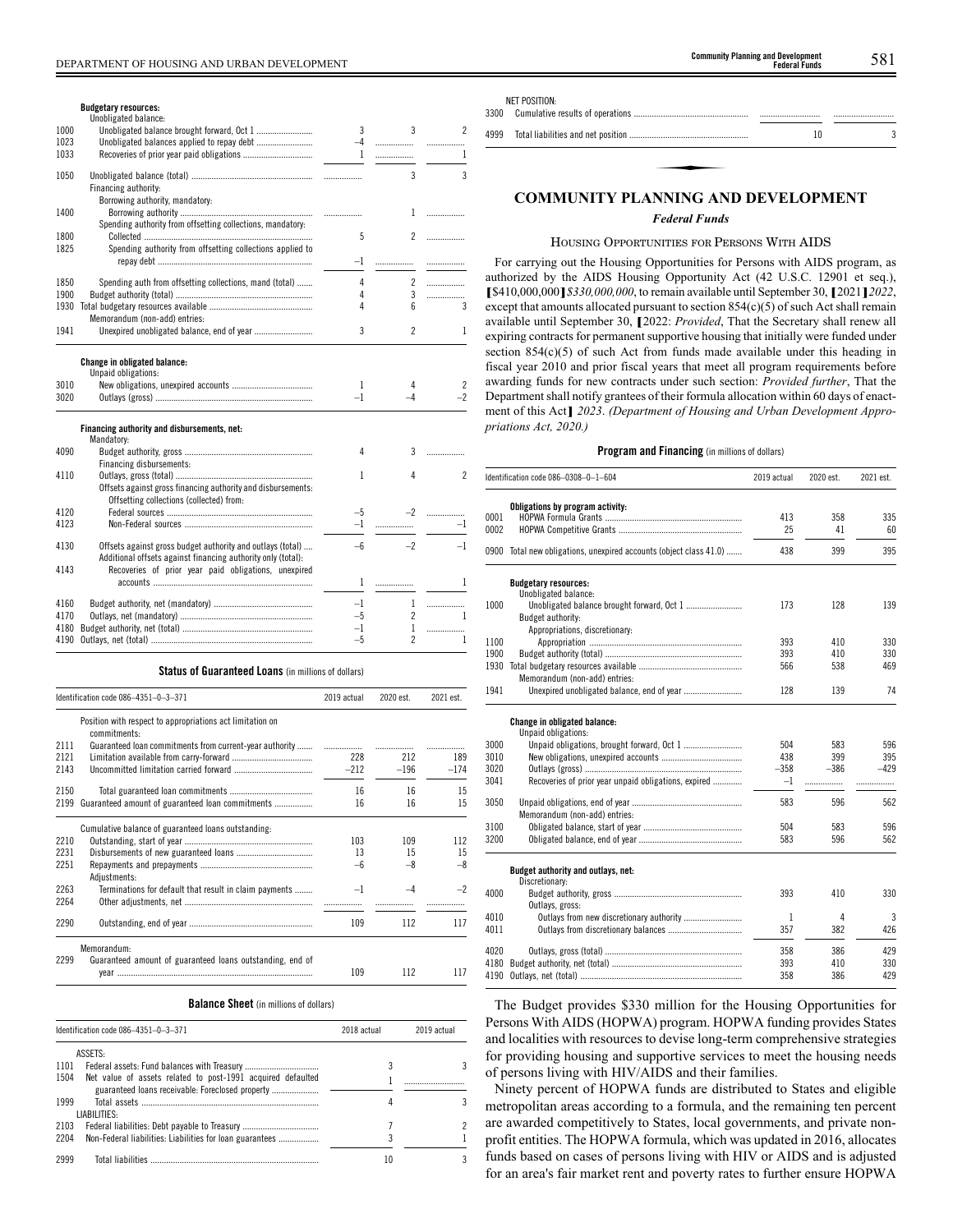#### HOUSING OPPORTUNITIES FOR PERSONS WITH AIDS—Continued

funds are focused on areas that have the most need. The updated formula became effective in 2017, and HUD continues to work closely with formula grantees through a comprehensive technical assistance initiative to develop community-wide strategies for managing the changes. The Budget also proposes to not prioritize renewals in its competition so that funds could support more evidence-based service delivery models to address current community needs. support more evidence-based service delivery models to address current community needs.

#### COMMUNITY DEVELOPMENT FUND

**[**For carrying out the community development block grant program under title I of the Housing and Community Development Act of 1974, as amended (42 U.S.C. 5301 et seq.)("the Act" herein), \$3,425,000,000, to remain available until September 30, 2022, unless otherwise specified: *Provided,* That unless explicitly provided for under this heading, not to exceed 20 percent of any grant made with funds appropriated under this heading shall be expended for planning and management development and administration: *Provided further*, That a metropolitan city, urban county, unit of general local government, or insular area that directly or indirectly receives funds under this heading may not sell, trade, or otherwise transfer all or any portion of such funds to another such entity in exchange for any other funds, credits or non-Federal considerations, but must use such funds for activities eligible under title I of the Act: *Provided further*, That notwithstanding section 105(e)(1) of the Act, no funds provided under this heading may be provided to a for-profit entity for an economic development project under section 105(a)(17) unless such project has been evaluated and selected in accordance with guidelines required under subsection (e)(2): *Provided further*, That of the total amount provided under this heading, \$25,000,000 shall be for activities authorized under section 8071 of the SUPPORT for Patients and Communities Act (Public Law 115–271): *Provided further*, That the funds allocated pursuant to the previous proviso shall not adversely affect the amount of any formula assistance received by a State under this heading: *Provided further*, That the Secretary shall allocate the funds for such activities based on the percentages shown in Table 1 of the Notice establishing the funding formula published in 84 FR 16027 (April 17, 2019): *Provided further*, That the Department shall notify grantees of their formula allocation within 60 days of enactment of this Act.**]** *(Department of Housing and Urban Development Appropriations Act, 2020.)*

#### **Program and Financing** (in millions of dollars)

|      | Identification code 086-0162-0-1-451                          | 2019 actual    | 2020 est. | 2021 est. |
|------|---------------------------------------------------------------|----------------|-----------|-----------|
|      | Obligations by program activity:                              |                |           |           |
| 0001 |                                                               | 3,911          | 3,558     | 389       |
| 0002 |                                                               | 66             | 65        | .         |
| 0011 |                                                               | 1,046          | 13,018    | 16,004    |
| 0015 |                                                               |                | 25        | .         |
| 0900 | Total new obligations, unexpired accounts (object class 41.0) | 5.023          | 16.666    | 16,393    |
|      | <b>Budgetary resources:</b><br>Unobligated balance:           |                |           |           |
| 1000 |                                                               | 29,242         | 31,695    | 18.454    |
| 1020 | Adjustment of unobligated bal brought forward, Oct 1          | $-8$           |           |           |
| 1021 |                                                               | $\overline{3}$ |           | .<br>.    |
| 1033 |                                                               | 8              |           |           |
|      |                                                               |                |           | .         |
| 1050 |                                                               | 29,245         | 31.695    | 18,454    |
|      | Budget authority:                                             |                |           |           |
|      | Appropriations, discretionary:                                |                |           |           |
| 1100 |                                                               | 7,476          | 3.425     | .         |
| 1120 | Appropriations transferred to other acct [086-0338]           | $-3$           |           |           |
| 1160 |                                                               | 7,473          | 3,425     |           |
| 1930 |                                                               | 36,718         | 35,120    | 18,454    |
|      | Memorandum (non-add) entries:                                 |                |           |           |
| 1941 |                                                               | 31,695         | 18,454    | 2,061     |
|      | Change in obligated balance:<br>Unpaid obligations:           |                |           |           |
| 3000 |                                                               | 22,590         | 22,431    | 31,670    |
| 3001 | Adjustments to unpaid obligations, brought forward, Oct       |                |           |           |
|      |                                                               | 19             |           | .         |
| 3010 |                                                               | 5.023          | 16,666    | 16,393    |
| 3020 |                                                               | $-5,197$       | $-7,427$  | $-9.573$  |
| 3040 | Recoveries of prior year unpaid obligations, unexpired        | $-3$           |           | .         |
| 3041 | Recoveries of prior year unpaid obligations, expired          | $-1$           |           | .         |
| 3050 |                                                               | 22.431         | 31.670    | 38.490    |

| THE BUDGET FOR FISCAL YEAR 2021 |  |  |  |
|---------------------------------|--|--|--|
|---------------------------------|--|--|--|

|      | Memorandum (non-add) entries:                                                                   |        |        |        |
|------|-------------------------------------------------------------------------------------------------|--------|--------|--------|
| 3100 |                                                                                                 | 22,609 | 22.431 | 31,670 |
| 3200 |                                                                                                 | 22,431 | 31,670 | 38,490 |
|      | Budget authority and outlays, net:<br>Discretionary:                                            |        |        |        |
| 4000 | Outlays, gross:                                                                                 | 7,473  | 3.425  | .      |
| 4010 |                                                                                                 | 33     | 34     | .      |
| 4011 |                                                                                                 | 5,164  | 7,393  | 9,573  |
|      |                                                                                                 |        |        |        |
| 4020 |                                                                                                 | 5,197  | 7,427  | 9,573  |
|      | Offsets against gross budget authority and outlays:<br>Offsetting collections (collected) from: |        |        |        |
| 4033 |                                                                                                 |        |        |        |
|      | Additional offsets against gross budget authority only.                                         |        |        |        |
| 4052 | Offsetting collections credited to expired accounts                                             | 11     | .      |        |
| 4053 | Recoveries of prior year paid obligations, unexpired                                            |        |        |        |
|      |                                                                                                 | 8      |        |        |
| 4060 | Additional offsets against budget authority only (total)                                        | 19     | .      |        |
| 4070 |                                                                                                 | 7,473  | 3,425  | .      |
| 4080 |                                                                                                 | 5.178  | 7,427  | 9.573  |
| 4180 |                                                                                                 | 7,473  | 3,425  | .      |
| 4190 |                                                                                                 | 5.178  | 7.427  | 9,573  |
|      |                                                                                                 |        |        |        |

The Community Development Fund account contains the following programs:

*Community Development Block Grant (CDBG).—*The CDBG program provides formula grants to States, local governments, and Insular Areas to benefit mainly low- to moderate-income persons, and support a wide range of community and economic development activities, such as public infrastructure improvements (which account for approximately 36 percent of all CDBG funds), housing rehabilitation and construction (approximately 24 percent of funds), job creation and retention, and public services. Seventy percent of CDBG formula grants are distributed to mainly urban areas (entitlement communities), and 30 percent are distributed to States (nonentitlement communities). The 2021 Budget does not request funding for CDBG, devolving community and economic development to the State and local level.

*Indian Community Development Block Grant* (*ICDBG).—*The ICDBG provides grants to help develop viable American Indian and Alaska Native Communities with decent housing, a suitable living environment, and economic opportunities, primarily for low- and moderate-income persons. The 2021 Budget does not request funding for ICDBG, which duplicates HUD's larger Native American Housing Block Grant program and other Federal programs.

*CDBG Disaster Recovery (CDBG-DR).—*This account also contains a substantial amount of appropriated CDBG-DR funding provided to communities impacted by major disasters.

*Recovery Housing (SUPPORT).*—The Budget does not provide funding for activities authorized under the SUPPORT for Patients and Communities Act, which was first funded in this account in 2020. This new formula<br>program is allocated to states to provide temporary housing for individuals<br>recovering from substance abuse disorders, including opioids.<br>RECOVERT IN RE program is allocated to states to provide temporary housing for individuals recovering from substance abuse disorders, including opioids.

#### **BROWNFIELDS REDEVELOPMENT**

|      | Identification code 086-0314-0-1-451                       |  | 2020 est. | 2021 est. |
|------|------------------------------------------------------------|--|-----------|-----------|
|      | <b>Change in obligated balance:</b><br>Unpaid obligations: |  |           |           |
| 3000 |                                                            |  |           |           |
| 3020 |                                                            |  | -2        |           |
| 3050 | Memorandum (non-add) entries:                              |  |           |           |
| 3100 |                                                            |  |           |           |
| 3200 |                                                            |  |           |           |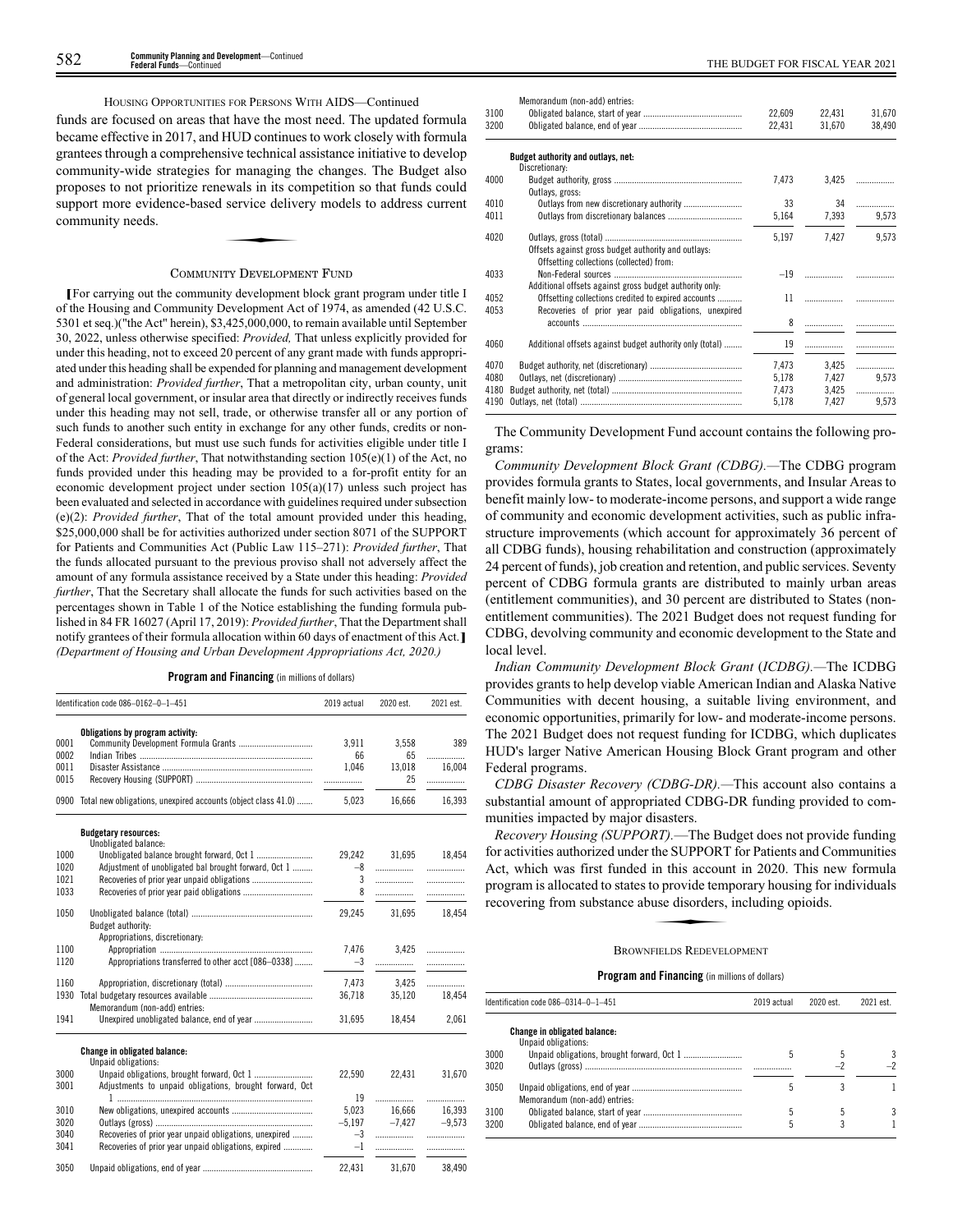|      | Budget authority and outlays, net:<br>Discretionary: |  |  |
|------|------------------------------------------------------|--|--|
|      | Outlays, gross:                                      |  |  |
| 4011 |                                                      |  |  |
|      |                                                      |  |  |
|      |                                                      |  |  |

The Budget requests no funding for the Brownfields Economic Development Initiative (BEDI), which was a competitive grant program designed to assist cities with the redevelopment of brownfield sites for the purposes of economic development and job creation. Local governments have access to other public and private funds for similar purposes. The Consolidated and Further Continuing Appropriations Act, 2015 (Public Law 113–235)<br>permanently rescinded all unobligated balances of BEDI funds, including<br>carryover and recaptures. permanently rescinded all unobligated balances of BEDI funds, including carryover and recaptures.

#### HOME INVESTMENT PARTNERSHIPS PROGRAM

**[**For the HOME Investment Partnerships program, as authorized under title II of the Cranston-Gonzalez National Affordable Housing Act, as amended, \$1,350,000,000, to remain available until September 30, 2023: *Provided*, That notwithstanding the amount made available under this heading, the threshold reduction requirements in sections 216(10) and 217(b)(4) of such Act shall not apply to allocations of such amount: *Provided further*, That the Department shall notify grantees of their formula allocation within 60 days of enactment of this Act: *Provided further*, That section 218(g) of such Act (42 U.S.C. 12748(g)) shall not apply with respect to the right of a jurisdiction to draw funds from its HOME Investment Trust Fund that otherwise expired or would expire in 2016, 2017, 2018, 2019, 2020, 2021, or 2022 under that section: *Provided further*, That section 231(b) of such Act (42 U.S.C. 12771(b)) shall not apply to any uninvested funds that otherwise were deducted or would be deducted from the line of credit in the participating jurisdiction's HOME Investment Trust Fund in 2018, 2019, 2020, 2021, or 2022 under that section.**]** *(Department of Housing and Urban Development Appropriations Act, 2020.)*

#### **Program and Financing** (in millions of dollars)

|      | Identification code 086-0205-0-1-604                               | 2019 actual    | 2020 est.      | 2021 est. |
|------|--------------------------------------------------------------------|----------------|----------------|-----------|
| 0001 | Obligations by program activity:                                   | 1,513          | 1,367          | 216       |
|      | 0900 Total new obligations, unexpired accounts (object class 41.0) | 1,513          | 1,367          | 216       |
|      | <b>Budgetary resources:</b>                                        |                |                |           |
| 1000 | Unobligated balance:                                               |                |                | 221       |
|      |                                                                    | 491            | 238            |           |
| 1021 |                                                                    | 11             | .              |           |
| 1050 | Budget authority:                                                  | 502            | 238            | 221       |
|      | Appropriations, discretionary:                                     |                |                |           |
| 1100 |                                                                    | 1,250          | 1,350          |           |
| 1930 |                                                                    | 1,752          | 1,588          | 221       |
|      | Memorandum (non-add) entries:                                      |                |                |           |
| 1940 |                                                                    | $-1$           |                | .         |
| 1941 |                                                                    | 238            | 221            | 5         |
|      | Change in obligated balance:                                       |                |                |           |
| 3000 | Unpaid obligations:                                                | 2.937          | 3,494          | 3.757     |
| 3001 | Adjustments to unpaid obligations, brought forward, Oct            |                |                |           |
|      |                                                                    | 1              | .              | .         |
| 3010 |                                                                    | 1.513          | 1.367          | 216       |
| 3011 | Obligations ("upward adjustments"), expired accounts               | 4              | .              |           |
| 3020 |                                                                    | $-939$         | $-1,104$       | $-1.214$  |
| 3040 | Recoveries of prior year unpaid obligations, unexpired             | $-11$          | .              | .         |
| 3041 | Recoveries of prior year unpaid obligations, expired               | $-11$          | .              | .         |
| 3050 |                                                                    | 3.494          | 3.757          | 2.759     |
|      | Memorandum (non-add) entries:                                      |                |                |           |
| 3100 |                                                                    | 2,938          | 3,494          | 3,757     |
| 3200 |                                                                    | 3,494          | 3,757          | 2,759     |
|      |                                                                    |                |                |           |
|      | Budget authority and outlays, net:                                 |                |                |           |
|      | Discretionary:                                                     |                |                |           |
| 4000 |                                                                    | 1,250          | 1,350          | .         |
|      | Outlays, gross:                                                    |                |                |           |
| 4010 | Outlays from new discretionary authority                           | $\overline{c}$ | $\overline{7}$ | .         |

| 4011 | 937   | 1.097 | 1.214 |
|------|-------|-------|-------|
| 4020 | 939   | 1.104 | 1.214 |
|      | 1.250 | 1.350 |       |
|      | 939   | 1.104 | 1.214 |

**Community Planning and Development—Continued<br>Federal Funds—Continued** 

The HOME Investment Partnerships program (HOME) provides annual formula grant assistance to States and units of local government to increase the supply of affordable housing and expand homeownership for low- to very low-income persons through a wide range of activities that build, buy, and/or rehabilitate affordable housing.

The Budget does not request funding for HOME, and recognizes a greater role for State and local governments and the private sector in addressing community development and affordable housing needs. The Department will continue to administer the program until all existing grant funds are disbursed and closed, and the Department of Housing and Urban Development will also oversee projects assisted with HOME grants until<br>the end of their affordability periods (projects are required to remain affordable for as long as 20 years from the date of completion). the end of their affordability periods (projects are required to remain affordable for as long as 20 years from the date of completion).

#### SELF-HELP AND ASSISTED HOMEOWNERSHIP OPPORTUNITY PROGRAM

**[**For the Self-Help and Assisted Homeownership Opportunity Program, as authorized under section 11 of the Housing Opportunity Program Extension Act of 1996, as amended, \$55,000,000, to remain available until September 30, 2022: *Provided*, That of the total amount provided under this heading, \$10,000,000 shall be made available to the Self-Help Homeownership Opportunity Program as authorized under section 11 of the Housing Opportunity Program Extension Act of 1996, as amended: *Provided further*, That of the total amount provided under this heading, \$36,000,000 shall be made available for the second, third, and fourth capacity building activities authorized under section 4(a) of the HUD Demonstration Act of 1993 (42 U.S.C. 9816 note), of which not less than \$5,000,000 shall be made available for rural capacity building activities: *Provided further*, That of the total amount provided under this heading, \$5,000,000 shall be made available for capacity building by national rural housing organizations with experience assessing national rural conditions and providing financing, training, technical assistance, information, and research to local nonprofits, local governments, and Indian Tribes serving high need rural communities: *Provided further*, That of the total amount provided under this heading, \$4,000,000, shall be made available for a program to rehabilitate and modify the homes of disabled or low-income veterans, as authorized under section 1079 of Public Law 113–291: *Provided further*, That funds provided under the previous proviso shall be awarded within 180 days of enactment of this Act.**]** *(Department of Housing and Urban Development Appropriations Act, 2020.)*

|      | Identification code 086-0176-0-1-604                          | 2019 actual | 2020 est.    | 2021 est. |
|------|---------------------------------------------------------------|-------------|--------------|-----------|
|      | Obligations by program activity:                              |             |              |           |
| 0001 |                                                               | 20          | 20           | .         |
| 0002 |                                                               | 35          | 71           | .         |
| 0003 |                                                               |             | 15           | .         |
| 0007 |                                                               | 7           | 14           | .         |
| 0900 | Total new obligations, unexpired accounts (object class 41.0) | 62          | 120          | .         |
|      | <b>Budgetary resources:</b><br>Unobligated balance:           |             |              |           |
| 1000 |                                                               | 74          | 66           | 1         |
|      | Budget authority:<br>Appropriations, discretionary:           |             |              |           |
| 1100 |                                                               | 54          | 55           |           |
| 1930 |                                                               | 128         | 121          |           |
|      | Memorandum (non-add) entries:                                 |             |              |           |
| 1941 |                                                               | 66          | $\mathbf{1}$ | 1         |
|      | <b>Change in obligated balance:</b><br>Unpaid obligations:    |             |              |           |
| 3000 |                                                               | 87          | 108          | 175       |
| 3010 |                                                               | 62          | 120          | .         |
| 3020 |                                                               | $-41$       | $-53$        | $-54$     |
| 3050 | Memorandum (non-add) entries:                                 | 108         | 175          | 121       |
| 3100 |                                                               | 87          | 108          | 175       |
| 3200 |                                                               | 108         | 175          | 121       |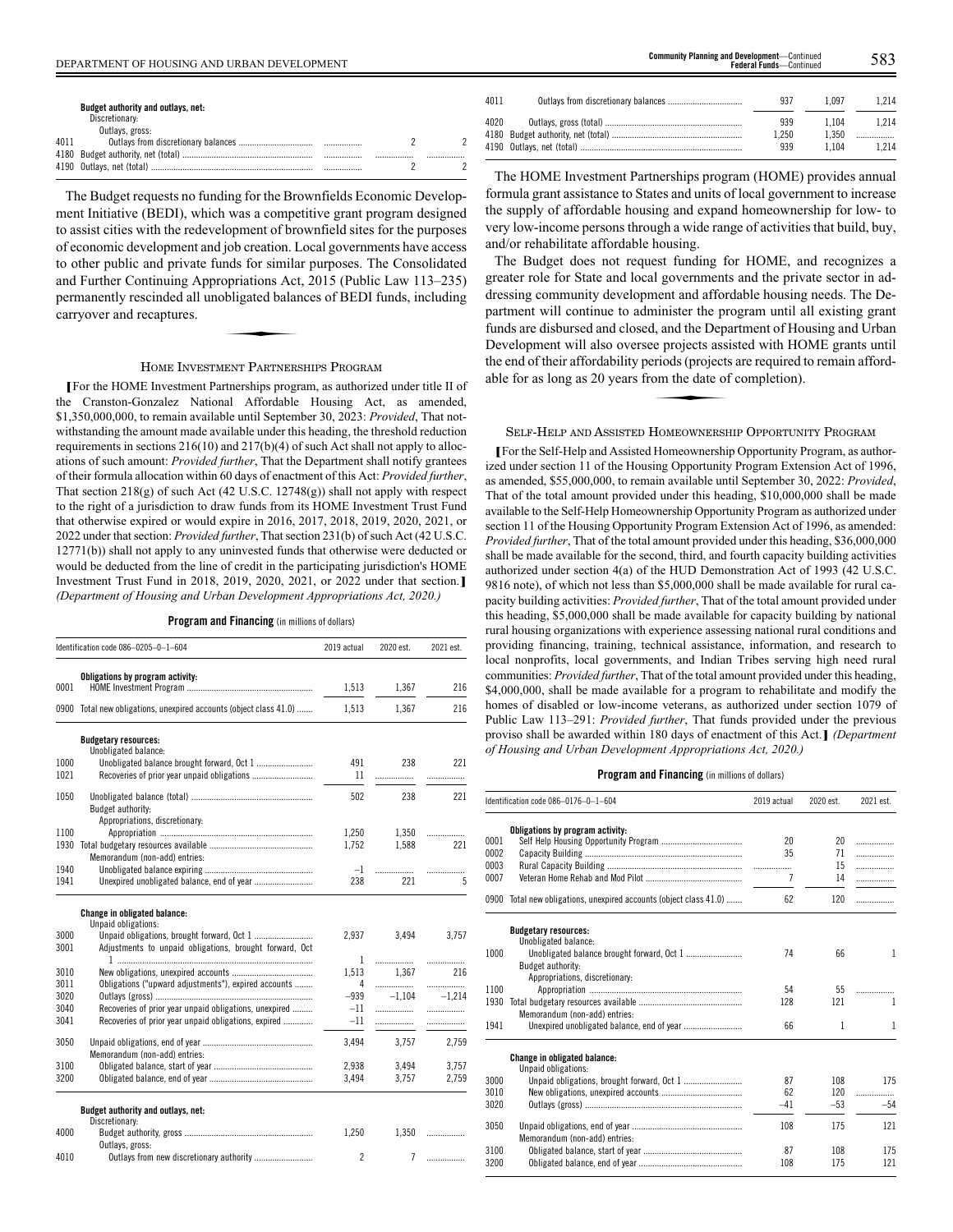|      | Identification code 086-0176-0-1-604                 | 2019 actual | 2020 est. | 2021 est |
|------|------------------------------------------------------|-------------|-----------|----------|
|      | Budget authority and outlays, net:<br>Discretionary: |             |           |          |
| 4000 | Outlays, gross:                                      | 54          | 55        |          |
| 4011 |                                                      | 41          | 53        | 54       |
|      |                                                      | 54          | 55        |          |
|      |                                                      | 41          | 53        | 54       |

The Self-Help and Assisted Homeownership Opportunity Program (SHOP) account includes funding for the SHOP program, Capacity Building for Community Development and Affordable Housing (Section 4), rural capacity building, and a pilot home modification and rehabilitation program for disabled and low-income veterans. The 2021 Budget does not request funding for these programs, recognizing a greater role for State and local governments and the private sector in addressing community development and affordable housing needs. meone veera<br>grams, recogr<br>he private sec<br>ousing needs.<br>ood Staru 174Tl

#### NEIGHBORHOOD STABILIZATION PROGRAM

#### **Program and Financing** (in millions of dollars)

|      | Identification code 086-0344-0-1-451                                | 2019 actual | 2020 est. | 2021 est. |
|------|---------------------------------------------------------------------|-------------|-----------|-----------|
|      | Change in obligated balance:<br>Unpaid obligations:                 |             |           |           |
| 3000 |                                                                     | 186         | 166       | 107       |
| 3020 |                                                                     | $-20$       | $-59$     | $-59$     |
| 3050 | Memorandum (non-add) entries:                                       | 166         | 107       | 48        |
| 3100 |                                                                     | 186         | 166       | 107       |
| 3200 |                                                                     | 166         | 107       | 48        |
|      | Budget authority and outlays, net:<br>Mandatory:<br>Outlays, gross: |             |           |           |
| 4101 |                                                                     | 20          | 59        | 59        |
| 4180 |                                                                     |             |           |           |
| 4190 |                                                                     | 20          | 59        | 59        |

This account reports the remaining balances and outlays related to \$3.92 billion in Neighborhood Stabilization Program (NSP) funds authorized by the Housing and Economic Recovery Act of 2008, and \$1 billion in NSP<br>funds authorized by the Dodd-Frank Financial Reform and Consumer<br>Protection Act of 2010. funds authorized by the Dodd-Frank Financial Reform and Consumer Protection Act of 2010.

#### HOMELESS ASSISTANCE GRANTS

For the Emergency Solutions Grants program as authorized under subtitle B of title IV of the McKinney-Vento Homeless Assistance Act, as amended; the Continuum of Care program as authorized under subtitle C of title IV of such Act; and the Rural Housing Stability Assistance program as authorized under subtitle D of title IV of such Act **[**\$2,777,000,000**]***\$2,773,000,000*, to remain available until September 30, **[**2022**]***2023*: *Provided* **[***further***]**, That not less than **[**\$290,000,000**]***\$280,000,000* of the funds appropriated under this heading shall be available for such Emergency Solutions Grants program: *Provided further*, That not less than **[**\$2,350,000,000**]** *\$2,486,000,000* of the funds appropriated under this heading shall be available for such Continuum of Care and Rural Housing Stability Assistance programs: **[***Provided further*, That of the amounts made available under this heading, up to \$50,000,000 shall be made available for grants for rapid rehousing projects and supportive service projects providing coordinated entry, and for eligible activities the Secretary determines to be critical in order to assist survivors of domestic violence, dating violence, sexual assault, or stalking: *Provided further*, That such projects shall be eligible for renewal under the continuum of care program subject to the same terms and conditions as other renewal applicants:**]** *Provided further*, That up to \$7,000,000 of the funds appropriated under this heading shall be available for the national homeless data analysis project: *Provided further*, That for all match requirements applicable to funds made available under this heading for

this fiscal year and prior fiscal years, a grantee may use (or could have used) as a source of match funds other funds administered by the Secretary and other Federal agencies unless there is (or was) a specific statutory prohibition on any such use of any such funds: *Provided further*, That none of the funds provided under this heading shall be available to provide funding for new projects, except for projects created through reallocation, unless the Secretary determines that the continuum of care has demonstrated that projects are evaluated and ranked based on the degree to which they improve the continuum of care's system performance: *Provided further*, That the Secretary shall prioritize funding under the Continuum of Care program to continuums of care that have demonstrated a capacity to reallocate funding from lower performing projects to higher performing projects: *Provided further*, That the Secretary shall provide incentives to create projects that coordinate with housing providers and healthcare organizations to provide permanent supportive housing and rapid rehousing services: *Provided further*, That any unobligated amounts remaining from funds appropriated under this heading in fiscal year 2012 and prior years for project-based rental assistance for rehabilitation projects with 10-year grant terms may be used for purposes under this heading, notwithstanding the purposes for which such funds were appropriated: **[***Provided further*, That all balances for Shelter Plus Care renewals previously funded from the Shelter Plus Care Renewal account and transferred to this account shall be available, if recaptured, for Continuum of Care renewals in fiscal year 2020: *Provided further*, That the Department shall notify grantees of their formula allocation from amounts allocated (which may represent initial or final amounts allocated) for the Emergency Solutions Grant program within 60 days of enactment of this Act: *Provided further*, That up to \$80,000,000 of the funds appropriated under this heading shall be to implement projects to demonstrate how a comprehensive approach to serving homeless youth, age 24 and under, in up to 25 communities with a priority for communities with substantial rural populations in up to eight locations, can dramatically reduce youth homelessness: *Provided further*, That of the amount made available under the previous proviso, up to \$10,000,000 shall be available to provide technical assistance on improving system responses to youth homelessness, and collection, analysis, use, and reporting of data and performance measures under the comprehensive approaches to serve homeless youth, in addition to and in coordination with other technical assistance funds provided under this title: *Provided further,* That the Secretary may use up to 10 percent of the amount made available under the previous proviso to build the capacity of current technical assistance providers or to train new technical assistance providers with verifiable prior experience with systems and programs for youth experiencing homelessness:**]** *Provided further*, That amounts made available for the Continuum of Care program under this heading in this and prior Acts may be used to competitively or non-competitively renew or replace grants for youth homeless demonstration projects under the Continuum of Care program, notwithstanding any conflict with the requirements of the Continuum of Care program: *Provided further*, That youth aged 24 and under seeking assistance under this heading shall not be required to provide third party documentation to establish their eligibility under 42 U.S.C. 11302(a) or (b) to receive services: *Provided further*, That unaccompanied youth aged 24 and under or families headed by youth aged 24 and under who are living in unsafe situations may be served by youth-serving providers funded under this heading**[**: *Provided further*, That persons eligible under section 103(a)(5) of the McKinney-Vento Homeless Assistance Act may be served by any project funded under this heading to provide both transitional housing and rapid re-housing: *Provided further*, That when awarding funds under the Continuum of Care program, the Secretary shall not deviate from the FY 2018 Notice of Funding Availability with respect to the tier 2 funding process, the Continuum of Care application scoring, and for new projects, the project quality threshold requirements, except as otherwise provided under this Act or as necessary to award all available funds or consider the most recent data from each Continuum of Care**]**. *(Department of Housing and Urban Development Appropriations Act, 2020.)*

**Program and Financing** (in millions of dollars)

|              | Identification code 086-0192-0-1-604           | 2019 actual | 2020 est. | 2021 est. |
|--------------|------------------------------------------------|-------------|-----------|-----------|
| 0001         | Obligations by program activity:               | 2.165       | 2.274     | 2.601     |
| 0002         |                                                | 332         | 339       | 280       |
| 0003         |                                                | 16          | 10        |           |
| 0005         |                                                | 53          | 75        | 75        |
| 0007         |                                                | 31          | 69        | 50        |
| 0799<br>0801 |                                                | 2.597       | 2.767     | 3.013     |
|              | 0900 Total new obligations, unexpired accounts | 2.597       | 2.768     | 3.013     |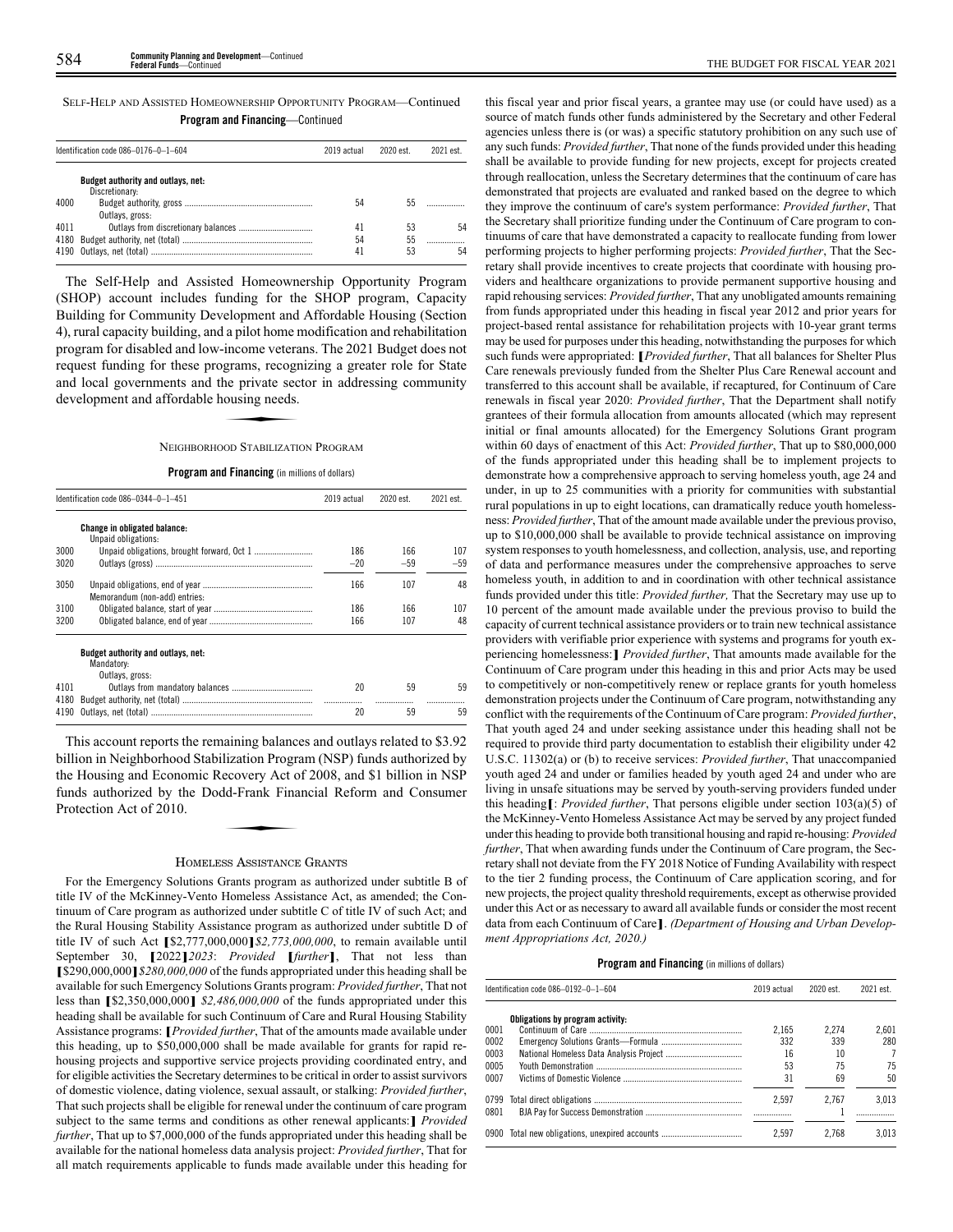|              | <b>Budgetary resources:</b>                                    |                          |          |            |
|--------------|----------------------------------------------------------------|--------------------------|----------|------------|
|              | Unobligated balance:                                           |                          |          |            |
| 1000<br>1012 | Unobligated balance transfers between expired and unexpired    | 2.476                    | 2,574    | 2,923      |
|              |                                                                | 56                       | 340      | 50         |
| 1020         | Adjustment of unobligated bal brought forward, Oct 1           | $-2$                     |          | .          |
| 1021         |                                                                | 8                        | .        | .          |
| 1033         |                                                                | $\overline{\phantom{a}}$ | .        | .          |
| 1050         |                                                                | 2.540                    | 2.914    | 2.973      |
|              | Budget authority:                                              |                          |          |            |
|              | Appropriations, discretionary:                                 |                          |          |            |
| 1100         |                                                                | 2,636                    | 2,777    | 2,773      |
|              | Spending authority from offsetting collections, discretionary: |                          |          |            |
| 1700         |                                                                | 1                        | .        | .          |
| 1701         | Change in uncollected payments, Federal sources                | $-1$                     | .        | .          |
| 1900         |                                                                | 2.636                    | 2.777    | 2.773      |
| 1930         |                                                                | 5,176                    | 5,691    | 5,746      |
|              | Memorandum (non-add) entries:                                  |                          |          |            |
| 1940         |                                                                | $-5$                     | .        | .          |
| 1941         |                                                                | 2,574                    | 2.923    | 2,733      |
|              | Change in obligated balance:<br>Unpaid obligations:            |                          |          |            |
| 3000         |                                                                | 2.812                    | 2,981    | 3.501      |
| 3001         | Adjustments to unpaid obligations, brought forward, Oct        | 4                        | .        |            |
| 3010         |                                                                | 2,597                    | 2.768    | .<br>3.013 |
| 3020         |                                                                | $-2,174$                 | $-2.248$ | $-2.637$   |
| 3040         | Recoveries of prior year unpaid obligations, unexpired         | $-8$                     |          | .          |
| 3041         | Recoveries of prior year unpaid obligations, expired           | $-250$                   | .        |            |
|              |                                                                |                          |          | .          |
| 3050         | Uncollected payments:                                          | 2,981                    | 3.501    | 3.877      |
| 3060         | Uncollected pymts, Fed sources, brought forward, Oct 1         | $-1$                     | .        | .          |
| 3070         | Change in uncollected pymts, Fed sources, unexpired            | $\mathbf{1}$             | .        |            |
|              | Memorandum (non-add) entries:                                  |                          |          | .          |
| 3100         |                                                                | 2,815                    | 2,981    | 3,501      |
| 3200         |                                                                | 2,981                    | 3,501    | 3,877      |
|              |                                                                |                          |          |            |
|              | Budget authority and outlays, net:                             |                          |          |            |
|              | Discretionary:                                                 |                          |          |            |
| 4000         |                                                                | 2,636                    | 2,777    | 2,773      |
|              | Outlays, gross:                                                |                          |          |            |
| 4010         |                                                                | 1                        | 14       | 14         |
| 4011         |                                                                | 2.173                    | 2.234    | 2.623      |
| 4020         |                                                                | 2,174                    | 2,248    | 2,637      |
|              | Offsets against gross budget authority and outlays:            |                          |          |            |
|              | Offsetting collections (collected) from:                       |                          |          |            |

| 4030 |                                                                                                                       | ۳     |       |       |
|------|-----------------------------------------------------------------------------------------------------------------------|-------|-------|-------|
| 4033 |                                                                                                                       | -4    |       |       |
| 4040 | Offsets against gross budget authority and outlays (total)<br>Additional offsets against gross budget authority only: | $-5$  | .     |       |
| 4050 | Change in uncollected pymts, Fed sources, unexpired                                                                   |       |       |       |
| 4052 | Offsetting collections credited to expired accounts                                                                   |       |       |       |
| 4053 | Recoveries of prior year paid obligations, unexpired                                                                  |       |       |       |
|      |                                                                                                                       |       |       |       |
| 4060 | Additional offsets against budget authority only (total)                                                              | 5     |       |       |
| 4070 |                                                                                                                       | 2.636 | 2.777 | 2.773 |
| 4080 |                                                                                                                       | 2.169 | 2.248 | 2.637 |
| 4180 |                                                                                                                       | 2.636 | 2.777 | 2.773 |
| 4190 |                                                                                                                       | 2.169 | 2.248 | 2.637 |
|      |                                                                                                                       |       |       |       |

The Homeless Assistance Grants account provides funds for the Emergency Solutions Grant (ESG) and Continuum of Care (CoC) programs. These programs, which award funds through formula and competitive processes, enable localities to shape and implement comprehensive, flexible, coordinated approaches to address the multiple issues of homelessness, including chronic homelessness, veteran homelessness, and homelessness among families and youth.

The 2021 Budget provides a total of \$2.773 billion for a wide range of activities to assist homeless persons and prevent future occurrences of homelessness. The Budget supports \$2.486 billion for the CoC program to fund competitive renewals; \$280 million for ESG formula funding for communities to address emergency needs such as emergency shelter, street outreach, essential services, homelessness prevention, and rapid rehousing; and \$7 million for the National Homeless Data Analysis Project.

The Budget also supports legislative changes to improve program performance and efficiencies.

#### **Object Classification** (in millions of dollars)

|              | Identification code 086-0192-0-1-604                     | 2019 actual | 2020 est. | 2021 est. |
|--------------|----------------------------------------------------------|-------------|-----------|-----------|
| 41.0<br>99.0 | Direct obligations: Grants, subsidies, and contributions | 2.597       | 2.767     | 3.013     |
| 99.9         |                                                          | 2.597       | 2.768     | 3.013     |
|              | PERMANENT SUPPORTIVE HOUSING                             |             |           |           |

### **Program and Financing** (in millions of dollars) Identification code 086–0342–0–1–604 2019 actual 2020 est. 2021 est.

|       | IUEIILIIIU4LIUII UUUE VOO–VJ4Z–V–I–OV4                      | 7013 duudi - | $7070$ ESI. | $707 + 0.81$ |
|-------|-------------------------------------------------------------|--------------|-------------|--------------|
|       | <b>Change in obligated balance:</b><br>Unpaid obligations:  |              |             |              |
| 3000  |                                                             | 5            | 5           |              |
| 3020  |                                                             |              | $-5$        |              |
| 3050  | Memorandum (non-add) entries:                               | 5            |             | .            |
| 3100  |                                                             | 5            | 5           |              |
| 3200  |                                                             | 5            |             |              |
|       | <b>Budget authority and outlays, net:</b><br>Discretionary: |              |             |              |
|       | Outlays, gross:                                             |              |             |              |
| 4011  |                                                             |              |             |              |
| 4180. |                                                             |              |             |              |
|       |                                                             |              | 5           |              |
|       |                                                             |              |             |              |

This account reports the remaining outlays from the Supplemental Appropriations Act, 2008 (Public Law 110–252), which provided permanent supportive housing assistance and project-based vouchers to the Louisiana Recovery Authority. These previously funded projects and vouchers are eligible for renewal under the Homeless Assistance Grants and Tenant-Based Rental Assistance accounts. and project of<br>reviously fund<br>e Homeless A<br>and ECONOMIC

#### RURAL HOUSING AND ECONOMIC DEVELOPMENT

#### **Program and Financing** (in millions of dollars)

|      | Identification code 086-0324-0-1-604                | 2019 actual | 2020 est. | 2021 est. |
|------|-----------------------------------------------------|-------------|-----------|-----------|
|      | <b>Budgetary resources:</b><br>Unobligated balance: |             |           |           |
| 1000 |                                                     |             |           |           |
| 1930 | Memorandum (non-add) entries:                       |             |           |           |
| 1941 |                                                     |             |           |           |
|      | Change in obligated balance:<br>Unpaid obligations: |             |           |           |
| 3000 |                                                     |             |           |           |
| 3050 | Memorandum (non-add) entries:                       |             |           |           |
| 3100 |                                                     |             |           |           |
| 3200 |                                                     |             |           |           |
| 4180 |                                                     |             |           |           |
| 4190 |                                                     |             |           |           |

The Budget does not provide funding for the Rural Housing and Economic Development (RHED) program. RHED was created to support housing and economic development activities in rural communities. The Consolidated Appropriations Act, 2016 (Public Law 114–113) permanently rescinded all unobligated balances of RHED funds, including carryover and recaptures. (Public Law 11)<br>HED funds, in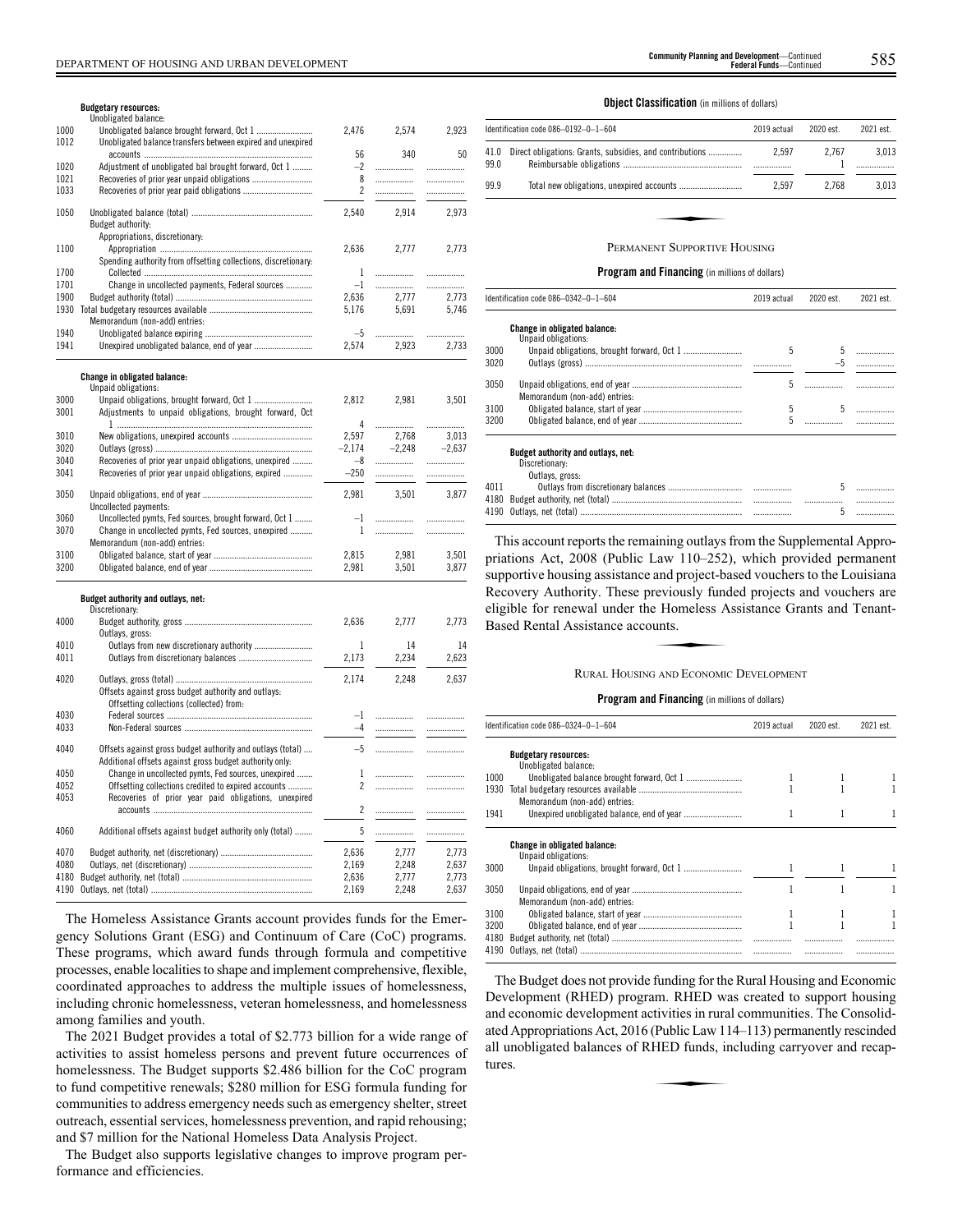#### REVOLVING FUND (LIQUIDATING PROGRAMS)

#### **Program and Financing** (in millions of dollars)

|      | Identification code 086-4015-0-3-451                     | 2019 actual | 2020 est | 2021 est |
|------|----------------------------------------------------------|-------------|----------|----------|
|      | <b>Budgetary resources:</b><br>Unobligated balance:      |             |          |          |
| 1000 |                                                          | 10          |          |          |
| 1022 | Capital transfer of unobligated balances to general fund | $-10$       |          |          |
| 4180 |                                                          |             | .<br>    | <br>     |

The Revolving Fund (liquidating programs) was established by the Independent Offices Appropriations Act of 1955 for the efficient liquidation of assets acquired under a number of housing and urban development programs, all of which are no longer active. For example, the Section 312 loan program portfolio, which provided first and junior lien financing at below market interest rates for the rehabilitation of homes in low-income neighborhoods, constituted a large portion of the account activities but has not originated new loans for over 20 years. The operational expenses are financed from a permanent, indefinite appropriation to administer the remaining repayments of loans, recaptures, and lien releases in the portfolio. Any remaining unobligated balances in the account are returned to the Treasury annually.

#### **Balance Sheet** (in millions of dollars)

|      | Identification code 086-4015-0-3-451 | 2018 actual | 2019 actual |
|------|--------------------------------------|-------------|-------------|
|      | ASSETS:                              |             |             |
| 1101 |                                      | 10          |             |
| 1601 |                                      |             |             |
| 1603 |                                      |             |             |
| 1604 |                                      |             |             |
| 1606 |                                      |             |             |
| 1699 |                                      | 1           |             |
| 1999 |                                      | 11          |             |
|      | LIABILITIES:                         |             |             |
| 2207 |                                      | 1           |             |
|      | NET POSITION:                        |             |             |
| 3100 |                                      | 10          | 14          |
| 3300 |                                      |             | $-14$       |
| 3999 |                                      | 10          |             |
| 4999 |                                      | 11          |             |

#### COMMUNITY DEVELOPMENT LOAN GUARANTEES PROGRAM ACCOUNT

**[**Subject to section 502 of the Congressional Budget Act of 1974, during fiscal year 2020, commitments to guarantee loans under section 108 of the Housing and Community Development Act of 1974 (42 U.S.C. 5308), any part of which is guaranteed, shall not exceed a total principal amount of \$300,000,000, notwithstanding any aggregate limitation on outstanding obligations guaranteed in subsection (k) of such section 108: *Provided*, That the Secretary shall collect fees from borrowers, notwithstanding subsection (m) of such section 108, to result in a credit subsidy cost of zero for guaranteeing such loans, and any such fees shall be collected in accordance with section 502(7) of the Congressional Budget Act of 1974: *Provided further*, That such commitment authority funded by fees may be used to guarantee, or make commitments to guarantee, notes or other obligations issued by any State on behalf of non-entitlement communities in the State in accordance with the requirements of such section 108: *Provided further*, That any State receiving such a guarantee or commitment under the previous proviso shall distribute all funds subject to such guarantee to the units of general local government in nonentitlement areas that received the commitment.**]** *(Department of Housing and Urban Development Appropriations Act, 2020.)*

#### **Program and Financing** (in millions of dollars)

|      | Identification code 086-0198-0-1-451                                    | 2019 actual | 2020 est. | 2021 est. |
|------|-------------------------------------------------------------------------|-------------|-----------|-----------|
|      | <b>Change in obligated balance:</b><br>Unpaid obligations:              |             |           |           |
| 3000 |                                                                         | 6           |           | .         |
| 3020 |                                                                         |             | $-2$      | .         |
| 3041 | Recoveries of prior year unpaid obligations, expired                    | $-3$        |           |           |
| 3050 | Memorandum (non-add) entries:                                           | 2           |           |           |
| 3100 |                                                                         | 6           |           | .         |
| 3200 |                                                                         | 2           |           |           |
|      | Budget authority and outlays, net:<br>Discretionary:<br>Outlays, gross: |             |           |           |
| 4011 |                                                                         |             |           |           |
| 4180 |                                                                         |             |           |           |

#### **Summary ofLoan Levels, Subsidy Budget Authority and Outlays by Program** (inmillionsof dollars)

4190 Outlays, net (total) ........................................................................ 1 2 .................

|        | Identification code 086-0198-0-1-451                            | 2019 actual | 2020 est. | 2021 est. |
|--------|-----------------------------------------------------------------|-------------|-----------|-----------|
|        | Guaranteed loan levels supportable by subsidy budget authority. |             |           |           |
| 215003 | Section 108 Community Development Loan Guarantee (Fee)          | 59          | 100       |           |
| 215999 | Guaranteed loan subsidy (in percent):                           | 59          | 100       |           |
| 232003 | Section 108 Community Development Loan Guarantee (Fee)          | 0.00        | $-.01$    |           |
| 232999 | Guaranteed loan reestimates:                                    | 0.00        | $-.01$    |           |
| 235001 | Section 108 Community Development Loan Guarantee                |             |           |           |
| 235003 | Section 108 Community Development Loan Guarantee (Fee)          |             |           |           |
| 235999 |                                                                 |             | $-10$     |           |

The Community Development Loan Guarantee Program (Section 108) supports economic development projects, housing rehabilitation, and the rehabilitation, construction, or installation of public facilities for the benefit

For low- to moderate-income persons or to aid in the prevention of slums.<br>The Budget does not request any new loan guarantee authority for Section<br>108 for 2021.<br>COMMINITY DEVELOPMENT LOAN GUARANTEES EINANCING ACCOUNT The Budget does not request any new loan guarantee authority for Section 108 for 2021.

#### COMMUNITY DEVELOPMENT LOAN GUARANTEES FINANCING ACCOUNT

|      | Identification code 086-4096-0-3-451                                               | 2019 actual              | 2020 est.                | 2021 est. |
|------|------------------------------------------------------------------------------------|--------------------------|--------------------------|-----------|
|      | Obligations by program activity:<br>Credit program obligations:                    |                          |                          |           |
| 0742 | Downward reestimates paid to receipt accounts                                      | 3                        | 7                        |           |
| 0743 |                                                                                    | 1                        | $\mathfrak{p}$           |           |
|      | 0900 Total new obligations, unexpired accounts                                     | 4                        | 9                        |           |
|      | <b>Budgetary resources:</b><br>Unobligated balance:                                |                          |                          |           |
| 1000 |                                                                                    | 23                       | 17                       | 8         |
|      | Financing authority:<br>Spending authority from offsetting collections, mandatory: |                          |                          |           |
| 1800 |                                                                                    | $\overline{\phantom{a}}$ | $\overline{\phantom{a}}$ |           |
| 1801 | Change in uncollected payments, Federal sources                                    | $-4$                     | $-2$                     |           |
| 1850 | Spending auth from offsetting collections, mand (total)                            | $-2$                     | .                        | 1         |
| 1930 | Memorandum (non-add) entries:                                                      | 21                       | 17                       | 9         |
| 1941 |                                                                                    | 17                       | 8                        | 9         |
|      | <b>Change in obligated balance:</b><br>Unpaid obligations:                         |                          |                          |           |
| 3010 |                                                                                    | 4                        | 9                        |           |
| 3020 | Uncollected payments:                                                              | -4                       | $-9$                     |           |
| 3060 | Uncollected pymts, Fed sources, brought forward, Oct 1                             | -6                       |                          |           |
| 3070 | Change in uncollected pymts, Fed sources, unexpired                                | 4                        | $\mathfrak{p}$           |           |
| 3090 |                                                                                    | $-2$                     | .                        |           |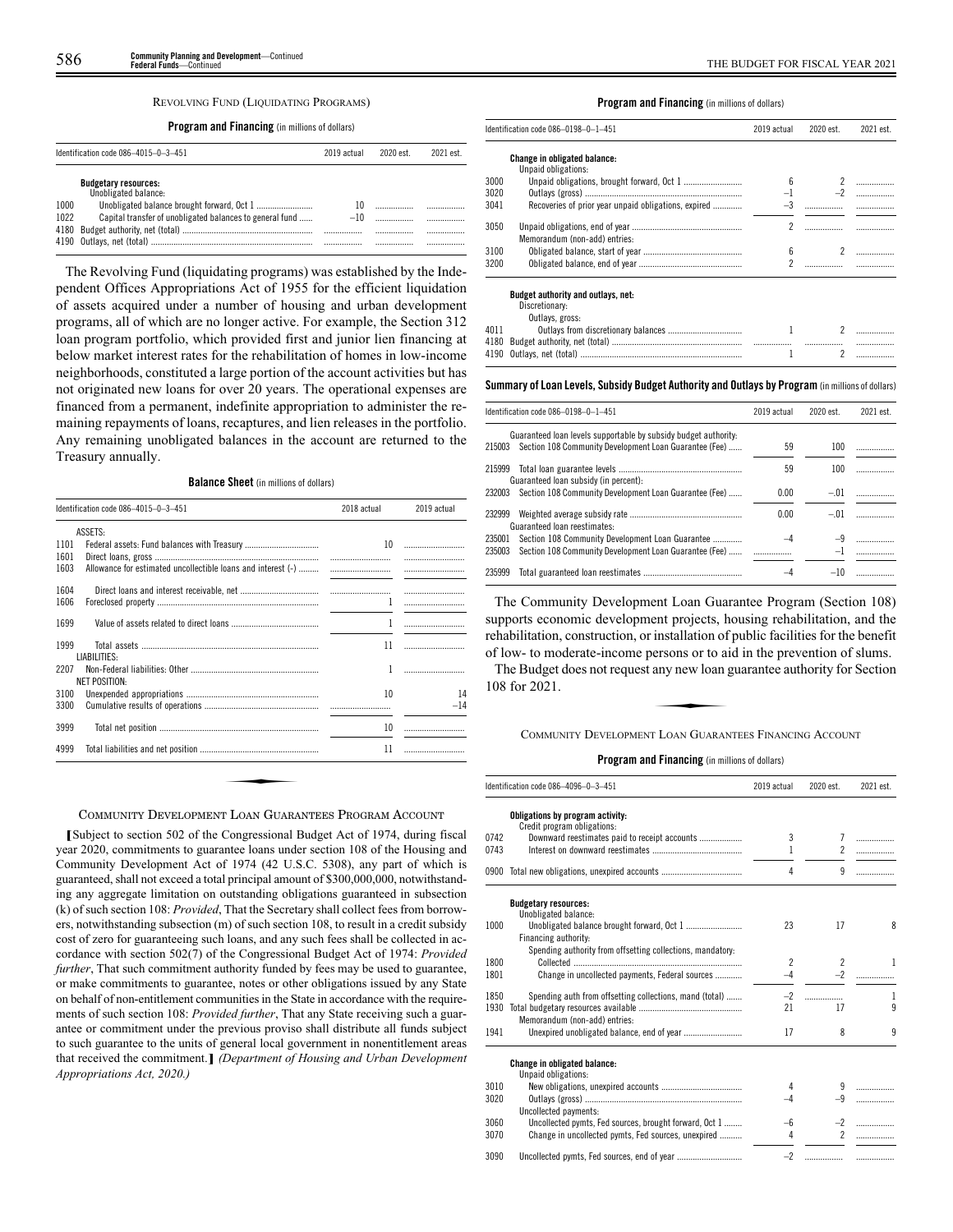| 3100<br>3200 | Memorandum (non-add) entries:                                                                                              |                |                |      |
|--------------|----------------------------------------------------------------------------------------------------------------------------|----------------|----------------|------|
|              | Financing authority and disbursements, net:<br>Mandatory:                                                                  |                |                |      |
| 4090         | Financing disbursements:                                                                                                   |                | $-2$           |      |
| 4110         | Offsets against gross financing authority and disbursements:<br>Offsetting collections (collected) from:                   | 4              | $\mathsf{q}$   |      |
| 4120         | Federal Sources: Payments from Program Account                                                                             |                |                |      |
| 4122         |                                                                                                                            |                |                |      |
| 4123         |                                                                                                                            |                |                | $-2$ |
| 4130         | Offsets against gross budget authority and outlays (total)<br>Additional offsets against financing authority only (total): | $-2$           | $-2$           |      |
| 4140         | Change in uncollected pymts, Fed sources, unexpired                                                                        | 4              | $\mathbf{2}$   |      |
| 4170<br>4180 |                                                                                                                            | $\mathfrak{p}$ |                |      |
| 4190         |                                                                                                                            | 2              | $\overline{7}$ |      |

#### **Status of Guaranteed Loans** (in millions of dollars) Identification code 086–4096–0–3–451 2019 actual 2020 est. 2021 est. Position with respect to appropriations act limitation on commitments: 2111 Guaranteed loan commitmentsfrom current-year authority ....... 59 100 ................. 2121 Limitation available from carry-forward .<br>2142 Uncommitted loan guarantee limitation . 2142 Uncommitted loan guarantee limitation<br>2143 Uncommitted limitation carried forward Uncommitted limitation carried forward ... 2150 Total guaranteed loan commitments ..................................... 59 100 ................. 2199 Guaranteed amount of guaranteed loan commitments .......... Cumulative balance of guaranteed loans outstanding: 2210 Outstanding, start of year ......................................................... 1,241 1,071 1,042 2231 Disbursements of new guaranteed loans .................................. 49 184 94 Repayments and prepayments .... 2290 Outstanding, end of year ....................................................... 1,071 1,042 943 Memorandum: 1,071 1,042 943 Guaranteed amount of guaranteed loans outstanding, end of year ....................................................................................... 2299 **Balance Sheet** (in millions of dollars)

|              | Identification code 086-4096-0-3-451                      | 2018 actual | 2019 actual |
|--------------|-----------------------------------------------------------|-------------|-------------|
|              | ASSETS:                                                   |             |             |
| 1101         |                                                           | 17          | 14          |
| 1999         | LIABILITIES:                                              | 17          | 14          |
| 2204<br>2207 | Non-Federal liabilities:                                  | 14          | 11          |
| 2999         | NET POSITION:                                             | 14          | 11          |
| 3300         |                                                           | 3           | 3           |
| 4999         |                                                           | 17          | 14          |
|              |                                                           |             |             |
|              | COMMUNITY DEVELOPMENT LOAN GUARANTEES LIQUIDATING ACCOUNT |             |             |

#### **Program and Financing** (in millions of dollars)

|              | Identification code 086-4097-0-3-451                   | 2019 actual | 2020 est. | 2021 est. |
|--------------|--------------------------------------------------------|-------------|-----------|-----------|
|              | Change in obligated balance:<br>Uncollected payments:  |             |           |           |
| 3060         | Uncollected pymts, Fed sources, brought forward, Oct 1 | $-3$        |           |           |
| 3090         | Memorandum (non-add) entries:                          | $-3$        | $-3$      |           |
| 3100         |                                                        | $-3$        | $-3$      |           |
| 3200         |                                                        | -3          |           |           |
| 4180<br>4190 |                                                        |             |           |           |

................. ................. .................

#### **Status of Guaranteed Loans** (in millions of dollars)

|      | Identification code 086-4097-0-3-451                                    | 2019 actual | 2020 est. | 2021 est. |
|------|-------------------------------------------------------------------------|-------------|-----------|-----------|
| 2210 | Cumulative balance of guaranteed loans outstanding.                     |             |           |           |
| 2251 |                                                                         |             |           |           |
| 2290 |                                                                         |             |           |           |
| 2200 | Memorandum:<br>Customtood amount of guaranteed leans outstanding and of |             |           |           |

Guaranteed amount of guaranteed loans outstanding, end of year ....................................................................................... 2299

#### **Balance Sheet** (in millions of dollars)

| 2019 actual |
|-------------|
|             |
|             |
| $-3$        |
|             |
|             |
| 3           |
| 3           |
|             |
| 3           |
| 3           |
|             |

#### *Trust Funds*

#### HOUSING TRUST FUND

#### **Special and Trust Fund Receipts** (in millions of dollars)

|              | Identification code 086-8560-0-7-604                                           | 2019 actual     | 2020 est.       | 2021 est.       |
|--------------|--------------------------------------------------------------------------------|-----------------|-----------------|-----------------|
|              | Receipts:                                                                      | 18              | 15              | 18              |
| 1130         | Current law:<br>Affordable Housing Allocation, Housing Trust Fund<br>Proposed: | 245             | 301             | 245             |
| 1230         |                                                                                |                 |                 | $-245$          |
| 1999         |                                                                                | 245             | 301             | .               |
| 2000         | Appropriations:                                                                | 263             | 316             | 18              |
|              | Current law:                                                                   |                 |                 |                 |
| 2101<br>2103 |                                                                                | $-245$<br>$-18$ | $-301$<br>$-15$ | $-245$<br>$-18$ |
| 2132         |                                                                                | 15              | 18              | .               |
| 2199         | Proposed:                                                                      | $-248$          | $-298$          | $-263$          |
| 2201         |                                                                                |                 |                 | 245             |
| 2999         |                                                                                | $-248$          | $-298$          | $-18$           |
| 5099         |                                                                                | 15              | 18              | .               |

|      | Identification code 086-8560-0-7-604                          | 2019 actual | 2020 est. | 2021 est. |
|------|---------------------------------------------------------------|-------------|-----------|-----------|
| 0001 | Obligations by program activity:                              | 294         | 321       | 287       |
| 0900 | Total new obligations, unexpired accounts (object class 41.0) | 294         | 321       | 287       |
|      | <b>Budgetary resources:</b>                                   |             |           |           |
| 1000 | Unobligated balance:                                          | 114         | 68        | 45        |
|      | Budget authority:                                             |             |           |           |
|      | Appropriations, mandatory:                                    |             |           |           |
| 1201 |                                                               | 245         | 301       | 245       |
| 1203 | Appropriation (previously unavailable)(special or trust)      | 18          | 15        | 18        |
| 1232 | Appropriations and/or unobligated<br>balance<br>0f            |             |           |           |
|      |                                                               | $-15$       | $-18$     |           |
| 1260 |                                                               | 248         | 298       | 263       |
| 1930 |                                                               | 362         | 366       | 308       |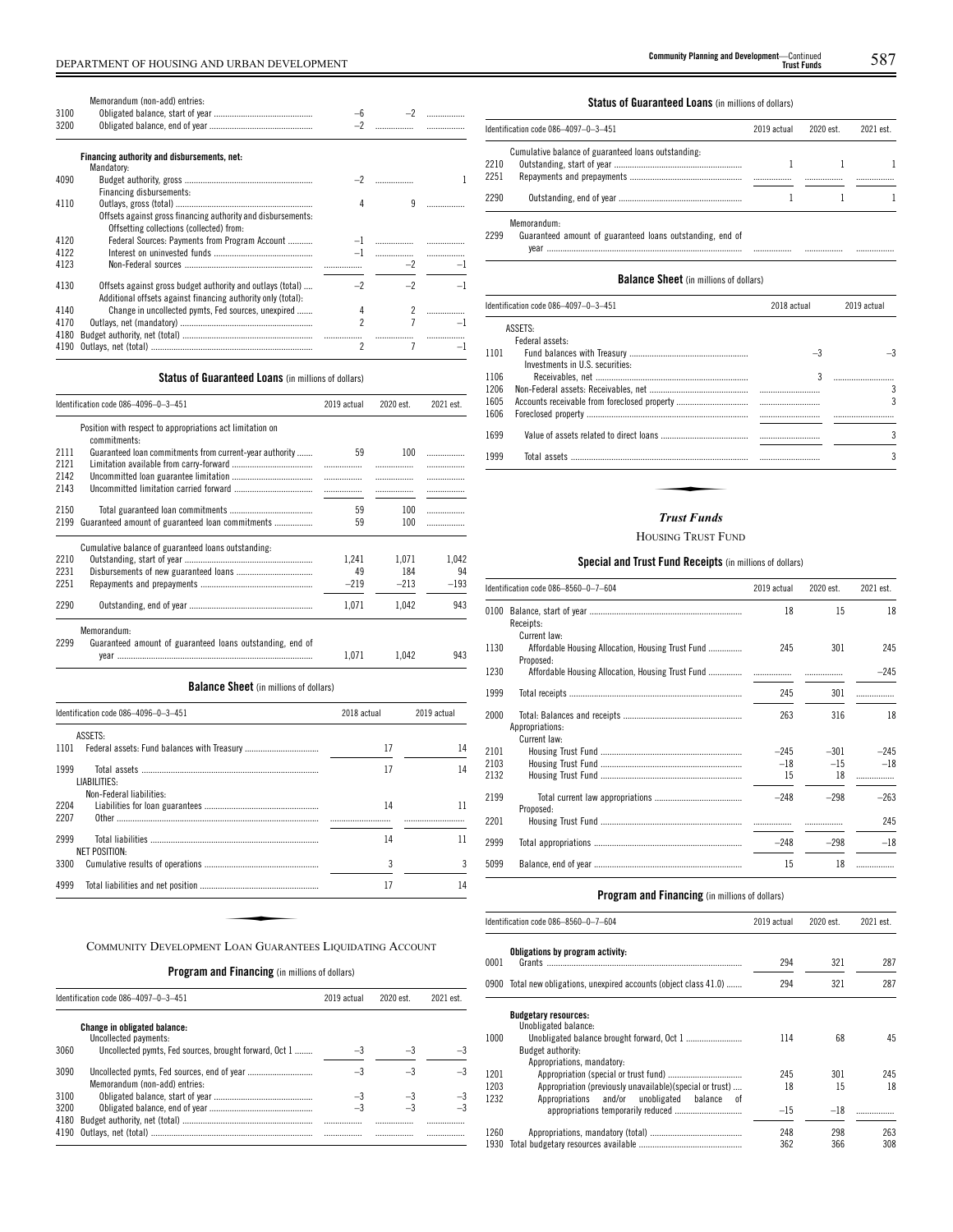#### HOUSING TRUST FUND—Continued **Program and Financing**—Continued

|      | Identification code 086-8560-0-7-604             | 2019 actual | 2020 est. | 2021 est. |
|------|--------------------------------------------------|-------------|-----------|-----------|
|      | Memorandum (non-add) entries:                    |             |           |           |
| 1941 |                                                  | 68          | 45        | 21        |
|      | Change in obligated balance:                     |             |           |           |
| 3000 | Unpaid obligations:                              | 511         | 724       | 904       |
| 3010 |                                                  | 294         | 321       | 287       |
| 3020 |                                                  | $-81$       | $-141$    | $-198$    |
| 3050 | Memorandum (non-add) entries:                    | 724         | 904       | 993       |
| 3100 |                                                  | 511         | 724       | 904       |
| 3200 |                                                  | 724         | 904       | 993       |
|      | Budget authority and outlays, net:<br>Mandatory: |             |           |           |
| 4090 | Outlays, gross:                                  | 248         | 298       | 263       |
| 4101 |                                                  | 81          | 141       | 198       |
| 4180 |                                                  | 248         | 298       | 263       |
| 4190 |                                                  | 81          | 141       | 198       |

#### **Summary of Budget Authority and Outlays** (in millions of dollars)

|                                         | 2019 actual | 2020 est. | 2021 est. |
|-----------------------------------------|-------------|-----------|-----------|
| Enacted/requested:                      |             |           |           |
|                                         | 248         | 298       | 263       |
|                                         | 81          | 141       | 198       |
| Legislative proposal, subject to PAYGO: |             |           |           |
|                                         |             |           | -245      |
| Total:                                  |             |           |           |
|                                         | 248         | 298       | 18        |
|                                         | 81          | 141       | 198       |

The Housing Trust Fund provides grants to States to increase and preserve the supply of affordable rental housing and homeownership opportunities for extremely low-income families. The Housing Trust Fund was authorized by section 1131 of the Housing and Economic Recovery Act of 2008 (Public Law 110–289), which directed the account to be funded from assessments on Fannie Mae and Freddie Mac. The 2021 Budget includes a legislative proposal to eliminate the assessment and discontinue funding for the Housing Trust Fund.

#### HOUSING TRUST FUND

(Legislative proposal, subject to PAYGO)

#### **Program and Financing** (in millions of dollars)

|      | Identification code 086-8560-4-7-604                                           | 2019 actual | 2020 est. | 2021 est. |
|------|--------------------------------------------------------------------------------|-------------|-----------|-----------|
| 0001 | Obligations by program activity:                                               |             |           | $-206$    |
|      | 0900 Total new obligations, unexpired accounts (object class 41.0)             |             |           | $-206$    |
|      | <b>Budgetary resources:</b><br>Budget authority:<br>Appropriations, mandatory: |             |           |           |
| 1201 |                                                                                |             |           | $-245$    |
| 1930 |                                                                                |             |           | $-245$    |
|      | Memorandum (non-add) entries:                                                  |             |           |           |
| 1941 |                                                                                |             |           | $-39$     |
|      | <b>Change in obligated balance:</b><br>Unpaid obligations:                     |             |           |           |
| 3010 |                                                                                |             |           | $-206$    |
| 3050 | Memorandum (non-add) entries:                                                  |             |           | $-206$    |
| 3200 |                                                                                |             |           | $-206$    |
|      | Budget authority and outlays, net:<br>Mandatory:                               |             |           |           |
| 4090 |                                                                                |             |           | $-245$    |
| 4180 |                                                                                |             |           | $-245$    |

4190 Outlavs, net (total)

# **EXAMPLE SERVE**<br> **EXAMPLE PROC HOUSING PROGRAMS**

#### *Federal Funds*

#### PROJECT-BASED RENTAL ASSISTANCE

For activities and assistance for the provision of project-based subsidy contracts under the United States Housing Act of 1937 (42 U.S.C. 1437 et seq.) ("the Act"), not otherwise provided for, **[**\$12,170,000,000**]***\$12,242,000,000*, to remain available until **[**expended**]***September 30, 2023*, shall be available on October 1, **[**2019**]** *<sup>2020</sup>* (in addition to the \$400,000,000 previously appropriated under this heading that became available October 1, **[**2019**]***2020*), and \$400,000,000, to remain available until **[**expended**]***September 30, 2024*, shall be available on October 1, **[**2020**]***2021*: *Provided*, That the amounts made available under this heading shall be available for expiring or terminating section 8 project-based subsidy contracts (including section 8 moderate rehabilitation contracts), for amendments to section 8 projectbased subsidy contracts (including section 8 moderate rehabilitation contracts), for contracts entered into pursuant to section 441 of the McKinney-Vento Homeless Assistance Act (42 U.S.C. 11401), for renewal of section 8 contracts for units in projects that are subject to approved plans of action under the Emergency Low Income Housing Preservation Act of 1987 or the Low-Income Housing Preservation and Resident Homeownership Act of 1990, and for administrative and other expenses associated with project-based activities and assistance funded under this paragraph: *Provided further, That the amount of any foregone increases in tenant rent payments due to the implementation of rent incentives as authorized pursuant to waivers or alternative requirements of the Jobs-Plus initiative as described under the heading "Self-Sufficiency Programs" shall be factored into housing assistance payments under project-based subsidy contracts: Provided further*, That of the total amounts provided under this heading, not to exceed **[**\$345,000,000**]***\$350,000,000* shall be available for performance-based contract administrators *or contractors* for section 8 project-based assistance, for carrying out 42 U.S.C. 1437(f): *Provided further*, That the Secretary may also use such amounts in the previous proviso for performance-based contract administrators *or contractors* for the administration of: interest reduction payments pursuant to section 236(a) of the National Housing Act (12 U.S.C. 1715z–1(a)); rent supplement payments pursuant to section 101 of the Housing and Urban Development Act of 1965 (12 U.S.C. 1701s); section 236(f)(2) rental assistance payments (12 U.S.C. 1715 $z$ –1(f)(2)); project rental assistance contracts for the elderly under section 202(c)(2) of the Housing Act of 1959 (12 U.S.C. 1701q); project rental assistance contracts for supportive housing for persons with disabilities under section 811(d)(2) of the Cranston-Gonzalez National Affordable Housing Act (42 U.S.C. 8013(d)(2)); project assistance contracts pursuant to section 202(h) of the Housing Act of 1959 (Public Law 86–372; 73 Stat. 667); and loans under section 202 of the Housing Act of 1959 (Public Law 86–372; 73 Stat. 667): *Provided further*, That amounts recaptured under this heading, the heading "Annual Contributions for Assisted Housing", or the heading "Housing Certificate Fund", may be used for renewals of or amendments to section 8 project-based contracts or for performance-based contract administrators *or contractors*, notwithstanding the purposes for which such amounts were appropriated: *Provided further*, That, notwithstanding any other provision of law, upon the request of the Secretary, project funds that are held in residual receipts accounts for any project subject to a section 8 project-based Housing Assistance Payments contract that authorizes HUD or a Housing Finance Agency to require that surplus project funds be deposited in an interest-bearing residual receipts account and that are in excess of an amount to be determined by the Secretary, shall be remitted to the Department and deposited in this account, to be available until expended: *Provided further*, That amounts deposited pursuant to the previous proviso shall be available in addition to the amount otherwise provided by this heading for uses authorized under this heading. *(Department of Housing and Urban Development Appropriations Act, 2020.)*

|      | Identification code 086-0303-0-1-604                               | 2019 actual | 2020 est. | 2021 est. |
|------|--------------------------------------------------------------------|-------------|-----------|-----------|
|      | Obligations by program activity:                                   |             |           |           |
| 0001 |                                                                    | 11.300      | 12.005    | 11.946    |
| 0002 |                                                                    | 56          | 41        | 64        |
| 0003 |                                                                    | 152         | 100       | 110       |
| 0004 |                                                                    | 245         | 345       | 350       |
| 0006 |                                                                    |             |           | ĥ         |
| 0008 |                                                                    | 209         | 213       | 230       |
|      | 0900 Total new obligations, unexpired accounts (object class 41.0) | 11.962      | 12.706    | 12.706    |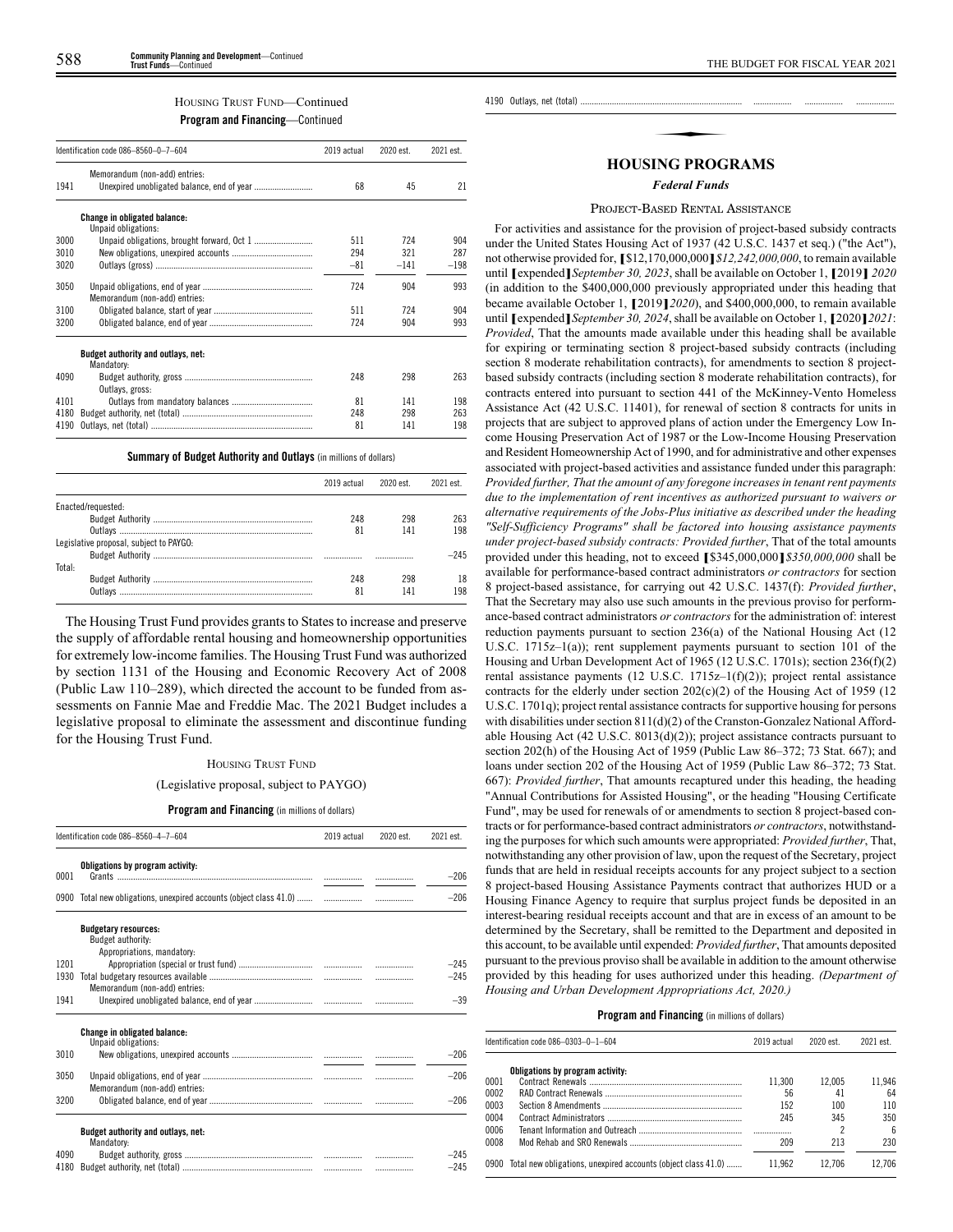**Budgetary resources:**

|      | Unobligated balance:                                      |           |           |           |
|------|-----------------------------------------------------------|-----------|-----------|-----------|
| 1000 |                                                           | 297       | 204       | 166       |
| 1011 | Unobligated balance transfer from other acct [086-0206]   | 5         |           | .         |
| 1020 | Adjustment of unobligated bal brought forward, Oct 1      | $-1$      |           |           |
| 1021 |                                                           | 63        | 57        | 57        |
| 1033 |                                                           | 1         | 1         | .         |
|      |                                                           |           |           |           |
| 1050 |                                                           | 365       | 262       | 223       |
|      | Budget authority:                                         |           |           |           |
|      | Appropriations, discretionary:                            |           |           |           |
| 1100 |                                                           | 11,347    | 12,170    | 12,242    |
| 1121 | Appropriations transferred from other acct [086-0304]     | 11        | 13        | .         |
| 1121 | Appropriations transferred from other acct [086-0206]     | 4         | .         | .         |
| 1121 | Appropriations transferred from other acct [086-0163]     | 39        | 28        | 64        |
| 1131 | Unobligated balance of appropriations permanently reduced |           |           |           |
|      |                                                           |           | $-1$      |           |
|      |                                                           | .         |           | .         |
| 1160 |                                                           | 11,401    | 12,210    | 12.306    |
|      | Advance appropriations, discretionary:                    |           |           |           |
| 1170 |                                                           | 400       | 400       | 400       |
| 1900 |                                                           |           |           |           |
|      |                                                           | 11,801    | 12,610    | 12,706    |
| 1930 |                                                           | 12,166    | 12,872    | 12,929    |
|      | Memorandum (non-add) entries:                             |           |           |           |
| 1941 |                                                           | 204       | 166       | 223       |
|      | Change in obligated balance:<br>Unpaid obligations:       |           |           |           |
| 3000 |                                                           | 4,086     | 3,778     | 5,590     |
| 3001 |                                                           |           |           |           |
|      | Adjustments to unpaid obligations, brought forward, Oct   |           |           |           |
|      |                                                           | 1         | .         | .         |
| 3010 |                                                           | 11,962    | 12,706    | 12.706    |
| 3020 |                                                           | $-12,208$ | $-10,837$ | $-13,773$ |
| 3040 | Recoveries of prior year unpaid obligations, unexpired    | $-63$     | $-57$     | $-57$     |
|      |                                                           |           |           |           |
| 3050 |                                                           | 3,778     | 5,590     | 4.466     |
|      | Memorandum (non-add) entries:                             |           |           |           |
| 3100 |                                                           | 4,087     | 3,778     | 5.590     |
| 3200 |                                                           | 3,778     | 5,590     | 4,466     |
|      | Budget authority and outlays, net:<br>Discretionary:      |           |           |           |
| 4000 |                                                           | 11,801    | 12,610    | 12,706    |
|      | Outlays, gross:                                           |           |           |           |
| 4010 |                                                           | 8,138     | 8,337     | 8,399     |
| 4011 |                                                           | 4,070     | 2,500     | 5,374     |
| 4020 |                                                           | 12,208    | 10,837    | 13,773    |
|      | Offsets against gross budget authority and outlays:       |           |           |           |
|      |                                                           |           |           |           |
|      | Offsetting collections (collected) from:                  |           |           |           |
| 4033 |                                                           | $-1$      | $-1$      | .         |
|      | Additional offsets against gross budget authority only:   |           |           |           |
| 4053 | Recoveries of prior year paid obligations, unexpired      |           |           |           |
|      |                                                           | 1         | 1         | .         |
|      |                                                           |           |           |           |
| 4070 |                                                           | 11,801    | 12,610    | 12.706    |
| 4080 |                                                           | 12,207    | 10,836    | 13.773    |
| 4180 |                                                           | 11,801    | 12,610    | 12,706    |
| 4190 |                                                           | 12,207    | 10,836    | 13,773    |

The Budget requests \$12.6 billion for Project-Based Rental Assistance (PBRA), of which \$400 million is requested as an advance appropriation to become available in 2022. The PBRA program assists approximately 1.2 million extremely low- to low-income households in obtaining decent, safe, and sanitary housing in private accommodations. PBRA serves families, elderly, and disabled households and provides transitional housing for the homeless. Through this funding, the Department of Housing and Urban Development (HUD) supports approximately 17,200 contracts with private owners of multifamily housing by paying the difference between a portion of a household's income and the approved market-based rent for a housing unit. The Budget continues to support the program's calendar year funding cycle and provides 12 months of funding for all contracts. Further, the Budget continues to support legislative reforms as reflected in the Making Affordable Housing Work Act of 2018 and uniform work requirements.

Program activities include the following:

*Contract Renewals and Amendments*.—These activities provide funding for HUD to renew expiring contracts and amend contracts that have not expired but require additional funding for HUD to meet remaining payment obligations. Appropriations for these activities are supplemented with recoveries of excess balances remaining on expired contracts that utilized less than anticipated resources during their initial terms.

*Contract Administrators*.—The Budget requests \$350 million for contract administration. This activity funds the local level administration of the program through HUD agreements with performance-based contract administrators or other supportive services contractors.

*Tenant Information and Outreach*.—The Budget requests up to \$6 million for technical assistance to tenant groups, nonprofit groups, and public entities to support tenants of troubled properties and improve tenant access to community services in order to support self-sufficiency. tities to support tenants of troubled properties and improve tenant access to community services in order to support self-sufficiency.

#### HOUSING FOR THE ELDERLY

For capital advances, including amendments to capital advance contracts, for housing for the elderly, as authorized by section 202 of the Housing Act of 1959, as amended, for project rental assistance for the elderly under section  $202(c)(2)$  of such Act, including amendments to contracts for such assistance and renewal of expiring contracts for such assistance **[**for up to a 1-year term**]**, for senior preservation rental assistance contracts, including renewals, as authorized by section 811(e) of the American Housing and Economic Opportunity Act of 2000, as amended, and for supportive services associated with the housing, **[**\$793,000,000**]** *\$853,000,000*, to remain available until September 30, **[**2023**]** *2024*: *Provided*, That of the amount provided under this heading, up to **[**\$100,000,000**]***\$95,000,000* shall be for service coordinators and the continuation of existing congregate service grants for residents of assisted housing projects: *Provided further*, That amounts under this heading shall be available for Real Estate Assessment Center inspections and inspection-related activities associated with section 202 projects: *Provided further*, That the Secretary may waive the provisions of section 202 governing the terms and conditions of project rental assistance, except that the initial contract term for such assistance shall not exceed 5 years in duration: *Provided further*, That upon request of the Secretary, project funds that are held in residual receipts accounts for any project subject to a section 202 project rental assistance contract, and that upon termination of such contract are in excess of an amount to be determined by the Secretary, shall be remitted to the Department and deposited in this account, to remain available until September 30, **[**2023**]** *2024*: *Provided further*, That amounts deposited in this account pursuant to the previous proviso shall be available, in addition to the amounts otherwise provided by this heading, for the purposes authorized under this heading: *Provided further*, That unobligated balances, including recaptures and carryover, remaining from funds transferred to or appropriated under this heading shall be available for the current purposes authorized under this heading in addition to the purposes for which such funds originally were appropriated: *Provided further*, That of the total amount provided under this heading, **[**\$10,000,000 shall be for a program to be established by the Secretary to make grants to experienced non-profit organizations, States, local governments, or public housing agencies for safety and functional home modification repairs to meet the needs of low-income elderly homeowners to enable them to remain in their primary residence: *Provided further*, That of the total amount made available under the previous proviso, no less than \$5,000,000 shall be available to meet such needs in communities with substantial rural populations: *Provided further*, That beneficiaries of the grant assistance provided in the previous two provisos under this heading in the Department of Housing and Urban Development Appropriations Act, 2019 (Public Law 116–6) shall be homeowners**]** *up to \$14,000,000 may be used by the Secretary to continue demonstration programs to test housing with services models for the elderly that demonstrate the potential to delay or avoid the need for nursing home care*. *(Department of Housing and Urban Development Appropriations Act, 2020.)*

**Program and Financing** (in millions of dollars)

|      | Identification code 086-0320-0-1-604                               | 2019 actual | 2020 est. | 2021 est. |
|------|--------------------------------------------------------------------|-------------|-----------|-----------|
|      | Obligations by program activity:                                   |             |           |           |
| 0001 |                                                                    | 2           | 113       | 144       |
| 0002 |                                                                    | 524         | 581       | 620       |
| 0003 |                                                                    | 94          | 100       | 95        |
| 0005 | Senior Preservation Rental Assistance Contracts (SPRAC)            |             |           |           |
|      |                                                                    | 19          | 14        | 15        |
| 0006 |                                                                    |             | 5         |           |
| 0007 |                                                                    |             |           | 14        |
| 0008 |                                                                    |             | 20        |           |
|      |                                                                    | 639         | 833       | 888       |
|      | 0900 Total new obligations, unexpired accounts (object class 41.0) | 639         | 833       | 888       |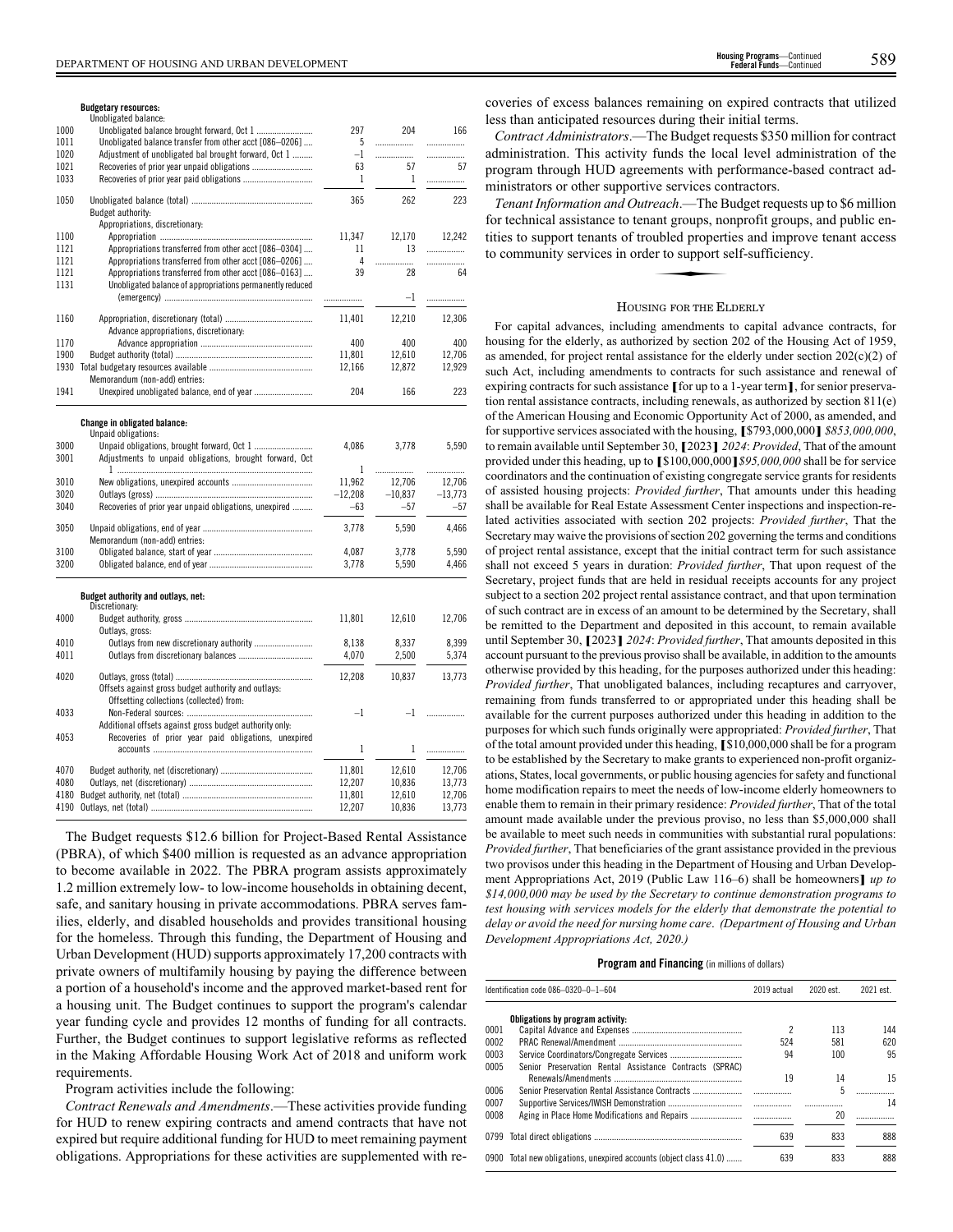#### HOUSING FOR THE ELDERLY—Continued

#### **Program and Financing**—Continued

|      | Identification code 086-0320-0-1-604                           | 2019 actual | 2020 est. | 2021 est. |
|------|----------------------------------------------------------------|-------------|-----------|-----------|
|      | <b>Budgetary resources:</b>                                    |             |           |           |
|      | Unobligated balance:                                           |             |           |           |
| 1000 |                                                                | 204         | 254       | 215       |
| 1021 |                                                                | 7           | 1         | 1         |
| 1050 |                                                                | 211         | 255       | 216       |
|      | Budget authority:                                              |             |           |           |
|      | Appropriations, discretionary:                                 |             |           |           |
| 1100 |                                                                | 678         | 793       | 853       |
|      | Spending authority from offsetting collections, discretionary: |             |           |           |
| 1700 |                                                                | 6           |           |           |
| 1900 |                                                                | 684         | 793       | 853       |
| 1930 |                                                                | 895         | 1.048     | 1.069     |
|      | Memorandum (non-add) entries:                                  |             |           |           |
| 1940 |                                                                | $-2$        |           |           |
| 1941 |                                                                | 254         | 215       | 181       |
|      | <b>Change in obligated balance:</b><br>Unpaid obligations:     |             |           |           |
| 3000 |                                                                | 793         | 683       | 667       |
| 3010 |                                                                | 639         | 833       | 888       |
| 3020 |                                                                | $-741$      | $-848$    | $-917$    |
| 3040 | Recoveries of prior year unpaid obligations, unexpired         | $-7$        | $-1$      | $-1$      |
| 3041 | Recoveries of prior year unpaid obligations, expired           | $-1$        |           |           |
| 3050 |                                                                | 683         | 667       | 637       |
|      | Memorandum (non-add) entries:                                  |             |           |           |
| 3100 | Obligated balance start of year                                | 793         | 683       | 667       |

| 3200         |                                                                                                 | 683        | 667        | 637        |
|--------------|-------------------------------------------------------------------------------------------------|------------|------------|------------|
|              | Budget authority and outlays, net:<br>Discretionary:                                            |            |            |            |
| 4000         | Outlays, gross:                                                                                 | 684        | 793        | 853        |
| 4010         |                                                                                                 | 251        | 230        | 247        |
| 4011         |                                                                                                 | 490        | 618        | 670        |
| 4020         | Offsets against gross budget authority and outlays:<br>Offsetting collections (collected) from: | 741        | 848        | 917        |
| 4033         |                                                                                                 | $-6$       |            |            |
| 4040         | Offsets against gross budget authority and outlays (total)                                      | $-6$       |            |            |
| 4180<br>4190 |                                                                                                 | 678<br>735 | 793<br>848 | 853<br>917 |

Since 1959, the Housing for the Elderly Program (Section 202) has supported the construction and operation of supportive housing for very lowincome elderly households, including the frail elderly. The Budget provides \$853 million for this program, including \$641 million to renew and amend operating subsidy contracts for existing Section 202 housing including Senior Preservation Rental Assistance Contracts, \$100 million for Capital Advances to increase the supply of affordable housing for seniors, \$95 million to support service coordinators who work on-site to help residents obtain critical services, and \$3 million for property inspections and other related expenses. In addition, the Budget provides \$14 million for an extension of the Supportive Services IWISH Demonstration for collection of additional data to better evaluate the demonstration's impact on the health and well-being of older low-income tenants.

Further, the Budget continues to support legislative reforms as reflected<br>the Making Affordable Housing Work Act of 2018 and uniform work<br>quirements. in the Making Affordable Housing Work Act of 2018 and uniform work requirements.

#### HOUSING FOR PERSONS WITH DISABILITIES

For capital advances, including amendments to capital advance contracts, for supportive housing for persons with disabilities, as authorized by section 811 of the Cranston-Gonzalez National Affordable Housing Act (42 U.S.C. 8013), as amended, for project rental assistance for supportive housing for persons with disabilities under section 811(d)(2) of such Act, for project assistance contracts pursuant to section 202(h) of the Housing Act of 1959 (Public Law 86–372; 73 Stat. 667), including amendments to contracts for such assistance and renewal of expiring contracts for such assistance for up to a 1-year term, for project rental assistance to State housing

finance agencies and other appropriate entities as authorized under section 811(b)(3) of the Cranston-Gonzalez National Housing Act, and for supportive services associated with the housing for persons with disabilities as authorized by section  $811(b)(1)$ of such Act, **[**\$202,000,000**]** *\$252,000,000*, to remain available until September 30, **[**2023**]** *2024*: *Provided*, That amounts made available under this heading shall be available for Real Estate Assessment Center inspections and inspection-related activities associated with section 811 projects: *Provided further*, That, upon the request of the Secretary, project funds that are held in residual receipts accounts for any project subject to a section 811 project rental assistance contract, and that upon termination of such contract are in excess of an amount to be determined by the Secretary, shall be remitted to the Department and deposited in this account, to remain available until September 30, **[**2023**]** *2024*: *Provided further*, That amounts deposited in this account pursuant to the previous proviso shall be available in addition to the amounts otherwise provided by this heading for the purposes authorized under this heading: *Provided further*, That unobligated balances, including recaptures and carryover, remaining from funds transferred to or appropriated under this heading shall be used for the current purposes authorized under this heading in addition to the purposes for which such funds originally were appropriated. *(Department of Housing and Urban Development Appropriations Act, 2020.)*

#### **Program and Financing** (in millions of dollars)

|      | Identification code 086-0237-0-1-604                                                            | 2019 actual    | 2020 est. | 2021 est. |
|------|-------------------------------------------------------------------------------------------------|----------------|-----------|-----------|
|      | Obligations by program activity:                                                                |                |           |           |
| 0001 |                                                                                                 | $\overline{c}$ | 77        | 82        |
| 0002 | Disabled PRAC/PAC Renewals and Amendments                                                       | 161            | 166       | 170       |
| 0004 |                                                                                                 | .              | 37        | 40        |
| 0799 |                                                                                                 | 163            | 280       | 292       |
|      | 0900 Total new obligations, unexpired accounts (object class 41.0)                              | 163            | 280       | 292       |
|      | <b>Budgetary resources:</b>                                                                     |                |           |           |
|      | Unobligated balance:                                                                            |                |           |           |
| 1000 |                                                                                                 | 162            | 189       | 112       |
| 1021 |                                                                                                 | 2              | 1         | 1         |
| 1050 | Budget authority:                                                                               | 164            | 190       | 113       |
|      | Appropriations, discretionary:                                                                  |                |           |           |
| 1100 |                                                                                                 | 184            | 202       | 252       |
|      | Spending authority from offsetting collections, discretionary:                                  |                |           |           |
| 1700 |                                                                                                 | 4              | .         |           |
| 1900 |                                                                                                 | 188            | 202       | 252       |
| 1930 |                                                                                                 | 352            | 392       | 365       |
| 1941 | Memorandum (non-add) entries:<br>Unexpired unobligated balance, end of year                     | 189            | 112       | 73        |
|      | <b>Change in obligated balance:</b><br>Unpaid obligations:                                      |                |           |           |
| 3000 | Unpaid obligations, brought forward, Oct 1                                                      | 461            | 430       | 503       |
| 3010 |                                                                                                 | 163            | 280       | 292       |
| 3020 |                                                                                                 | $-191$         | $-206$    | $-303$    |
| 3040 | Recoveries of prior year unpaid obligations, unexpired                                          | $-2$           | $-1$      | $-1$      |
| 3041 | Recoveries of prior year unpaid obligations, expired                                            | $-1$           |           | .         |
| 3050 | Memorandum (non-add) entries:                                                                   | 430            | 503       | 491       |
| 3100 |                                                                                                 | 461            | 430       | 503       |
| 3200 |                                                                                                 | 430            | 503       | 491       |
|      | Budget authority and outlays, net:<br>Discretionary:                                            |                |           |           |
| 4000 | Outlays, gross:                                                                                 | 188            | 202       | 252       |
| 4010 |                                                                                                 | 30             | 36        | 45        |
| 4011 |                                                                                                 | 161            | 170       | 258       |
| 4020 |                                                                                                 | 191            | 206       | 303       |
|      | Offsets against gross budget authority and outlays:<br>Offsetting collections (collected) from: |                |           |           |
| 4033 |                                                                                                 | $-4$           | .         | .         |
| 4180 |                                                                                                 | 184            | 202       | 252       |
|      |                                                                                                 | 187            | 206       | 303       |

Since 1992, the Housing for Persons with Disabilities Program (Section 811) has supported the development and operation of supportive housing for very low-income people with disabilities. The Budget provides \$252 million for this program, including \$170 million to renew and amend operating subsidy contracts for existing Section 811 housing, \$80 million for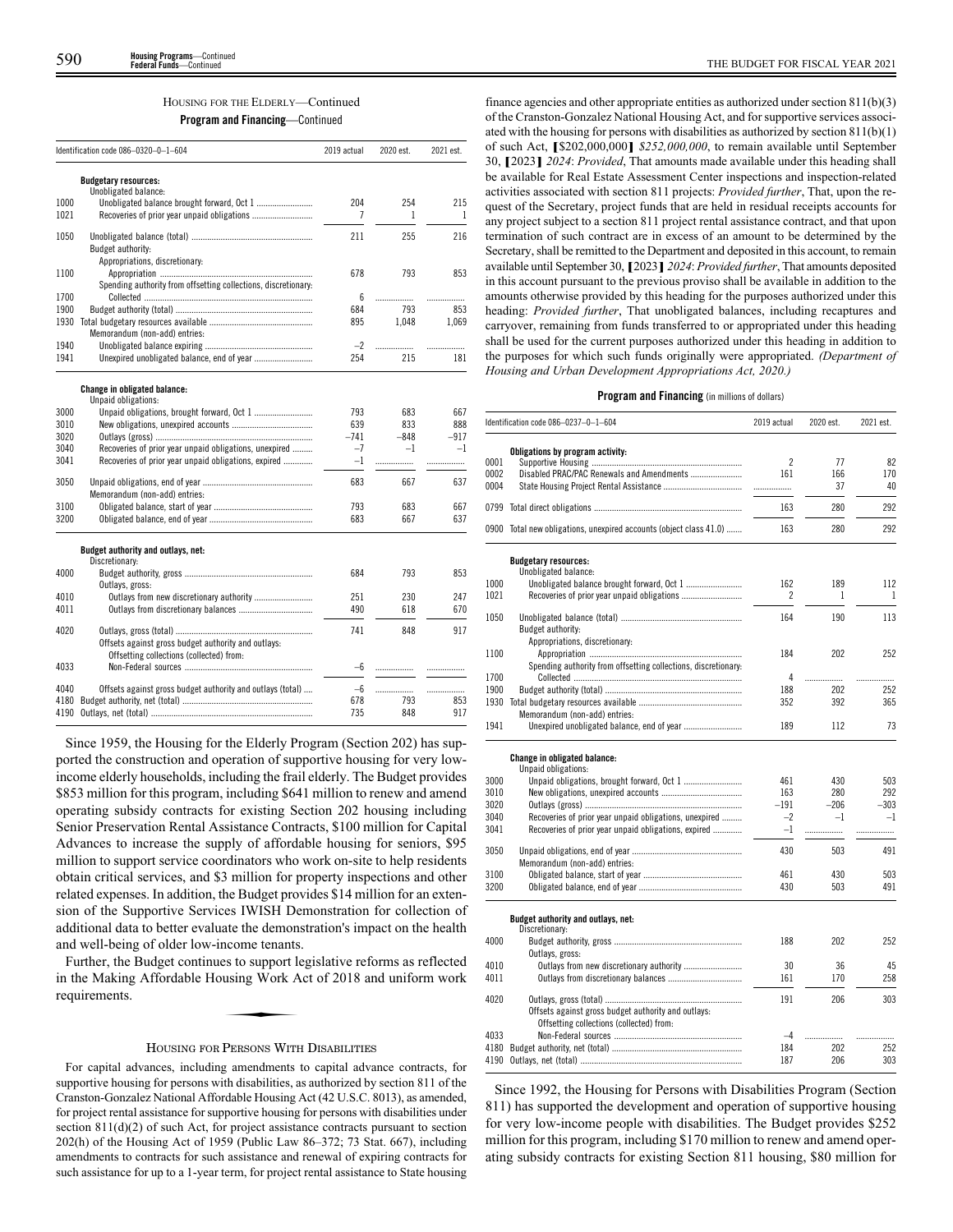Capital Advances and Project Rental Assistance to expand the supply of affordable housing for low-income persons with disabilities, and up to \$2 million for property inspections and other related expenses.

Further, the Budget continues to support legislative reforms as reflected<br>the Making Affordable Housing Work Act of 2018 and uniform work<br>quirements. in the Making Affordable Housing Work Act of 2018 and uniform work requirements.

#### HOUSING COUNSELING ASSISTANCE

For contracts, grants, and other assistance excluding loans, as authorized under section 106 of the Housing and Urban Development Act of 1968, as amended, **[**\$53,000,000**]***\$45,000,000*, to remain available until September 30, **[**2021**]***2022*, including up to \$4,500,000 for administrative contract services **[**and up to \$3,000,000 for the certification of housing counselors as required under 12 U.S.C. 1701x: *Provided*, That grants made available from amounts provided under this heading shall be awarded within 180 days of enactment of this Act**]**: *Provided* **[***further***]**, That funds shall be used for providing counseling and advice to tenants and homeowners, both current and prospective, with respect to property maintenance, financial management or literacy, and such other matters as may be appropriate to assist them in improving their housing conditions, meeting their financial needs, and fulfilling the responsibilities of tenancy or homeownership; for program administration; and for housing counselor training: *Provided further*, That for purposes of providing such grants from amounts provided under this heading, the Secretary may enter into multiyear agreements, as appropriate, subject to the availability of annual appropriations. *(Department of Housing and Urban Development Appropriations Act, 2020.)*

#### **Program and Financing** (in millions of dollars)

| Obligations by program activity:<br>0001<br>79<br>49<br>0002<br>3<br>4<br>82<br>53<br>0900 Total new obligations, unexpired accounts<br><b>Budgetary resources:</b><br>Unobligated balance:<br>1000<br>40<br>7<br>Budget authority:<br>Appropriations, discretionary:<br>1100<br>53<br>50<br>1930<br>90<br>60<br>Memorandum (non-add) entries:<br>1940<br>-1<br>.<br>$\overline{7}$<br>7<br>1941<br>Change in obligated balance:<br>Unpaid obligations:<br>3000<br>25<br>64<br>53<br>3010<br>82<br>3020<br>$-43$<br>$-52$<br>3050<br>64<br>65<br>Memorandum (non-add) entries:<br>3100<br>25<br>64<br>3200<br>65<br>64 | 41<br>Δ<br>45<br>$\overline{7}$<br>45<br>52<br>7 |
|------------------------------------------------------------------------------------------------------------------------------------------------------------------------------------------------------------------------------------------------------------------------------------------------------------------------------------------------------------------------------------------------------------------------------------------------------------------------------------------------------------------------------------------------------------------------------------------------------------------------|--------------------------------------------------|
|                                                                                                                                                                                                                                                                                                                                                                                                                                                                                                                                                                                                                        |                                                  |
|                                                                                                                                                                                                                                                                                                                                                                                                                                                                                                                                                                                                                        |                                                  |
|                                                                                                                                                                                                                                                                                                                                                                                                                                                                                                                                                                                                                        |                                                  |
|                                                                                                                                                                                                                                                                                                                                                                                                                                                                                                                                                                                                                        |                                                  |
|                                                                                                                                                                                                                                                                                                                                                                                                                                                                                                                                                                                                                        |                                                  |
|                                                                                                                                                                                                                                                                                                                                                                                                                                                                                                                                                                                                                        |                                                  |
|                                                                                                                                                                                                                                                                                                                                                                                                                                                                                                                                                                                                                        |                                                  |
|                                                                                                                                                                                                                                                                                                                                                                                                                                                                                                                                                                                                                        |                                                  |
|                                                                                                                                                                                                                                                                                                                                                                                                                                                                                                                                                                                                                        |                                                  |
|                                                                                                                                                                                                                                                                                                                                                                                                                                                                                                                                                                                                                        |                                                  |
|                                                                                                                                                                                                                                                                                                                                                                                                                                                                                                                                                                                                                        |                                                  |
|                                                                                                                                                                                                                                                                                                                                                                                                                                                                                                                                                                                                                        |                                                  |
|                                                                                                                                                                                                                                                                                                                                                                                                                                                                                                                                                                                                                        | 65                                               |
|                                                                                                                                                                                                                                                                                                                                                                                                                                                                                                                                                                                                                        | 45                                               |
|                                                                                                                                                                                                                                                                                                                                                                                                                                                                                                                                                                                                                        | $-56$                                            |
|                                                                                                                                                                                                                                                                                                                                                                                                                                                                                                                                                                                                                        | 54                                               |
|                                                                                                                                                                                                                                                                                                                                                                                                                                                                                                                                                                                                                        | 65                                               |
|                                                                                                                                                                                                                                                                                                                                                                                                                                                                                                                                                                                                                        | 54                                               |
| Budget authority and outlays, net:<br>Discretionary:                                                                                                                                                                                                                                                                                                                                                                                                                                                                                                                                                                   |                                                  |
| 50<br>53<br>4000<br>Outlays, gross:                                                                                                                                                                                                                                                                                                                                                                                                                                                                                                                                                                                    | 45                                               |
| Outlays from new discretionary authority<br>3<br>4010<br>$\ldots$                                                                                                                                                                                                                                                                                                                                                                                                                                                                                                                                                      | $\overline{\phantom{a}}$                         |
| 4011<br>49<br>43                                                                                                                                                                                                                                                                                                                                                                                                                                                                                                                                                                                                       | 54                                               |
| 52<br>4020<br>43                                                                                                                                                                                                                                                                                                                                                                                                                                                                                                                                                                                                       | 56                                               |
| 4180<br>50<br>53                                                                                                                                                                                                                                                                                                                                                                                                                                                                                                                                                                                                       | 45                                               |
| 43<br>52<br>4190                                                                                                                                                                                                                                                                                                                                                                                                                                                                                                                                                                                                       | 56                                               |

The Housing Counseling Assistance Program provides: 1) comprehensive housing counseling services to eligible homeowners and tenants through grants, oversight, and technical assistance; and 2) training to housing counselors and staff of government or non-profit entities that participate in Department of Housing and Urban Development's (HUD) Housing Counseling program. Eligible Housing Counseling program services include group education and individualized housing counseling on pre- and post-

The 2021 Budget includes \$45 million for this program, the bulk of which funds grants to HUD-approved Housing Counseling agencies for direct services. To strengthen housing counselor training, the Office of Housing Counseling has implemented individual testing and certification for housing counselors.

#### **Object Classification** (in millions of dollars)

|      | Identification code 086-0156-0-1-604 | 2019 actual | 2020 est. | 2021 est. |
|------|--------------------------------------|-------------|-----------|-----------|
|      | Direct obligations:                  |             |           |           |
| 25.2 |                                      |             | 4         | 4         |
| 41.0 |                                      | 79          | 49        | 41        |
| 99.9 |                                      | 82          | 53        | 45        |
|      |                                      |             |           |           |
|      | EMERGENCY HOMEOWNERS' RELIEF FIND    |             |           |           |

#### EMERGENCY HOMEOWNERS' RELIEF FUND

#### **Program and Financing** (in millions of dollars)

|      | Identification code 086-0407-0-1-371                 | 2019 actual | 2020 est | 2021 est. |
|------|------------------------------------------------------|-------------|----------|-----------|
|      | <b>Budgetary resources:</b><br>Unobligated balance:  |             |          |           |
| 1000 |                                                      | 330         |          |           |
| 1020 | Adjustment of unobligated bal brought forward, Oct 1 | $-330$      |          |           |
|      |                                                      | <br>        | <br>     |           |

#### **Summary ofLoan Levels, Subsidy Budget Authority and Outlays by Program** (inmillionsof dollars)

| Identification code 086-0407-0-1-371 | 2019 actual | 2020 est. | 2021 est. |
|--------------------------------------|-------------|-----------|-----------|
| Direct loan reestimates:             |             |           |           |

The Emergency Homeowners' Loan Program (EHLP) provided emergency mortgage assistance to homeowners who were unemployed or underemployed due to economic or medical conditions. The program became effect-Figure 2010 and, per statute, stopped accepting applications on<br>September 30, 2011. This account reflects no new obligations but displays<br>the liquidation of prior year obligations.<br>FINERGENCY HOMEOWNERS' RELIEF FINANCING A September 30, 2011. This account reflects no new obligations but displays the liquidation of prior year obligations.

#### EMERGENCY HOMEOWNERS' RELIEF FINANCING ACCOUNT

|      | Identification code 086-4357-0-3-371                            | 2019 actual    | 2020 est. | 2021 est. |
|------|-----------------------------------------------------------------|----------------|-----------|-----------|
|      | Obligations by program activity:<br>Credit program obligations: |                |           |           |
| 0742 | Downward reestimates paid to receipt accounts                   |                |           |           |
|      | 0900 Total new obligations, unexpired accounts                  | $\overline{c}$ |           |           |
|      | <b>Budgetary resources:</b>                                     |                |           |           |
|      | Unobligated balance:                                            | 2              |           | 2         |
| 1000 | Financing authority:                                            |                |           |           |
|      | Spending authority from offsetting collections, mandatory:      |                |           |           |
| 1800 |                                                                 | 1              |           |           |
| 1930 |                                                                 | 3              | 2         |           |
|      | Memorandum (non-add) entries:                                   |                |           |           |
| 1941 |                                                                 | 1              | 2         | 3         |
|      | <b>Change in obligated balance:</b><br>Unpaid obligations:      |                |           |           |
| 3010 |                                                                 | 2              |           |           |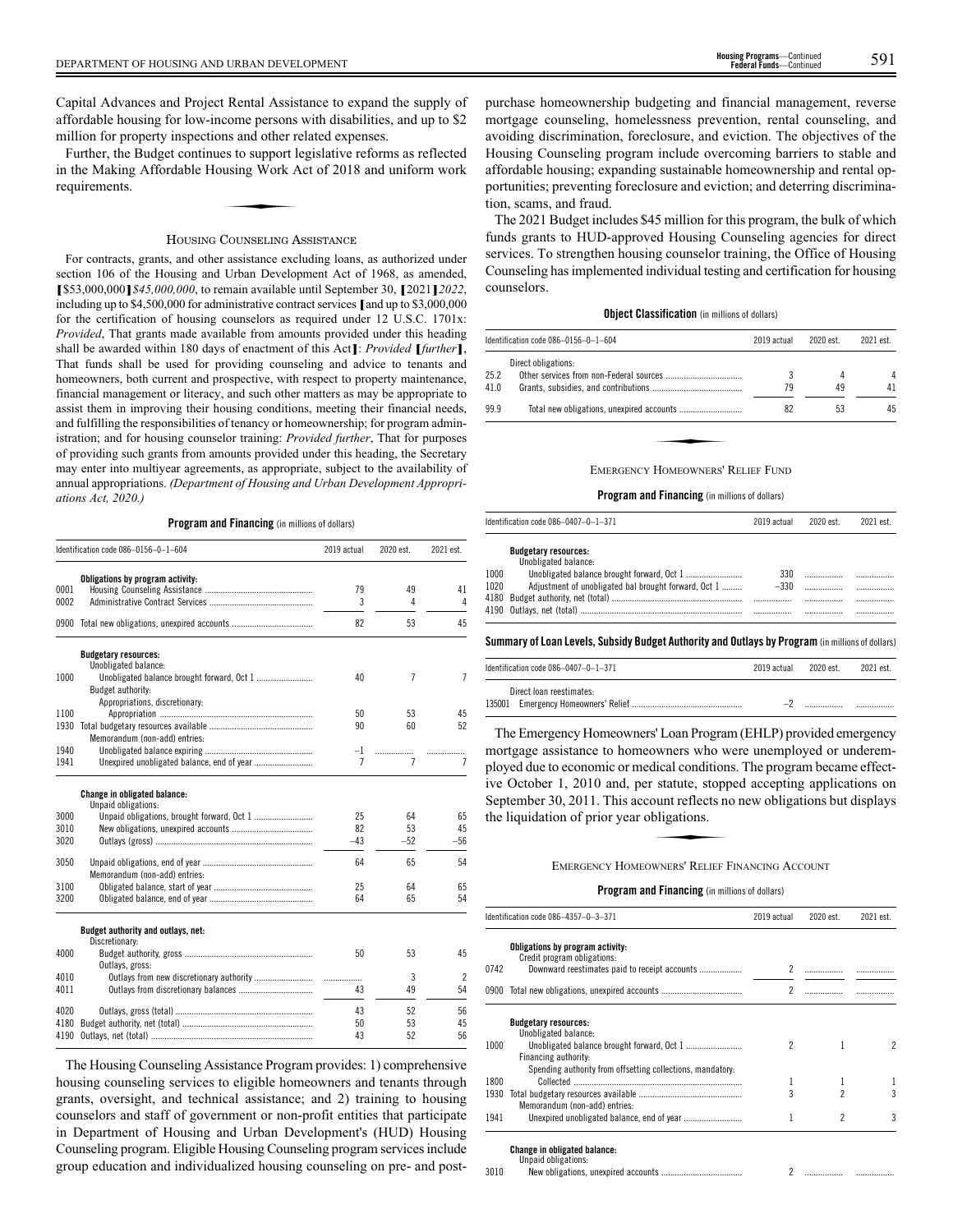#### EMERGENCY HOMEOWNERS' RELIEF FINANCING ACCOUNT—Continued **Program and Financing**—Continued

 $\overline{1}$ 

1

1<sup>1</sup>

4

|  |  |  |  | igi ani anu Financhig—Continuet |  |  |  |  |
|--|--|--|--|---------------------------------|--|--|--|--|
|--|--|--|--|---------------------------------|--|--|--|--|

|      | Identification code 086-4357-0-3-371                         | 2019 actual | 2020 est. | 2021 est. |
|------|--------------------------------------------------------------|-------------|-----------|-----------|
| 3020 |                                                              |             |           |           |
|      | Financing authority and disbursements, net:                  |             |           |           |
|      | Mandatory:                                                   |             |           |           |
| 4090 |                                                              |             |           |           |
|      | Financing disbursements:                                     |             |           |           |
| 4110 |                                                              |             |           |           |
|      | Offsets against gross financing authority and disbursements: |             |           |           |
|      | Offsetting collections (collected) from:                     |             |           |           |
| 4123 |                                                              |             |           |           |
| 4180 |                                                              |             |           |           |
| 4190 |                                                              |             |           |           |
|      |                                                              |             |           |           |

#### **Status of Direct Loans** (in millions of dollars)

|                      | Identification code 086-4357-0-3-371            | 2019 actual                    | 2020 est | 2021 est. |
|----------------------|-------------------------------------------------|--------------------------------|----------|-----------|
| 1210<br>1251<br>1264 | Cumulative balance of direct loans outstanding: | $\overline{\phantom{0}}$<br>59 | 60       | 59        |
| 1290                 |                                                 | 60                             | 59       | 58        |

#### **Balance Sheet** (in millions of dollars)

|      | Identification code 086-4357-0-3-371                              | 2018 actual | 2019 actual |
|------|-------------------------------------------------------------------|-------------|-------------|
|      | ASSETS:                                                           |             |             |
| 1101 | Net value of assets related to post-1991 direct loans receivable: |             |             |
| 1401 |                                                                   |             | 60          |
| 1405 |                                                                   | $-2$        | $-60$       |
| 1499 |                                                                   |             |             |
| 1999 | LIABILITIES:                                                      |             |             |
| 2103 |                                                                   |             |             |
| 4999 |                                                                   |             |             |
|      |                                                                   |             |             |
|      |                                                                   |             |             |
|      | $\sim$ $\blacksquare$ $\blacksquare$                              |             |             |

#### OTHER ASSISTED HOUSING PROGRAMS

**[**For amendments to contracts under section 236(f)(2) of the National Housing Act (12 U.S.C. 1715z–1) in State-aided, noninsured rental housing projects, \$3,000,000, to remain available until expended: *Provided*, That such amount, together with unobligated**]** *Unobligated* balances from recaptured amounts appropriated prior to fiscal year 2006 from terminated contracts under **[**such section of law**]***section 236(f)(2) of the National Housing Act (12 U.S.C. 1715z–1)*, and any unobligated balances, including recaptures and carryover, remaining from funds appropriated under this heading after fiscal year 2005, shall also be available for extensions of up to one year for expiring contracts under such section **[**of law**]***: Provided, That the Secretary may transfer funds remaining from amounts appropriated under this heading in the prior fiscal year to the "Housing for the Elderly" account to be used for capital advance contracts for housing for the elderly, as authorized by section 202 of the Housing Act of 1959, as amended, and for service coordinators and the continuation of existing congregate service grants for residents of assisted housing projects*. *(Department of Housing and Urban Development Appropriations Act, 2020.)*

**Program and Financing** (in millions of dollars)

|              | Identification code 086-0206-0-1-999                                                                   | 2019 actual | 2020 est. | 2021 est. |
|--------------|--------------------------------------------------------------------------------------------------------|-------------|-----------|-----------|
| 0002         | Obligations by program activity:                                                                       |             | 4         |           |
|              | 0900 Total new obligations, unexpired accounts (object class 41.0)                                     |             | 4         | 4         |
| 1000<br>1010 | <b>Budgetary resources:</b><br>Unobligated balance:<br>Unobligated balance transfer to other accts. 01 | 73          | 87        | 114       |
|              |                                                                                                        |             |           |           |

| 1010         | Unobligated balance transfer to other accts, 02            |                    |                |                |
|--------------|------------------------------------------------------------|--------------------|----------------|----------------|
|              |                                                            | $-2$               | .              | .              |
| 1021<br>1021 | Recoveries of prior year unpaid obligations, 01            | $\mathbf{1}$<br>16 | 3<br>23        | 3<br>23        |
| 1033         | Recoveries of prior year unpaid obligations, 02            | $\overline{c}$     | $\overline{c}$ | .              |
|              |                                                            |                    |                |                |
| 1050         |                                                            | 87                 | 115            | 140            |
|              | Budget authority:                                          |                    |                |                |
|              | Appropriations, discretionary:                             |                    |                |                |
| 1100         |                                                            | 3                  | .              |                |
| 1100         |                                                            | $\overline{2}$     | 3              |                |
| 1120         | Appropriations<br>transferred to<br>other acct.<br>01      |                    |                |                |
|              |                                                            | $-3$               |                | .              |
| 1120         | Appropriations transferred to other acct.<br>02            | $-1$               |                | .              |
|              |                                                            |                    |                |                |
| 1160         |                                                            | $\mathbf{1}$       | 3              | .              |
| 1900         |                                                            | 1                  | 3              | .              |
| 1930         |                                                            | 88                 | 118            | 140            |
|              | Memorandum (non-add) entries:                              |                    |                |                |
| 1941         | Unexpired unobligated balance, end of year                 | 87                 | 114            | 136            |
|              |                                                            |                    |                |                |
|              | <b>Change in obligated balance:</b>                        |                    |                |                |
|              | Unpaid obligations:                                        | 449                | 345            | 201            |
| 3000<br>3010 |                                                            | 1                  | 4              | $\overline{4}$ |
| 3020         |                                                            | $-88$              | $-122$         | $-60$          |
| 3040         | Recoveries of prior year unpaid obligations, unexpired     | $-17$              | $-26$          | $-26$          |
|              |                                                            |                    |                |                |
| 3050         |                                                            | 345                | 201            | 119            |
|              | Memorandum (non-add) entries:                              |                    |                |                |
| 3100         |                                                            | 449                | 345            | 201            |
| 3200         |                                                            | 345                | 201            | 119            |
|              |                                                            |                    |                |                |
|              | Budget authority and outlays, net:<br>Discretionary:       |                    |                |                |
| 4000         |                                                            | 1                  | 3              | .              |
|              | Outlays, gross:                                            |                    |                |                |
| 4010         |                                                            |                    | 2              | .              |
| 4011         |                                                            | 88                 | 120            | 60             |
|              |                                                            |                    |                |                |
| 4020         |                                                            | 88                 | 122            | 60             |
|              | Offsets against gross budget authority and outlays:        |                    |                |                |
|              | Offsetting collections (collected) from:                   |                    |                |                |
| 4033         |                                                            | $-2$               | $-2$           | .              |
| 4040         | Offsets against gross budget authority and outlays (total) | $-2$               | $-2$           | .              |
|              | Additional offsets against gross budget authority only:    |                    |                |                |
| 4053         | Recoveries of prior year paid obligations, unexpired       |                    |                |                |
|              |                                                            | 2                  | 2              |                |
|              |                                                            | $\mathbf{1}$       | 3              |                |
| 4070<br>4080 |                                                            | 86                 | 120            | .<br>60        |
| 4180         |                                                            | 1                  | 3              | .              |
|              |                                                            | 86                 | 120            | 60             |
|              |                                                            |                    |                |                |
|              |                                                            |                    |                |                |

The Other Assisted Housing account contains the programs listed below: *Rent Supplement*.—Rent Supplement assistance payments support assisted units for qualified low-income tenants.

*Section 235*.—The Housing and Urban-Rural Recovery Act of 1983 (Public Law 98–181) authorized a restructured Section 235 (Homeownership Assistance) program that provided homeowners a ten-year interest reduction subsidy on their mortgages.

*Section 236*.—The Housing and Urban Development Act of 1968, as amended, authorized the Section 236 Rental Housing Assistance Program, which subsidizes the monthly mortgage payment that an owner of a rental or cooperative project is required to make. This interest subsidy reduces rents for lower income tenants. Some Section 236 properties also have rental assistance contracts with the Department of Housing and Urban Development (HUD) through the Rental Assistance Payment (RAP) program.

HUD has converted the last remaining Rent Supplement and RAP properties to long-term, project-based Section 8 contracts, using the Rental Assistance Demonstration program. Therefore, HUD no longer needs funding in this account. The Budget seeks authority to transfer any remain-Finally in this decount. The Budget seeks durintly to transfer any remaining funds into the Housing for the Elderly account to provide service coordinators for elderly residents or to support capital advance contracts for ordinators for elderly residents or to support capital advance contracts for new housing for the elderly.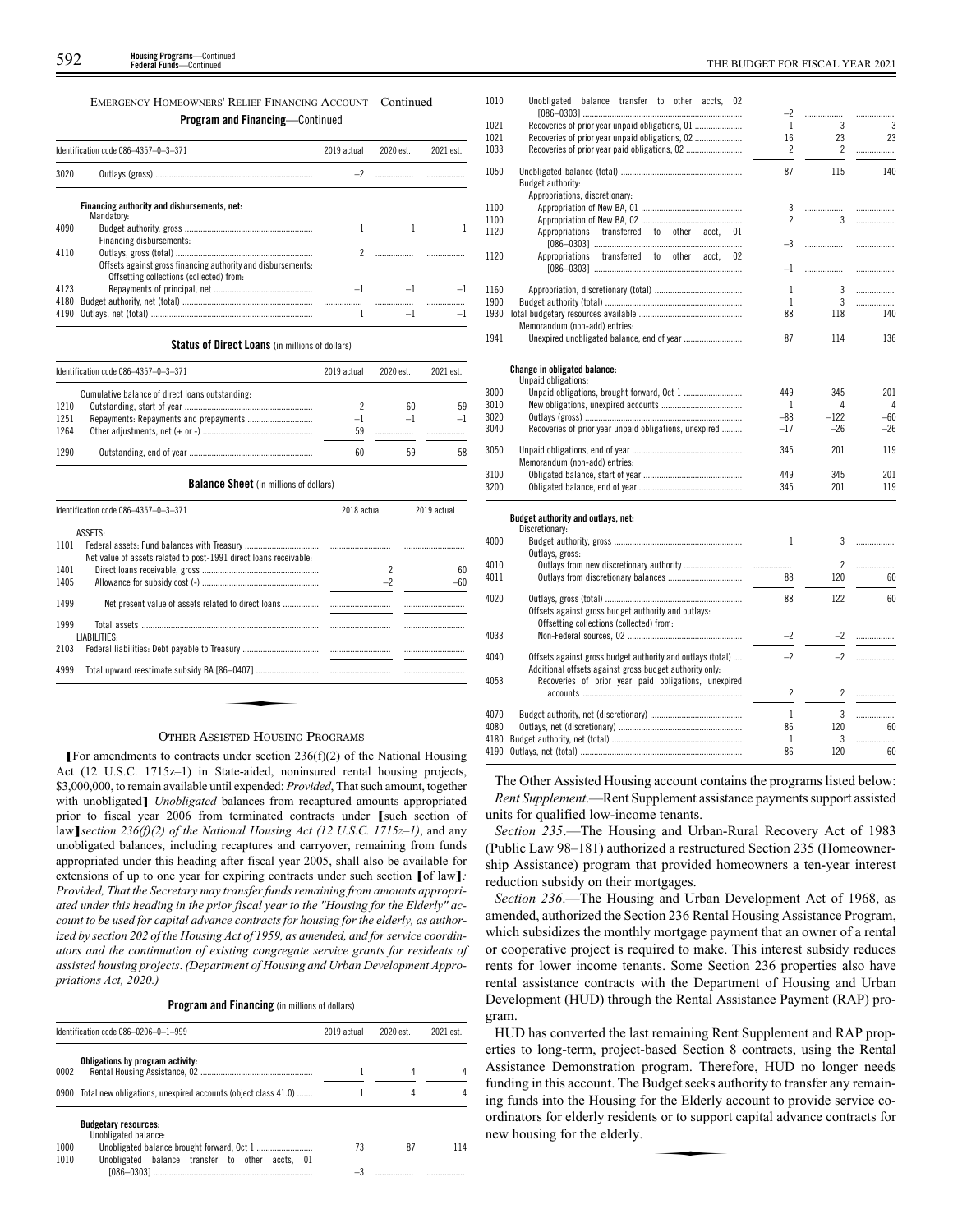GREEN RETROFIT PROGRAM FOR MULTIFAMILY HOUSING, RECOVERY ACT

#### **Summary ofLoan Levels, Subsidy Budget Authority and Outlays by Program** (inmillionsof dollars)

| Identification code $086-0306-0-1-604$ | 2019 actual | 2020 est. | 2021 est. |
|----------------------------------------|-------------|-----------|-----------|
| Direct loan reestimates:               | $-3$        |           |           |

The Green Retrofit Program offered grants and loans to owners of eligible Department of Housing and Urban Development (HUD) assisted multifamily housing properties to fund green retrofits, which are intended to reduce ongoing utility consumption, benefit resident health, and benefit the environment. This program was funded under Title XII of the American Recovery and Reinvestment Act of 2009 (Public Law 111–5), and the authority<br>to make new awards has expired. All loan cash flows are recorded in the<br>corresponding financing account (86–4589).<br>GREEN RETROFIT PROGRAM FOR MULTIFAMI to make new awards has expired. All loan cash flows are recorded in the corresponding financing account (86 –4589).

GREEN RETROFIT PROGRAM FOR MULTIFAMILY HOUSING FINANCING ACCOUNT

#### **Program and Financing** (in millions of dollars)

|      | Identification code 086-4589-0-3-604                         | 2019 actual    | 2020 est.      | 2021 est.                |
|------|--------------------------------------------------------------|----------------|----------------|--------------------------|
|      | Obligations by program activity:                             |                |                |                          |
| 0742 | Credit program obligations:                                  | $\overline{c}$ | 4              |                          |
| 0743 | Downward reestimates paid to receipt accounts                | 1              | 2              | .                        |
|      |                                                              |                |                | .                        |
| 0900 |                                                              | 3              | 6              | .                        |
|      | <b>Budgetary resources:</b>                                  |                |                |                          |
|      | Unobligated balance:                                         |                |                |                          |
| 1000 |                                                              | 1              | 3              | 1                        |
|      | Financing authority:                                         |                |                |                          |
|      | Spending authority from offsetting collections, mandatory:   |                |                |                          |
| 1800 |                                                              | 6              | 4              | 4                        |
| 1825 | Spending authority from offsetting collections applied to    |                |                |                          |
|      |                                                              | $-1$           | .              | .                        |
| 1850 | Spending auth from offsetting collections, mand (total)      | 5              | 4              | 4                        |
| 1900 |                                                              | 5              | 4              | 4                        |
| 1930 |                                                              | 6              | $\overline{7}$ | 5                        |
|      | Memorandum (non-add) entries:                                |                |                |                          |
| 1941 | Unexpired unobligated balance, end of year                   | 3              | 1              | 5                        |
|      | <b>Change in obligated balance:</b><br>Unpaid obligations:   |                |                |                          |
| 3010 |                                                              | 3              | 6              | .                        |
| 3020 |                                                              | $-3$           | $-6$           | .                        |
|      | Financing authority and disbursements, net:<br>Mandatory:    |                |                |                          |
| 4090 | Financing disbursements:                                     | 5              | 4              | 4                        |
| 4110 |                                                              | 3              | 6              | .                        |
|      | Offsets against gross financing authority and disbursements: |                |                |                          |
|      | Offsetting collections (collected) from:                     |                |                |                          |
| 4123 |                                                              | $-6$           | $-4$           | $\overline{\phantom{a}}$ |
| 4180 |                                                              | $-1$           |                |                          |
| 4190 |                                                              | $-3$           | $\overline{c}$ | -4                       |
|      | <b>Status of Direct Loans</b> (in millions of dollars)       |                |                |                          |
|      | Identification code 086-4589-0-3-604                         | 2019 actual    | 2020 est.      | 2021 est.                |
|      | Cumulative balance of direct loans outstanding:              |                |                |                          |
| 1210 |                                                              | 51             | 46             | 42                       |
| 1251 |                                                              | $-5$           | $-4$           | -4                       |
|      |                                                              |                |                |                          |
| 1290 |                                                              | 46             | 42             | 38                       |

**Balance Sheet** (in millions of dollars)

|      | Identification code 086-4589-0-3-604                              | 2018 actual | 2019 actual |
|------|-------------------------------------------------------------------|-------------|-------------|
|      | ASSETS:                                                           |             |             |
| 1101 |                                                                   |             |             |
|      | Net value of assets related to post-1991 direct loans receivable: |             |             |
| 1401 |                                                                   | 51          | 46          |
| 1402 |                                                                   |             |             |
|      |                                                                   |             |             |

| 1405 |                                                     | $-42$ | $-39$ |
|------|-----------------------------------------------------|-------|-------|
| 1499 | Net present value of assets related to direct loans | 10    | 8     |
| 1999 | LIABILITIES:                                        | 11    | 10    |
|      | NET POSITION:                                       | 11    | 10    |
| 3300 |                                                     |       |       |
| 4999 |                                                     | 11    | 10    |
|      |                                                     |       |       |
|      | <b>RENTAL HOUSING ASSISTANCE FUND</b>               |       |       |

#### **Program and Financing** (in millions of dollars)

|      | Identification code 086-4041-0-3-604                                                            | 2019 actual | 2020 est.                | 2021 est.      |
|------|-------------------------------------------------------------------------------------------------|-------------|--------------------------|----------------|
|      | <b>Budgetary resources:</b><br>Unobligated balance:                                             |             |                          |                |
| 1000 |                                                                                                 | 12          | 15                       | 17             |
|      | Budget authority:<br>Spending authority from offsetting collections, mandatory:                 |             |                          |                |
| 1800 |                                                                                                 | 3           | $\overline{\phantom{a}}$ | $\overline{c}$ |
| 1930 | Memorandum (non-add) entries:                                                                   | 15          | 17                       | 19             |
| 1941 |                                                                                                 | 15          | 17                       | 19             |
|      | Budget authority and outlays, net:<br>Mandatory:                                                |             |                          |                |
| 4090 | Offsets against gross budget authority and outlays:<br>Offsetting collections (collected) from: | 3           | $\mathfrak{p}$           | $\overline{2}$ |
| 4123 |                                                                                                 | $-3$        | $-2$                     | $-2$           |
| 4180 |                                                                                                 |             |                          |                |
| 4190 |                                                                                                 | $-3$        | $-2$                     | $-2$           |
|      | Memorandum (non-add) entries:                                                                   |             |                          |                |
| 5090 | Unexpired unavailable balance, SOY: Offsetting collections                                      | 1           |                          | 1              |
| 5092 | Unexpired unavailable balance, EOY: Offsetting collections                                      |             |                          | 1              |

As authorized by the Housing and Urban Development Act of 1968, the Rental Housing Assistance Fund collects funds which are in excess of the established basic rents for units in Section 236 subsidized projects. Funds in this account remain available to pay refunds of excess rental charges. established basic rents for units in Section 236 subsidized projects. Funds in this account remain available to pay refunds of excess rental charges.

#### FLEXIBLE SUBSIDY FUND

|              | Identification code 086-4044-0-3-604                                                            | 2019 actual | 2020 est.  | 2021 est.      |
|--------------|-------------------------------------------------------------------------------------------------|-------------|------------|----------------|
|              | <b>Budgetary resources:</b><br>Unobligated balance:                                             |             |            |                |
| 1000         | Budget authority:                                                                               | 520         | 559        | 595            |
|              | Spending authority from offsetting collections, discretionary:                                  |             |            |                |
| 1700         |                                                                                                 | 39          | 36         | 34             |
| 1930         | Memorandum (non-add) entries:                                                                   | 559         | 595        | 629            |
| 1941         |                                                                                                 | 559         | 595        | 629            |
|              | Budget authority and outlays, net:<br>Discretionary:                                            |             |            |                |
| 4000         | Offsets against gross budget authority and outlays:<br>Offsetting collections (collected) from: | 39          | 36         | 34             |
| 4033         |                                                                                                 | $-39$       | $-36$      | $-34$          |
| 4040<br>4180 | Offsets against gross budget authority and outlays (total)                                      | $-39$       | $-36$<br>. | $-34$<br>.     |
| 4190         |                                                                                                 | $-39$       | $-36$      | $-34$          |
|              | Memorandum (non-add) entries:                                                                   |             |            |                |
| 5090         | Unexpired unavailable balance, SOY: Offsetting collections                                      | 2           | 2          | $\overline{c}$ |
| 5092         | Unexpired unavailable balance, EOY: Offsetting collections                                      | 2           | 2          | $\overline{c}$ |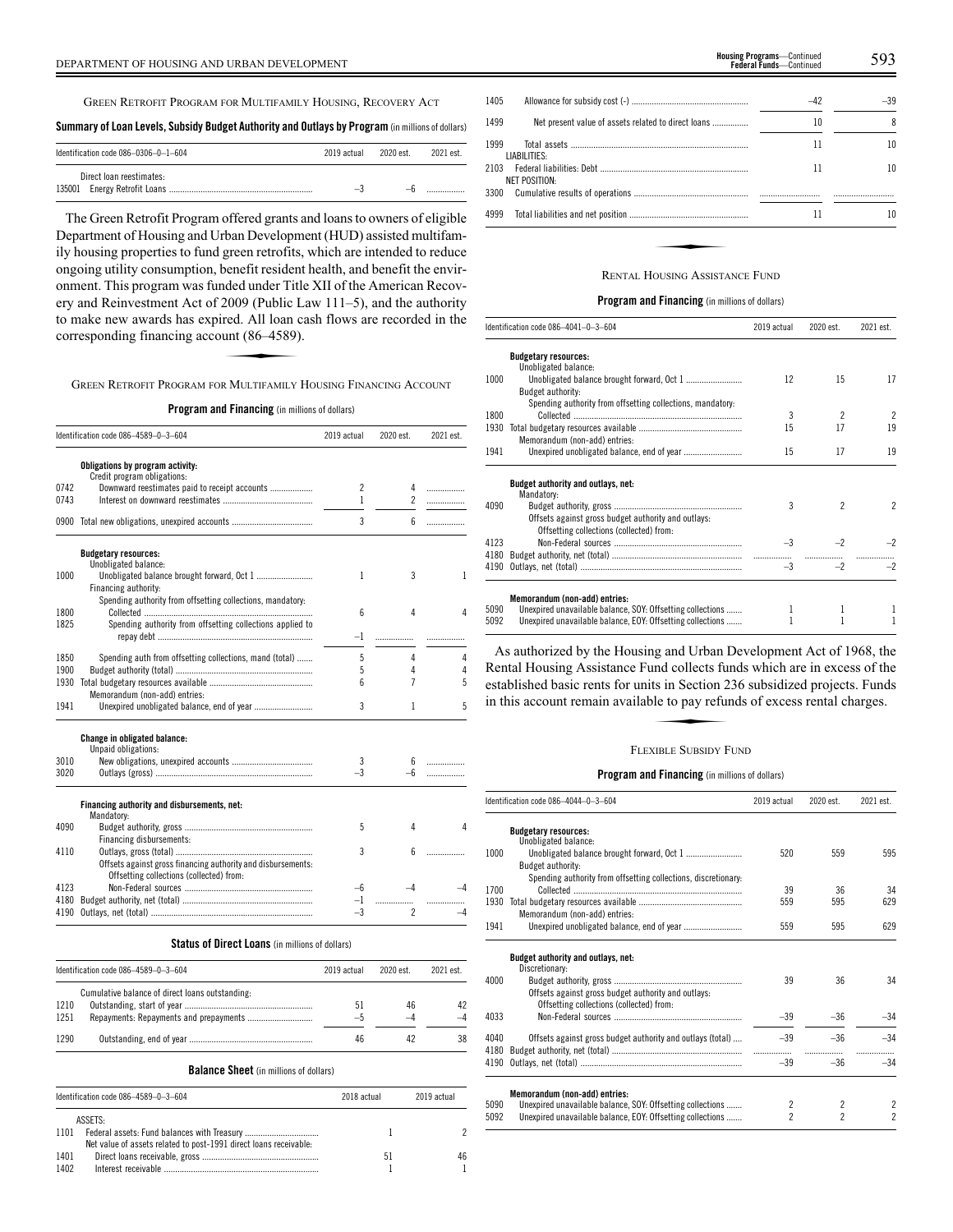#### FLEXIBLE SUBSIDY FUND—Continued

**Status of Direct Loans** (in millions of dollars)

|              | Identification code $086-4044-0-3-604$          | 2019 actual  | 2020 est     | 2021 est     |
|--------------|-------------------------------------------------|--------------|--------------|--------------|
| 1210<br>1251 | Cumulative balance of direct loans outstanding: | 333<br>$-22$ | 311<br>$-35$ | 276<br>$-35$ |
| 1290         |                                                 | 311          | 276          | 241          |

The Flexible Subsidy Fund assisted financially troubled subsidized projects under certain Federal Housing Administration (FHA) authorities. The subsidies were intended to prevent potential losses to the FHA fund resulting from project insolvency and to preserve these projects as a viable source of housing for low- and moderate-income tenants. Priority was given to projects with Federal insurance-in-force and then to those with mortgages that had been assigned to the Department.

**Balance Sheet** (in millions of dollars)

|      | Identification code 086-4044-0-3-604                         | 2018 actual | 2019 actual |
|------|--------------------------------------------------------------|-------------|-------------|
|      | ASSETS:                                                      |             |             |
| 1101 |                                                              | 522         | 560         |
| 1601 |                                                              | 340         | 311         |
| 1602 |                                                              | 55          | 50          |
| 1603 | Allowance for estimated uncollectible loans and interest (-) | $-43$       | $-42$       |
| 1699 |                                                              | 352         | 319         |
| 1999 | <b>NET POSITION:</b>                                         | 874         | 879         |
| 3100 |                                                              | $-376$      |             |
| 3300 |                                                              | 1.250       | 879         |
| 3999 |                                                              | 874         | 879         |
| 4999 |                                                              | 874         | 879         |

**Program and Financing** (in millions of dollars)

|      | Identification code 086-0343-0-1-371                | 2019 actual | 2020 est | 2021 est. |
|------|-----------------------------------------------------|-------------|----------|-----------|
|      | <b>Budgetary resources:</b><br>Unobligated balance: |             |          |           |
| 1000 |                                                     |             |          |           |
| 1930 | Memorandum (non-add) entries:                       |             |          |           |
| 1941 |                                                     |             |          |           |
| 4180 |                                                     | .           | .<br>.   | .<br>.    |

The HOPE for Homeowners program was created by the Housing and Economic Recovery Act of 2008 to help homeowners at risk of default and foreclosure refinance into affordable, sustainable loans. Under the Program, eligible homeowners refinanced their current mortgage loans into a new mortgage insured by Federal Housing Administration. The program ended on September 30, 2011. In 2016, excess HOPE Bond proceeds in the amount of \$455 million were transferred to the HOPE Reserve Fund, and used to retire the HOPE Bonds. Remaining HOPE Bond activity is shown in the HOPE Reserve Fund.<br>HOPE Reserve Fund.<br>HOME OWNERSHIP PRESERVATION ENTITY FUND FINAN retire the HOPE Bonds. Remaining HOPE Bond activity is shown in the HOPE Reserve Fund.

HOME OWNERSHIP PRESERVATION ENTITY FUND FINANCING ACCOUNT

#### **Program and Financing** (in millions of dollars)

|      | Identification code 086-4353-0-3-371 | 2019 actual | 2020 est | 2021 est. |
|------|--------------------------------------|-------------|----------|-----------|
| 0003 | Obligations by program activity:     |             |          |           |
| 0711 | Credit program obligations:          |             |          |           |

|      |                                                              |                          | 1                        | 1              |
|------|--------------------------------------------------------------|--------------------------|--------------------------|----------------|
|      |                                                              | $\overline{c}$           | $\overline{2}$           | $\overline{c}$ |
|      | <b>Budgetary resources:</b>                                  |                          |                          |                |
| 1000 | Unobligated balance:                                         | 16                       | 16                       | 16             |
|      | Financing authority:                                         |                          |                          |                |
| 1800 | Spending authority from offsetting collections, mandatory:   | $\overline{c}$           | $\overline{c}$           | $\overline{c}$ |
| 1930 |                                                              | 18                       | 18                       | 18             |
|      | Memorandum (non-add) entries:                                |                          |                          |                |
| 1941 |                                                              | 16                       | 16                       | 16             |
|      |                                                              |                          |                          |                |
|      |                                                              |                          |                          |                |
|      | Change in obligated balance:<br>Unpaid obligations:          |                          |                          |                |
| 3000 |                                                              | $\overline{c}$           | 3                        | 3              |
| 3010 |                                                              | $\overline{\phantom{a}}$ | $\overline{\phantom{a}}$ | $\overline{2}$ |
| 3020 |                                                              | $-1$                     | $-2$                     | $-2$           |
|      |                                                              |                          |                          |                |
| 3050 |                                                              | 3                        | 3                        | 3              |
|      | Memorandum (non-add) entries:                                |                          |                          |                |
| 3100 |                                                              | $\overline{c}$           | 3                        | 3              |
| 3200 |                                                              | 3                        | 3                        | 3              |
|      |                                                              |                          |                          |                |
|      | Financing authority and disbursements, net:<br>Mandatory:    |                          |                          |                |
| 4090 |                                                              | $\mathfrak{p}$           | 2                        | $\overline{2}$ |
|      | Financing disbursements:                                     |                          |                          |                |
| 4110 |                                                              | 1                        | $\overline{2}$           | $\overline{2}$ |
|      | Offsets against gross financing authority and disbursements: |                          |                          |                |
|      | Offsetting collections (collected) from:                     |                          |                          |                |
| 4122 |                                                              | $-1$                     | $-1$                     | $-1$           |
| 4123 |                                                              | $-1$                     | $-1$                     | $-1$           |
|      |                                                              |                          |                          |                |
| 4130 | Offsets against gross budget authority and outlays (total)   | $-2$                     | $-2$                     | $-2$           |
| 4170 |                                                              | $-1$                     | .                        | .              |
| 4180 |                                                              |                          | .                        |                |
| 4190 |                                                              | $-1$                     | .                        | .              |

#### **Status of Guaranteed Loans** (in millions of dollars)

|              | Identification code 086-4353-0-3-371                                                 | 2019 actual | 2020 est.       | 2021 est. |
|--------------|--------------------------------------------------------------------------------------|-------------|-----------------|-----------|
|              | Position with respect to appropriations act limitation on                            |             |                 |           |
|              | commitments:                                                                         |             |                 |           |
| 2143         |                                                                                      |             |                 |           |
| 2150         |                                                                                      |             |                 |           |
|              | Cumulative balance of guaranteed loans outstanding.                                  |             |                 |           |
| 2210         |                                                                                      | 66          | 57              | 48        |
| 2251         | Adiustments:                                                                         | $-8$        | $-8$            | $-8$      |
| 2261         | Terminations for default that result in loans receivable                             |             |                 |           |
| 2262         | Terminations for default that result in acquisition of                               |             |                 |           |
|              |                                                                                      |             |                 | .         |
| 2263         | Terminations for default that result in claim payments                               | $-1$        | $-1$            | -1        |
| 2290         |                                                                                      | 57          | 48              | 39        |
|              | Memorandum:                                                                          |             |                 |           |
| 2299         | Guaranteed amount of guaranteed loans outstanding, end of                            |             |                 |           |
|              |                                                                                      | 57          | 48              | 39        |
|              | Addendum:                                                                            |             |                 |           |
|              | Cumulative balance of defaulted guaranteed loans that result<br>in loans receivable: |             |                 |           |
| 2310<br>2331 |                                                                                      | ĥ           | ĥ               | հ         |
|              |                                                                                      |             |                 |           |
| 2390         |                                                                                      | 6           | $6\overline{6}$ | 6         |

#### **Balance Sheet** (in millions of dollars)

|      | Identification code 086-4353-0-3-371                        | 2018 actual | 2019 actual |
|------|-------------------------------------------------------------|-------------|-------------|
|      | ASSETS:                                                     |             |             |
| 1101 |                                                             |             |             |
|      | Net value of assets related to post-1991 acquired defaulted |             |             |
|      | guaranteed loans receivable:                                |             |             |
| 1501 |                                                             | h           |             |
| 1504 |                                                             |             |             |
| 1505 |                                                             | —ე          |             |
| 1599 | Net present value of assets related to defaulted guaranteed |             |             |
| 1999 |                                                             | 18          | 18          |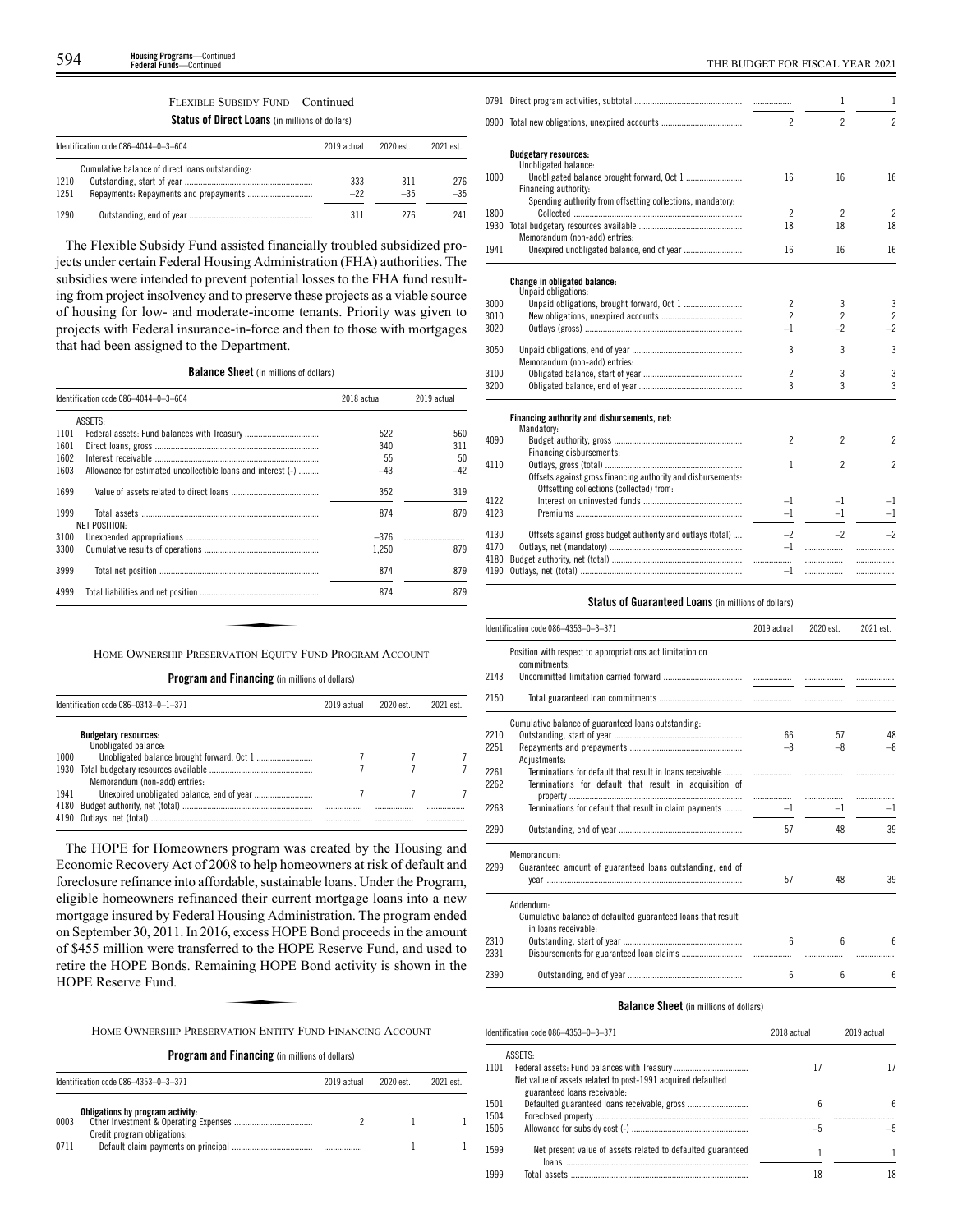| 2204<br>3300 | LIABILITIES:<br>NET POSITION:                                                                | 18 | 18 |
|--------------|----------------------------------------------------------------------------------------------|----|----|
| 4999         |                                                                                              | 18 | 18 |
|              | $M_{\text{max}}$ . $M_{\text{max}}$ $L_{\text{max}}$ , , $D_{\text{max}}$ , $A_{\text{max}}$ |    |    |

#### MUTUAL MORTGAGE INSURANCE PROGRAM ACCOUNT

New commitments to guarantee single family loans insured under the Mutual Mortgage Insurance Fund shall not exceed \$400,000,000,000, to remain available until September 30, **[**2021**]***2022*: *Provided*, That during fiscal year **[**2020**]***2021*, obligations to make direct loans to carry out the purposes of section 204(g) of the National Housing Act, as amended, shall not exceed \$1,000,000: *Provided further*, That the foregoing amount in the previous proviso shall be for loans to nonprofit and governmental entities in connection with sales of single family real properties owned by the Secretary and formerly insured under the Mutual Mortgage Insurance Fund: *Provided further*, That for administrative contract expenses of the Federal Housing Administration, \$130,000,000, to remain available until September 30, **[**2021: *Provided further*, That to the extent guaranteed loan commitments exceed \$200,000,000,000 on or before April 1, 2020, an additional \$1,400 for administrative contract expenses shall be available for each \$1,000,000 in additional guaranteed loan commitments (including a pro rata amount for any amount below \$1,000,000), but in no case shall funds made available by this proviso exceed \$30,000,000**]** *2022*: *Provided further*, That notwithstanding the limitation in the first sentence of section 255(g) of the National Housing Act (12 U.S.C. 1715z–20(g)), during fiscal year **[**2020**]***2021* the Secretary may insure and enter into new commitments to insure mortgages under *such* section 255 **[**of the National Housing Act only to the extent that the net credit subsidy cost for such insurance does not exceed zero: *Provided further*, That for fiscal year 2020, the Secretary shall not take any action against a lender solely on the basis of compare ratios that have been adversely affected by defaults on mortgages secured by properties in areas where a major disaster was declared in 2017 or 2018 pursuant to the Robert T. Stafford Disaster Relief and Emergency Assistance Act (42 U.S.C. 5121 et seq.)**]**. *(Department of Housing and Urban Development Appropriations Act, 2020.)*

**Program and Financing** (in millions of dollars)

|      | Identification code 086-0183-0-1-371                            | 2019 actual    | 2020 est. | 2021 est. |
|------|-----------------------------------------------------------------|----------------|-----------|-----------|
|      | Obligations by program activity:<br>Credit program obligations: |                |           |           |
| 0707 |                                                                 | 867            | 971       | .         |
| 0708 | Interest on reestimates of loan guarantee subsidy               | 400            | 248       | .         |
| 0709 |                                                                 | 114            | 155       | 158       |
| 0900 |                                                                 | 1,381          | 1,374     | 158       |
|      | <b>Budgetary resources:</b><br>Unobligated balance:             |                |           |           |
| 1000 |                                                                 | 36             | 48        | 26        |
| 1001 | Discretionary unobligated balance brought fwd, Oct 1            | 36             | 48        | .         |
| 1011 | Unobligated balance transfer from other acct [086-0236]         | 1,267          | 1,219     | .         |
| 1021 |                                                                 | $\overline{2}$ | 3         | 3         |
| 1050 | Budget authority:                                               | 1,305          | 1,270     | 29        |
|      | Appropriations, discretionary:                                  |                |           |           |
| 1100 | Appropriation - Administrative Expenses                         | 130            | 130       | 130       |
| 1900 |                                                                 | 130            | 130       | 130       |
| 1930 | Memorandum (non-add) entries:                                   | 1,435          | 1,400     | 159       |
| 1940 |                                                                 | -6             | .         |           |
| 1941 |                                                                 | 48             | 26        | 1         |
|      | Change in obligated balance:                                    |                |           |           |
|      | Unpaid obligations:                                             |                |           |           |
| 3000 |                                                                 | 162            | 126       | 167       |
| 3010 |                                                                 | 1.381          | 1.374     | 158       |
| 3020 |                                                                 | $-1,379$       | $-1,328$  | $-135$    |
| 3040 | Recoveries of prior year unpaid obligations, unexpired          | $-2$           | $-3$      | $-3$      |
| 3041 | Recoveries of prior year unpaid obligations, expired            | $-36$          | $-2$      | $-2$      |
| 3050 | Memorandum (non-add) entries:                                   | 126            | 167       | 185       |
| 3100 |                                                                 | 162            | 126       | 167       |
| 3200 |                                                                 | 126            | 167       | 185       |

#### **Budget authority and outlays, net:**

|      | Discretionary:                                      |       |       |     |
|------|-----------------------------------------------------|-------|-------|-----|
| 4000 |                                                     | 130   | 130   | 130 |
|      | Outlays, gross:                                     |       |       |     |
| 4010 |                                                     | 20    | 14    | 14  |
| 4011 |                                                     | 92    | 95    | 121 |
| 4020 |                                                     | 112   | 109   | 135 |
|      | Mandatory:                                          |       |       |     |
|      | Outlays, gross:                                     |       |       |     |
| 4101 |                                                     | 1.267 | 1.219 |     |
|      |                                                     | 130   | 130   | 130 |
|      | 4190   Outlays, net (total) …………………………………………………………… | 1.379 | 1.328 | 135 |
|      |                                                     |       |       |     |

#### **Summary ofLoan Levels, Subsidy Budget Authority and Outlays by Program** (inmillionsof dollars)

|                      | Identification code 086-0183-0-1-371                            | 2019 actual           | 2020 est.            | 2021 est.          |
|----------------------|-----------------------------------------------------------------|-----------------------|----------------------|--------------------|
| 115001               | Direct loan levels supportable by subsidy budget authority.     | 1                     | 1                    | 1                  |
| 132001               | Direct loan subsidy (in percent):                               | 0.00                  | 0.00                 | 0.00               |
|                      | Guaranteed loan levels supportable by subsidy budget authority: |                       |                      |                    |
| 215002<br>215004     |                                                                 | 214,715<br>10.856     | 205,005<br>13.610    | 200.000<br>10.728  |
| 215999               | Guaranteed loan subsidy (in percent):                           | 225.571               | 218.615              | 210.728            |
| 232002<br>232004     |                                                                 | $-3.20$<br>$-.15$     | $-2.27$<br>$-.08$    | $-3.36$<br>$-2.39$ |
| 232999               | Guaranteed loan subsidy budget authority:                       | $-3.05$               | $-2.13$              | $-3.31$            |
| 233002<br>233004     |                                                                 | $-6.871$<br>$-16$     | $-4.654$<br>$-11$    | $-6.720$<br>$-256$ |
| 233999               | Guaranteed loan subsidy outlays:                                | $-6.887$              | $-4.665$             | $-6.976$           |
| 234002<br>234004     |                                                                 | $-6.871$<br>$-16$     | $-4,654$<br>$-11$    | $-6,720$<br>$-256$ |
| 234999               | Guaranteed loan reestimates:                                    | $-6.887$              | $-4.665$             | $-6.976$           |
| 235002<br>235004     |                                                                 | $-12.871$<br>$-3,327$ | $-8,890$<br>$-2,022$ | .<br>.             |
| 235999               |                                                                 | $-16,198$             | $-10,912$            | .                  |
| 3510<br>3580<br>3590 | Administrative expense data:                                    | 130<br>92<br>20       | 130<br>90<br>19      | 130<br>118<br>17   |

The Federal Housing Administration (FHA) provides mortgage insurance for the purchase, refinance and rehabilitation of single-family homes. FHA mortgage insurance is designed to encourage lenders to make credit available to borrowers whom the conventional market does not adequately serve, including first-time homebuyers, minorities, lower-income families and residents of underserved areas (central cities and rural areas). Historically, FHA has also provided countercyclical support in times of economic crisis. For budgetary purposes, the Mutual Mortgage Insurance (MMI) Fund is separated into two risk categories: forward loans and Home Equity Conversion Mortgages (HECMs). Forward programs guarantee loans for standard single-family purchases and refinances (Section 203(b) program), home improvements (Section 203(k) program) and condominiums. HECMs, also known as reverse mortgages, enable elderly homeowners to borrow against the equity in their homes without having to make repayments during their lifetime.

The 2021 Budget requests a limitation of \$400 billion on loan guarantees for the MMI Fund. The Budget projects insurance of \$200 billion in forward mortgages and \$10.7 billion in HECMs, with additional commitment authority available in case these amounts are exceeded during execution.

The Budget also requests \$130 million in administrative expenses to support a range of FHA functions, including loan underwriting, claims processing and risk monitoring.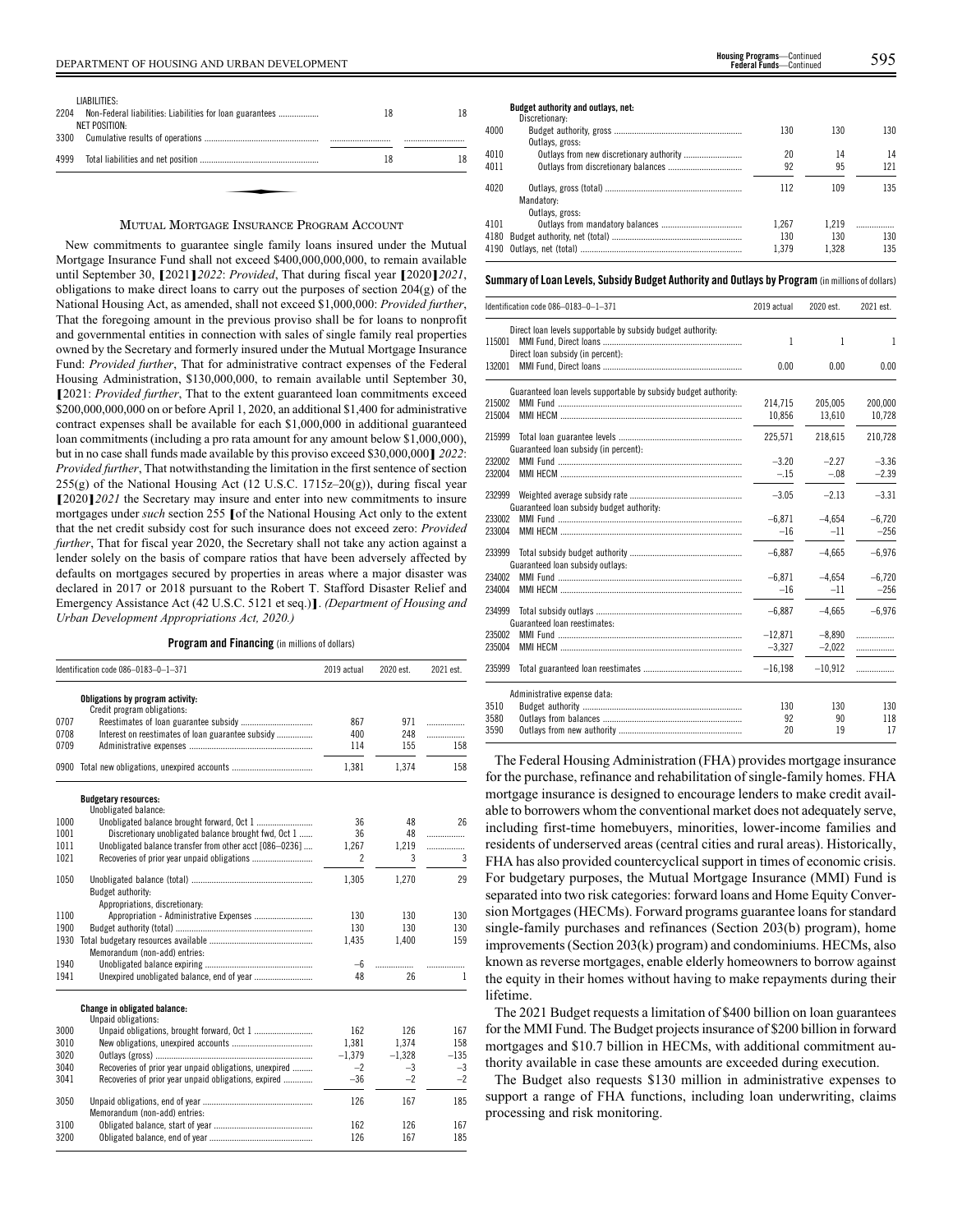#### MUTUAL MORTGAGE INSURANCE PROGRAM ACCOUNT—Continued

**Object Classification** (in millions of dollars)

|      | Identification code 086-0183-0-1-371                        | 2019 actual | 2020 est. | 2021 est. |
|------|-------------------------------------------------------------|-------------|-----------|-----------|
|      | Direct obligations:                                         |             |           |           |
| 25.2 |                                                             | 114         | 155       | 158       |
| 41.0 |                                                             | 867         | 971       |           |
| 43.0 |                                                             | 400         | 248       |           |
| 99.9 |                                                             | 1.381       | 1.374     | 158       |
|      |                                                             |             |           |           |
|      |                                                             |             |           |           |
|      | FHA-MUTUAL MORTGAGE INSURANCE DIRECT LOAN FINANCING ACCOUNT |             |           |           |

### **Program and Financing** (in millions of dollars)

|      | Identification code 086-4242-0-3-371                            |  | 2020 est.<br>2021 est.<br>2019 actual |   |
|------|-----------------------------------------------------------------|--|---------------------------------------|---|
|      | Obligations by program activity:<br>Credit program obligations: |  |                                       |   |
| 0710 |                                                                 |  | 1                                     | 1 |
| 0791 |                                                                 |  | 1                                     |   |
|      |                                                                 |  | 1                                     |   |
|      | <b>Budgetary resources:</b>                                     |  |                                       |   |
|      | Financing authority:                                            |  |                                       |   |
|      | Borrowing authority, mandatory:                                 |  |                                       |   |
| 1400 |                                                                 |  | 1                                     |   |
| 1900 |                                                                 |  |                                       |   |
| 1930 |                                                                 |  |                                       |   |
|      | <b>Change in obligated balance:</b>                             |  |                                       |   |
|      | Unpaid obligations:                                             |  |                                       |   |
| 3010 |                                                                 |  | 1                                     |   |
| 3020 |                                                                 |  | -1                                    |   |
|      | Financing authority and disbursements, net:<br>Mandatory:       |  |                                       |   |
| 4090 |                                                                 |  | 1                                     | 1 |
|      | Financing disbursements:                                        |  |                                       |   |
| 4110 |                                                                 |  | 1                                     | ı |
| 4180 |                                                                 |  | 1                                     |   |
| 4190 |                                                                 |  |                                       |   |
|      |                                                                 |  |                                       |   |

#### **Status of Direct Loans** (in millions of dollars)

|      | Identification code 086-4242-0-3-371                                   |  | 2020 est. | 2021 est. |
|------|------------------------------------------------------------------------|--|-----------|-----------|
| 1111 | Position with respect to appropriations act limitation on obligations. |  |           |           |
| 1150 |                                                                        |  |           |           |

**Program and Financing** (in millions of dollars)

|      | Identification code 086-4587-0-3-371           |        | 2020 est. | 2021 est. |
|------|------------------------------------------------|--------|-----------|-----------|
|      | Obligations by program activity:               |        |           |           |
| 0003 |                                                | 353    | 897       | 1,533     |
|      | Credit program obligations:                    |        |           |           |
| 0711 |                                                | 15.872 | 9.009     | 9.147     |
| 0712 |                                                | 273    | 155       | 157       |
| 0713 |                                                | 924    | 950       | 950       |
| 0740 |                                                | 6.887  | 4.665     | 6.976     |
| 0742 | Downward reestimates paid to receipt accounts  | 14.179 | 9.797     |           |
| 0743 |                                                | 3,286  | 2,334     |           |
| 0791 |                                                | 41,421 | 26.910    | 17.230    |
|      | 0900 Total new obligations, unexpired accounts | 41.774 | 27.807    | 18,763    |
|      | <b>Budgetary resources:</b>                    |        |           |           |
|      | Unobligated balance:                           |        |           |           |
| 1000 |                                                | 20.729 | 2.102     | 1.220     |
| 1021 |                                                | 213    | 223       | 276       |

| 1033         |                                                                                                                            | 72        | .         | .         |
|--------------|----------------------------------------------------------------------------------------------------------------------------|-----------|-----------|-----------|
| 1050         | Financing authority:                                                                                                       | 21.014    | 2.325     | 1.496     |
| 1400         | Borrowing authority, mandatory:                                                                                            | 9.226     | 11,500    | 8,600     |
| 1800<br>1825 | Spending authority from offsetting collections, mandatory:<br>Spending authority from offsetting collections applied to    | 18.249    | 17.302    | 17,592    |
|              |                                                                                                                            | $-4,613$  | $-2,100$  | $-2,100$  |
| 1850         | Spending auth from offsetting collections, mand (total)                                                                    | 13,636    | 15,202    | 15,492    |
| 1900         |                                                                                                                            | 22,862    | 26,702    | 24,092    |
|              | Memorandum (non-add) entries:                                                                                              | 43,876    | 29,027    | 25,588    |
| 1941         |                                                                                                                            | 2,102     | 1,220     | 6,825     |
|              | Change in obligated balance:                                                                                               |           |           |           |
|              | Unpaid obligations:                                                                                                        |           |           |           |
| 3000         |                                                                                                                            | 2,275     | 2,182     | 2,075     |
| 3010         |                                                                                                                            | 41,774    | 27,807    | 18,763    |
| 3020         |                                                                                                                            | $-41,654$ | $-27,691$ | $-18,636$ |
| 3040         | Recoveries of prior year unpaid obligations, unexpired                                                                     | $-213$    | $-223$    | $-276$    |
| 3050         | Memorandum (non-add) entries:                                                                                              | 2.182     | 2.075     | 1,926     |
| 3100         |                                                                                                                            | 2,275     | 2,182     | 2,075     |
| 3200         |                                                                                                                            | 2,182     | 2,075     | 1,926     |
|              | Financing authority and disbursements, net:<br>Mandatory:                                                                  |           |           |           |
| 4090         | Financing disbursements:                                                                                                   | 22,862    | 26,702    | 24,092    |
| 4110         |                                                                                                                            | 41,654    | 27,691    | 18,636    |
|              | Offsets against gross financing authority and disbursements:<br>Offsetting collections (collected) from:                   |           |           |           |
| 4120         | Upward Reestimate from Program Account                                                                                     | $-1,267$  | $-1,219$  |           |
| 4122         |                                                                                                                            | $-299$    | $-747$    | $-688$    |
| 4123         |                                                                                                                            | $-13,324$ | $-14,117$ | $-14,069$ |
| 4123         |                                                                                                                            | $-3.359$  | $-1.219$  | $-2.835$  |
| 4123         |                                                                                                                            | $-72$     |           | .         |
|              |                                                                                                                            |           |           |           |
| 4130         | Offsets against gross budget authority and outlays (total)<br>Additional offsets against financing authority only (total): | $-18,321$ | $-17,302$ | $-17,592$ |
| 4143         | Recoveries of prior year paid obligations, unexpired                                                                       | 72        | .         |           |
|              |                                                                                                                            |           |           |           |
| 4160         |                                                                                                                            | 4,613     | 9.400     | 6,500     |
| 4170         |                                                                                                                            | 23,333    | 10,389    | 1,044     |
| 4180         |                                                                                                                            | 4,613     | 9,400     | 6,500     |
|              |                                                                                                                            | 23,333    | 10,389    | 1,044     |
|              |                                                                                                                            |           |           |           |

### **Status of Guaranteed Loans** (in millions of dollars)

|      | Identification code 086–4587–0–3–371                                                 | 2019 actual | 2020 est.  | 2021 est.  |
|------|--------------------------------------------------------------------------------------|-------------|------------|------------|
|      | Position with respect to appropriations act limitation on<br>commitments:            |             |            |            |
| 2111 | Guaranteed loan commitments from current-year authority                              | 400.000     | 400.000    | 400.000    |
| 2121 |                                                                                      | 400.000     | 400.000    | 400.000    |
| 2142 |                                                                                      | $-174.429$  | $-181.385$ | $-189.272$ |
| 2143 |                                                                                      | $-400,000$  | $-400.000$ | $-400.000$ |
| 2150 |                                                                                      | 225.571     | 218.615    | 210.728    |
| 2199 | Guaranteed amount of guaranteed loan commitments                                     | 225,571     | 218.615    | 210,728    |
|      | Cumulative balance of guaranteed loans outstanding:                                  |             |            |            |
| 2210 |                                                                                      | 1,264,430   | 1,288,344  | 1,289,777  |
| 2231 |                                                                                      | 225.571     | 218.615    | 210.728    |
| 2251 |                                                                                      | $-185.826$  | $-195.117$ | $-204.873$ |
|      | Adiustments:                                                                         |             |            |            |
| 2261 | Terminations for default that result in loans receivable                             | $-13,064$   | $-12,099$  | $-4,593$   |
| 2262 | Terminations for default that result in acquisition of                               |             |            |            |
|      |                                                                                      | $-2.552$    | $-1.460$   | $-1.459$   |
| 2263 | Terminations for default that result in claim payments                               | $-286$      | $-8.506$   | $-7.342$   |
| 2264 |                                                                                      | 71          | .          | .          |
| 2290 |                                                                                      | 1,288,344   | 1,289,777  | 1,282,238  |
|      | Memorandum:                                                                          |             |            |            |
| 2299 | Guaranteed amount of guaranteed loans outstanding, end of                            |             |            |            |
|      |                                                                                      | 1,288,344   | 1,289,777  | 1,282,238  |
|      | Addendum:                                                                            |             |            |            |
|      | Cumulative balance of defaulted guaranteed loans that result<br>in loans receivable: |             |            |            |
|      |                                                                                      | 21,909      |            |            |
| 2310 |                                                                                      |             | 27,715     | 32,023     |
| 2331 |                                                                                      | 13,063      | 10.927     | 11,270     |
| 2351 |                                                                                      | $-817$      | $-2.301$   | $-1,271$   |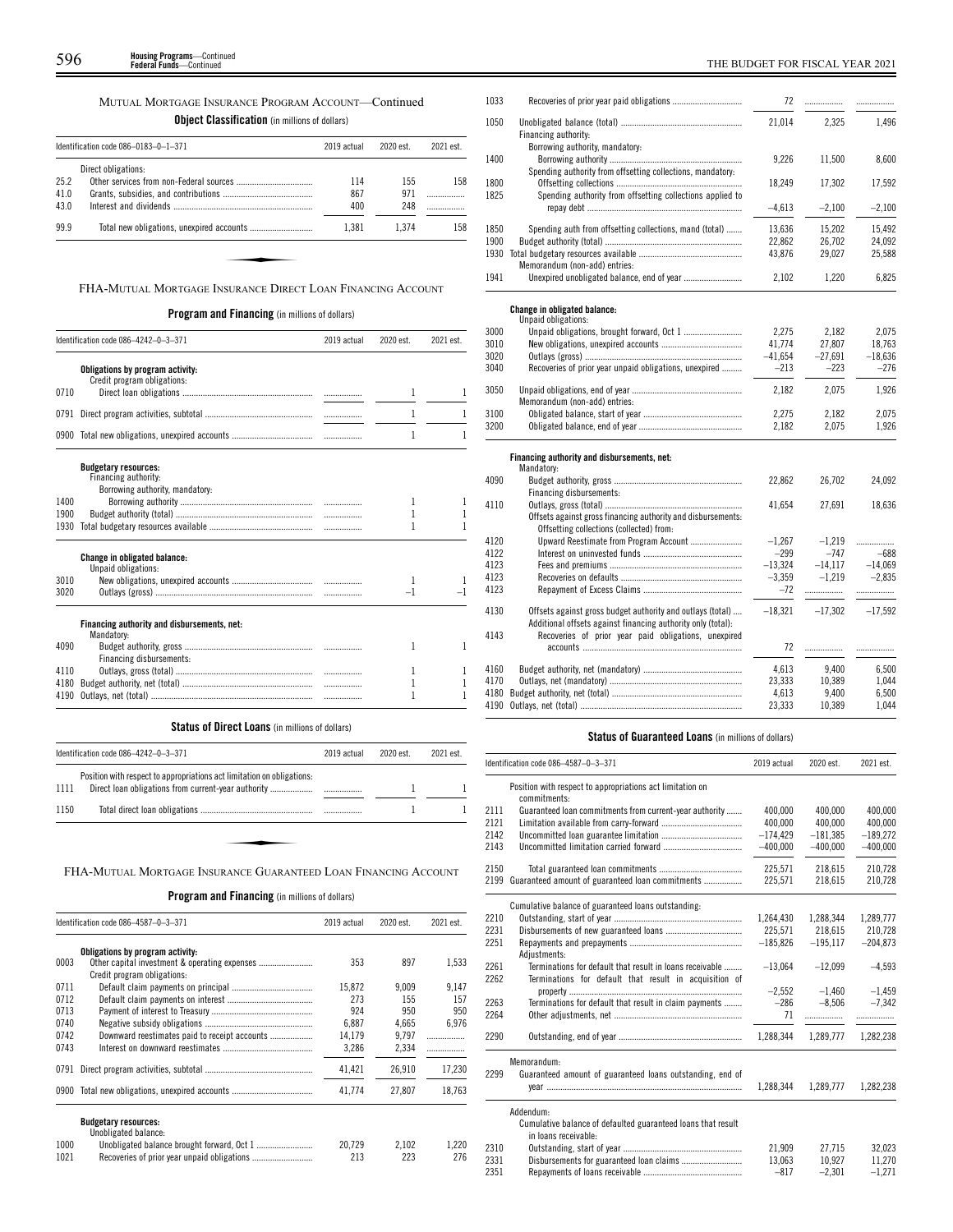| 2361 | $-6.440$ | $-4.318$ | $-5.375$ |
|------|----------|----------|----------|
| 2364 |          |          |          |
| 2390 | 27.715   | 32 023   | 36.647   |

**Balance Sheet** (in millions of dollars)

|      | Identification code 086-4587-0-3-371                                              | 2018 actual | 2019 actual |
|------|-----------------------------------------------------------------------------------|-------------|-------------|
|      | ASSETS:                                                                           |             |             |
|      | Federal assets:                                                                   |             |             |
| 1101 |                                                                                   | 23,004      | 4,284       |
|      | Investments in U.S. securities:                                                   |             |             |
| 1106 |                                                                                   | 1,599       | 1.722       |
| 1206 |                                                                                   | 112         | 860         |
|      | Net value of assets related to post-1991 acquired defaulted                       |             |             |
|      | guaranteed loans receivable:                                                      |             |             |
| 1501 |                                                                                   | 21,909      | 27,715      |
| 1502 |                                                                                   | 6.707       | 10,799      |
| 1504 |                                                                                   | 1,084       | 1,146       |
| 1505 |                                                                                   | $-10.890$   | $-12.556$   |
| 1599 | Net value of assets related to defaulted guaranteed loan<br>Other Federal assets: | 18.810      | 27.104      |
| 1801 |                                                                                   | 5           | 54          |
| 1901 |                                                                                   |             | 380         |
| 1999 | LIABILITIES:                                                                      | 43,530      | 34,404      |
|      | Federal liabilities:                                                              |             |             |
| 2101 |                                                                                   | 2           | 1           |
| 2103 |                                                                                   | 19.371      | 23.984      |
| 2105 |                                                                                   | 9,924       |             |
|      | Non-Federal liabilities:                                                          |             |             |
| 2201 |                                                                                   | 254         | 546         |
| 2204 |                                                                                   | 13,696      | $-2,339$    |
| 2207 |                                                                                   | 283         | 12.212      |
| 2999 | NET POSITION:                                                                     | 43,530      | 34.404      |
| 3300 |                                                                                   |             |             |
| 3300 |                                                                                   |             |             |
| 3999 |                                                                                   |             |             |
| 4999 |                                                                                   | 43.530      | 34.404      |

#### **Program and Financing** (in millions of dollars)

|                                                              | 2019 actual                                                                                                                                                                                                                                                                                                   | 2020 est.                                     | 2021 est.                                                                |
|--------------------------------------------------------------|---------------------------------------------------------------------------------------------------------------------------------------------------------------------------------------------------------------------------------------------------------------------------------------------------------------|-----------------------------------------------|--------------------------------------------------------------------------|
| <b>Budgetary resources:</b>                                  |                                                                                                                                                                                                                                                                                                               |                                               |                                                                          |
|                                                              |                                                                                                                                                                                                                                                                                                               |                                               |                                                                          |
|                                                              |                                                                                                                                                                                                                                                                                                               |                                               | 67.584                                                                   |
|                                                              |                                                                                                                                                                                                                                                                                                               |                                               | .                                                                        |
|                                                              |                                                                                                                                                                                                                                                                                                               |                                               | $-12$                                                                    |
|                                                              | 25.704                                                                                                                                                                                                                                                                                                        | 49,583                                        | 67.572                                                                   |
| <b>Budget authority:</b>                                     |                                                                                                                                                                                                                                                                                                               |                                               |                                                                          |
| Spending authority from offsetting collections, mandatory.   |                                                                                                                                                                                                                                                                                                               |                                               |                                                                          |
|                                                              | 6,887                                                                                                                                                                                                                                                                                                         | 4,665                                         | 6,976                                                                    |
| Offsetting collections (interest on investments)             | 687                                                                                                                                                                                                                                                                                                           | 1,205                                         | 1,220                                                                    |
| Offsetting collections (downward reestimate)                 | 17,465                                                                                                                                                                                                                                                                                                        | 12,131                                        | .                                                                        |
| Change in uncollected payments, Federal sources              | 71                                                                                                                                                                                                                                                                                                            | .                                             |                                                                          |
|                                                              | 25.110                                                                                                                                                                                                                                                                                                        | 18.001                                        | 8.196                                                                    |
|                                                              |                                                                                                                                                                                                                                                                                                               |                                               | 75.768                                                                   |
|                                                              |                                                                                                                                                                                                                                                                                                               |                                               |                                                                          |
| Unexpired unobligated balance, end of year                   | 50,814                                                                                                                                                                                                                                                                                                        | 67.584                                        | 75,768                                                                   |
| <b>Change in obligated balance:</b><br>Uncollected payments: |                                                                                                                                                                                                                                                                                                               |                                               |                                                                          |
| Uncollected pymts, Fed sources, brought forward, Oct 1       |                                                                                                                                                                                                                                                                                                               | $-72$                                         | $-72$                                                                    |
| Change in uncollected pymts, Fed sources, unexpired          |                                                                                                                                                                                                                                                                                                               | .                                             |                                                                          |
|                                                              | $-72$                                                                                                                                                                                                                                                                                                         | $-72$                                         | $-72$                                                                    |
|                                                              |                                                                                                                                                                                                                                                                                                               |                                               | $-72$                                                                    |
|                                                              | $-72$                                                                                                                                                                                                                                                                                                         | $-72$                                         | $-72$                                                                    |
|                                                              | Identification code 086-0236-0-1-371<br>Unobligated balance:<br>Unobligated balance transfer to other accts [086-0183]<br>Unobligated balance transfer to other accts [086-4070]<br>Spending auth from offsetting collections, mand (total)<br>Memorandum (non-add) entries:<br>Memorandum (non-add) entries: | 26.982<br>$-1.267$<br>$-11$<br>50.814<br>$-1$ | 50.814<br>$-1.219$<br>$-12$<br>67.584<br>$-1$ and $-1$<br>$-71$<br>$-72$ |

#### **Budget authority and outlays, net:**

|      | Discretionary:                                             |           |           |          |
|------|------------------------------------------------------------|-----------|-----------|----------|
|      | Offsets against gross budget authority and outlays:        |           |           |          |
|      | Offsetting collections (collected) from:                   |           |           |          |
| 4030 |                                                            | $-6.887$  | $-4.665$  | $-6.976$ |
|      | Mandatory:                                                 |           |           |          |
| 4090 |                                                            | 25,110    | 18,001    | 8,196    |
|      | Offsets against gross budget authority and outlays:        |           |           |          |
|      | Offsetting collections (collected) from:                   |           |           |          |
| 4120 |                                                            | $-17.465$ | $-12.131$ | .        |
| 4121 |                                                            | $-687$    | $-1.205$  | $-1,220$ |
| 4130 | Offsets against gross budget authority and outlays (total) | $-18.152$ | $-13.336$ | $-1.220$ |
|      | Additional offsets against gross budget authority only:    |           |           |          |
| 4140 | Change in uncollected pymts, Fed sources, unexpired        |           |           |          |
|      |                                                            |           |           |          |
| 4160 |                                                            | 6.887     | 4.665     | 6.976    |
| 4170 |                                                            | $-18.152$ | $-13,336$ | $-1,220$ |
| 4180 |                                                            |           | .         | .        |
| 4190 |                                                            | $-25.039$ | $-18.001$ | $-8.196$ |

**Memorandum (non-add) entries:**

|      | $m$ viitio anuuni viivii-auu $\prime$ viiti 193.      |        |        |        |
|------|-------------------------------------------------------|--------|--------|--------|
| 5000 | Total investments, SOY: Federal securities: Par value | 26.975 | 50.601 | 67.979 |
| 5001 | Total investments. EOY: Federal securities: Par value | 50.601 | 67.979 | 77.038 |

The Capital Reserve account is the ultimate depository for all net budgetary resources collected by the Mutual Mortgage Insurance (MMI) Fund programs. Negative credit subsidy receipts from new loan guarantees and downward reestimates, as well as interest earnings on Treasury investments, are recorded in this account. This account has no authority to obligate funds, but transfers balances of budget authority as necessary for the cost of upward credit subsidy reestimates to the MMI Program Account.

#### **Balance Sheet** (in millions of dollars)

|      | Identification code 086-0236-0-1-371                                    | 2018 actual | 2019 actual |
|------|-------------------------------------------------------------------------|-------------|-------------|
|      | ASSETS:                                                                 |             |             |
|      | Federal assets:                                                         |             |             |
| 1101 | Investments in U.S. securities:                                         | 520         | 749         |
| 1102 |                                                                         | 26,697      | 50,336      |
| 1106 |                                                                         | 9,924       | 11,029      |
| 1999 | LIABILITIES:                                                            | 37,141      | 62.114      |
|      | Federal liabilities:                                                    |             |             |
| 2101 |                                                                         |             |             |
| 2105 |                                                                         | 1,599       | 1,722       |
| 2999 | <b>NET POSITION:</b>                                                    | 1,599       | 1,722       |
| 3300 |                                                                         | 35,542      | 60,392      |
| 4999 |                                                                         | 37,141      | 62,114      |
|      |                                                                         |             |             |
|      |                                                                         |             |             |
|      | FHA-MUTUAL MORTGAGE AND COOPERATIVE HOUSING INSURANCE FUNDS LIQUIDATING |             |             |

## ACCOUNT

|      | Identification code 086-4070-0-3-371                    | 2019 actual | 2020 est. | 2021 est.      |
|------|---------------------------------------------------------|-------------|-----------|----------------|
|      | Obligations by program activity:                        |             |           |                |
| 0103 |                                                         | 6           | 15        | 15             |
| 0107 |                                                         |             |           |                |
| 0108 |                                                         |             |           |                |
| 0191 |                                                         | 9           | 23        | 23             |
| 0202 |                                                         |             |           | $\overline{c}$ |
|      | 0900 Total new obligations, unexpired accounts          | 10          | 26        | 25             |
|      | <b>Budgetary resources:</b><br>Unobligated balance:     |             |           |                |
| 1000 |                                                         |             |           | 5              |
| 1011 | Unobligated balance transfer from other acct [086-0236] | 11          | 12        | 12             |
| 1021 |                                                         | 2           | 4         | 5              |
| 1033 |                                                         |             |           |                |
| 1050 |                                                         | 15          | 25        | 22             |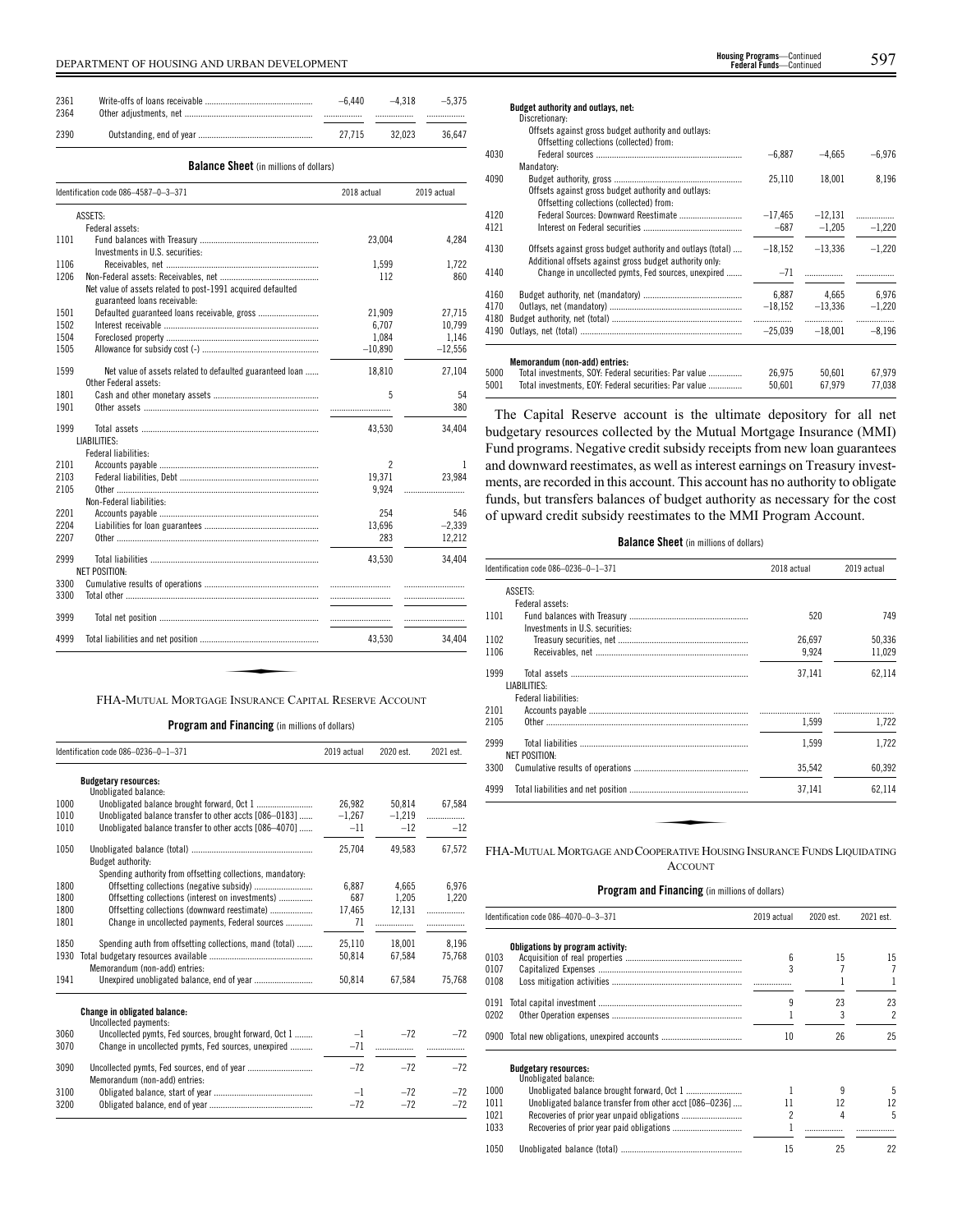FHA-MUTUAL MORTGAGE AND COOPERATIVE HOUSING INSURANCE FUNDS LIQUIDATING ACCOUNT—Continued

**Program and Financing**—Continued

|      | Identification code 086-4070-0-3-371                                                                                  | 2019 actual | 2020 est.      | 2021 est.                |
|------|-----------------------------------------------------------------------------------------------------------------------|-------------|----------------|--------------------------|
|      | Budget authority:                                                                                                     |             |                |                          |
|      | Spending authority from offsetting collections, mandatory:                                                            |             |                |                          |
| 1800 |                                                                                                                       | 4           | 6              | 5                        |
| 1930 |                                                                                                                       | 19          | 31             | 27                       |
|      | Memorandum (non-add) entries:                                                                                         |             |                |                          |
| 1941 |                                                                                                                       | 9           | 5              | $\overline{\phantom{a}}$ |
|      | <b>Change in obligated balance:</b>                                                                                   |             |                |                          |
|      | Unpaid obligations:                                                                                                   |             |                |                          |
| 3000 |                                                                                                                       | 157         | 155            | 165                      |
| 3010 |                                                                                                                       | 10          | 26             | 25                       |
| 3020 |                                                                                                                       | $-10$       | $-12$          | $-15$                    |
| 3040 | Recoveries of prior year unpaid obligations, unexpired                                                                | $-2$        | $-4$           | $-5$                     |
| 3050 | Memorandum (non-add) entries:                                                                                         | 155         | 165            | 170                      |
| 3100 |                                                                                                                       | 157         | 155            | 165                      |
| 3200 |                                                                                                                       | 155         | 165            | 170                      |
|      | Budget authority and outlays, net:<br>Mandatory:                                                                      |             |                |                          |
| 4090 |                                                                                                                       | 4           | 6              | 5                        |
|      | Outlays, gross:                                                                                                       |             |                |                          |
| 4100 |                                                                                                                       | 4           | 5              | 4                        |
| 4101 |                                                                                                                       | ĥ           | $\overline{7}$ | 11                       |
| 4110 |                                                                                                                       | 10          | 12             | 15                       |
|      | Offsets against gross budget authority and outlays:<br>Offsetting collections (collected) from:                       |             |                |                          |
| 4123 |                                                                                                                       | $-2$        | –հ             | $-5$                     |
| 4123 | Non-Federal sources - Recoveries on Defaults                                                                          | $-3$        |                |                          |
|      |                                                                                                                       |             |                |                          |
| 4130 | Offsets against gross budget authority and outlays (total)<br>Additional offsets against gross budget authority only: | $-5$        | $-6$           | $-5$                     |
| 4143 | Recoveries of prior year paid obligations, unexpired                                                                  |             |                |                          |
|      |                                                                                                                       | 1           | .              | .                        |
| 4170 |                                                                                                                       | 5           | 6              | 10                       |
| 4180 |                                                                                                                       | .           |                |                          |
| 4190 |                                                                                                                       | 5           | 6              | 10                       |

#### **Status of Guaranteed Loans** (in millions of dollars)

|      | Identification code 086-4070-0-3-371                                                 | 2019 actual | 2020 est. | 2021 est. |
|------|--------------------------------------------------------------------------------------|-------------|-----------|-----------|
|      | Cumulative balance of guaranteed loans outstanding.                                  |             |           |           |
| 2210 |                                                                                      | 242         | 92        | .         |
| 2251 |                                                                                      | $-144$      | $-86$     | .         |
| 2262 | Adjustments: Terminations for default that result in acquisition                     |             |           |           |
|      |                                                                                      | $-6$        |           | .         |
| 2290 |                                                                                      | 92          |           |           |
|      | Memorandum:                                                                          |             |           |           |
| 2299 | Guaranteed amount of guaranteed loans outstanding, end of                            |             |           |           |
|      |                                                                                      | 92          |           |           |
|      | Addendum:                                                                            |             |           |           |
|      | Cumulative balance of defaulted guaranteed loans that result<br>in loans receivable: |             |           |           |
| 2310 |                                                                                      | 18          | 17        | 16        |
| 2331 |                                                                                      |             |           |           |
| 2351 |                                                                                      | $-1$        | $-1$      |           |
| 2361 |                                                                                      |             |           |           |
| 2390 |                                                                                      | 17          | 16        | 15        |

#### **Balance Sheet** (in millions of dollars)

|              | Identification code 086-4070-0-3-371                         | 2018 actual | 2019 actual |
|--------------|--------------------------------------------------------------|-------------|-------------|
|              | ASSETS:                                                      |             |             |
| 1101         |                                                              | 158         | 163         |
| 1206         |                                                              |             |             |
| 1701         |                                                              | 18          |             |
| 1703         | Allowance for estimated uncollectible loans and interest (-) | -2          | ᅴ           |
| 1704<br>1705 | Defaulted guaranteed loans and interest receivable, net      | 16          | 16          |
| 1706         |                                                              |             |             |
| 1799         |                                                              | 18          | 18          |

Other Federal assets:

| 1801 |                          |     |     |
|------|--------------------------|-----|-----|
| 1901 |                          |     |     |
| 1999 |                          | 177 | 182 |
|      | LIABILITIES:             |     |     |
|      | Non-Federal liabilities: |     |     |
| 2201 |                          | 145 | 144 |
| 2204 |                          | 2   |     |
| 2207 |                          | 16  | 16  |
| 2999 |                          | 163 | 160 |
|      | NET POSITION:            |     |     |
| 3300 |                          | 14  | 22  |
| 4999 |                          | 177 | 182 |
|      |                          |     |     |

#### **Object Classification** (in millions of dollars)

| Identification code 086-4070-0-3-371 |                       | 2019 actual | 2020 est. | 2021 est. |
|--------------------------------------|-----------------------|-------------|-----------|-----------|
|                                      | Direct obligations:   |             |           |           |
| 25.2                                 |                       | 4           | 10        | 9         |
| 32.0                                 |                       | 6           | 15        | 15        |
| 42.0                                 |                       |             |           |           |
| 99.9                                 |                       | 26<br>10    | 25        |           |
|                                      |                       |             |           |           |
|                                      | $\alpha$ and $\alpha$ |             |           |           |

#### GENERAL AND SPECIAL RISK PROGRAM ACCOUNT

New commitments to guarantee loans insured under the General and Special Risk Insurance Funds, as authorized by sections 238 and 519 of the National Housing Act (12 U.S.C. 1715z–3 and 1735c), shall not exceed \$30,000,000,000 in total loan principal, any part of which is to be guaranteed, to remain available until September 30, **[**2021**]***2022*: *Provided*, That during fiscal year **[**2020**]***2021*, gross obligations for the principal amount of direct loans, as authorized by sections 204(g), 207(l), 238, and 519(a) of the National Housing Act, shall not exceed \$1,000,000, which shall be for loans to nonprofit and governmental entities in connection with the sale of single family real properties owned by the Secretary and formerly insured under such Act. *(Department of Housing and Urban Development Appropriations Act, 2020.)*

|      | Identification code 086-0200-0-1-371                       | 2019 actual    | 2020 est.      | 2021 est.      |
|------|------------------------------------------------------------|----------------|----------------|----------------|
|      | Obligations by program activity:                           |                |                |                |
|      | Credit program obligations:                                |                |                |                |
| 0705 |                                                            | 42             | 105            | .              |
| 0706 |                                                            | 13             | 10             | .              |
| 0707 |                                                            | 736            | 549            | .              |
| 0708 | Interest on reestimates of loan guarantee subsidy          | 493            | 128            | .              |
|      | 0900 Total new obligations, unexpired accounts             | 1,284          | 792            | .              |
|      | <b>Budgetary resources:</b>                                |                |                |                |
|      | Unobligated balance:                                       |                |                |                |
| 1000 |                                                            | $\mathfrak{p}$ | $\mathfrak{p}$ | $\overline{c}$ |
|      | Budget authority:                                          |                |                |                |
|      | Appropriations, mandatory:                                 |                |                |                |
| 1200 |                                                            | 1.284          | 792            | .              |
| 1900 |                                                            | 1,284          | 792            | .              |
| 1930 |                                                            | 1.286          | 794            | $\overline{2}$ |
|      | Memorandum (non-add) entries:                              |                |                |                |
| 1941 |                                                            | $\overline{c}$ | $\overline{2}$ | $\overline{c}$ |
|      | <b>Change in obligated balance:</b><br>Unpaid obligations: |                |                |                |
| 3010 |                                                            | 1.284          | 792            | .              |
| 3020 |                                                            | $-1,284$       | $-792$         | .              |
|      | Budget authority and outlays, net:                         |                |                |                |
|      | Mandatory:                                                 |                |                |                |
| 4090 |                                                            | 1.284          | 792            | .              |
|      | Outlays, gross:                                            |                |                |                |
| 4100 |                                                            | 1.284          | 792            | .              |
| 4180 |                                                            | 1,284          | 792            | .              |
| 4190 |                                                            | 1.284          | 792            |                |
|      |                                                            |                |                |                |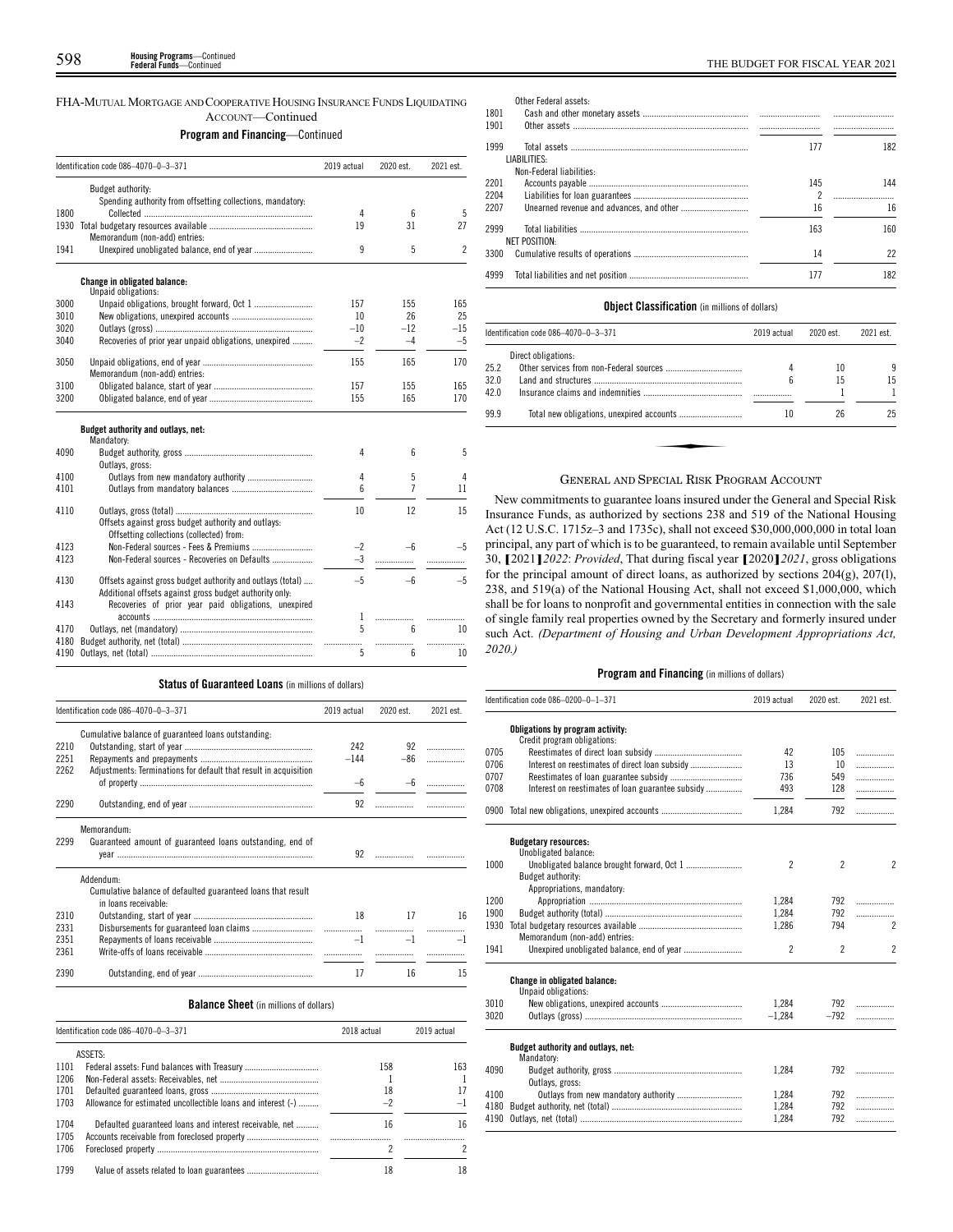| Summary of Loan Levels, Subsidy Budget Authority and Outlays by Program (in millions of dollars) |  |  |  |  |
|--------------------------------------------------------------------------------------------------|--|--|--|--|
|--------------------------------------------------------------------------------------------------|--|--|--|--|

|                  | Identification code 086-0200-0-1-371                            | 2019 actual    | 2020 est.      | 2021 est.      |
|------------------|-----------------------------------------------------------------|----------------|----------------|----------------|
| 115002           | Direct loan levels supportable by subsidy budget authority:     | 623            | .              | .              |
|                  |                                                                 |                |                |                |
| 115999           | Direct loan subsidy (in percent):                               | 623            |                | .              |
| 132002           |                                                                 | $-14.38$       | .              | .              |
| 132999           |                                                                 | $-14.38$       | .              | .              |
| 133002           | Direct loan subsidy budget authority:                           | $-98$          |                | .              |
|                  |                                                                 |                |                |                |
|                  | Direct loan subsidy outlays:                                    | $-98$          |                | .              |
| 134002           |                                                                 | $-51$          | $-67$          | $-23$          |
| 134999           |                                                                 | $-51$          | $-67$          | $-23$          |
| 135002           | Direct loan reestimates:                                        | 45             | 115            | .              |
| 135999           |                                                                 | 45             | 115            |                |
|                  |                                                                 |                |                |                |
|                  | Guaranteed loan levels supportable by subsidy budget authority: |                |                |                |
| 215001<br>215003 | Apartment New Construction / Substantial Rehab                  | 4,244<br>3,209 | 3,943<br>3,716 | 3,520<br>3,900 |
| 215005           |                                                                 | 4,870          | 7,279          | 6,700          |
| 215008           |                                                                 | 253            | 285            | 346            |
| 215010           |                                                                 | 230            | 231            | 231            |
| 215011           |                                                                 | 3,892          | 3,864          | 3,864          |
| 215012           |                                                                 | 220            | 802            | 802            |
| 215013           |                                                                 | 187            | 258            | 339            |
| 215017           |                                                                 |                | 48             |                |
| 215018           |                                                                 | 52<br>12       | 6              | 45<br>6        |
|                  |                                                                 |                |                |                |
| 215999           | Guaranteed loan subsidy (in percent):                           | 17,169         | 20,432         | 19,753         |
| 232001           | Apartment New Construction / Substantial Rehab                  | $-.20$         | $-1.32$        | $-1.19$        |
| 232003           |                                                                 | $-2.48$        | $-2.34$        | $-2.27$        |
| 232005           |                                                                 | $-3.27$        | $-3.28$        | $-2.43$        |
| 232008           |                                                                 | $-.23$         | $-1.83$        | $-1.32$        |
| 232010           |                                                                 | $-5.81$        | $-5.30$        | $-6.32$        |
| 232011           |                                                                 | $-5.23$        | $-4.95$        | $-2.70$        |
| 232012           |                                                                 | $-5.59$        | $-5.65$        | $-5.81$        |
| 232013           |                                                                 | $-.87$         | $-1.80$        | $-2.27$        |
| 232017           |                                                                 | $-1.00$        | $-1.42$        | $-2.45$        |
| 232018           |                                                                 | $-3.87$        | $-4.79$        | $-6.20$        |
| 232999           |                                                                 | $-2.79$        | $-3.12$        | $-2.39$        |
|                  | Guaranteed loan subsidy budget authority:                       |                |                |                |
| 233001           | Apartment New Construction / Substantial Rehab                  | $-9$           | $-52$          | $-42$          |
| 233003           |                                                                 | $-79$          | $-87$          | $-89$          |
| 233005           |                                                                 | $-159$         | $-239$         | $-163$         |
| 233008           |                                                                 | $-1$           | $-5$           | $-5$           |
| 233010           |                                                                 | $-13$          | $-12$          | $-15$          |
| 233011           |                                                                 | $-204$         | $-191$         | $-104$         |
| 233012           |                                                                 | $-12$          | $-45$          | $-47$          |
| 233013           |                                                                 | $-2$           | $-5$           | $-8$           |
| 233017           |                                                                 | $-1$           | $^{-1}$        | $-1$           |
| 233999           |                                                                 | $-480$         | $-637$         | $-474$         |
|                  | Guaranteed loan subsidy outlays:                                |                |                |                |
| 234001<br>234003 | Apartment New Construction / Substantial Rehab                  | $-20$          | $-33$          | $-44$          |
|                  |                                                                 | $-61$          | -85            | -88            |
| 234005           |                                                                 | $-156$         | $-210$         | –173           |
| 234008           |                                                                 | $-2$           | .              | $-5$           |
| 234010           |                                                                 | $-13$          | $-9$           | $-14$          |
| 234011           |                                                                 | $-194$         | –162           | $-122$         |
| 234012           |                                                                 | $-5$           | $-50$          | -47            |
| 234013           |                                                                 | $-1$           | $-4$           | $-7$           |
| 234017           |                                                                 | $^{-1}$        | $-1$           | $-1$           |
| 234999           | Guaranteed loan reestimates:                                    | $-453$         | $-554$         | $-501$         |
| 235001           | Apartment New Construction / Substantial Rehab                  | 3              | $-47$          |                |
| 235003           |                                                                 | 13             | $^{-10}$       |                |
| 235005           |                                                                 | $-29$          | $-63$          | .              |
| 235008           |                                                                 | $\mathbf{-1}$  | $-1$           | .              |
| 235010           |                                                                 | 1              | $-6$           |                |
| 235011           |                                                                 | 18             | 30             |                |
| 235012           |                                                                 | -3             | -7             | .              |
|                  |                                                                 |                |                |                |
| 235013           |                                                                 | 1              | .              | .              |
| 235017           |                                                                 | .              | $^{-1}$        | .              |
| 235018           |                                                                 | .              | 2              | .              |
| 235023           |                                                                 | -440           | $-2,939$       | .              |
| 235999           |                                                                 | $-437$         | $-3,042$       | .              |

The Federal Housing Administration's General Insurance and Special Risk Insurance (GI/SRI) programs provide mortgage insurance for a variety of purposes, including financing for the development and rehabilitation of multifamily housing, residential care facilities, and hospitals. The Budget requests a limitation of \$30 billion on loan guarantees for the GI/SRI Fund. GI/SRI's mortgage insurance programs are designed to operate without the need for subsidy appropriations, with fees set higher than anticipated losses. Therefore, the Budget does not request an appropriation of new credit subsidy funds.

GI/SRI programs guarantee loans at 100 percent, with three exceptions where other parties guarantee a portion of the loan: Housing Finance Agency Risk Sharing, Qualified Participating Entity Risk Sharing, and Federal Financing Bank Risk Sharing.

#### **Object Classification** (in millions of dollars)

|      | Identification code 086-0200-0-1-371                           | 2019 actual | 2020 est. | 2021 est. |
|------|----------------------------------------------------------------|-------------|-----------|-----------|
|      | Direct obligations:                                            |             |           |           |
| 41.0 |                                                                | 778         | 654       |           |
| 41.0 |                                                                | 506         | 138       |           |
| 99.9 |                                                                | 1.284       | 792       |           |
|      |                                                                |             |           |           |
|      |                                                                |             |           |           |
|      | FHA-GENERAL AND SPECIAL RISK GUARANTEED LOAN FINANCING ACCOUNT |             |           |           |

|      | Identification code 086-4077-0-3-371                       | 2019 actual | 2020 est. | 2021 est. |
|------|------------------------------------------------------------|-------------|-----------|-----------|
|      | Obligations by program activity:                           |             |           |           |
| 0003 | Other capital investments and operating expenses           | 107         | 107       | 107       |
| 0014 |                                                            | 30          | 30        | 30        |
| 0091 |                                                            | 137         | 137       | 137       |
|      | Credit program obligations:                                |             |           |           |
| 0711 |                                                            | 2.165       | 1,593     | 1,668     |
| 0712 |                                                            | 632         | 284       | 273       |
| 0713 |                                                            | 232         | 212       | 212       |
| 0740 |                                                            | 480         | 637       | 473       |
|      |                                                            |             |           |           |
| 0742 | Downward reestimates paid to receipt accounts              | 1,348       | 1,997     | .         |
| 0743 |                                                            | 319         | 1,722     | .         |
| 0791 |                                                            | 5,176       | 6,445     | 2,626     |
|      | 0900 Total new obligations, unexpired accounts             | 5,313       | 6,582     | 2,763     |
|      | <b>Budgetary resources:</b>                                |             |           |           |
|      | Unobligated balance:                                       |             |           |           |
| 1000 |                                                            | 8,942       | 8,047     | 6,023     |
| 1021 |                                                            | 43          | 45        | 45        |
| 1033 |                                                            | 9           | 9         | 9         |
| 1050 | Financing authority:                                       | 8,994       | 8,101     | 6,077     |
|      | Borrowing authority, mandatory:                            |             |           |           |
| 1400 |                                                            | 1,580       | 2,500     | 1,600     |
|      | Spending authority from offsetting collections, mandatory: |             |           |           |
| 1800 |                                                            | 3,312       | 2,530     | 1,723     |
| 1825 | Spending authority from offsetting collections applied to  |             |           |           |
|      |                                                            | $-526$      | $-526$    | $-526$    |
| 1850 | Spending auth from offsetting collections, mand (total)    | 2,786       | 2,004     | 1,197     |
| 1900 |                                                            | 4,366       | 4,504     | 2,797     |
| 1930 |                                                            | 13,360      | 12,605    | 8,874     |
|      | Memorandum (non-add) entries:                              |             |           |           |
| 1941 |                                                            | 8,047       | 6,023     | 6,111     |
|      | <b>Change in obligated balance:</b>                        |             |           |           |
|      | Unpaid obligations:                                        |             |           |           |
| 3000 |                                                            | 506         | 490       | 546       |
| 3010 |                                                            | 5,313       | 6,582     | 2.763     |
| 3020 |                                                            | $-5,286$    | $-6,481$  | $-3,031$  |
| 3040 | Recoveries of prior year unpaid obligations, unexpired     | $-43$       | $-45$     | $-45$     |
| 3050 |                                                            | 490         | 546       | 233       |
|      | Memorandum (non-add) entries:                              |             |           |           |
| 3100 |                                                            | 506         | 490       | 546       |
| 3200 | Obligated balance, end of year                             | 490         | 546       | 233       |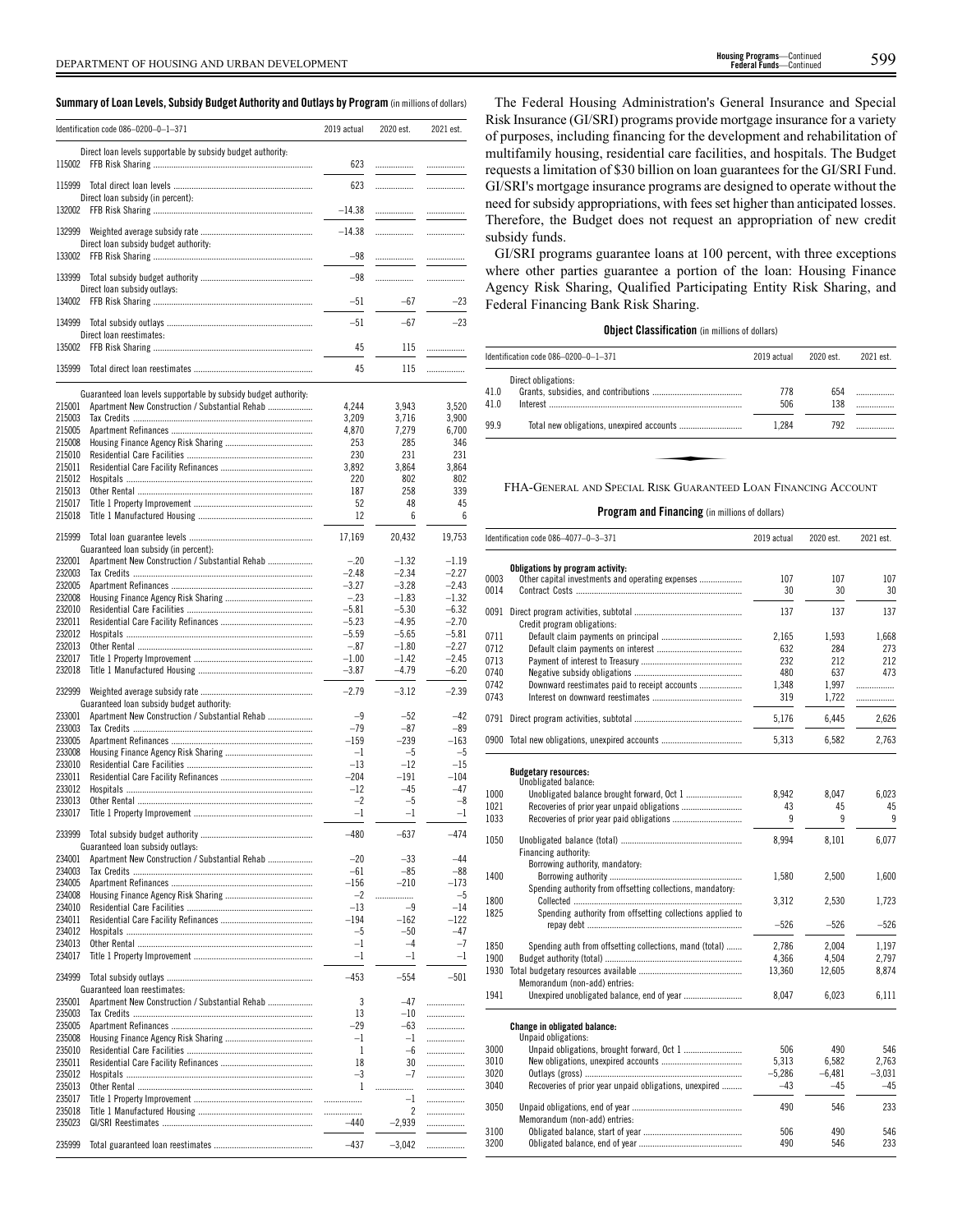#### FHA-GENERAL AND SPECIAL RISK GUARANTEED LOAN FINANCING ACCOUNT—Continued **Program and Financing**—Continued

|      | Identification code 086-4077-0-3-371                                                                                       | 2019 actual | 2020 est. | 2021 est. |
|------|----------------------------------------------------------------------------------------------------------------------------|-------------|-----------|-----------|
|      | Financing authority and disbursements, net:<br>Mandatory:                                                                  |             |           |           |
| 4090 | Financing disbursements:                                                                                                   | 4.366       | 4.504     | 2.797     |
| 4110 | Offsets against gross financing authority and disbursements:<br>Offsetting collections (collected) from:                   | 5,286       | 6,481     | 3,031     |
| 4120 |                                                                                                                            | $-1,229$    | $-677$    |           |
| 4122 |                                                                                                                            | $-421$      | $-421$    | $-421$    |
| 4123 |                                                                                                                            | $-861$      | $-949$    | $-953$    |
| 4123 |                                                                                                                            | $-493$      | $-389$    | $-129$    |
| 4123 |                                                                                                                            | $-6$        | $-1$      | $-1$      |
| 4123 |                                                                                                                            | $-170$      | $-9$      | $-16$     |
| 4123 | Gross Proceeds from Mortgage Note Sales                                                                                    | $-122$      | $-93$     | $-212$    |
| 4123 |                                                                                                                            | $-19$       | .         |           |
| 4130 | Offsets against gross budget authority and outlays (total)<br>Additional offsets against financing authority only (total): | $-3,321$    | $-2.539$  | $-1.732$  |
| 4143 | Recoveries of prior year paid obligations, unexpired                                                                       | 9           | 9         | 9         |
| 4160 |                                                                                                                            | 1.054       | 1.974     | 1.074     |
| 4170 |                                                                                                                            | 1,965       | 3,942     | 1.299     |
| 4180 |                                                                                                                            | 1,054       | 1,974     | 1,074     |
| 4190 |                                                                                                                            | 1,965       | 3,942     | 1,299     |

### **Status of Guaranteed Loans** (in millions of dollars)

|      | Identification code 086-4077-0-3-371                                      | 2019 actual | 2020 est. | 2021 est.   |
|------|---------------------------------------------------------------------------|-------------|-----------|-------------|
|      | Position with respect to appropriations act limitation on<br>commitments: |             |           |             |
| 2111 | Guaranteed loan commitments from current-year authority                   | 30.000      | 30,000    | 30,000      |
| 2121 |                                                                           | 30,000      | 30,000    | 30,000      |
| 2142 |                                                                           | $-12,832$   | $-9,567$  | $-10,247$   |
| 2143 |                                                                           | $-30,000$   | $-30,000$ | $-30,000$   |
| 2150 |                                                                           | 17,168      | 20.433    | 19,753      |
| 2199 | Guaranteed amount of guaranteed loan commitments                          | 17,042      | 20,291    | 19,580      |
|      | Cumulative balance of guaranteed loans outstanding.                       |             |           |             |
| 2210 |                                                                           | 157,684     | 163,136   | 171,749     |
| 2231 |                                                                           | 15,338      | 23,505    | 20,917      |
| 2251 | Adjustments:                                                              | $-7.720$    | $-13,298$ | $-16,033$   |
| 2261 | Terminations for default that result in loans receivable                  | $-1,851$    | $-1,302$  | $-1,393$    |
| 2262 | Terminations for default that result in acquisition of                    |             |           |             |
|      |                                                                           | $-30$       | $-27$     | $-21$       |
| 2263 | Terminations for default that result in claim payments                    | $-285$      | $-265$    | $-254$      |
| 2290 |                                                                           | 163,136     | 171,749   | 174,965     |
|      | Memorandum:                                                               |             |           |             |
| 2299 | Guaranteed amount of guaranteed loans outstanding, end of                 | 160,211     | 163,871   | 167,521     |
|      | Addendum:                                                                 |             |           |             |
|      | Cumulative balance of defaulted guaranteed loans that result              |             |           |             |
|      | in loans receivable:                                                      |             |           |             |
| 2310 |                                                                           | 5.092       | 5.830     | 5.452       |
| 2331 |                                                                           | 1,851       | 1,302     | 1,393       |
| 2351 |                                                                           | $-308$      | $-685$    | $-894$      |
| 2361 |                                                                           | $-805$      | $-995$    | $-931$      |
| 2390 |                                                                           | 5,830       | 5,452     | 5,020       |
|      | <b>Balance Sheet</b> (in millions of dollars)                             |             |           |             |
|      | Identification code 086-4077-0-3-371                                      | 2018 actual |           | 2019 actual |

|      |                                                             |        | 1.9.7011001 |
|------|-------------------------------------------------------------|--------|-------------|
|      | ASSETS:                                                     |        |             |
|      | Federal assets:                                             |        |             |
| 1101 |                                                             | 9.449  | 8.538       |
|      | Investments in U.S. securities:                             |        |             |
| 1106 |                                                             | $-249$ | 353         |
|      | Non-Federal assets:                                         |        |             |
| 1201 |                                                             | 8      | 6           |
| 1206 |                                                             | 22     | 76          |
|      | Net value of assets related to post-1991 acquired defaulted |        |             |
|      | guaranteed loans receivable:                                |        |             |
| 1501 |                                                             | 5.092  | 5.830       |
|      |                                                             |        |             |

| 2,945    | 2,364    |                                                                                   | 1502 |
|----------|----------|-----------------------------------------------------------------------------------|------|
| 184      | 91       |                                                                                   | 1504 |
| $-3,523$ | $-3,328$ |                                                                                   | 1505 |
| 5,436    | 4.219    | Net value of assets related to defaulted guaranteed loan<br>Other Federal assets: | 1599 |
| 9        | 6        |                                                                                   | 1801 |
| 82       |          |                                                                                   | 1901 |
| 14,500   | 13,455   |                                                                                   | 1999 |
|          |          | LIABILITIES:                                                                      |      |
|          |          | Federal liabilities:                                                              |      |
| 6.246    | 5.192    |                                                                                   | 2103 |
| 2,968    | 2,668    |                                                                                   | 2105 |
|          |          | Non-Federal liabilities:                                                          |      |
| 192      | 129      |                                                                                   | 2201 |
| 4,901    | 5,391    |                                                                                   | 2204 |
| 193      | 75       |                                                                                   | 2207 |
| 14,500   | 13,455   | <b>NET POSITION:</b>                                                              | 2999 |
|          |          |                                                                                   | 3300 |
| 14,500   | 13,455   |                                                                                   | 4999 |
|          |          | FHA-GENERAL AND SPECIAL RISK DIRECT LOAN FINANCING ACCOUNT                        |      |

|      | Identification code 086-4105-0-3-371                       | 2019 actual  | 2020 est.    | 2021 est.    |
|------|------------------------------------------------------------|--------------|--------------|--------------|
|      | Obligations by program activity:                           |              |              |              |
| 0003 | Other capital investments and operating expenses           | .            | 1            | $\mathbf{1}$ |
|      | Credit program obligations:                                |              |              |              |
| 0710 |                                                            | 623          | .            |              |
| 0713 |                                                            | 6            | 5            | 5            |
| 0715 |                                                            | 59           | 58           | 61           |
| 0716 |                                                            | .            | $\mathbf{1}$ | 1            |
| 0717 |                                                            | .            | 1            | $\mathbf{1}$ |
| 0740 |                                                            | 98           | .            |              |
| 0742 | Downward reestimates paid to receipt accounts              | 9            | .            | .            |
| 0743 |                                                            | $\mathbf{1}$ |              |              |
| 0791 |                                                            | 796          | 65           | 68           |
|      | 0900 Total new obligations, unexpired accounts             | 796          | 66           | 69           |
|      | <b>Budgetary resources:</b><br>Unobligated balance:        |              |              |              |
| 1000 |                                                            | 91           | 52           | 271          |
| 1021 |                                                            | 7            | 10           | 20           |
| 1050 |                                                            | 98           | 62           | 291          |
|      | Financing authority:                                       |              |              |              |
|      | Borrowing authority, mandatory:                            |              |              |              |
| 1400 |                                                            | 674          | 100          | 75           |
|      | Spending authority from offsetting collections, mandatory: |              |              |              |
| 1800 |                                                            | 137          | 206          | 130          |
| 1825 | Spending authority from offsetting collections applied to  | $-61$        | $-31$        | -65          |
|      |                                                            |              |              |              |
| 1850 | Spending auth from offsetting collections, mand (total)    | 76           | 175          | 65           |
| 1900 |                                                            | 750          | 275          | 140          |
| 1930 |                                                            | 848          | 337          | 431          |
|      | Memorandum (non-add) entries:                              |              |              |              |
| 1941 |                                                            | 52           | 271          | 362          |
|      | <b>Change in obligated balance:</b>                        |              |              |              |
| 3000 | Unpaid obligations:                                        | 645          | 984          | 326          |
| 3010 |                                                            | 796          | 66           | 69           |
| 3020 |                                                            | $-450$       | $-714$       | $-326$       |
| 3040 | Recoveries of prior year unpaid obligations, unexpired     | $-7$         | $-10$        | $-20$        |
|      |                                                            |              |              |              |
| 3050 | Memorandum (non-add) entries:                              | 984          | 326          | 49           |
| 3100 |                                                            | 645          | 984          | 326          |
| 3200 |                                                            | 984          | 326          | 49           |
|      |                                                            |              |              |              |
|      | Financing authority and disbursements, net:<br>Mandatory:  |              |              |              |
| 4090 |                                                            | 750          | 275          | 140          |
|      | Financing disbursements:                                   |              |              |              |
| 4110 |                                                            | 450          | 714          | 326          |
|      |                                                            |              |              |              |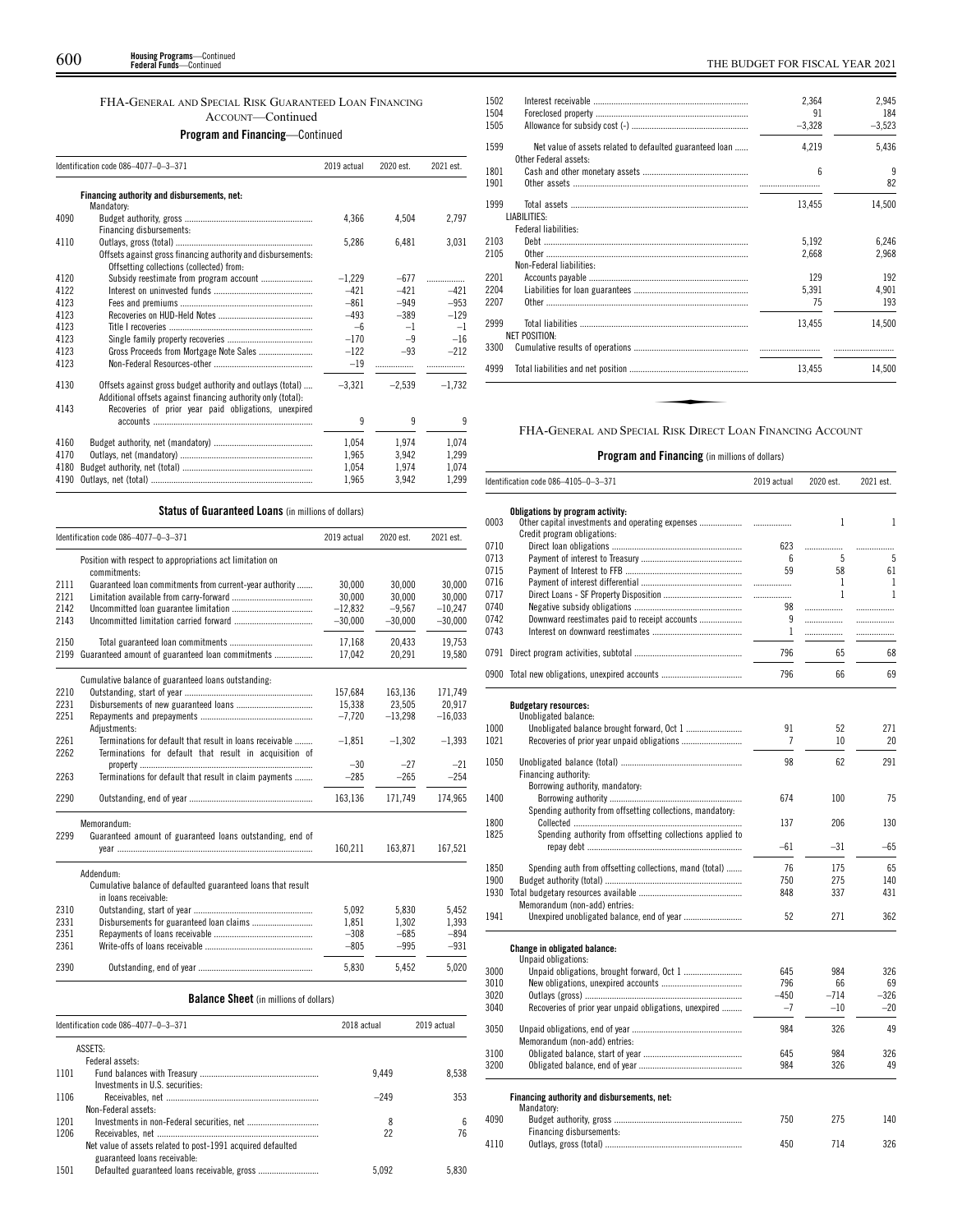Offsets against grossfinancing authority and disbursements:

|      | Offsetting collections (collected) from:                   |        |        |        |
|------|------------------------------------------------------------|--------|--------|--------|
| 4120 |                                                            | $-55$  | $-115$ |        |
| 4122 |                                                            | $-4$   | $-1$   | $-1$   |
| 4123 |                                                            | $-21$  | $-30$  | $-64$  |
| 4123 |                                                            | $-55$  | $-58$  | $-61$  |
| 4123 |                                                            | $-2$   | $-2$   | $-4$   |
| 4130 | Offsets against gross budget authority and outlays (total) | $-137$ | $-206$ | $-130$ |
| 4160 |                                                            | 613    | 69     | 10     |
| 4170 |                                                            | 313    | 508    | 196    |
| 4180 |                                                            | 613    | 69     | 10     |
| 4190 |                                                            | 313    | 508    | 196    |
|      |                                                            |        |        |        |

#### **Status of Direct Loans** (in millions of dollars)

|      | Identification code 086-4105-0-3-371                                   | 2019 actual | 2020 est. | 2021 est. |
|------|------------------------------------------------------------------------|-------------|-----------|-----------|
| 1111 | Position with respect to appropriations act limitation on obligations: | 623         |           |           |
| 1150 |                                                                        | 623         |           |           |
|      | Cumulative balance of direct loans outstanding:                        |             |           |           |
| 1210 |                                                                        | 1.665       | 1.968     | 2.493     |
| 1231 |                                                                        | 324         | 555       | 173       |
| 1251 |                                                                        | $-21$       | $-30$     | $-64$     |
| 1290 |                                                                        | 1.968       | 2.493     | 2.602     |

#### **Balance Sheet** (in millions of dollars)

|      | Identification code 086-4105-0-3-371                              | 2018 actual | 2019 actual |
|------|-------------------------------------------------------------------|-------------|-------------|
|      | ASSETS:                                                           |             |             |
|      | Federal assets:                                                   |             |             |
| 1101 |                                                                   | 46          | 49          |
|      | Investments in U.S. securities:                                   |             |             |
| 1106 |                                                                   | 16          | 37          |
|      | Net value of assets related to post-1991 direct loans receivable: |             |             |
| 1401 |                                                                   | 1.665       | 1,968       |
| 1402 |                                                                   | 5           | 6           |
| 1405 |                                                                   | 203         | 306         |
| 1499 | Net present value of assets related to direct loans               | 1,873       | 2,280       |
| 1999 |                                                                   | 1.935       | 2.366       |
|      | LIABILITIES:                                                      |             |             |
|      | <b>Federal liabilities:</b>                                       |             |             |
| 2102 |                                                                   | 5           |             |
| 2103 |                                                                   | 1,811       | 2.130       |
| 2105 |                                                                   | 119         | 232         |
|      | Non-Federal liabilities:                                          |             |             |
| 2204 |                                                                   |             | 4           |
| 2207 |                                                                   |             |             |
| 2999 |                                                                   | 1.935       | 2.366       |
|      | <b>NET POSITION:</b>                                              |             |             |
| 3300 |                                                                   |             |             |
| 4999 |                                                                   | 1.935       | 2,366       |

#### **Program and Financing** (in millions of dollars)

|      | Identification code 086-4106-0-3-371                                                                     | 2019 actual | 2020 est. | 2021 est. |
|------|----------------------------------------------------------------------------------------------------------|-------------|-----------|-----------|
|      | <b>Budgetary resources:</b><br>Unobligated balance:                                                      |             |           |           |
| 1000 |                                                                                                          | հ           |           |           |
|      | Financing authority:                                                                                     |             |           |           |
|      | Spending authority from offsetting collections, mandatory.                                               |             |           |           |
| 1800 |                                                                                                          |             |           |           |
| 1930 | Memorandum (non-add) entries:                                                                            |             |           |           |
| 1941 |                                                                                                          |             |           |           |
|      | Financing authority and disbursements, net:<br>Mandatory:                                                |             |           |           |
| 4090 | Offsets against gross financing authority and disbursements:<br>Offsetting collections (collected) from: |             |           |           |
| 4122 |                                                                                                          |             |           |           |

|  |     | <br> |
|--|-----|------|
|  | $-$ | <br> |

#### **Status of Guaranteed Loans** (in millions of dollars)

|              | Identification code 086-4106-0-3-371                                     | 2019 actual | 2020 est. | 2021 est. |
|--------------|--------------------------------------------------------------------------|-------------|-----------|-----------|
| 2210<br>2251 | Cumulative balance of guaranteed loans outstanding.                      |             | - 1       | 3         |
| 2290         |                                                                          |             |           |           |
| 2299         | Memorandum:<br>Guaranteed amount of guaranteed loans outstanding, end of |             |           |           |

Section 4 of the Church Arson Prevention Act of 1996 (Public Law 104–155), entitled "Loan Guarantee Recovery Fund,'' authorizes the Secretary of Housing and Urban Development to guarantee loans made by financial institutions to assist certain non-profit organizations that were damaged as a result of acts of arson or terrorism.

#### **Balance Sheet** (in millions of dollars)

|      | Identification code 086-4106-0-3-371                             | 2018 actual |  |
|------|------------------------------------------------------------------|-------------|--|
|      | ASSETS:                                                          |             |  |
|      | 1101 Federal assets: Fund balances with Treasury                 | 6           |  |
| 1999 | LIABILITIES:                                                     | 6           |  |
|      | Non-Federal liabilities:                                         |             |  |
| 2204 |                                                                  | 4           |  |
| 2207 |                                                                  | 2           |  |
| 2999 |                                                                  | 6           |  |
| 4999 |                                                                  | 6           |  |
|      |                                                                  |             |  |
|      |                                                                  |             |  |
|      | FHA-GENERAL AND SPECIAL RISK INSURANCE FUNDS LIQUIDATING ACCOUNT |             |  |

|      | Identification code 086-4072-0-3-371                       | 2019 actual    | 2020 est.                | 2021 est.      |
|------|------------------------------------------------------------|----------------|--------------------------|----------------|
| 0110 | Obligations by program activity:                           | $\overline{2}$ | $\overline{\phantom{a}}$ | $\overline{2}$ |
| 0111 |                                                            | 15             | 12                       | 12             |
| 0113 |                                                            | 5              | 5                        | 5              |
|      |                                                            |                |                          |                |
|      | 0900 Total new obligations, unexpired accounts             | 22             | 19                       | 19             |
|      | <b>Budgetary resources:</b><br>Unobligated balance:        |                |                          |                |
| 1000 |                                                            | 161            | 126                      | 90             |
| 1021 |                                                            | 5              | 5                        | 5              |
| 1022 | Capital transfer of unobligated balances to general fund   | $-161$         | $-126$                   | $-90$          |
| 1050 | Budget authority:                                          | 5              | 5                        | 5              |
|      | Appropriations, mandatory:                                 |                |                          |                |
| 1200 |                                                            | 25             | 25                       | 25             |
|      | Spending authority from offsetting collections, mandatory. |                |                          |                |
| 1800 |                                                            | 118            | 79                       | 45             |
| 1900 |                                                            | 143            | 104                      | 70             |
| 1930 |                                                            | 148            | 109                      | 75             |
|      | Memorandum (non-add) entries:                              |                |                          |                |
| 1941 |                                                            | 126            | 90                       | 56             |
|      | Change in obligated balance:<br>Unpaid obligations:        |                |                          |                |
| 3000 |                                                            | 84             | 76                       | 68             |
| 3010 |                                                            | 22             | 19                       | 19             |
| 3020 |                                                            | $-25$          | $-22$                    | $-22$          |
| 3040 | Recoveries of prior year unpaid obligations, unexpired     | $-5$           | $-5$                     | $-5$           |
| 3050 | Uncollected payments:                                      | 76             | 68                       | 60             |
| 3060 | Uncollected pymts, Fed sources, brought forward, Oct 1     | $-1$           | $-1$                     | $-1$           |
| 3090 |                                                            | $-1$           | $-1$                     | $-1$           |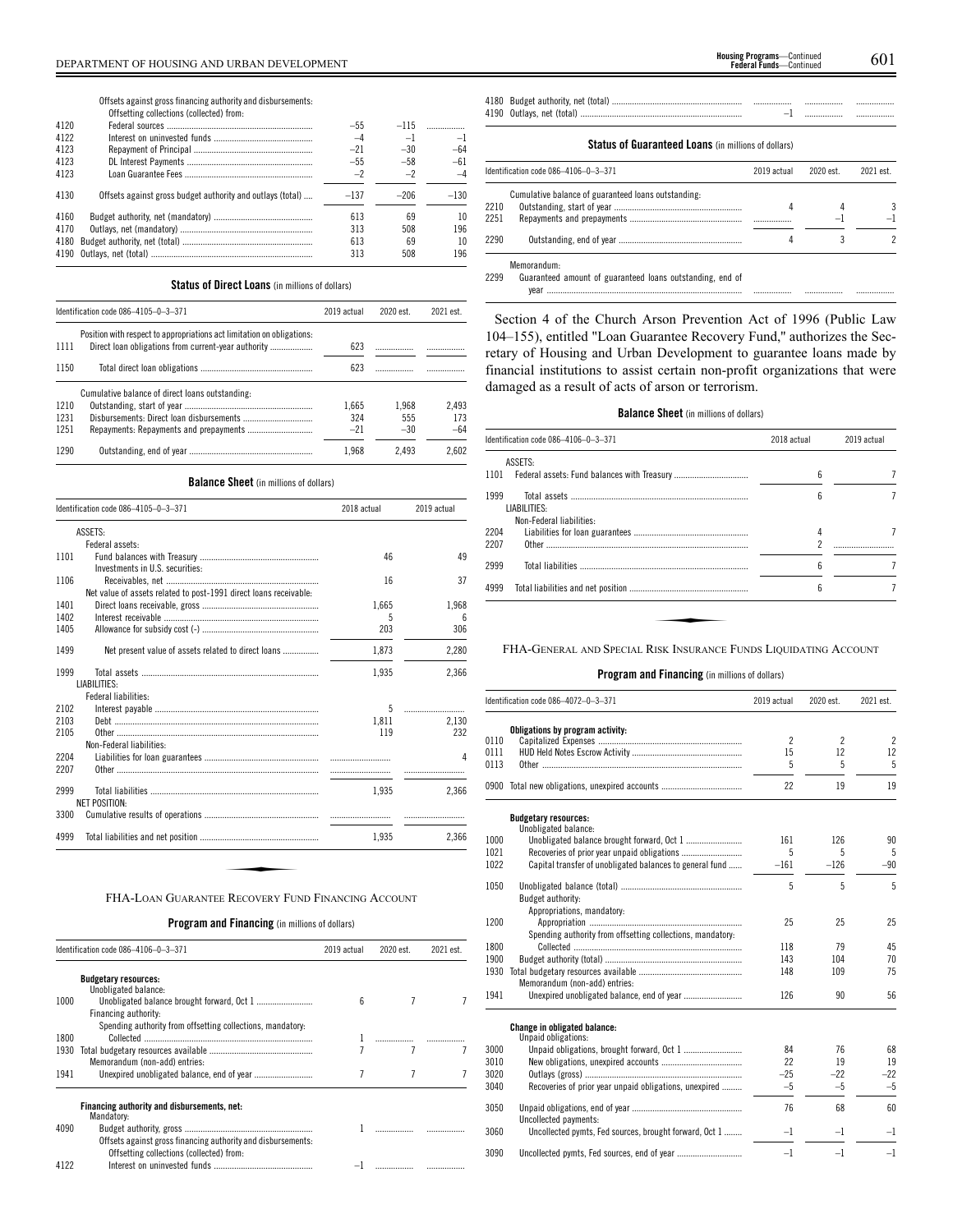### FHA-GENERAL AND SPECIAL RISK INSURANCE FUNDS LIQUIDATING ACCOUNT—Continued

**Program and Financing**—Continued

|      | Identification code 086-4072-0-3-371                                                            | 2019 actual | 2020 est. | 2021 est. |
|------|-------------------------------------------------------------------------------------------------|-------------|-----------|-----------|
|      | Memorandum (non-add) entries:                                                                   |             |           |           |
| 3100 |                                                                                                 | 83          | 75        | 67        |
| 3200 |                                                                                                 | 75          | 67        | 59        |
|      | Budget authority and outlays, net:<br>Mandatory:                                                |             |           |           |
| 4090 |                                                                                                 | 143         | 104       | 70        |
|      | Outlays, gross:                                                                                 |             |           |           |
| 4100 |                                                                                                 | 18          |           |           |
| 4101 |                                                                                                 | 7           | 15        | 15        |
| 4110 | Offsets against gross budget authority and outlays:<br>Offsetting collections (collected) from: | 25          | 22        | 22        |
| 4123 |                                                                                                 | $-118$      | $-79$     | $-45$     |
| 4180 |                                                                                                 | 25          | 25        | 25        |
| 4190 |                                                                                                 | $-93$       | $-57$     | $-23$     |

### Identification code 086–4072–0–3–371 2019 actual 2020 est. 2021 est. Cumulative balance of guaranteed loans outstanding:

**Status of Guaranteed Loans** (in millions of dollars)

| 2210         |                                                                                                                    | 224   | 192   | 126        |
|--------------|--------------------------------------------------------------------------------------------------------------------|-------|-------|------------|
| 2251         | Adiustments:                                                                                                       | $-32$ | $-66$ | $-33$      |
| 2261<br>2262 | Terminations for default that result in loans receivable<br>Terminations for default that result in acquisition of | .     |       |            |
| 2290         |                                                                                                                    | 192   | 126   | 93         |
|              | Memorandum:                                                                                                        |       |       |            |
| 2299         | Guaranteed amount of guaranteed loans outstanding, end of                                                          | 192   | 126   | 93         |
|              | Addendum:<br>Cumulative balance of defaulted guaranteed loans that result<br>in loans receivable:                  |       |       |            |
| 2310<br>2331 |                                                                                                                    | 1.514 | 1.432 | 1.419      |
| 2351         |                                                                                                                    | $-82$ | $-13$ | .<br>$-12$ |
| 2390         |                                                                                                                    | 1.432 | 1.419 | 1.407      |

#### **Balance Sheet** (in millions of dollars)

|      | Identification code 086-4072-0-3-371                         | 2018 actual | 2019 actual |
|------|--------------------------------------------------------------|-------------|-------------|
|      | ASSETS:                                                      |             |             |
|      | Federal assets:                                              |             |             |
| 1101 |                                                              | 244         | 202         |
| 1102 | Investments in U.S. securities:                              |             |             |
| 1206 |                                                              | 1           |             |
| 1701 |                                                              | 1,514       | 1,432       |
| 1702 |                                                              | 248         | 257         |
| 1703 | Allowance for estimated uncollectible loans and interest (-) | $-623$      | $-593$      |
|      |                                                              |             |             |
| 1704 | Defaulted guaranteed loans and interest receivable, net      | 1.139       | 1.096       |
| 1705 |                                                              |             |             |
| 1706 |                                                              |             |             |
|      |                                                              |             |             |
| 1799 |                                                              | 1.139       | 1.096       |
| 1901 |                                                              |             |             |
| 1999 |                                                              | 1.384       | 1.299       |
|      | LIABILITIES:                                                 |             |             |
|      | Non-Federal liabilities:                                     |             |             |
| 2201 |                                                              | 11          | 11          |
| 2204 |                                                              |             |             |
| 2207 |                                                              | 184         | 194         |
|      |                                                              |             |             |
| 2999 |                                                              | 195         | 205         |
|      | <b>NET POSITION:</b>                                         |             |             |
| 3100 |                                                              | 229         | 253         |
| 3300 |                                                              | 960         | 841         |
| 3999 |                                                              | 1.189       | 1.094       |
|      |                                                              |             |             |
| 4999 |                                                              | 1,384       | 1,299       |

#### **Object Classification** (in millions of dollars)

|      | Identification code 086-4072-0-3-371                            | 2019 actual | 2020 est. | 2021 est. |
|------|-----------------------------------------------------------------|-------------|-----------|-----------|
| 32.0 | Direct obligations:                                             |             |           |           |
| 33.0 |                                                                 | 20          | 17        |           |
| 99.9 |                                                                 | 22          | 19        | 19        |
|      |                                                                 |             |           |           |
|      | HOUSING FOR THE ELDERLY OR HANDICAPPED FUND LIQUIDATING ACCOUNT |             |           |           |

### **Program and Financing** (in millions of dollars)

|              | Identification code 086-4115-0-3-371                                                        | 2019 actual              | 2020 est.      | 2021 est. |
|--------------|---------------------------------------------------------------------------------------------|--------------------------|----------------|-----------|
| 0102         | Obligations by program activity:<br>Loan Management, Liquidations and Property Dispositions | 3                        | 3              | 3         |
|              | 0900 Total new obligations, unexpired accounts (object class 32.0)                          | 3                        | 3              | 3         |
|              | <b>Budgetary resources:</b>                                                                 |                          |                |           |
|              | Unobligated balance:                                                                        |                          |                |           |
| 1000<br>1021 |                                                                                             | 238<br>5                 | 180<br>.       | .         |
| 1022         | Capital transfer of unobligated balances to general fund                                    | $-238$                   | $-180$         | .<br>.    |
|              |                                                                                             |                          |                |           |
| 1050         |                                                                                             | 5                        | .              | .         |
|              | Budget authority:                                                                           |                          |                |           |
|              | Spending authority from offsetting collections, mandatory:                                  |                          |                |           |
| 1800<br>1820 | Capital transfer of spending authority from offsetting                                      | 178                      | 142            | 113       |
|              |                                                                                             | .                        | $-139$         | $-110$    |
|              |                                                                                             |                          |                |           |
| 1850         | Spending auth from offsetting collections, mand (total)                                     | 178                      | 3              | 3         |
| 1930         |                                                                                             | 183                      | 3              | 3         |
|              | Memorandum (non-add) entries:                                                               |                          |                |           |
| 1941         |                                                                                             | 180                      | .              |           |
|              | Change in obligated balance:<br>Unpaid obligations:                                         |                          |                |           |
| 3000         |                                                                                             | 6                        | 2              | .         |
| 3010         |                                                                                             | 3                        | 3              | 3         |
| 3020         |                                                                                             | $-2$                     | $-5$           | $-3$      |
| 3040         | Recoveries of prior year unpaid obligations, unexpired                                      | $-5$                     | .              |           |
| 3050         |                                                                                             | $\overline{2}$           | .              | .         |
|              | Memorandum (non-add) entries:                                                               |                          |                |           |
| 3100         |                                                                                             | 6                        | $\overline{2}$ | .         |
| 3200         |                                                                                             | $\overline{2}$           | .              | .         |
|              | Budget authority and outlays, net:<br>Mandatory:                                            |                          |                |           |
| 4090         |                                                                                             | 178                      | 3              | 3         |
|              | Outlays, gross:                                                                             |                          |                |           |
| 4100         |                                                                                             | .                        | 3              | 3         |
| 4101         |                                                                                             | 2                        | $\overline{c}$ | .         |
| 4110         | Offsets against gross budget authority and outlays:                                         | $\overline{\phantom{a}}$ | 5              | 3         |
|              | Offsetting collections (collected) from:                                                    |                          |                |           |
| 4123         |                                                                                             | $-178$                   | $-142$         | $-113$    |
| 4180         |                                                                                             |                          | $-139$         | $-110$    |
|              |                                                                                             | $-176$                   | $-137$         | $-110$    |

#### **Status of Direct Loans** (in millions of dollars)

|      | Identification code 086-4115-0-3-371<br>2019 actual<br>2020 est. |        | 2021 est. |       |
|------|------------------------------------------------------------------|--------|-----------|-------|
|      | Cumulative balance of direct loans outstanding:                  |        |           |       |
| 1210 |                                                                  | 788    | 671       | 575   |
| 1251 |                                                                  | $-117$ | $-96$     | $-77$ |
| 1290 |                                                                  | 671    | 575       | 498   |

#### **Balance Sheet** (in millions of dollars)

|      | Identification code 086-4115-0-3-371             | 2018 actual | 2019 actual |  |
|------|--------------------------------------------------|-------------|-------------|--|
|      | ASSETS-                                          |             |             |  |
|      | 1101 Federal assets: Fund balances with Treasury | 245         | 182         |  |
| 1206 |                                                  |             |             |  |
|      |                                                  | 788         | 671         |  |
|      |                                                  |             |             |  |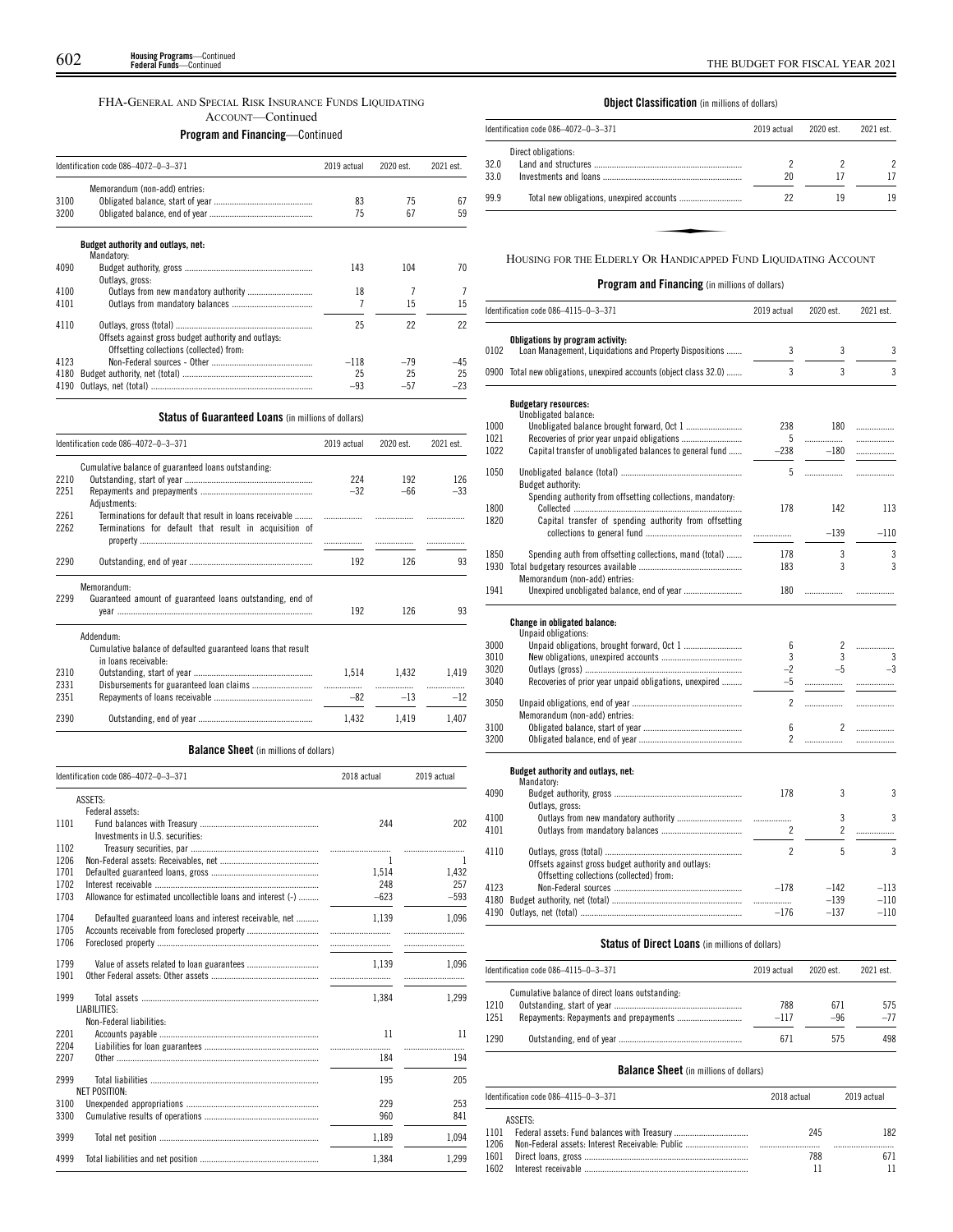### DEPARTMENT OF HOUSING AND URBAN DEVELOPMENT 603 **Government National Mortgage Association**

| 1603         | Allowance for estimated uncollectible loans and interest (-)                                                                         | $-9$  | $-11$ |
|--------------|--------------------------------------------------------------------------------------------------------------------------------------|-------|-------|
| 1699         |                                                                                                                                      | 790   | 671   |
| 1999         | LIABILITIES:                                                                                                                         | 1.035 | 853   |
| 2201<br>2207 | Non-Federal liabilities:                                                                                                             |       |       |
| 2999         | NET POSITION:                                                                                                                        |       |       |
| 3100<br>3300 | Revolving Fund: Cumulative results of operations                                                                                     | 1.035 | 852   |
| 3999         |                                                                                                                                      | 1.035 | 852   |
| 4999         |                                                                                                                                      | 1.035 | 853   |
|              |                                                                                                                                      |       |       |
|              | $\mathbf{D}$ , and an and $\mathbf{M}$ , and an anomaly $\mathbf{H}$ , and an anomaly $\mathbf{D}$ and $\mathbf{D}$ and $\mathbf{D}$ |       |       |

#### PAYMENT TO MANUFACTURED HOUSING FEES TRUST FUND

For necessary expenses as authorized by the National Manufactured Housing Construction and Safety Standards Act of 1974 (42 U.S.C. 5401 et seq.), up to **[**\$13,000,000**]***\$14,000,000*, to remain available until expended, of which **[**\$13,000,000**]** *\$14,000,000* is to be derived from the Manufactured Housing Fees Trust Fund: *Provided*, That not to exceed the total amount appropriated under this heading shall be available from the general fund of the Treasury to the extent necessary to incur obligations and make expenditures pending the receipt of collections to the Fund pursuant to section 620 of such Act: *Provided further*, That the amount made available under this heading from the general fund shall be reduced as such collections are received during fiscal year **[**2020**]** *<sup>2021</sup>*so as to result in a final fiscal year **[**2020**]** *<sup>2021</sup>*appropriation from the general fund estimated at zero, and fees pursuant to such section 620 shall be modified as necessary to ensure such a final fiscal year **[**2020**]** *<sup>2021</sup>*appropriation: **[***Provided further*, That the Secretary of Housing and Urban Development shall issue a final rule to complete rulemaking initiated by the proposed rule entitled "Manufactured Housing Program: Minimum Payments to the States" published in the Federal Register on December 16, 2016 (81 Fed. Reg. 91083):**]***Provided further*, That for the dispute resolution and installation programs, the Secretary may assess and collect fees from any program participant: *Provided further*, That such collections shall be deposited into the Fund, and the Secretary, as provided herein, may use such collections, as well as fees collected under section 620, for necessary expenses of such Act: *Provided further*, That, notwithstanding the requirements of section 620 of such Act, the Secretary may carry out responsibilities of the Secretary under such Act through the use of approved service providers that are paid directly by the recipients of their services. *(Department of Housing and Urban Development Appropriations Act, 2020.)* section 620 of s<br>ary under such<br>ctly by the recipi<br>ent Appropriation

#### *Trust Funds*

MANUFACTURED HOUSING FEES TRUST FUND

| Special and Trust Fund Receipts (in millions of dollars) |  |  |
|----------------------------------------------------------|--|--|
|----------------------------------------------------------|--|--|

|      | Identification code 086-8119-0-7-376                     | 2019 actual | 2020 est. | 2021 est. |
|------|----------------------------------------------------------|-------------|-----------|-----------|
| 0100 | Receipts:<br>Current law:                                | 10          | 13        | 16        |
| 1120 | Mobile Home Inspection and Monitoring Fees, Manufactured | 15          | 16        | 16        |
| 2000 | Appropriations:<br>Current law:                          | 25          | 29        | 32        |
| 2101 |                                                          | $-12$       | $-13$     | $-14$     |
| 5099 |                                                          | 13          | 16        | 18        |

| Identification code 086-8119-0-7-376                        |  | 2019 actual | 2020 est. | 2021 est. |
|-------------------------------------------------------------|--|-------------|-----------|-----------|
| Obligations by program activity:<br>0002                    |  | 13          | 13        | 14        |
| <b>Budgetary resources:</b><br>Unobligated balance:<br>1000 |  | ĥ           |           |           |

|      | Budget authority:                                    |       |                |                |
|------|------------------------------------------------------|-------|----------------|----------------|
| 1101 | Appropriations, discretionary:                       | 12    | 13             | 14             |
| 1930 |                                                      | 18    | 18             | 19             |
|      |                                                      |       |                |                |
|      | Memorandum (non-add) entries:                        |       |                |                |
| 1941 |                                                      | 5     | 5              | 5              |
|      | <b>Change in obligated balance:</b>                  |       |                |                |
|      | Unpaid obligations:                                  |       |                |                |
| 3000 |                                                      | 9     | 10             | 12             |
| 3010 |                                                      | 13    | 13             | 14             |
| 3020 |                                                      | $-12$ | $-11$          | $-13$          |
| 3050 |                                                      | 10    | 12             | 13             |
|      | Memorandum (non-add) entries:                        |       |                |                |
| 3100 |                                                      | 9     | 10             | 12             |
| 3200 |                                                      | 10    | 12             | 13             |
|      |                                                      |       |                |                |
|      | Budget authority and outlays, net:<br>Discretionary: |       |                |                |
| 4000 |                                                      | 12    | 13             | 14             |
|      | Outlavs, gross:                                      |       |                |                |
| 4010 |                                                      | 3     | $\overline{2}$ | $\overline{2}$ |
| 4011 |                                                      | 9     | 9              | 11             |
| 4020 |                                                      | 12    | 11             | 13             |
| 4180 |                                                      | 12    | 13             | 14             |
| 4190 |                                                      | 12    | 11             | 13             |
|      |                                                      |       |                |                |

The National Manufactured Housing Construction and Safety Standards Act of 1974, as amended, authorizes the development and enforcement of appropriate standards for the construction, design, installation, and performance of manufactured homes to assure their quality, durability, affordability, and safety. All manufactured homes produced since the standards took effect in 1976 must comply with Federal construction and safety standards. Fees are charged to the manufacturers for each transportable section produced to offset the expenses incurred by the Department in carrying out the responsibilities under the authorizing legislation. The Budget proposes to fund the costs of authorized activities with an estimated \$14 million in fees.

Thirty-three States participate in the program under Department of Housing and Urban Development (HUD) approved State compliance plans and are reimbursed by HUD for their activities. HUD administers a compliance program for the remaining 17 States. HUD coordinates the Manufactured Housing Consensus Committee to recommend revisions to and interpretations of the manufactured housing standards and regulations. HUD also develops and implements model standards for installation of manufactured housing, as well as an installation enforcement program. HUD administers installation enforcement programs in 14 States and oversees HUD-approved programs in 36 States. Finally, HUD administers a dispute resolution program for manufactured housing homeowners, retailers, installers, and manufacturers in 25 States and oversees HUD approved dispute resolution programs in 25 States.

|  |  | <b>Object Classification</b> (in millions of dollars) |  |  |  |  |  |
|--|--|-------------------------------------------------------|--|--|--|--|--|
|--|--|-------------------------------------------------------|--|--|--|--|--|

|      | Identification code 086-8119-0-7-376            | 2019 actual | 2020 est. | 2021 est. |
|------|-------------------------------------------------|-------------|-----------|-----------|
|      | Direct obligations:                             |             |           |           |
| 25.1 |                                                 | 10          |           | 10        |
| 41.0 |                                                 |             | 4         | 4         |
| 99.9 |                                                 | 13          | 13        | 14        |
|      |                                                 |             |           |           |
|      | <b>GOVERNMENT NATIONAL MORTGAGE ASSOCIATION</b> |             |           |           |

The Government National Mortgage Association was established by Federal charter in 1968. It is a wholly-owned Government corporation within the U.S. Department of Housing and Urban Development (HUD). It was established to support Federal housing initiatives by providing liquidity to the secondary mortgage market and to attract capital from the global capital markets for the Nation's mortgage markets. Its primary function is to guarantee the timely payment of principal and interest on Mortgage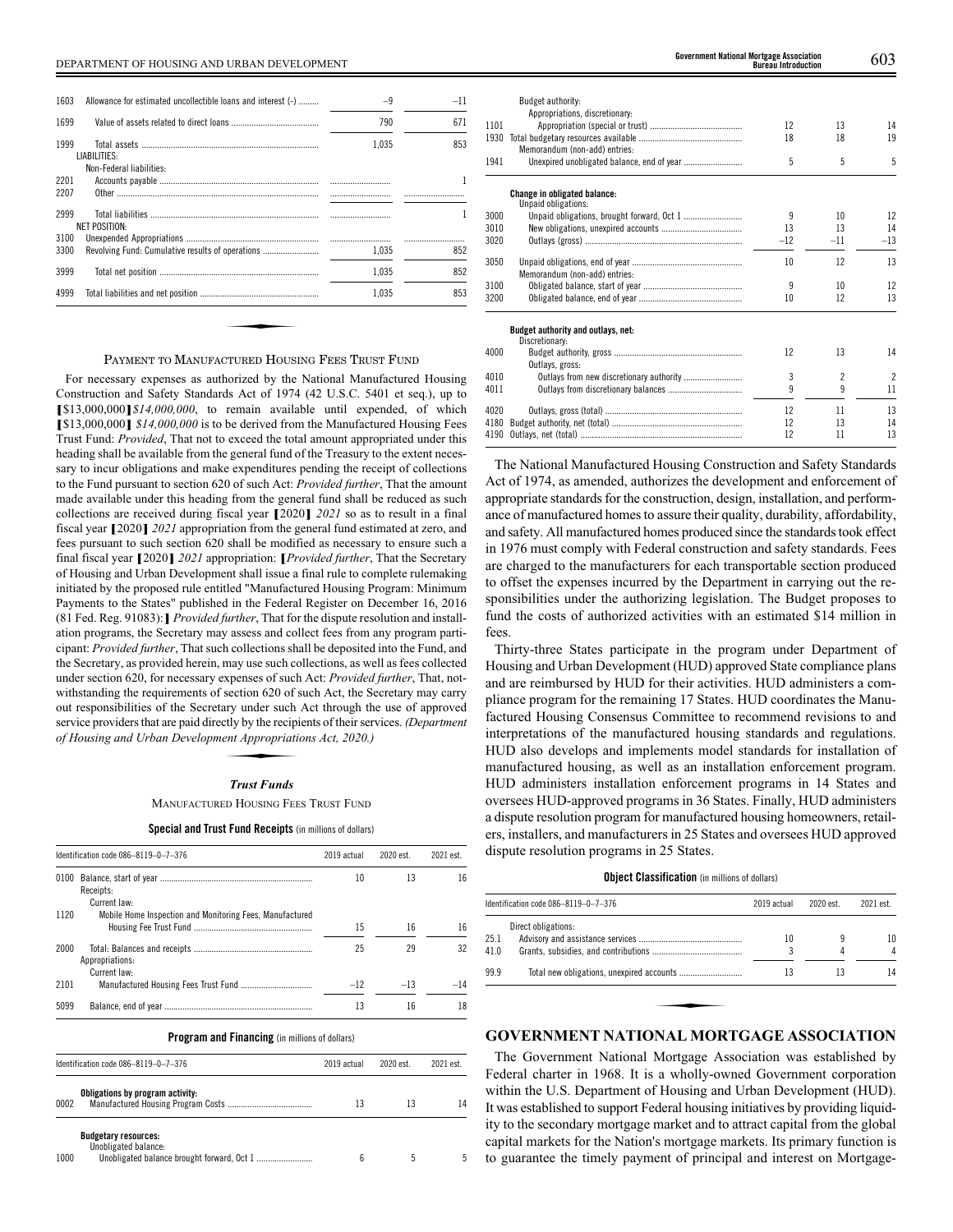Backed Securities that are backed by loans insured or guaranteed by the Bucked Securities that are stacked by Ioans Instated or guaranteed by the<br>Federal Housing Administration, the Department of Veterans Affairs,<br>Rural Development in the Department of Agriculture, and HUD's Office<br>of Public a Rural Development in the Department of Agriculture, and HUD's Office of Public and Indian Housing.

#### *Federal Funds*

GUARANTEES OF MORTGAGE-BACKED SECURITIES CAPITAL RESERVE ACCOUNT

#### **Program and Financing** (in millions of dollars)

|      | Identification code 086-0238-0-1-371                       | 2019 actual              | 2020 est. | 2021 est.      |
|------|------------------------------------------------------------|--------------------------|-----------|----------------|
|      | <b>Budgetary resources:</b>                                |                          |           |                |
|      | Unobligated balance:                                       |                          |           |                |
| 1000 |                                                            | 16,169                   | 15,658    | 16,935         |
| 1010 | Unobligated balance transfer to other accts [086-0186]     | $-3,520$                 | $-878$    | $-450$         |
| 1011 | Unobligated balance transfer from other acct [086-4240]    | 500                      | 500       | 500            |
| 1011 | Unobligated balance transfer from other acct [086-4238]    | $\overline{\phantom{a}}$ | 5         | $\overline{2}$ |
| 1050 |                                                            | 13,151                   | 15,285    | 16,987         |
|      | Budget authority:                                          |                          |           |                |
|      | Spending authority from offsetting collections, mandatory: |                          |           |                |
| 1800 | Offsetting collections (negative subsidy)                  | 1,987                    | 1,184     | 1,207          |
| 1800 | Offsetting collections (interest on investments)           | 370                      | 316       | 542            |
| 1800 |                                                            | 150                      | 150       | 150            |
| 1850 | Spending auth from offsetting collections, mand (total)    | 2.507                    | 1.650     | 1.899          |
| 1930 |                                                            | 15,658                   | 16,935    | 18,886         |
|      | Memorandum (non-add) entries:                              |                          |           |                |
| 1941 |                                                            | 15,658                   | 16,935    | 18,886         |
|      |                                                            |                          |           |                |
|      | Budget authority and outlays, net:                         |                          |           |                |
|      | Discretionary:                                             |                          |           |                |
|      | Offsets against gross budget authority and outlays:        |                          |           |                |
|      | Offsetting collections (collected) from:                   |                          |           |                |
| 4030 |                                                            | $-1.987$                 | $-1,184$  | $-1,207$       |
| 4040 | Offsets against gross budget authority and outlays (total) | $-1,987$                 | $-1.184$  | $-1,207$       |
|      | Mandatory:                                                 |                          |           |                |
| 4090 |                                                            | 2,507                    | 1,650     | 1,899          |
|      | Offsets against gross budget authority and outlays:        |                          |           |                |
|      | Offsetting collections (collected) from:                   |                          |           |                |
| 4120 |                                                            | $-150$                   | $-150$    | $-150$         |
| 4121 |                                                            | $-370$                   | $-316$    | $-542$         |
|      |                                                            |                          |           |                |
| 4130 | Offsets against gross budget authority and outlays (total) | $-520$                   | $-466$    | $-692$         |
| 4160 |                                                            | 1,987                    | 1.184     | 1.207          |
| 4170 |                                                            | $-520$                   | $-466$    | $-692$         |
| 4180 |                                                            | .                        | .         | .              |
| 4190 |                                                            | $-2,507$                 | $-1.650$  | $-1.899$       |
|      |                                                            |                          |           |                |
|      | Memorandum (non-add) entries:                              |                          |           |                |
| 5000 | Total investments, SOY: Federal securities: Par value      | 16,169                   | 15,658    | 16,935         |
| 5001 | Total investments, EOY: Federal securities: Par value      | 15,658                   | 16,935    | 18,925         |

1725

3

 $\overline{a}$ 

In 2013, a Capital Reserve Account was established for the Government National Mortgage Association (GNMA). Financial reserves of GNMA were transferred from the Reserve Receipt and Liquidating Accounts to the Capital Reserve Account. This mandatory account earns interest on Treasury investments and is the eventual depository for all budgetary resources collected by GNMA including negative subsidy receipts from new security guarantees, downward reestimates, and loan repayments from the Financing Account. This account has no authority to obligate funds but<br>Financing Account. This account has no authority to obligate funds but<br>transfers resources to the GNMA Program Account as necessary for man-<br>datory spe transfers resources to the GNMA Program Account as necessary for mandatory spending authorized in that account.

#### GUARANTEES OF MORTGAGE-BACKED SECURITIES LOAN GUARANTEE PROGRAM ACCOUNT

New commitments to issue guarantees to carry out the purposes of section 306 of the National Housing Act, as amended (12 U.S.C. 1721(g)), shall not exceed \$550,000,000,000, to remain available until September 30, **[**2021**]***2022*: *Provided*, That **[**\$30,500,000**]***\$31,479,000*, to remain available until September 30, **[**2021**]***2022, to be derived from fees credited as offsetting collections to this account, including balances of fees collected and credited in prior fiscal years*, shall be *available* for necessary salaries and expenses of the Office of Government National

Mortgage Association: **[***Provided further*, That to the extent that guaranteed loan commitments exceed \$155,000,000,000 on or before April 1, 2020, an additional \$100 for necessary salaries and expenses shall be available until expended for each \$1,000,000 in additional guaranteed loan commitments (including a pro rata amount for any amount below \$1,000,000), but in no case shall funds made available by this proviso exceed \$3,000,000:**]***Provided further*, That receipts from Commitment and Multiclass fees collected pursuant to title III of the National Housing Act, as amended, shall be credited as offsetting collections to this account. *(Department of Housing and Urban Development Appropriations Act, 2020.)*

|      | ldentification code 086–0186–0–1–371                           | 2019 actual | 2020 est. | 2021 est. |
|------|----------------------------------------------------------------|-------------|-----------|-----------|
|      | Obligations by program activity:                               |             |           |           |
|      | Credit program obligations:                                    |             |           |           |
| 0707 |                                                                | 2,980       | 416       |           |
| 0708 | Interest on reestimates of loan guarantee subsidy              | 89          | 12        |           |
| 0709 |                                                                | 295         | 355       | 336       |
|      |                                                                |             |           |           |
| 0799 |                                                                | 3,364       | 783       | 336       |
| 0801 |                                                                | 59          | 100       | 100       |
|      | 0900 Total new obligations, unexpired accounts                 | 3,423       | 883       | 436       |
|      |                                                                |             |           |           |
|      |                                                                |             |           |           |
|      | <b>Budgetary resources:</b><br>Unobligated balance:            |             |           |           |
| 1000 |                                                                | 347         | 553       | 583       |
| 1001 | Discretionary unobligated balance brought fwd, Oct 1           | 11          | 12        | .         |
| 1011 | Unobligated balance transfer from other acct [086-0238]        | 3,520       | 878       | 450       |
| 1020 | Adjustment of unobligated bal brought forward, Oct 1           | $-6$        |           |           |
| 1021 |                                                                | 84          | .         | .         |
|      |                                                                |             |           | .         |
| 1050 |                                                                | 3,945       | 1,431     | 1,033     |
|      | Budget authority:                                              |             |           |           |
|      | Spending authority from offsetting collections, discretionary: |             |           |           |
| 1700 |                                                                | 140         | 132       | 129       |
| 1725 | Spending authority from offsetting collections precluded       |             |           |           |
|      | from obligation (limitation on obligations)                    | $-110$      | -98       | $-98$     |
|      |                                                                |             |           |           |
| 1750 | Spending auth from offsetting collections, disc (total)        | 30          | 34        | 31        |
|      | Spending authority from offsetting collections, mandatory:     |             |           |           |
| 1800 |                                                                | 1           | 1         | 1         |
| 1900 |                                                                | 31          | 35        | 32        |
| 1930 |                                                                | 3,976       | 1,466     | 1,065     |
|      | Memorandum (non-add) entries:                                  |             |           |           |
| 1941 |                                                                | 553         | 583       | 629       |
|      |                                                                |             |           |           |
|      |                                                                |             |           |           |
|      | Change in obligated balance:                                   |             |           |           |
|      | Unpaid obligations:                                            |             |           |           |
| 3000 |                                                                | 503         | 551       | 871       |
| 3001 | Adjustments to unpaid obligations, brought forward, Oct        |             |           |           |
|      |                                                                | 6           |           |           |
| 3010 |                                                                | 3,423       | 883       | 436       |
| 3011 | Obligations ("upward adjustments"), expired accounts           | 1           |           |           |
| 3020 |                                                                | $-3,297$    | $-563$    | $-132$    |
| 3040 | Recoveries of prior year unpaid obligations, unexpired         | $-84$       |           |           |
| 3041 | Recoveries of prior year unpaid obligations, expired           | $-1$        | .         | .         |
|      |                                                                |             |           |           |
| 3050 |                                                                | 551         | 871       | 1,175     |
|      | Memorandum (non-add) entries:                                  |             |           |           |
| 3100 |                                                                | 509         | 551       | 871       |
| 3200 |                                                                | 551         | 871       | 1,175     |
|      |                                                                |             |           |           |
|      | Budget authority and outlays, net:                             |             |           |           |
|      | Discretionary:                                                 |             |           |           |
| 4000 |                                                                | 30          | 34        | 31        |
|      | Outlays, gross:                                                |             |           |           |
| 4010 | Outlays from new discretionary authority                       | 25          | 31        | 28        |
| 4011 |                                                                | 3           | 3         | 3         |
|      |                                                                |             |           |           |
| 4020 |                                                                | 28          | 34        | 31        |
|      | Offsets against gross budget authority and outlays:            |             |           |           |
|      | Offsetting collections (collected) from:                       |             |           |           |
| 4033 |                                                                | $-140$      | $-132$    | $-129$    |
|      | Mandatory:                                                     |             |           |           |
| 4090 |                                                                | 1           | 1         | 1         |
|      | Outlays, gross:                                                |             |           |           |
| 4100 | Outlays from new mandatory authority                           |             | 1         | 1         |
|      |                                                                |             |           |           |
| 4101 |                                                                | 3,269       | 528       | 100       |
| 4110 |                                                                | 3,269       | 529       | 101       |
|      | Offsets against gross budget authority and outlays:            |             |           |           |
|      | Offsetting collections (collected) from:                       |             |           |           |
| 4123 |                                                                | $^{-1}$     | $-1$      | $-1$      |
|      |                                                                | $-110$      | $-98$     | -98       |
|      |                                                                |             |           |           |
|      |                                                                |             |           |           |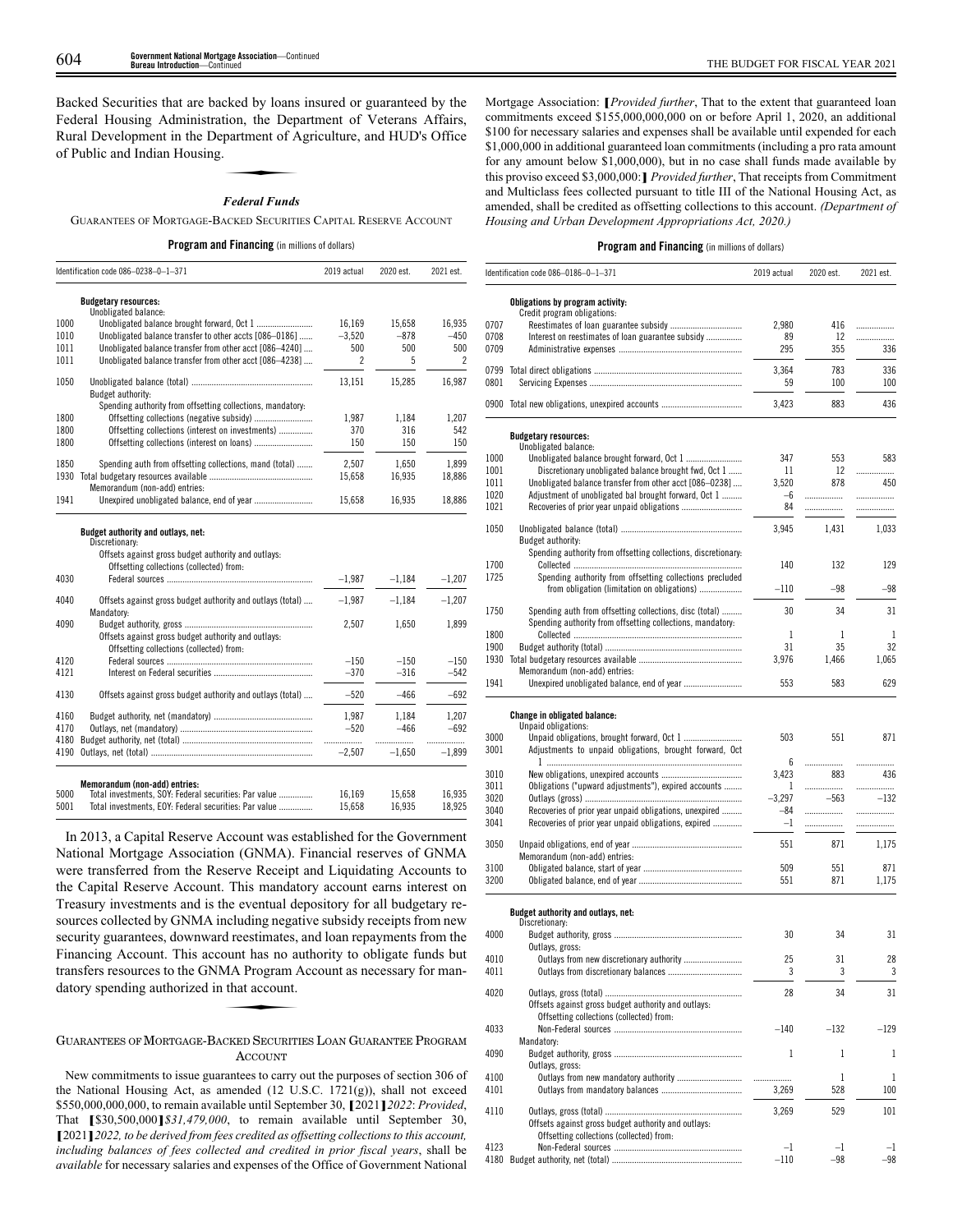### DEPARTMENT OF HOUSING AND URBAN DEVELOPMENT 605 **Government National Mortgage Association**—Continued

|      |                                                            | 3.156 | 430 |       |
|------|------------------------------------------------------------|-------|-----|-------|
|      | Memorandum (non-add) entries:                              |       |     |       |
| 5090 | Unexpired unavailable balance, SOY: Offsetting collections | 734   | 844 | 942   |
| 5092 | Unexpired unavailable balance, EOY: Offsetting collections | 844   | 942 | 1.040 |

### **Summary ofLoan Levels, Subsidy Budget Authority and Outlays by Program** (inmillionsof dollars)

| Identification code 086-0186-0-1-371                            | 2019 actual | 2020 est. | 2021 est. |
|-----------------------------------------------------------------|-------------|-----------|-----------|
| Guaranteed loan levels supportable by subsidy budget authority. |             |           |           |
| 215001                                                          | 451,555     | 408,000   | 389,237   |
| 215999<br>Guaranteed loan subsidy (in percent):                 | 451,555     | 408,000   | 389,237   |
| 232001                                                          | $-.44$      | $-.29$    | $-.31$    |
| 232999<br>Guaranteed loan subsidy budget authority:             | $-.44$      | $-.29$    | $-.31$    |
| 233001                                                          | $-1,987$    | $-1,183$  | $-1,207$  |
| 233999<br>Guaranteed loan subsidy outlays:                      | $-1.987$    | $-1,183$  | $-1,207$  |
| 234001                                                          | $-1,987$    | $-1,183$  | $-1,207$  |
| 234999<br>Guaranteed loan reestimates:                          | $-1,987$    | $-1,183$  | $-1,207$  |
| 235001                                                          | 3,070       | 428       |           |
| 235999                                                          | 3,070       | 428       |           |
| Administrative expense data:                                    |             |           |           |
| 3510                                                            | 30          | 34        | 32        |
| 3590                                                            | 27          | 31        | 29        |

The Budget requests commitment authority for the Government National Mortgage Association (GNMA) to guarantee \$550 billion in new mortgagebacked securities and provides \$31.5 million in spending authority from offsetting collections (Commitment and Multiclass Fees) for the salaries and expenses of GNMA.

### **Object Classification** (in millions of dollars)

|      | Identification code 086-0186-0-1-371                       | 2019 actual | 2020 est. | 2021 est. |
|------|------------------------------------------------------------|-------------|-----------|-----------|
|      | Direct obligations:                                        |             |           |           |
|      | Personnel compensation:                                    |             |           |           |
| 111  |                                                            | 20          | 19        | 21        |
| 11.3 |                                                            | 1           | 1         | 2         |
|      |                                                            |             |           |           |
| 11.9 |                                                            | 21          | 20        | 23        |
| 121  |                                                            | 7           | 10        | 11        |
| 25.2 |                                                            | 267         | 325       | 302       |
| 41.0 |                                                            | 2.980       | 416       | .         |
| 43.0 |                                                            | 89          | 12        | .         |
| 99.0 |                                                            | 3,364       | 783       | 336       |
| 99.0 |                                                            | 59          | 100       | 100       |
| 99.9 |                                                            | 3,423       | 883       | 436       |
|      | <b>Employment Summary</b>                                  |             |           |           |
|      | Identification code 086-0186-0-1-371                       | 2019 actual | 2020 est. | 2021 est. |
|      | 1001 Direct civilian full-time equivalent employment       | 145         | 148       | 161       |
|      | GUARANTEES OF MORTGAGE-BACKED SECURITIES FINANCING ACCOUNT |             |           |           |

#### **Program and Financing** (in millions of dollars)

|      | Identification code 086-4240-0-3-371 | 2019 actual | 2020 est | 2021 est. |
|------|--------------------------------------|-------------|----------|-----------|
|      | Obligations by program activity:     |             |          |           |
| 0003 |                                      | 76          | 94       | 162       |
| 0004 |                                      | 564         | 515      | 515       |
| 0005 |                                      | 150         | 150      | 150       |
|      | Credit program obligations:          | 790         | 759      | 827       |
| 0740 |                                      | 1.987       | 1.183    | 1.207     |
| 0900 |                                      | 2.777       | 1.942    | 2.034     |

### **Budgetary resources:** Unobligated balance:

|      | Unobligated balance:                                         |          |                        |          |
|------|--------------------------------------------------------------|----------|------------------------|----------|
| 1000 |                                                              | 3.165    | 4.900                  | 4.366    |
| 1010 | Unobligated balance transfer to other accts [086-0238]       | $-500$   | $-500$                 | $-500$   |
| 1021 |                                                              | 28       | .                      |          |
|      |                                                              |          |                        |          |
| 1050 |                                                              | 2,693    | 4.400                  | 3,866    |
|      | Financing authority:                                         |          |                        |          |
|      | Spending authority from offsetting collections, mandatory:   |          |                        |          |
| 1800 |                                                              | 4,984    | 1,908                  | 1,367    |
| 1930 |                                                              | 7.677    | 6,308                  | 5,233    |
|      | Memorandum (non-add) entries:                                |          |                        |          |
| 1941 |                                                              | 4,900    | 4,366                  | 3,199    |
|      |                                                              |          |                        |          |
|      |                                                              |          |                        |          |
|      | <b>Change in obligated balance:</b><br>Unpaid obligations:   |          |                        |          |
| 3000 |                                                              | 571      | 1.048                  | 705      |
| 3010 |                                                              | 2,777    | 1.942                  | 2.034    |
| 3020 |                                                              | $-2,272$ | $-2,285$               | $-2,285$ |
| 3040 |                                                              | $-28$    |                        |          |
|      | Recoveries of prior year unpaid obligations, unexpired       |          |                        |          |
| 3050 |                                                              | 1.048    | 705                    | 454      |
|      | Memorandum (non-add) entries:                                |          |                        |          |
| 3100 |                                                              | 571      | 1.048                  | 705      |
| 3200 |                                                              | 1,048    | 705                    | 454      |
|      |                                                              |          |                        |          |
|      |                                                              |          |                        |          |
|      | Financing authority and disbursements, net:<br>Mandatory:    |          |                        |          |
| 4090 |                                                              | 4.984    | 1.908                  | 1,367    |
|      | Financing disbursements:                                     |          |                        |          |
| 4110 |                                                              | 2.272    | 2.285                  | 2.285    |
|      |                                                              |          |                        |          |
|      | Offsets against gross financing authority and disbursements: |          |                        |          |
|      | Offsetting collections (collected) from:                     |          |                        |          |
| 4120 |                                                              | $-3.069$ | $-428$                 |          |
| 4123 |                                                              | $-1,321$ | $-1,207$               | $-1,031$ |
| 4123 |                                                              | $-492$   | $-273$                 | $-336$   |
| 4123 |                                                              | $-102$   |                        |          |
| 4130 | Offsets against gross budget authority and outlays (total)   |          | $-4.984 -1.908 -1.367$ |          |
| 4170 |                                                              | $-2,712$ | 377                    | 918      |
| 4180 |                                                              |          |                        | .        |
| 4190 |                                                              | $-2.712$ | 377                    | 918      |
|      |                                                              |          |                        |          |

#### **Status of Guaranteed Loans** (in millions of dollars)

|      | Identification code 086-4240-0-3-371                                                 | 2019 actual | 2020 est.  | 2021 est.  |
|------|--------------------------------------------------------------------------------------|-------------|------------|------------|
|      | Position with respect to appropriations act limitation on<br>commitments:            |             |            |            |
| 2111 | Guaranteed loan commitments from current-year authority                              | 550.000     | 550.000    | 550.000    |
| 2121 |                                                                                      | 500.000     | 550,000    | 550,000    |
| 2142 |                                                                                      | $-48.445$   | $-142.000$ | $-160,763$ |
| 2143 |                                                                                      | $-550,000$  | $-550,000$ | $-550,000$ |
| 2150 |                                                                                      | 451,555     | 408,000    | 389,237    |
| 2199 | Guaranteed amount of guaranteed loan commitments                                     | 451,555     | 408.000    | 389,237    |
|      | Cumulative balance of guaranteed loans outstanding.                                  |             |            |            |
| 2210 |                                                                                      | 2,008,202   | 2,092,829  | 2,115,555  |
| 2231 |                                                                                      | 451.555     | 408.000    | 389.237    |
| 2251 |                                                                                      | $-366.928$  | $-385.274$ | $-404.538$ |
| 2290 |                                                                                      | 2,092,829   | 2,115,555  | 2,100,254  |
|      | Memorandum:                                                                          |             |            |            |
| 2299 | Guaranteed amount of guaranteed loans outstanding, end of                            |             |            |            |
|      |                                                                                      | 2,092,829   | 2,115,555  | 2,100,254  |
|      | Addendum:                                                                            |             |            |            |
|      | Cumulative balance of defaulted guaranteed loans that result<br>in loans receivable: |             |            |            |
| 2310 |                                                                                      | 2.942       | 2.489      | 2,489      |
| 2331 |                                                                                      | 36          | .          | .          |
| 2351 |                                                                                      | $-276$      | .          | .          |
| 2361 |                                                                                      | $-17$       | .          |            |
| 2364 |                                                                                      | $-196$      | .          |            |
| 2390 |                                                                                      | 2,489       | 2.489      | 2,489      |

#### **Balance Sheet** (in millions of dollars)

L.

|      | ldentification code 086–4240–0–3–371 | 2018 actual | 2019 actual |
|------|--------------------------------------|-------------|-------------|
|      | ASSETS:<br>Federal assets:           |             |             |
| 1101 | Investments in U.S. securities:      | 3.736       | 5.948       |
| 1106 |                                      |             |             |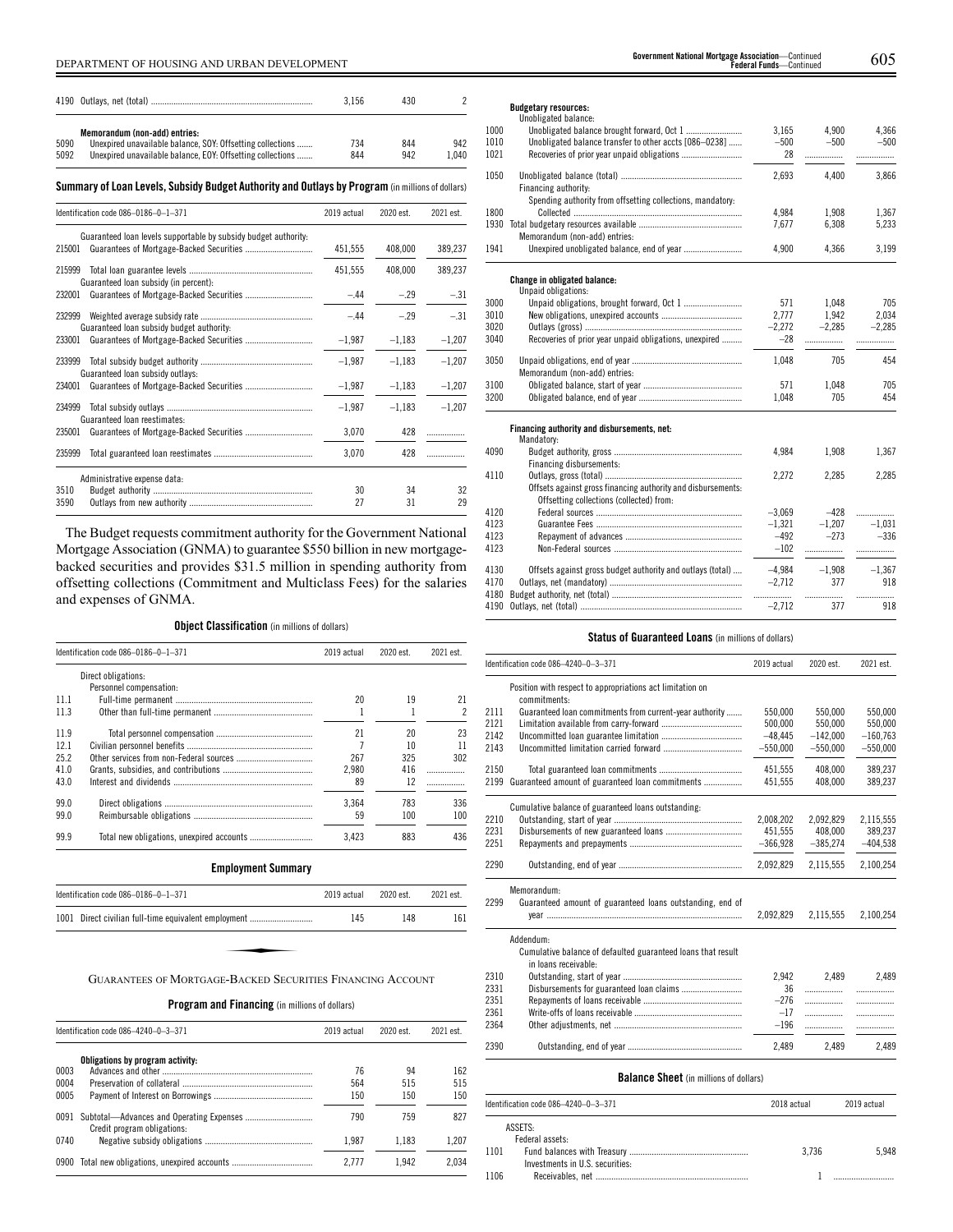GUARANTEES OF MORTGAGE-BACKED SECURITIES FINANCING ACCOUNT—Continued **Balance Sheet**—Continued

| Identification code 086-4240-0-3-371 |                                                                   | 2018 actual | 2019 actual |
|--------------------------------------|-------------------------------------------------------------------|-------------|-------------|
| 1206                                 |                                                                   | 105         | 150         |
| 1401                                 | Net value of assets related to post-1991 direct loans receivable: |             |             |
|                                      | Net value of assets related to post-1991 acquired defaulted       |             |             |
|                                      | guaranteed loans receivable:                                      |             |             |
| 1501                                 |                                                                   | 2.942       | 2.489       |
| 1504                                 |                                                                   | 284         | 214         |
| 1505                                 |                                                                   |             |             |
| 1599                                 | Net present value of assets related to defaulted guaranteed       |             |             |
|                                      |                                                                   | 3.226       | 2.703       |
| 1801                                 | Other Federal assets: Cash and other monetary assets              | 29          | 32          |
| 1999                                 |                                                                   | 7.097       | 8,833       |
|                                      | LIABILITIES:                                                      |             |             |
|                                      | Non-Federal liabilities:                                          |             |             |
| 2201                                 |                                                                   | 1           | 1           |
| 2207                                 |                                                                   | 7           | 255         |
| 2999                                 |                                                                   | 8           | 256         |
|                                      | <b>NET POSITION:</b>                                              |             |             |
| 3100                                 |                                                                   |             |             |
| 3300                                 |                                                                   | 7.089       | 6,630       |
| 3999                                 |                                                                   | 7,089       | 6,630       |
|                                      |                                                                   | 7.097       | 6,886       |

#### **Program and Financing** (in millions of dollars)

|              | Identification code 086-4238-0-3-371                               |      | 2020 est. | 2021 est. |  |
|--------------|--------------------------------------------------------------------|------|-----------|-----------|--|
|              | Obligations by program activity:                                   |      |           |           |  |
| 0002<br>0002 |                                                                    | .    | .<br>1    | .<br>1    |  |
|              |                                                                    |      |           |           |  |
|              | 0900 Total new obligations, unexpired accounts (object class 25.2) |      | 1         | 1         |  |
|              | <b>Budgetary resources:</b><br>Unobligated balance:                |      |           |           |  |
| 1000         | Unobligated balance brought forward, Oct 1                         | 101  | 102       | 99        |  |
| 1010         | Unobligated balance transfer to other accts [086-0238]             | $-2$ | $-5$      | $-2$      |  |
| 1050         |                                                                    | 99   | 97        | 97        |  |
|              | Budget authority:                                                  |      |           |           |  |
|              | Spending authority from offsetting collections, mandatory:         |      |           |           |  |
| 1800         |                                                                    | 3    | 3         | 3         |  |
| 1930         |                                                                    | 102  | 100       | 100       |  |
|              | Memorandum (non-add) entries:                                      |      |           |           |  |
| 1941         |                                                                    | 102  | 99        | 99        |  |
|              | Change in obligated balance:                                       |      |           |           |  |
|              | Unpaid obligations:                                                |      |           |           |  |
| 3000         | Unpaid obligations, brought forward, Oct 1                         | 23   | 23        | 21        |  |
| 3010         |                                                                    |      | 1         | 1         |  |
| 3020         |                                                                    | .    | $-3$      | $-3$      |  |
| 3050         |                                                                    | 23   | 21        | 19        |  |
|              | Memorandum (non-add) entries:                                      |      |           |           |  |
| 3100         |                                                                    | 23   | 23        | 21        |  |
| 3200         |                                                                    | 23   | 21        | 19        |  |
|              | Budget authority and outlays, net:                                 |      |           |           |  |
|              | Mandatory:                                                         |      |           |           |  |
| 4090         |                                                                    | 3    | 3         | 3         |  |
|              | Outlays, gross:                                                    |      |           |           |  |
| 4101         |                                                                    |      | 3         | 3         |  |
|              | Offsets against gross budget authority and outlays:                |      |           |           |  |
|              | Offsetting collections (collected) from:                           |      |           |           |  |
| 4121         |                                                                    | $-3$ | $-3$      | $-3$      |  |
| 4180         |                                                                    |      | .         |           |  |
| 4190         |                                                                    | $-3$ | .         | .         |  |
|              | Memorandum (non-add) entries:                                      |      |           |           |  |
| 5000         | Total investments, SOY: Federal securities: Par value              | 124  | 125       | 120       |  |
| 5001         | Total investments, EOY: Federal securities: Par value              | 125  | 120       | 118       |  |

#### **Balance Sheet** (in millions of dollars)

|      | Identification code 086-4238-0-3-371                         | 2018 actual                       | 2019 actual |  |
|------|--------------------------------------------------------------|-----------------------------------|-------------|--|
|      | ASSETS:                                                      |                                   |             |  |
|      | Federal assets:                                              |                                   |             |  |
|      | Investments in U.S. securities:                              |                                   |             |  |
| 1102 |                                                              | 125                               | 125         |  |
| 1106 |                                                              |                                   |             |  |
| 1601 |                                                              |                                   |             |  |
| 1603 | Allowance for estimated uncollectible loans and interest (-) | the control of the control of the |             |  |
| 1699 |                                                              |                                   |             |  |
| 1901 |                                                              |                                   |             |  |
| 1999 |                                                              | 125                               | 125         |  |
|      | LIABILITIES:                                                 |                                   |             |  |
|      | Non-Federal liabilities:                                     |                                   |             |  |
| 2201 |                                                              | 23                                | 23          |  |
| 2207 |                                                              |                                   |             |  |
| 2999 |                                                              | 23                                | 23          |  |
|      | NET POSITION:                                                |                                   |             |  |
| 3100 |                                                              |                                   |             |  |
| 3300 |                                                              | 102                               | 102         |  |
| 3999 |                                                              | 102                               | 102         |  |
| 4999 |                                                              | 125                               | 125         |  |

#### **POLICY DEVELOPMENT AND RESEARCH**

#### *Federal Funds*

#### RESEARCH AND TECHNOLOGY

For contracts, grants, and necessary expenses of programs of research and studies relating to housing and urban problems, not otherwise provided for, as authorized by title V of the Housing and Urban Development Act of 1970 (12 U.S.C. 1701z–1 et seq.), including carrying out the functions of the Secretary of Housing and Urban Development under section  $1(a)(1)(i)$  of Reorganization Plan No. 2 of 1968, and for technical assistance, **[**\$98,000,000**]***\$94,650,000*, to remain available until September 30, **[**2021**]***2022*: *Provided*, That with respect to amounts made available under this heading *or transferred under the final proviso*, notwithstanding section 203 of this title, the Secretary may enter into cooperative agreements with philanthropic entities, other Federal agencies, State or local governments and their agencies, Indian tribes, tribally designated housing entities, or colleges or universities for research projects: *Provided further*, That with respect to the previous proviso, such partners to the cooperative agreements must contribute at least a 50 percent match toward the cost of the project: *Provided further*, That for non-competitive agreements entered into in accordance with the previous two provisos, the Secretary of Housing and Urban Development shall comply with section 2(b) of the Federal Funding Accountability and Transparency Act of 2006 (Public Law 109–282, 31 U.S.C. note) in lieu of compliance with section 102(a)(4)(C) with respect to documentation of award decisions: *Provided further, That up to \$2,000,000 of the amounts provided under the heading "Lead Hazard Reduction" for the purposes of conducting research and studies may be transferred to this heading for use in accordance with the previous three provisos for non-competitive agreements***[***Provided further*, That prior to obligation of technical assistance funding, the Secretary shall submit a plan to the House and Senate Committees on Appropriations on how it will allocate funding for this activity at least 30 days prior to obligation: *Provided further*, That none of the funds provided under this heading may be available for the doctoral dissertation research grant program**]**. *(Department of Housing and Urban Development Appropriations Act, 2020.)*

|      | Identification code 086-0108-0-1-451<br>2019 actual |     | 2020 est. | 2021 est. |
|------|-----------------------------------------------------|-----|-----------|-----------|
|      | Obligations by program activity:                    |     |           |           |
| 0001 |                                                     | 49  | 60        | 50        |
| 0002 |                                                     | 11  | 28        | 18        |
| 0003 |                                                     | 56  | 31        | 27        |
|      |                                                     | 116 | 119       | 95        |
|      | 0900 Total new obligations, unexpired accounts      | 116 | 119       | 95        |
|      | <b>Budgetary resources:</b><br>Unobligated balance: |     |           |           |
| 1000 |                                                     | 39  | 21        |           |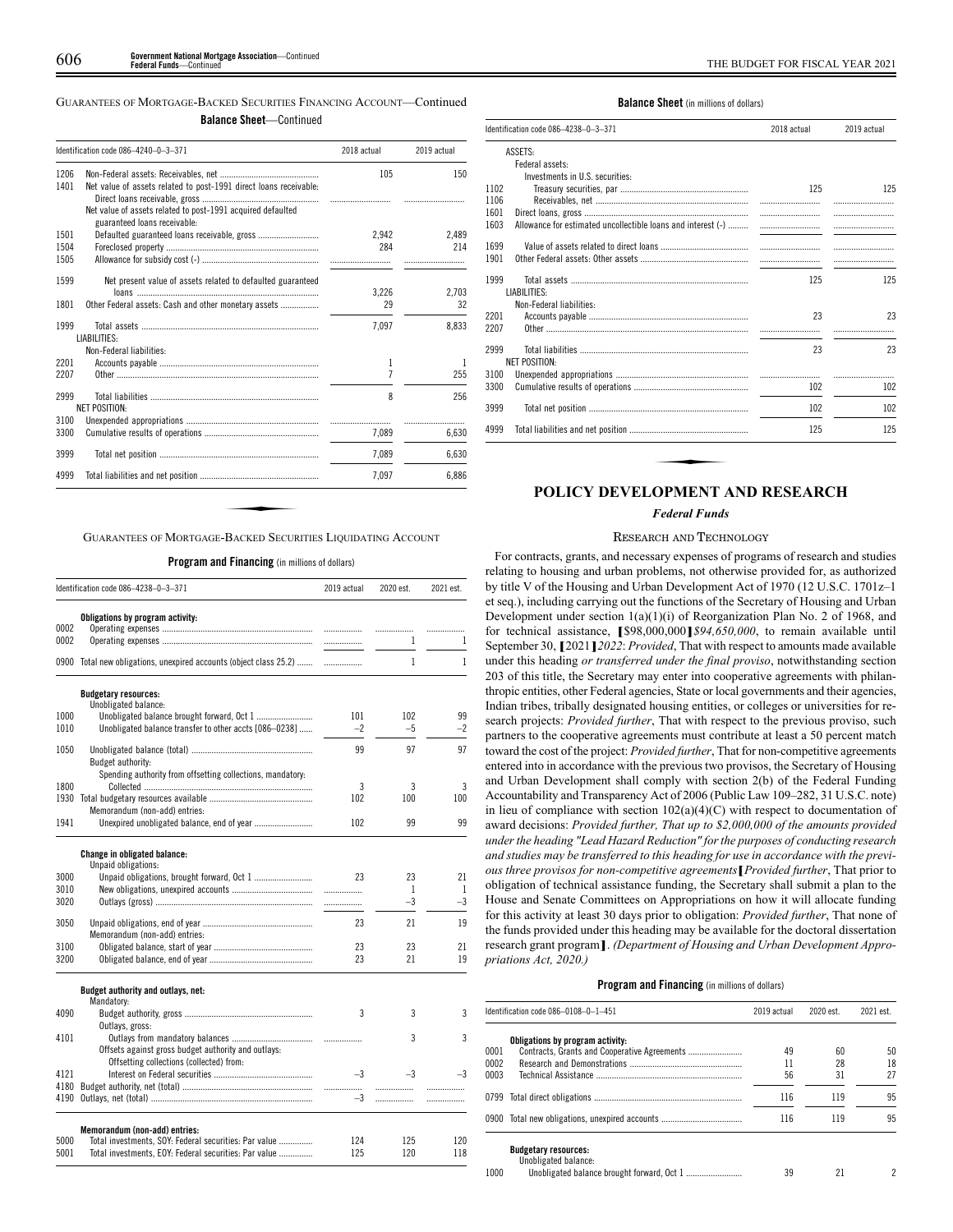| 1021 |                                                        | 2     | $\overline{\phantom{a}}$ | $\overline{\phantom{a}}$ |
|------|--------------------------------------------------------|-------|--------------------------|--------------------------|
| 1050 |                                                        | 41    | 23                       | 4                        |
|      | <b>Budget authority:</b>                               |       |                          |                          |
|      | Appropriations, discretionary:                         |       |                          |                          |
| 1100 |                                                        | 96    | 98                       | 95                       |
| 1900 |                                                        | 96    | 98                       | 95                       |
| 1930 |                                                        | 137   | 121                      | 99                       |
|      | Memorandum (non-add) entries:                          |       |                          |                          |
| 1941 |                                                        | 21    | $\overline{\phantom{a}}$ | 4                        |
|      | <b>Change in obligated balance:</b>                    |       |                          |                          |
|      | Unpaid obligations:                                    |       |                          |                          |
| 3000 |                                                        | 70    | 107                      | 139                      |
| 3010 |                                                        | 116   | 119                      | 95                       |
| 3020 |                                                        | $-76$ | $-85$                    | $-91$                    |
| 3040 | Recoveries of prior year unpaid obligations, unexpired | $-2$  | $-2$                     | $-2$                     |
| 3041 | Recoveries of prior year unpaid obligations, expired   | $-1$  | .                        |                          |
| 3050 |                                                        | 107   | 139                      | 141                      |
|      | Memorandum (non-add) entries:                          |       |                          |                          |
| 3100 |                                                        | 70    | 107                      | 139                      |
| 3200 |                                                        | 107   | 139                      | 141                      |
|      | Budget authority and outlays, net:<br>Discretionary:   |       |                          |                          |
| 4000 |                                                        | 96    | 98                       | 95                       |
|      | Outlays, gross:                                        |       |                          |                          |
| 4010 | Outlays from new discretionary authority               | 42    | 38                       | 37                       |
| 4011 |                                                        | 34    | 47                       | 54                       |
| 4020 |                                                        | 76    | 85                       | 91                       |
| 4180 |                                                        | 96    | 98                       | 95                       |
| 4190 |                                                        | 76    | 85                       | 91                       |

The Housing and Urban Development Act of 1970 directs the Secretary to undertake programs of research, studies, testing, and demonstrations related to the Department of Housing and Urban Development's (HUD) mission. These functions are carried out by HUD's Office of Policy Development and Research (PD&R) through in-house analysis by staff; contracts with industry, nonprofit research organizations, and educational institutions; and cooperative agreements with educational, governmental, and philanthropic entities. In addition, centralized technical assistance for the Department is supported through this account; these funds enable HUD to support its partners with better coordinated, cross-program technical assistance rather than conventional, program-specific assistance.

The Budget requests \$94.7 million for HUD's Research and Technology (R&T) program. R&T investments support HUD's enterprise-wide commitment to integrate evidence and cross-disciplinary intelligence throughout program policy, management, and operations. The request consists of \$50 million for core research support, surveys, data infrastructure, and knowledge management (i.e., research dissemination); \$17.7 million for research, evaluations, and demonstrations; and \$27 million for technical assistance.

|  |  |  | <b>Object Classification</b> (in millions of dollars) |  |  |  |  |
|--|--|--|-------------------------------------------------------|--|--|--|--|
|--|--|--|-------------------------------------------------------|--|--|--|--|

|      | Identification code 086-0108-0-1-451<br>2019 actual |     | 2020 est. | 2021 est. |
|------|-----------------------------------------------------|-----|-----------|-----------|
|      | Direct obligations:                                 |     |           |           |
| 25.5 |                                                     | 11  | 28        | 18        |
| 41.0 |                                                     | 105 | 91        | 77        |
| 99.0 |                                                     | 116 | 119       | 95        |
| 99.9 |                                                     | 116 | 119       | 95        |

### **FAIR HOUSING AND EQUAL OPPORTUNITY**

### *Federal Funds*

#### FAIR HOUSING ACTIVITIES

For contracts, grants, and other assistance, not otherwise provided for, as authorized by title VIII of the Civil Rights Act of 1968, as amended by the Fair Housing Amendments Act of 1988, and section 561 of the Housing and Community Development Act of 1987, as amended, **[**\$70,300,000**]** *\$65,300,000*, to remain available until September 30, **[**2021**]** *2022*: *Provided*, **[**That grants made available from amounts provided under this heading shall be awarded within 180 days of enactment

of this Act: *Provided further*,**]** That notwithstanding 31 U.S.C. 3302, the Secretary may assess and collect fees to cover the costs of the Fair Housing Training Academy, and may use such funds to develop on-line courses and provide such training: *Provided further,* That no funds made available under this heading shall be used to lobby the executive or legislative branches of the Federal Government in connection with a specific contract, grant, or loan: *Provided further*, That of the funds made available under this heading, **[**\$350,000**]** *\$300,000* shall be available to the Secretary of Housing and Urban Development for the creation and promotion of translated materials and other programs that support the assistance of persons with limited English proficiency in utilizing the services provided by the Department of Housing and Urban Development. *(Department of Housing and Urban Development Appropriations Act, 2020.)*

#### **Program and Financing** (in millions of dollars)

|      | Identification code 086-0144-0-1-751                           | 2019 actual | 2020 est.    | 2021 est.    |
|------|----------------------------------------------------------------|-------------|--------------|--------------|
|      | Obligations by program activity:                               |             |              |              |
| 0001 |                                                                | 24          | 24           | 24           |
| 0002 |                                                                | 40          | 84           | 40           |
| 0005 |                                                                | 3           | .            | 3            |
|      | 0900 Total new obligations, unexpired accounts                 | 67          | 108          | 67           |
|      | <b>Budgetary resources:</b>                                    |             |              |              |
|      | Unobligated balance:                                           |             |              |              |
| 1000 | <b>Budget authority:</b>                                       | 48          | 46           | 9            |
|      | Appropriations, discretionary:                                 |             |              |              |
| 1100 |                                                                | 65          | 70           | 65           |
|      | Spending authority from offsetting collections, discretionary: |             |              |              |
| 1700 |                                                                | .           | $\mathbf{1}$ | $\mathbf{1}$ |
| 1900 |                                                                | 65          | 71           | 66           |
| 1930 |                                                                | 113         | 117          | 75           |
|      | Memorandum (non-add) entries:                                  |             |              |              |
| 1941 |                                                                | 46          | 9            | 8            |
| 3000 | <b>Change in obligated balance:</b><br>Unpaid obligations:     | 59          | 65           | 107          |
| 3010 |                                                                | 67          | 108          | 67           |
| 3020 |                                                                | $-60$       | $-66$        | $-69$        |
| 3041 | Recoveries of prior year unpaid obligations, expired           | $-1$        |              |              |
|      |                                                                |             | .            | .            |
| 3050 | Memorandum (non-add) entries:                                  | 65          | 107          | 105          |
| 3100 |                                                                | 59          | 65           | 107          |
| 3200 |                                                                | 65          | 107          | 105          |
|      | Budget authority and outlays, net:<br>Discretionary:           |             |              |              |
| 4000 |                                                                | 65          | 71           | 66           |
|      | Outlays, gross:                                                |             |              |              |
| 4010 |                                                                | 3           | 5            | 4            |
| 4011 |                                                                | 57          | 61           | 65           |
| 4020 | Offsets against gross budget authority and outlays:            | 60          | 66           | 69           |
| 4033 | Offsetting collections (collected) from:                       |             | -1           | $^{-1}$      |
| 4180 |                                                                | .<br>65     | 70           | 65           |
|      |                                                                | 60          | 65           | 68           |
|      |                                                                |             |              |              |

The Budget requests \$65.3 million for fair housing activities to support efforts to end housing discrimination. Of the amount requested, \$23.9 million is for the Fair Housing Assistance Program (FHAP); \$39.6 million is for the Fair Housing Initiatives Program (FHIP); \$1.5 million is for the National Fair Housing Training Academy (NFHTA); and \$300 thousand is for the Limited English Proficiency Initiative (LEPI). These resources address the national and ongoing problem of discrimination against minority homebuyers and renters, as identified in the 2012 Housing Discrimination Against Racial and Ethnic Minorities Study, and directly supports the Department of Housing and Urban Development's (HUD) mission to create strong, inclusive communities free from discrimination.

FHAP provides funding to State and local agencies to assure prompt and effective processing of complaints under substantially equivalent State and local fair housing laws. To be eligible for assistance through FHAP, an agency must administer a fair housing law that HUD has certified as substantially equivalent to the Federal Fair Housing Act.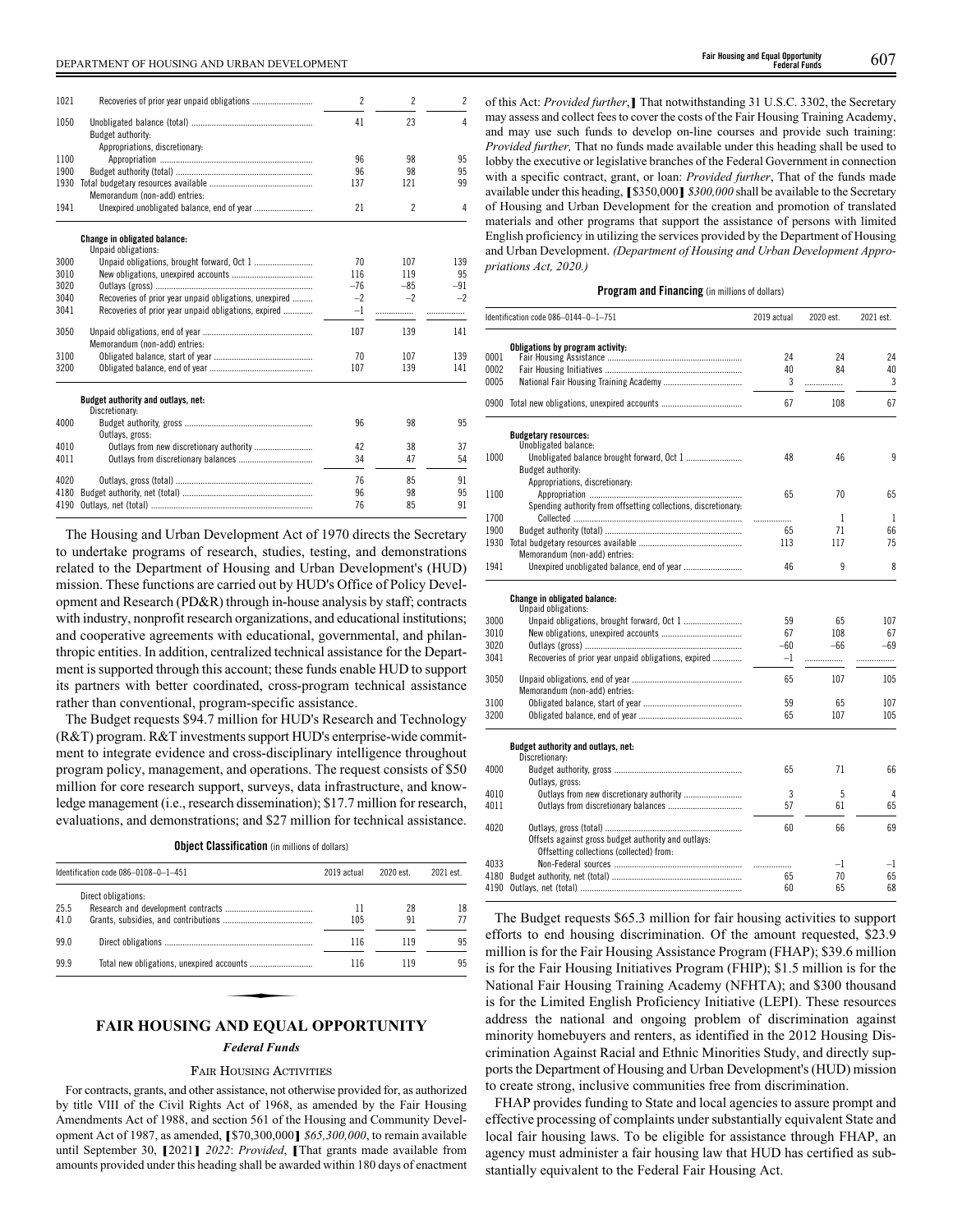#### FAIR HOUSING ACTIVITIES—Continued

FHIP provides funding to States and local governments, and to public and private non-profit organizations that administer programs to prevent or eliminate discriminatory housing practices through enforcement, education, and outreach. These grants allow the organizations to provide fair housing enforcement through testing in the rental and sales markets, to file fair housing complaints to HUD, and to conduct investigations. Further, the education and outreach activities these organizations conduct also help to educate the public, housing providers, and local governments about their rights and responsibilities under the Fair Housing Act.

The NFHTA provides comprehensive fair housing and civil rights training for investigators, local agencies, educators, attorneys, industry representatives, and other housing industry professionals.

LEPI provides funds for oral interpretation and written translation services, which help make HUD programs and activities accessible to people who are not proficient in English.

**Object Classification** (in millions of dollars)

|      | Identification code 086-0144-0-1-751<br>2019 actual |    | 2020 est. | 2021 est. |
|------|-----------------------------------------------------|----|-----------|-----------|
|      | Direct obligations:                                 |    |           |           |
| 25.1 |                                                     |    |           | 2         |
| 41.0 |                                                     | 66 | 106       | 65        |
| 99.9 |                                                     | 67 | 108       | 67        |
|      |                                                     |    |           |           |
|      |                                                     |    |           |           |
|      |                                                     |    |           |           |
|      | <b>OFFICE OF LEAD HAZARD CONTROL AND HEALTHY</b>    |    |           |           |

# **HOMES**

#### *Federal Funds*

#### LEAD HAZARD REDUCTION

For **[**the**]***activities and assistance related to* Lead Hazard Reduction **[**Program**]***and Healthy Homes*, **[**as authorized by section 1011 of the Residential Lead-Based Paint Hazard Reduction Act of 1992, \$290,000,000**]***\$360,000,000*, to remain available until September 30, **[**2022,**]** *2023: Provided, That \$245,000,000 of the amounts made available under this heading shall be for the Lead Hazard Reduction Program, as authorized by section 1011 of the Residential Lead-Based Paint Hazard Reduction Act of 1992: Provided further, That of the total amount made available under the previous proviso, an amount to be determined by the Secretary shall be made available on a competitive basis for areas with the highest lead paint abatement needs: Provided further, That each recipient of funds provided under the previous proviso shall contribute an amount not less than 25 percent of the total: Provided further, That* **[**of which \$50,000,000**]***\$45,000,000 of the amounts made available under this heading* shall be for the Healthy Homes Initiative, pursuant to sections 501 and 502 of the Housing and Urban Development Act of 1970, which shall include research, studies, testing, and demonstration efforts, including education and outreach concerning lead-based paint poisoning and other housing-related diseases and hazards: *Provided further*, That for purposes of environmental review, pursuant to the National Environmental Policy Act of 1969 (42 U.S.C. 4321 et seq.) and other provisions of law that further the purposes of such Act, a grant under the Healthy Homes Initiative, **[**or**]** the Lead Technical Studies program*, or other demonstrations* under this heading or under prior appropriations Acts for such purposes under this heading, shall be considered to be funds for a special project for purposes of section 305(c) of the Multifamily Housing Property Disposition Reform Act of 1994: **[***Provided further*, That not less than \$95,000,000 of the amounts made available under this heading for the award of grants pursuant to section 1011 of the Residential Lead-Based Paint Hazard Reduction Act of 1992 shall be provided to areas with the highest lead-based paint abatement needs: *Provided further*, That \$64,000,000 of the funds appropriated under this heading shall be for the implementation of projects in not more than ten communities to demonstrate how intensive, extended, multi-year interventions can dramatically reduce the presence of lead-based paint hazards in those communities: *Provided further*, That each project shall serve no more than four contiguous census tracts in which there are high concentrations of housing stock built before 1940, in which low-income families with children make up a significantly higher proportion of the population as compared to the State average, and that are located in jurisdictions in which instances of elevated blood lead levels reported to the State are significantly higher than the State average: *Provided further*, That such projects shall be awarded not less than \$6,000,000 and not more than \$9,000,000:

*Provided further*, That funding awarded for such projects shall be made available for draw down contingent upon the grantee meeting cost-savings, productivity, and grant compliance benchmarks established by the Secretary: *Provided further*, That each recipient of funds for such projects shall contribute an amount not less than 10 percent of the total award, and that the Secretary shall give priority to applicants that secure commitments for additional contributions from public and private sources: *Provided further*, That grantees currently receiving grants made under this heading shall be eligible to apply for such projects, provided that they are deemed to be in compliance with program requirements established by the Secretary: *Provided further*, That of the amount made available for the Healthy Homes Initiative, \$5,000,000 shall be for the implementation of projects in up to 5 communities that are served by both the Healthy Homes Initiative and the Department of Energy weatherization programs to demonstrate whether the coordination of Healthy Homes remediation activities with weatherization activities achieves cost savings and better outcomes in improving the safety and quality of homes:**]** *Provided further, That \$35,000,000 of the amounts made available under this heading shall be for a carbon monoxide alarms resident safety demonstration (the CO demonstration), including analytical studies of such demonstration: Provided further, That grants under the CO demonstration shall be for activities supporting the installation and replacement of carbon monoxide alarms or of combination smoke detector-carbon monoxide alarm devices in high-risk units, as defined by the Secretary: Provided further, That, where required by state, tribal, or local law, the manner or extent of installation of carbon monoxide alarms or combination alarms shall conform to such requirement: Provided further, That \$5,000,000 of the amounts made available under this heading shall be for a radon testing and mitigation resident safety demonstration program (the radon demonstration) in public housing: Provided further, That the testing method, mitigation method, or action level used under the radon demonstration shall be as specified by applicable state or local law, if such law is more protective of human health or the environment than the method or level specified by the Secretary: Provided further, That \$30,000,000 of the amounts made available under this heading shall be for a lead risk assessment demonstration for public housing agencies to conduct lead hazard screenings or lead risk assessments during housing quality standards inspections of units in which a family receiving assistance under section 8(o) of the United States Housing Act of 1937 (42 U.S.C. 1437f(o)) resides or expects to reside, and has or expects to have a child under age 6 residing in the unit, while preserving rental housing availability and affordability: Provided further*, That each applicant shall certify adequate capacity that is acceptable to the Secretary to carry out the proposed use of funds pursuant to a notice of funding availability: *Provided further*, That amounts made available under this heading in this or prior appropriations Acts, still remaining available, may be used for any purpose under this heading notwithstanding the purpose for which such amounts were appropriated if a program competition is undersubscribed and there are other program competitions under this heading that are oversubscribed. *(Department of Housing and Urban Development Appropriations Act, 2020.)*

|      | Identification code 086-0174-0-1-451                          |       | 2020 est. | 2021 est.    |
|------|---------------------------------------------------------------|-------|-----------|--------------|
|      | Obligations by program activity:                              |       |           |              |
| 0001 | Lead-Based Paint Hazard Reduction Grants and Demo             | 342   | 176       | 240          |
| 0003 |                                                               | 62    | 67        | 45           |
| 0004 |                                                               | 3     | 9         | 5            |
| 0005 | Lead-Based Paint Hazard Reduction Neighborhood Grants         | 62    | 66        | .            |
| 0006 |                                                               |       | .         | 10           |
| 0007 |                                                               |       | .         | $\mathbf{1}$ |
| 0008 |                                                               |       | .         | 5            |
| 0900 | Total new obligations, unexpired accounts (object class 41.0) | 469   | 318       | 306          |
|      | <b>Budgetary resources:</b>                                   |       |           |              |
|      | Unobligated balance:                                          |       |           |              |
| 1000 |                                                               | 218   | 28        |              |
|      | Budget authority:                                             |       |           |              |
|      | Appropriations, discretionary:                                |       |           |              |
| 1100 |                                                               | 279   | 290       | 360          |
| 1930 | Memorandum (non-add) entries:                                 | 497   | 318       | 360          |
| 1941 |                                                               | 28    | .         | 54           |
|      | <b>Change in obligated balance:</b><br>Unpaid obligations:    |       |           |              |
| 3000 |                                                               | 270   | 627       | 767          |
| 3001 | Adjustments to unpaid obligations, brought forward, Oct       |       |           |              |
|      |                                                               | 1     |           | .            |
| 3010 |                                                               | 469   | 318       | 306          |
| 3020 |                                                               | $-96$ | $-178$    | $-212$       |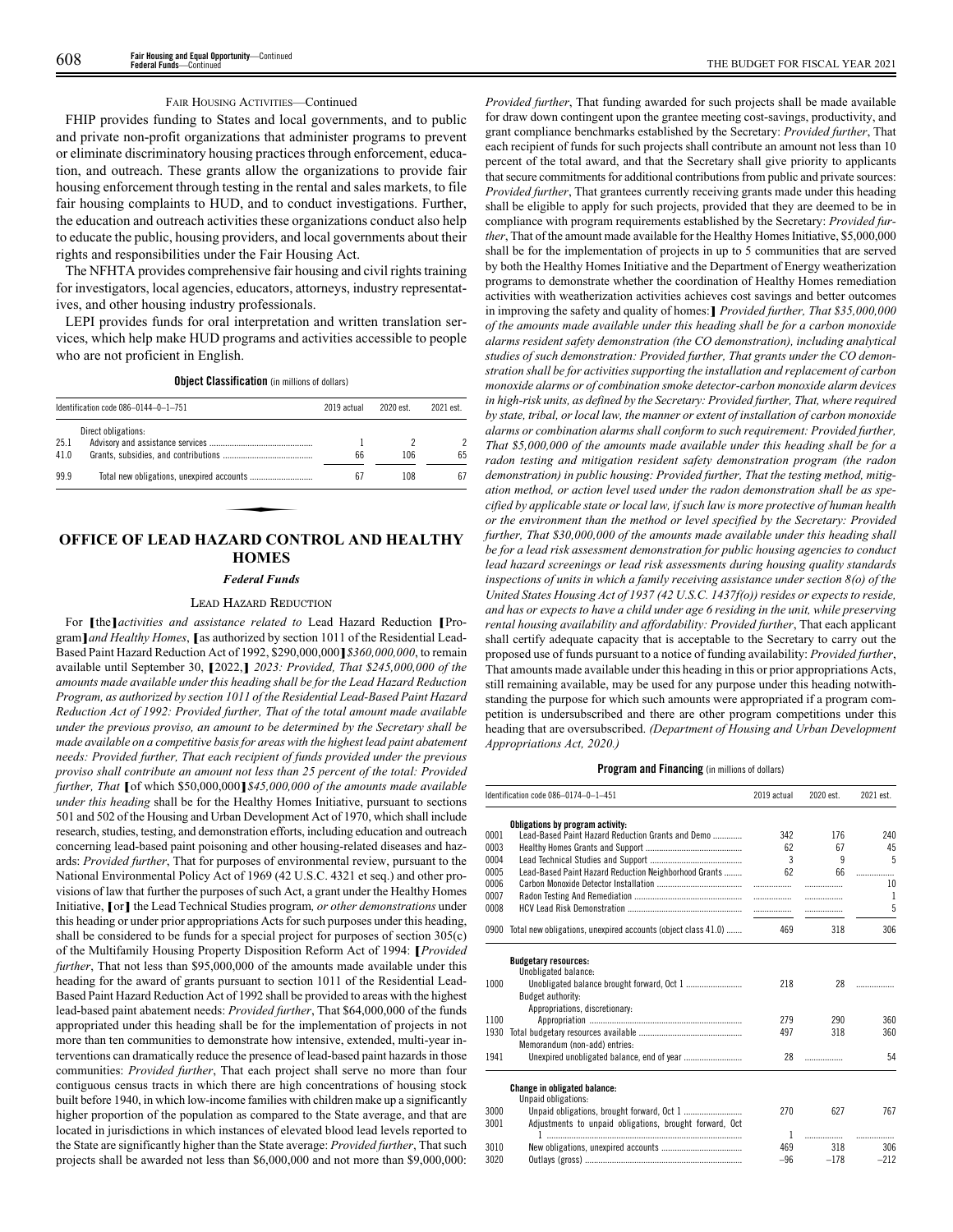| 3041 | Recoveries of prior year unpaid obligations, expired                                            | $-17$ | .   |     |
|------|-------------------------------------------------------------------------------------------------|-------|-----|-----|
| 3050 | Memorandum (non-add) entries:                                                                   | 627   | 767 | 861 |
| 3100 |                                                                                                 | 271   | 627 | 767 |
| 3200 |                                                                                                 | 627   | 767 | 861 |
|      | Budget authority and outlays, net:<br>Discretionary:                                            |       |     |     |
| 4000 | Outlays, gross:                                                                                 | 279   | 290 | 360 |
| 4010 |                                                                                                 | .     | 3   | 4   |
| 4011 |                                                                                                 | 96    | 175 | 208 |
| 4020 | Offsets against gross budget authority and outlays:<br>Offsetting collections (collected) from: | 96    | 178 | 212 |
| 4033 | Additional offsets against gross budget authority only:                                         | $-1$  |     |     |
| 4052 | Offsetting collections credited to expired accounts                                             | 1     |     |     |
| 4070 |                                                                                                 | 279   | 290 | 360 |
| 4080 |                                                                                                 | 95    | 178 | 212 |
| 4180 |                                                                                                 | 279   | 290 | 360 |
| 4190 |                                                                                                 | 95    | 178 | 212 |

The primary purpose of the Lead-Based Paint Hazard Control Grant program is to reduce the exposure of young children to lead-based paint and other environmental hazards in their homes, including protecting them from permanent developmental problems and asthma, and exposure to pesticides and carbon monoxide.

The program plays a critical role in addressing the number one environmental disease impacting children: lead poisoning. The Budget requests \$360 million, including \$240 million for the Department of Housing and Urban Development's (HUD) Lead Hazard Control Program; \$45 million for the Healthy Homes Program; \$40 million for Resident Safety demonstrations of carbon monoxide and radon interventions; \$30 million for a demonstration of lead testing in Housing Choice Vouchers units; and \$5 million for lead-based paint technical studies and support. The Budget includes an appropriations provision that would allow the transfer of unobligated balances and recaptured funds from undersubscribed competitive programs to other competitive programs experiencing oversubscription.

The Lead Hazard Control Grant Program provides grants of \$1 million to \$5 million to State and local governments and Indian Tribes for control of lead-based paint hazards in pre–1978 private low-income rental and owner-occupied housing. The grants are also designed to facilitate the development of a housing maintenance and rehabilitation workforce trained in lead-safe work practices and a certified hazard evaluation and control industry. In awarding grants HUD promotes the use of new low-cost approaches to hazard control that can be replicated across the nation.

The Healthy Homes program enables HUD to assess and control housingrelated hazards that contribute to childhood diseases and injuries. With funding from this program, grantees implement and evaluate methods for controlling two or more housing-related diseases through a single intervention. Healthy Homes funding is also used to provide technical support and training and assist in the completion of national surveys. In addition, the program conducts education and outreach to help State, local and nongovernmental agencies, housing industry stakeholders, and the public understand the health and housing relationship and identify and address housing-related health and safety hazards.

In addition, the Budget is proposing three new demonstrations. The Budget requests \$35 million for the installation and replacement of carbon monoxide detectors in HUD-assisted housing. The Budget requests \$5 million for radon testing and remediation in public housing. The Budget also requests \$30 million for public housing agencies to conduct lead hazard screenings or risk assessments during housing quality inspections for Housing Choice Voucher units.

The Office of Lead Hazard Control and Healthy Homes will continue its lead-based paint technical studies and support activities, which include public education; support for State and local agencies, private property owners, HUD programs and field offices, and professional organizations; technical studies to improve program policy and implementation; quality control to ensure that the evaluation and control of lead-based paint hazards is done properly in HUD-assisted housing; and development of standards,<br>is done properly in HUD-assisted housing; and development of standards,<br>technical guidance, regulations, and improved testing and hazard control<br>metho technical guidance, regulations, and improved testing and hazard control methods.

#### **MANAGEMENT AND ADMINISTRATION**

#### *Federal Funds*

#### EXECUTIVE OFFICES

For necessary salaries and expenses for Executive Offices, which shall be comprised of the offices of the Secretary, Deputy Secretary, Adjudicatory Services, Congressional and Intergovernmental Relations, Public Affairs, Small and Disadvantaged Business Utilization, and the Center for Faith-Based and Neighborhood Partnerships, **[**\$14,217,000**]***\$17,659,000*, to remain available until September 30, **[**2021**]***2022*: *Provided*, That not to exceed \$25,000 of the amount made available under this heading shall be available to the Secretary for official reception and representation expenses as the Secretary may determine. *(Department of Housing and Urban Development Appropriations Act, 2020.)*

#### **Program and Financing** (in millions of dollars)

|      | Identification code 086-0332-0-1-604                 |       | 2020 est.                | 2021 est.    |
|------|------------------------------------------------------|-------|--------------------------|--------------|
|      | Obligations by program activity:                     |       |                          |              |
| 0001 |                                                      | 9     | 11                       | 11           |
| 0002 |                                                      | 2     | 3                        | 4            |
| 0003 |                                                      | 1     | $\overline{\phantom{a}}$ | 3            |
|      | 0900 Total new obligations, unexpired accounts       | 12    | 16                       | 18           |
|      | <b>Budgetary resources:</b><br>Unobligated balance:  |       |                          |              |
| 1000 |                                                      |       | 3                        | $\mathbf{1}$ |
|      | Budget authority:                                    |       |                          |              |
|      | Appropriations, discretionary:                       |       |                          |              |
| 1100 |                                                      | 15    | 14                       | 18           |
| 1930 |                                                      | 15    | 17                       | 19           |
|      | Memorandum (non-add) entries:                        |       |                          |              |
| 1941 |                                                      | 3     | 1                        | 1            |
|      | Change in obligated balance:<br>Unpaid obligations:  |       |                          |              |
| 3000 |                                                      | 1     | 1                        | 1            |
| 3010 |                                                      | 12    | 16                       | 18           |
| 3020 |                                                      | $-12$ | $-16$                    | $-19$        |
| 3050 | Memorandum (non-add) entries:                        | 1     | 1                        | .            |
| 3100 |                                                      | 1     | 1                        | 1            |
| 3200 |                                                      | 1     | 1                        | .            |
|      | Budget authority and outlays, net:<br>Discretionary: |       |                          |              |
| 4000 |                                                      | 15    | 14                       | 18           |
|      | Outlays, gross:                                      |       |                          |              |
| 4010 | Outlays from new discretionary authority             | 11    | 14                       | 18           |
| 4011 |                                                      | 1     | $\overline{\phantom{a}}$ | 1            |
| 4020 |                                                      | 12    | 16                       | 19           |
| 4180 |                                                      | 15    | 14                       | 18           |
| 4190 |                                                      | 12    | 16                       | 19           |
|      |                                                      |       |                          |              |

The Executive Offices account funds the salaries and expenses of executive management offices, including the Offices of the Secretary; Deputy Secretary; Congressional and Intergovernmental Relations; Public Affairs; Adjudicatory Services; Center for Faith-Based and Neighborhood Partnerships; and Small and Disadvantaged Business Utilization. The Budget requests \$17.7 million for this account.

**Object Classification** (in millions of dollars)

| Identification code 086-0332-0-1-604 |                     | 2019 actual | 2020 est. | 2021 est. |
|--------------------------------------|---------------------|-------------|-----------|-----------|
|                                      | Direct obligations: |             |           |           |
| 11.1                                 |                     |             |           |           |
| 12.1                                 |                     |             |           |           |
| 21.0                                 |                     |             |           |           |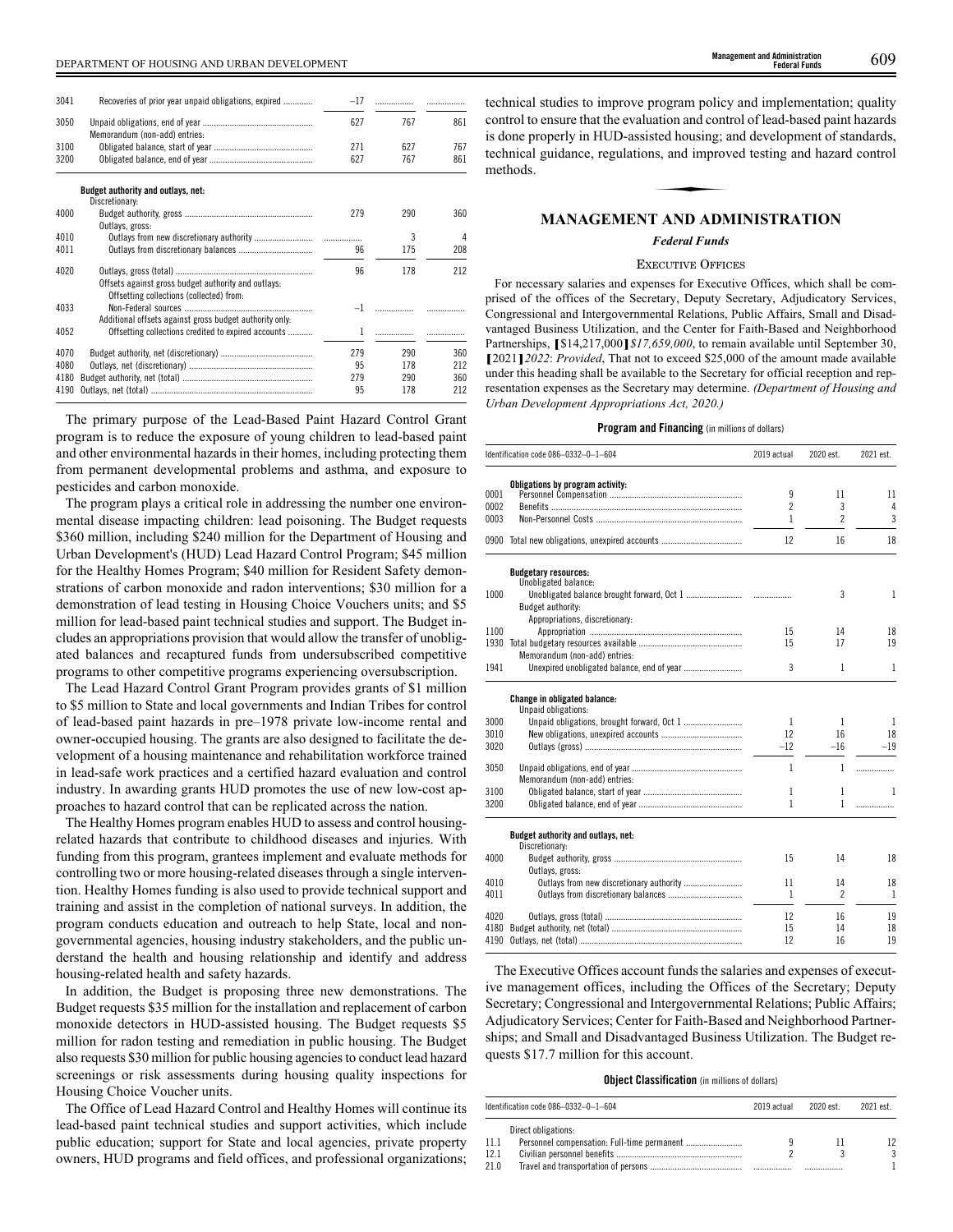**Management and Administration**—Continued **Federal Funds**—Continued

#### EXECUTIVE OFFICES—Continued

### **Object Classification**—Continued

|              | Identification code 086-0332-0-1-604 | 2019 actual | 2020 est | 2021 est. |
|--------------|--------------------------------------|-------------|----------|-----------|
| 25.1<br>25.2 |                                      |             |          |           |
| 99.9         |                                      | 12          | 16       | 18        |
|              | <b>Employment Summary</b>            |             |          |           |

| Identification code 086-0332-0-1-604                 | 2019 actual | 2020 est. | 2021 est. |
|------------------------------------------------------|-------------|-----------|-----------|
| 1001 Direct civilian full-time equivalent employment | 70          | 80        | 89        |
|                                                      |             |           |           |
|                                                      |             |           |           |

#### ADMINISTRATIVE SUPPORT OFFICES

For necessary salaries and expenses for Administrative Support Offices, **[**\$563,378,000**]***\$578,913,000*, to remain available until September 30, **[**2021**]***2022*: *Provided*, That of the sums appropriated under this heading–

(1) **[**\$73,562,000**]** *\$70,776,000* shall be available for the Office of the Chief Financial Officer;

(2) **[**\$103,916,000**]** *\$109,044,000* shall be available for the Office of the General Counsel**[**, of which not less than \$18,700,000 shall be for the Departmental Enforcement Center**]**;

(3) **[**\$206,849,000**]***\$266,258,000* shall be available for the *Office of the Assistant Secretary for Administration, the* Office of Administration*, the Office of the Chief Human Capital Officer, and the Office of the Chief Procurement Officer*;

**[**(4) \$39,827,000 shall be available for the Office of the Chief Human Capital Officer;**]**

(**[**5**]***4*) **[**\$57,861,000**]** *\$65,200,000* shall be available for the Office of Field Policy and Management;

**[**(6) \$19,445,000 shall be available for the Office of the Chief Procurement Officer;**]**

(**[**7**]***5*) **[**\$4,242,000**]** *\$4,435,000* shall be available for the Office of Departmental Equal Employment Opportunity; and

(**[**8**]***6*) **[**\$57,676,000**]***\$63,200,000* shall be available for the Office of the Chief Information Officer:

*Provided further*, That funds provided under this heading may be used for necessary administrative and non-administrative expenses of the Department of Housing and Urban Development, not otherwise provided for, including purchase of uniforms, or allowances therefor, as authorized by 5 U.S.C. 5901–5902; hire of passenger motor vehicles; and services as authorized by 5 U.S.C. 3109: *Provided further*, That notwithstanding any other provision of law, funds appropriated under this heading may be used for advertising and promotional activities that directly support program activities funded in this title**[**: *Provided further*, That the Secretary shall provide the House and Senate Committees on Appropriations quarterly written notification regarding the status of pending congressional reports: *Provided further*, That the Secretary shall provide in electronic form all signed reports required by Congress: *Provided further*, That none of the funds made available under this heading for the Office of the Chief Financial Officer for the financial transformation initiative shall be available for obligation until after the Secretary has published all mitigation allocations made available under the heading "Department of Housing and Urban Development-Community Planning and Development-Community Development Fund" in Public Law 115–123 and the necessary administrative requirements pursuant to section 1102 of Public Law 116–20: *Provided further*, That only after the terms and conditions of the previous proviso have been met, not more than 10 percent of the funds made available under this heading for the Office of the Chief Financial Officer for the financial transformation initiative may be obligated until the Secretary submits to the House and Senate Committees on Appropriations, for approval, a plan for expenditure that includes the financial and internal control capabilities to be delivered and the mission benefits to be realized, key milestones to be met, and the relationship between the proposed use of funds made available under this heading and the projected total cost and scope of the initiative**]**. *(Department of Housing and Urban Development Appropriations Act, 2020.)*

**Program and Financing** (in millions of dollars)

| Identification code $086-0335-0-1-999$   | 2019 actual | 2020 est | 2021 est. |
|------------------------------------------|-------------|----------|-----------|
| Obligations by program activity:<br>0001 | 213         | 244      | 257       |

| 0002 |                                                             | 77             | 81     | 86     |
|------|-------------------------------------------------------------|----------------|--------|--------|
| 0003 |                                                             | 224            | 257    | 251    |
|      | 0900 Total new obligations, unexpired accounts              | 514            | 582    | 594    |
|      | <b>Budgetary resources:</b>                                 |                |        |        |
|      | Unobligated balance:                                        |                |        |        |
| 1000 |                                                             | .              | 34     | 15     |
| 1011 | Unobligated balance transfer from other acct [086-0334]     | 3              |        | .      |
| 1011 | Unobligated balance transfer from other acct [086-0338]     | $\mathbf{1}$   |        | .      |
| 1012 | Unobligated balance transfers between expired and unexpired |                |        |        |
|      |                                                             | $\overline{2}$ | .      | .      |
| 1050 |                                                             | 6              | 34     | 15     |
|      | Budget authority:                                           |                |        |        |
|      | Appropriations, discretionary:                              |                |        |        |
| 1100 |                                                             | 542            | 563    | 579    |
| 1900 |                                                             | 542            | 563    | 579    |
| 1930 |                                                             | 548            | 597    | 594    |
|      | Memorandum (non-add) entries:                               |                |        |        |
| 1941 |                                                             | 34             | 15     | .      |
|      | <b>Change in obligated balance:</b><br>Unpaid obligations:  |                |        |        |
| 3000 |                                                             | 162            | 158    | 121    |
| 3010 |                                                             | 514            | 582    | 594    |
| 3011 | Obligations ("upward adjustments"), expired accounts        | 2              | .      | .      |
| 3020 |                                                             | $-513$         | $-619$ | $-628$ |
| 3041 | Recoveries of prior year unpaid obligations, expired        | $-7$           |        | .      |
| 3050 |                                                             | 158            | 121    | 87     |
|      | Memorandum (non-add) entries:                               |                |        |        |
| 3100 |                                                             | 162            | 158    | 121    |
| 3200 |                                                             | 158            | 121    | 87     |
|      |                                                             |                |        |        |
|      | Budget authority and outlays, net:<br>Discretionary:        |                |        |        |
| 4000 |                                                             | 542            | 563    | 579    |
|      | Outlays, gross:                                             |                |        |        |
| 4010 | Outlays from new discretionary authority                    | 432            | 479    | 492    |
| 4011 |                                                             | 81             | 140    | 136    |
| 4020 |                                                             | 513            | 619    | 628    |
| 4180 |                                                             | 542            | 563    | 579    |
| 4190 |                                                             | 513            | 619    | 628    |
|      |                                                             |                |        |        |

The Administrative Support Offices account funds the salaries and expenses of offices that perform central Departmental functions, including the Offices of the Chief Financial Officer; Assistant Secretary for Administration; General Counsel; Field Policy and Management; Departmental Equal Employment Opportunity; and Chief Information Officer. The Budget requests \$578.9 million for this account.

#### **Object Classification** (in millions of dollars)

| Identification code 086-0335-0-1-999 |                                                      | 2019 actual | 2020 est. | 2021 est.                |
|--------------------------------------|------------------------------------------------------|-------------|-----------|--------------------------|
|                                      | Direct obligations:                                  |             |           |                          |
|                                      | Personnel compensation:                              |             |           |                          |
| 11.1                                 |                                                      | 208         | 239       | 252                      |
| 11.3                                 |                                                      |             |           |                          |
| 11.5                                 |                                                      |             | 4         | 4                        |
| 11.9                                 |                                                      | 213         | 244       | 257                      |
| 12.1                                 |                                                      | 77          | 81        | 86                       |
| 21.0                                 |                                                      | 5           |           | 5                        |
| 22.0                                 |                                                      |             |           | .                        |
| 23.1                                 |                                                      | 101         | 103       | 104                      |
| 23.3                                 | Communications, utilities, and miscellaneous charges | 18          | 22        | 22                       |
| 24.0                                 |                                                      |             | 2         | $\overline{\phantom{a}}$ |
| 25.1                                 |                                                      | 22          | 24        | 23                       |
| 25.2                                 |                                                      | 35          | 50        | 50                       |
| 25.3                                 | Other goods and services from Federal sources        | 26          | 30        | 30                       |
| 26.0                                 |                                                      | 2           | 2         | 1                        |
| 31.0                                 |                                                      | 5           | հ         | 5                        |
| 32.0                                 |                                                      | 8           | 9         | q                        |
| 42.0                                 |                                                      |             |           |                          |
| 99.9                                 |                                                      | 514         | 582       | 594                      |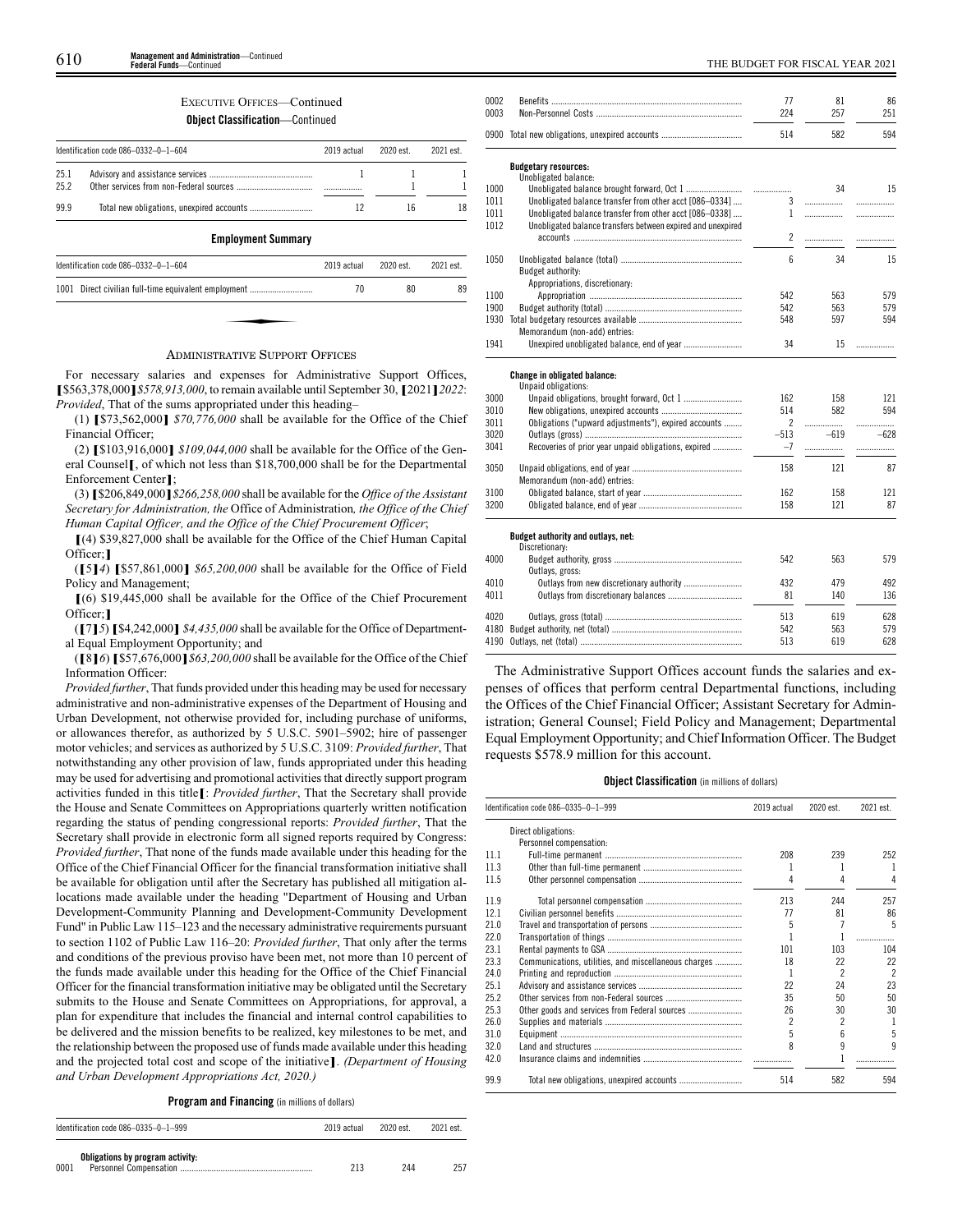#### **Employment Summary**

| Identification code 086-0335-0-1-999                 | 2019 actual | 2020 est. | 2021 est. |
|------------------------------------------------------|-------------|-----------|-----------|
| 1001 Direct civilian full-time equivalent employment | 1.716       | 1.817     | 1.872     |
|                                                      |             |           |           |
| n - - - - - - - - - - - - -                          |             |           |           |

#### PROGRAM OFFICES

For necessary salaries and expenses for Program Offices, **[**\$847,000,000**]***\$900,149,000*, to remain available until September 30, **[**2021**]***2022*: *Provided*, That of the sums appropriated under this heading–

(1) **[**\$227,000,000**]** *\$236,439,000* shall be available for the Office of Public and Indian Housing;

(2) **[**\$124,000,000**]** *\$129,503,000* shall be available for the Office of Community Planning and Development;

(3) **[**\$384,000,000**]** *\$411,878,000* shall be available for the Office of Housing**[**,

of which not less than \$12,300,000 shall be for the Office of Recapitalization**]**; (4) **[**\$28,000,000**]** *\$35,443,000* shall be available for the Office of Policy Development and Research;

(5) **[**\$75,000,000**]** *\$77,024,000* shall be available for the Office of Fair Housing and Equal Opportunity; and

(6) **[**\$9,000,000**]** *\$9,862,000* shall be available for the Office of Lead Hazard Control and Healthy Homes. *(Department of Housing and Urban Development Appropriations Act, 2020.)*

#### **Program and Financing** (in millions of dollars)

|              | Identification code 086-0479-0-1-999                       |       | 2020 est. | 2021 est. |
|--------------|------------------------------------------------------------|-------|-----------|-----------|
|              | Obligations by program activity:                           |       |           |           |
| 0001         |                                                            | .     | 593       | 625       |
| 0002         |                                                            | .     | 197       | 208       |
| 0003         |                                                            | .     | 28        | 96        |
| 0900         |                                                            |       | 818       | 929       |
|              | <b>Budgetary resources:</b><br>Unobligated balance:        |       |           |           |
| 1000         | Budget authority:                                          |       |           | 30        |
|              | Appropriations, discretionary:                             |       |           |           |
| 1100         |                                                            | .     | 847       | 900       |
| 1121         | Appropriations transferred from other acct [086-0313]      | .     | 1         | .         |
|              |                                                            |       |           |           |
| 1160         |                                                            | .     | 848       | 900       |
| 1930         | Memorandum (non-add) entries:                              | .     | 848       | 930       |
| 1941         |                                                            |       | 30        | 1         |
| 3000<br>3010 | <b>Change in obligated balance:</b><br>Unpaid obligations: | <br>. | .<br>818  | 4<br>929  |
| 3020         |                                                            | .     | $-814$    | $-898$    |
| 3050         | Memorandum (non-add) entries:                              | .     | 4         | 35        |
| 3100         |                                                            |       |           | 4         |
| 3200         |                                                            | .     | 4         | 35        |
|              | Budget authority and outlays, net:                         |       |           |           |
|              | Discretionary:                                             |       |           |           |
| 4000         | Outlays, gross:                                            |       | 848       | 900       |
| 4010         |                                                            | .     | 814       | 864       |
| 4011         |                                                            |       | .         | 34        |
| 4020         |                                                            | .     | 814       | 898       |
| 4180         |                                                            |       | 848       | 900       |
| 4190         |                                                            | .     | 814       | 898       |

The Program Offices account funds the salaries and expenses of six program offices, including the Offices of Housing; Public and Indian Housing; Community Planning and Development; Policy Development and Research; Fair Housing and Equal Opportunity; and Lead Hazard Control and Healthy Homes. The Budget requests \$900.1 million for this account.

**Object Classification** (in millions of dollars)

| Identification code 086-0479-0-1-999 |                                                             | 2019 actual | 2020 est. | 2021 est. |
|--------------------------------------|-------------------------------------------------------------|-------------|-----------|-----------|
| 11.1                                 | obligations: Personnel compensation:<br>Direct<br>Full-time |             | 593       | 625       |
|                                      |                                                             |             |           |           |
| 11.9                                 |                                                             |             | 593       | 625       |
| 12.1                                 |                                                             |             | 197       | 207       |
| 21.0                                 |                                                             |             | 8         | 8         |
| 25.2                                 |                                                             |             | 10        | 33        |
| 253                                  |                                                             |             | 10        | 56        |
| 99.9                                 |                                                             |             | 818       | 929       |

#### **Employment Summary**

| Identification code 086-0479-0-1-999 | 2019 actual | 2020 est. | 2021 est. |
|--------------------------------------|-------------|-----------|-----------|
|                                      |             | 5.013     | 5.141     |
|                                      |             |           |           |
| PERLIC AND INDIAN HOUSING            |             |           |           |

#### PUBLIC AND INDIAN HOUSING

#### **Program and Financing** (in millions of dollars)

|      | Identification code 086-0337-0-1-604                        | 2019 actual    | 2020 est.      | 2021 est.                |
|------|-------------------------------------------------------------|----------------|----------------|--------------------------|
|      | Obligations by program activity:                            |                |                |                          |
| 0001 |                                                             | 146            | 2              | .                        |
| 0002 |                                                             | 46             | $\mathbf{1}$   | .                        |
| 0004 |                                                             | 20             | 8              | .                        |
|      | 0900 Total new obligations, unexpired accounts              | 212            | 11             | .                        |
|      | <b>Budgetary resources:</b>                                 |                |                |                          |
|      | Unobligated balance:                                        |                |                |                          |
| 1000 |                                                             |                | 11             | .                        |
| 1011 | Unobligated balance transfer from other acct [086-0313]     | 1              |                | .                        |
| 1012 | Unobligated balance transfers between expired and unexpired |                |                |                          |
|      |                                                             | 1              | .              | .                        |
| 1050 |                                                             | $\overline{2}$ | 11             | .                        |
|      | <b>Budget authority:</b>                                    |                |                |                          |
|      | Appropriations, discretionary:                              |                |                |                          |
| 1100 |                                                             | 220            | .              | .                        |
| 1121 | Appropriations transferred from other acct [086-0313]       | $\mathbf{1}$   | .              | .                        |
|      |                                                             |                |                |                          |
| 1160 |                                                             | 221            | .              | .                        |
|      |                                                             | 223            | 11             | .                        |
|      | Memorandum (non-add) entries:                               |                |                |                          |
| 1941 |                                                             | 11             |                | .                        |
|      |                                                             |                |                |                          |
|      | <b>Change in obligated balance:</b><br>Unpaid obligations:  |                |                |                          |
| 3000 |                                                             | 15             | 17             | $\overline{\mathcal{L}}$ |
| 3010 |                                                             | 212            | 11             | .                        |
| 3011 | Obligations ("upward adjustments"), expired accounts        | 1              | .              | .                        |
| 3020 |                                                             | $-210$         | $-26$          | $^{-1}$                  |
| 3041 | Recoveries of prior year unpaid obligations, expired        | $-1$           | .              | .                        |
|      |                                                             |                |                |                          |
| 3050 |                                                             | 17             | $\overline{2}$ | 1                        |
|      | Memorandum (non-add) entries:                               |                |                |                          |
| 3100 |                                                             | 15             | 17             | $\overline{c}$           |
| 3200 |                                                             | 17             | $\overline{2}$ | 1                        |
|      |                                                             |                |                |                          |
|      | Budget authority and outlays, net:<br>Discretionary:        |                |                |                          |
| 4000 |                                                             | 221            |                | .                        |
|      | Outlays, gross:                                             |                |                |                          |
| 4010 | Outlays from new discretionary authority                    | 197            | .              |                          |
| 4011 |                                                             | 13             | 26             | 1                        |
|      |                                                             |                |                |                          |
| 4020 |                                                             | 210            | 26             | 1                        |
| 4180 |                                                             | 221            |                | .                        |
|      |                                                             | 210            | 26             | 1                        |
|      |                                                             |                |                |                          |

The Budget requests salaries and expenses (S&E) funding for six program offices, including the Office of Public and Indian Housing (PIH), in a consolidated Program Offices account (086–0479). This account reflects pre–2020 S&E funding for PIH.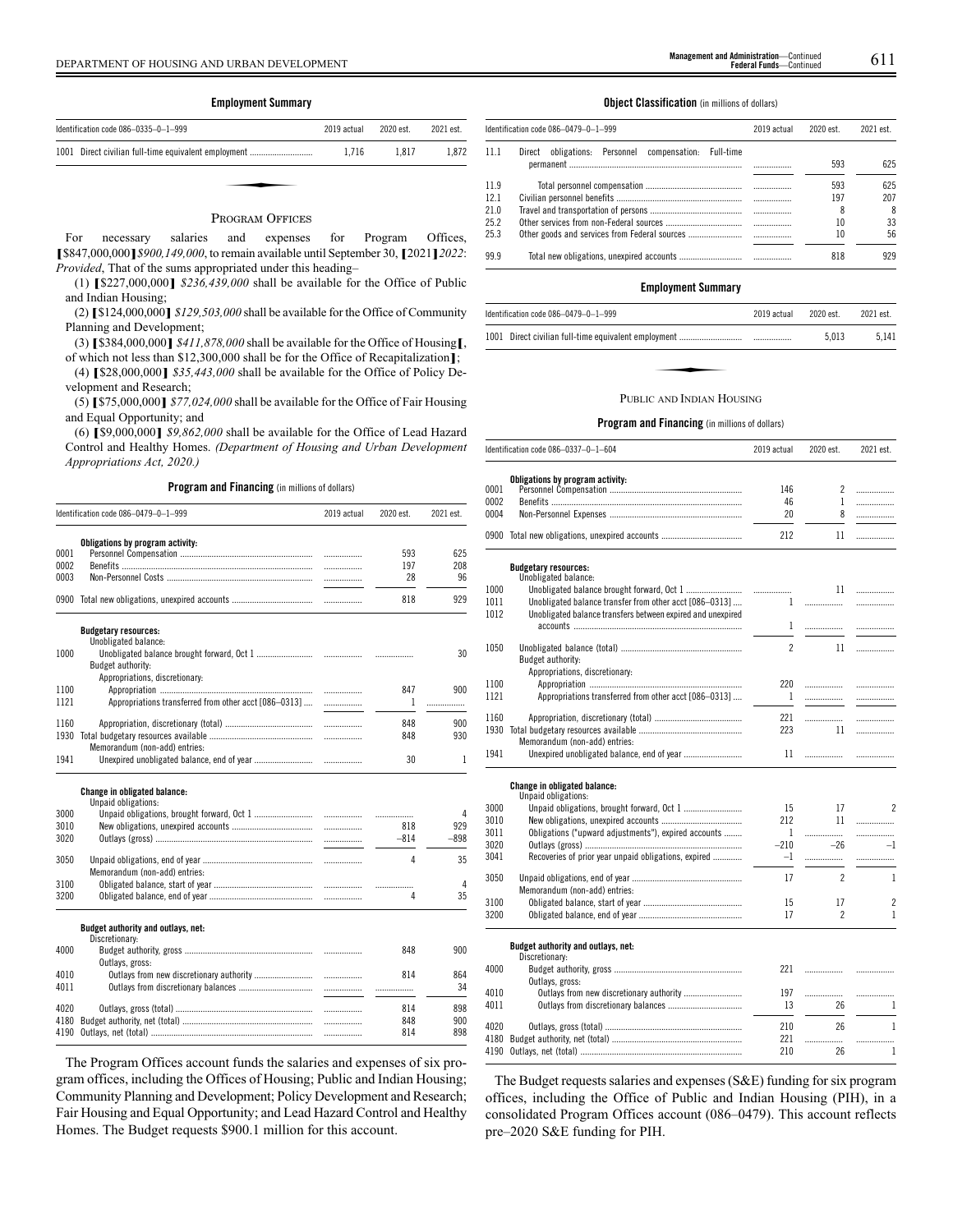#### PUBLIC AND INDIAN HOUSING—Continued

#### **Object Classification** (in millions of dollars)

|      | Identification code 086-0337-0-1-604 | 2019 actual | 2020 est. | 2021 est. |
|------|--------------------------------------|-------------|-----------|-----------|
|      | Direct obligations:                  |             |           |           |
|      | Personnel compensation:              |             |           |           |
| 11 1 |                                      | 145         |           |           |
| 11.5 |                                      |             |           |           |
| 119  |                                      | 146         |           |           |
| 12.1 |                                      | 46          |           |           |
| 210  |                                      | 3           |           |           |
| 25.2 |                                      | 8           | 8         |           |
| 25.3 |                                      | 9           |           |           |
| 99.9 |                                      | 212         |           |           |

#### **Employment Summary**

| Identification code 086-0337-0-1-604                 | 2019 actual | 2020 est. | 2021 est. |
|------------------------------------------------------|-------------|-----------|-----------|
| 1001 Direct civilian full-time equivalent employment | 1.250       | 14        |           |
|                                                      |             |           |           |
| COMMUNITY PLANNING AND DEVELOPMENT                   |             |           |           |

#### **Program and Financing** (in millions of dollars)

|      | Identification code 086-0338-0-1-451                        | 2019 actual    | 2020 est.      | 2021 est.                |
|------|-------------------------------------------------------------|----------------|----------------|--------------------------|
|      | Obligations by program activity:                            |                |                |                          |
| 0001 |                                                             | 76             | 1              | .                        |
| 0002 |                                                             | 24             | .              | .                        |
| 0006 |                                                             | $\overline{7}$ | 5              | .                        |
| 0007 |                                                             | $\overline{c}$ | 4              | 5                        |
| 0900 |                                                             | 109            | 10             | 5                        |
|      | <b>Budgetary resources:</b>                                 |                |                |                          |
| 1000 | Unobligated balance:                                        | 30             | 36             | 26                       |
| 1010 | Unobligated balance transfer to other accts [086-0335]      | $-1$           | .              |                          |
| 1012 | Unobligated balance transfers between expired and unexpired |                |                | .                        |
|      |                                                             | 1              | .              | .                        |
|      |                                                             |                |                |                          |
| 1050 |                                                             | 30             | 36             | 26                       |
|      | Budget authority:                                           |                |                |                          |
| 1100 | Appropriations, discretionary:                              | 112            |                |                          |
| 1121 | Appropriations transferred from other acct [086-0162]       | 3              | .              | .                        |
|      |                                                             |                | .              | .                        |
| 1160 |                                                             | 115            |                | .                        |
| 1930 |                                                             | 145            | 36             | 26                       |
|      | Memorandum (non-add) entries:                               |                |                |                          |
| 1941 |                                                             | 36             | 26             | 21                       |
|      | <b>Change in obligated balance:</b>                         |                |                |                          |
|      | Unpaid obligations:                                         |                |                |                          |
| 3000 |                                                             | 5              | 5              | 2                        |
| 3010 |                                                             | 109            | 10             | 5                        |
| 3020 |                                                             | $-108$         | $-13$          | $-7$                     |
| 3041 | Recoveries of prior year unpaid obligations, expired        | $-1$           | .              | .                        |
| 3050 |                                                             | 5              | $\overline{c}$ | .                        |
|      | Memorandum (non-add) entries:                               |                |                |                          |
| 3100 |                                                             | 5              | 5              | $\overline{\phantom{a}}$ |
| 3200 |                                                             | 5              | $\overline{c}$ | .                        |
|      |                                                             |                |                |                          |
|      | Budget authority and outlays, net:<br>Discretionary:        |                |                |                          |
| 4000 |                                                             | 115            |                |                          |
|      | Outlays, gross:                                             |                |                |                          |
| 4010 |                                                             | 101            | .              | .                        |
| 4011 |                                                             | $\overline{7}$ | 13             | 7                        |
|      |                                                             |                |                |                          |
| 4020 |                                                             | 108            | 13             | $\overline{1}$           |
| 4180 |                                                             | 115            | .              | .                        |
| 4190 |                                                             | 108            | 13             | 7                        |

The Budget requests salaries and expenses (S&E) funding for six program offices, including the Office of Community Planning and Development (CPD), in a consolidated Program Offices account (086–0479). This account reflects pre–2020 S&E funding for CPD.

#### **Object Classification** (in millions of dollars)

|      | ldentification code 086–0338–0–1–451 | 2019 actual | 2020 est. | 2021 est. |
|------|--------------------------------------|-------------|-----------|-----------|
|      | Direct obligations:                  |             |           |           |
|      | Personnel compensation:              |             |           |           |
| 111  |                                      | 76          |           |           |
| 11.5 |                                      |             |           |           |
| 11.9 |                                      | 78          |           |           |
| 12.1 |                                      | 24          |           |           |
| 21.0 |                                      |             |           |           |
| 25.2 |                                      |             | հ         |           |
| 25.3 |                                      |             |           |           |
| 99 9 |                                      | 109         | 10        | 5         |

#### **Employment Summary**

| Identification code 086-0338-0-1-451                 | 2019 actual | 2020 est. | 2021 est. |
|------------------------------------------------------|-------------|-----------|-----------|
| 1001 Direct civilian full-time equivalent employment | 679         | 31        | 26        |
|                                                      |             |           |           |
| HOUSING                                              |             |           |           |

#### HOUSING

#### **Program and Financing** (in millions of dollars)

|      | Identification code 086-0334-0-1-604                        | 2019 actual  | 2020 est.    | 2021 est. |
|------|-------------------------------------------------------------|--------------|--------------|-----------|
|      | Obligations by program activity:                            |              |              |           |
| 0001 |                                                             | 266          | 4            | .         |
| 0002 |                                                             | 84           | $\mathbf{1}$ | .         |
| 0003 |                                                             | 19           | 9            | .         |
|      | 0900 Total new obligations, unexpired accounts              | 369          | 14           | .         |
|      | <b>Budgetary resources:</b>                                 |              |              |           |
|      | Unobligated balance:                                        |              |              |           |
| 1000 |                                                             |              | 14           | .         |
| 1010 | Unobligated balance transfer to other accts [086-0335]      | $-3$         |              | .         |
| 1010 | Unobligated balance transfer to other accts [086-0339]      | $-1$         |              |           |
| 1012 | Unobligated balance transfers between expired and unexpired |              |              |           |
|      |                                                             | 4            |              | .         |
| 1050 |                                                             |              | 14           |           |
|      | Budget authority:                                           |              |              |           |
|      | Appropriations, discretionary:                              |              |              |           |
| 1100 |                                                             | 383          |              | .         |
| 1900 |                                                             | 383          |              | .         |
|      |                                                             | 383          | 14           | .         |
|      | Memorandum (non-add) entries:                               |              |              |           |
| 1941 |                                                             | 14           |              |           |
|      |                                                             |              |              |           |
|      | <b>Change in obligated balance:</b><br>Unpaid obligations:  |              |              |           |
| 3000 | Unpaid obligations, brought forward, Oct 1                  | 18           | 20           | 3         |
| 3010 |                                                             | 369          | 14           | .         |
| 3011 | Obligations ("upward adjustments"), expired accounts        | $\mathbf{1}$ | .            |           |
| 3020 |                                                             | $-367$       | $-31$        | $-3$      |
| 3041 | Recoveries of prior year unpaid obligations, expired        | $-1$         | .            | .         |
|      |                                                             |              |              |           |
| 3050 |                                                             | 20           | 3            | .         |
|      | Memorandum (non-add) entries:                               |              |              |           |
| 3100 |                                                             | 18           | 20           | 3         |
| 3200 |                                                             | 20           | 3            | .         |
|      | Budget authority and outlays, net:                          |              |              |           |
|      | Discretionary:                                              |              |              |           |
| 4000 |                                                             | 383          |              | .         |
|      | Outlays, gross:                                             |              |              |           |
| 4010 | Outlays from new discretionary authority                    | 351          |              | .         |
| 4011 |                                                             | 16           | 31           | 3         |
|      |                                                             |              |              |           |
| 4020 |                                                             | 367          | 31           | 3         |
| 4180 |                                                             | 383          | .            | .         |
|      |                                                             | 367          | 31           | 3         |
|      |                                                             |              |              |           |

The Budget requests salaries and expenses (S&E) funding for six program offices, including the Office of Housing, in a consolidated Program Offices account (086–0479). This account reflects pre–2020 S&E funding for the Office of Housing.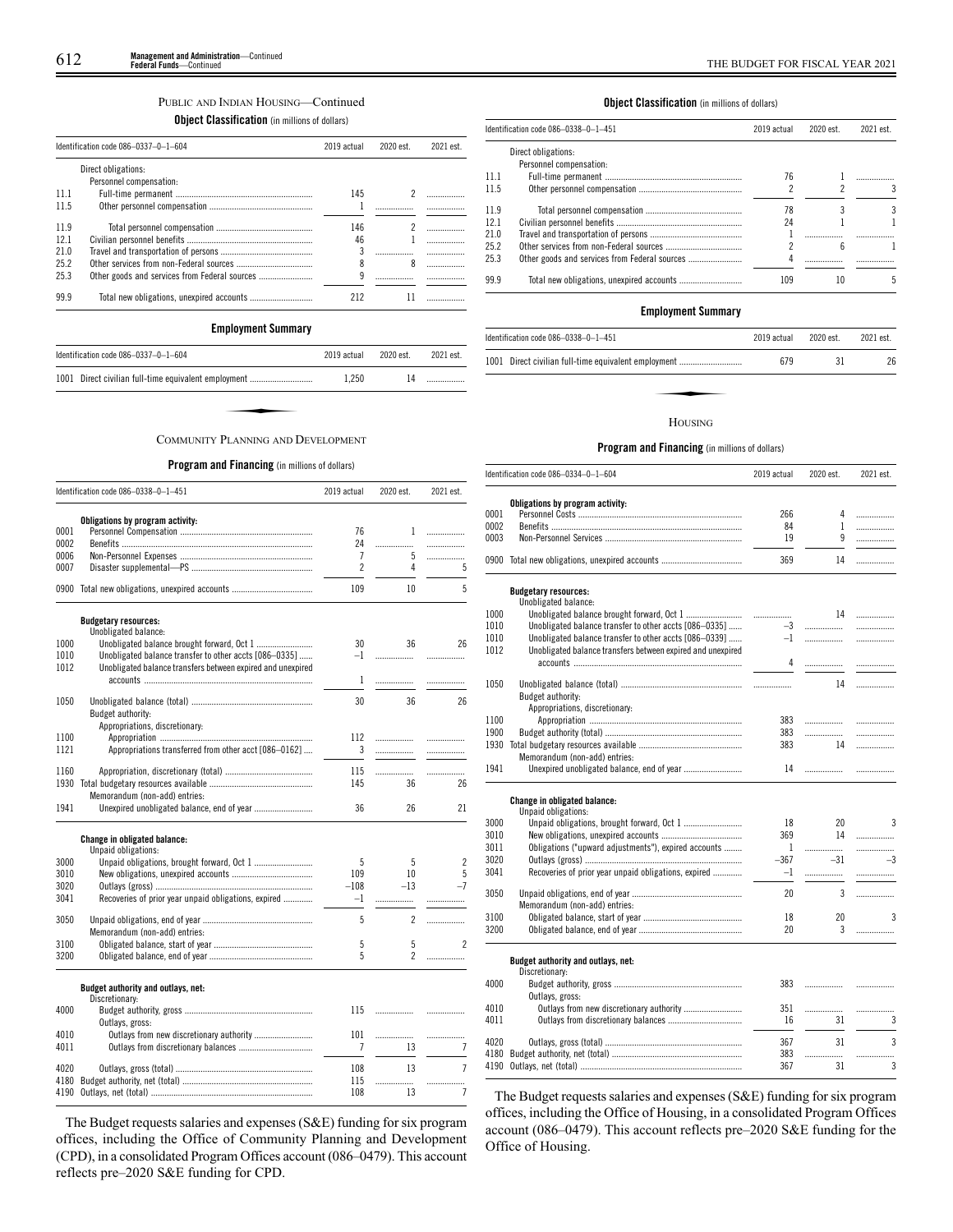#### **Object Classification** (in millions of dollars)

|      | Identification code 086-0334-0-1-604          | 2019 actual | 2020 est. | 2021 est. |
|------|-----------------------------------------------|-------------|-----------|-----------|
|      | Direct obligations:                           |             |           |           |
|      | Personnel compensation:                       |             |           |           |
| 11.1 |                                               | 261         | 4         |           |
| 11.5 |                                               | 5           |           |           |
| 119  |                                               | 266         | 4         |           |
| 12.1 |                                               | 84          |           | .         |
| 21.0 |                                               | 4           | 3         | .         |
| 25.1 |                                               | C           |           |           |
| 25.2 |                                               |             | 4         | .         |
| 25.3 | Other goods and services from Federal sources | 11          | 2         |           |
| 99.9 |                                               | 369         | 14        |           |

#### **Employment Summary**

| Identification code 086-0334-0-1-604                 | 2019 actual | 2020 est. | 2021 est. |
|------------------------------------------------------|-------------|-----------|-----------|
| 1001 Direct civilian full-time equivalent employment | 2.381       | 31        |           |
|                                                      |             |           |           |
| POLICY DEVELOPMENT AND RESEARCH                      |             |           |           |

#### **Program and Financing** (in millions of dollars)

|      | Identification code 086-0339-0-1-451                    | 2019 actual    | 2020 est.    | 2021 est. |
|------|---------------------------------------------------------|----------------|--------------|-----------|
|      | Obligations by program activity:                        |                |              |           |
| 0001 |                                                         | 17             |              | .         |
| 0002 |                                                         | 5              | .            | .         |
| 0003 |                                                         | 3              | $\mathbf{1}$ | .         |
|      |                                                         |                |              |           |
|      | 0900 Total new obligations, unexpired accounts          | 25             | $\mathbf{1}$ | .         |
|      | <b>Budgetary resources:</b>                             |                |              |           |
|      | Unobligated balance:                                    |                |              |           |
| 1000 |                                                         |                |              |           |
| 1011 | Unobligated balance transfer from other acct [086-0334] |                |              | .         |
|      |                                                         |                |              |           |
| 1050 |                                                         | $\mathbf{1}$   |              | 1         |
|      | Budget authority:                                       |                |              |           |
|      | Appropriations, discretionary:                          |                |              |           |
| 1100 |                                                         | 26             |              | .         |
| 1930 |                                                         | 27             | $\mathbf{1}$ |           |
|      | Memorandum (non-add) entries:                           |                |              |           |
| 1940 |                                                         |                | $-1$         | .         |
| 1941 |                                                         |                |              | .         |
|      |                                                         |                |              |           |
|      | Change in obligated balance:<br>Unpaid obligations:     |                |              |           |
| 3000 | Unpaid obligations, brought forward, Oct 1              | $\overline{c}$ | 3            | 1         |
| 3010 |                                                         | 25             |              | 1         |
| 3020 |                                                         | $-24$          | $-3$         | $-1$      |
|      |                                                         |                |              |           |
| 3050 |                                                         | 3              | 1            | .         |
|      | Memorandum (non-add) entries:                           |                |              |           |
| 3100 |                                                         | 2              | 3            | 1         |
| 3200 |                                                         | 3              | 1            | .         |
|      | Budget authority and outlays, net:                      |                |              |           |
|      | Discretionary:                                          |                |              |           |
| 4000 |                                                         |                |              | .         |
|      | Outlays, gross:                                         |                |              |           |
| 4010 | Outlays from new discretionary authority                | 23             |              | .         |
| 4011 |                                                         | 1              | 3            | 1         |
|      |                                                         |                |              |           |
| 4020 |                                                         | 24             | 3            | 1         |
| 4180 |                                                         | 26             | .            | .         |
| 4190 |                                                         | 24             | 3            | 1         |
|      |                                                         |                |              |           |

The Budget requests salaries and expenses (S&E) funding for six program offices, including the Office of Policy Development and Research (PD&R), in a consolidated Program Offices account (086–0479). This account reflects pre–2020 S&E funding for PD&R.

**Management and Administration—Continued<br><b>Federal Funds**—Continued

#### **Object Classification** (in millions of dollars)

|      | ldentification code 086–0339–0–1–451          | 2019 actual | 2020 est. | 2021 est. |
|------|-----------------------------------------------|-------------|-----------|-----------|
|      | Direct obligations:                           |             |           |           |
| 11.1 |                                               |             |           |           |
| 12.1 |                                               |             |           |           |
| 25.2 |                                               |             |           |           |
| 25.3 | Other goods and services from Federal sources |             |           |           |
| 99.9 |                                               | 25          |           |           |

#### **Employment Summary**

| Identification code 086-0339-0-1-451                 | 2019 actual | 2020 est. | 2021 est. |
|------------------------------------------------------|-------------|-----------|-----------|
| 1001 Direct civilian full-time equivalent employment | 136         |           |           |
|                                                      |             |           |           |
| FAIR HOUSING AND EQUAL OPPORTUNITY                   |             |           |           |

#### **Program and Financing** (in millions of dollars)

|      | Identification code 086-0340-0-1-751                | 2019 actual                   | 2020 est.      | 2021 est.                |
|------|-----------------------------------------------------|-------------------------------|----------------|--------------------------|
|      | Obligations by program activity:                    |                               |                |                          |
| 0001 |                                                     | 48                            | $\mathfrak{p}$ | .                        |
| 0002 |                                                     | 14                            | 1              | .                        |
| 0003 |                                                     | 4                             | 4              | .                        |
|      | 0900 Total new obligations, unexpired accounts      | 66                            | $\overline{7}$ | .                        |
|      | <b>Budgetary resources:</b><br>Unobligated balance: |                               |                |                          |
| 1000 |                                                     |                               | 7              | .                        |
|      | Budget authority:                                   |                               |                |                          |
|      | Appropriations, discretionary:                      |                               |                |                          |
| 1100 |                                                     | 73                            | .              |                          |
| 1930 |                                                     | 73                            | 7              | .                        |
|      | Memorandum (non-add) entries:                       |                               |                |                          |
| 1941 | Unexpired unobligated balance, end of year          | 7                             |                | .                        |
|      | Change in obligated balance:<br>Unpaid obligations: |                               |                |                          |
| 3000 |                                                     | 5                             | 6              | $\overline{\mathcal{C}}$ |
| 3010 |                                                     | 66                            | 7              | .                        |
| 3020 |                                                     | $-65$                         | $-11$          | $-2$                     |
| 3050 | Memorandum (non-add) entries:                       | $6\overline{6}$               | 2              | .                        |
| 3100 |                                                     | 5                             | 6              | $\mathfrak{p}$           |
| 3200 |                                                     | 6                             | $\overline{2}$ | .                        |
|      | Budget authority and outlays, net:                  |                               |                |                          |
| 4000 | Discretionary:                                      | 73                            |                |                          |
|      | Outlays, gross:                                     |                               |                |                          |
| 4010 |                                                     | 62                            | .              |                          |
| 4011 |                                                     | 3<br>$\overline{\phantom{0}}$ | 11             | $\overline{\mathcal{C}}$ |
| 4020 |                                                     | 65                            | 11             | $\overline{\mathcal{C}}$ |
| 4180 |                                                     | 73                            | .              | .                        |
| 4190 |                                                     | 65                            | 11             | $\overline{c}$           |

The Budget requests salaries and expenses (S&E) funding for six program offices, including the Office of Fair Housing and Equal Opportunity (FHEO), in a consolidated Program Offices account (086–0479). This account reflects pre–2020 S&E funding for FHEO.

### **Object Classification** (in millions of dollars)

|       | Identification code 086-0340-0-1-751 | 2019 actual | 2020 est. | 2021 est. |
|-------|--------------------------------------|-------------|-----------|-----------|
|       | Direct obligations:                  |             |           |           |
|       | Personnel compensation:              |             |           |           |
| -11.1 |                                      | 47          |           |           |
| 11.5  |                                      |             |           |           |
| 11.9  |                                      | 48          |           |           |
| 12.1  |                                      | 14          |           | .         |
| 21.0  |                                      |             |           | .         |
| 25.2  |                                      |             |           |           |
| 25.3  |                                      |             |           |           |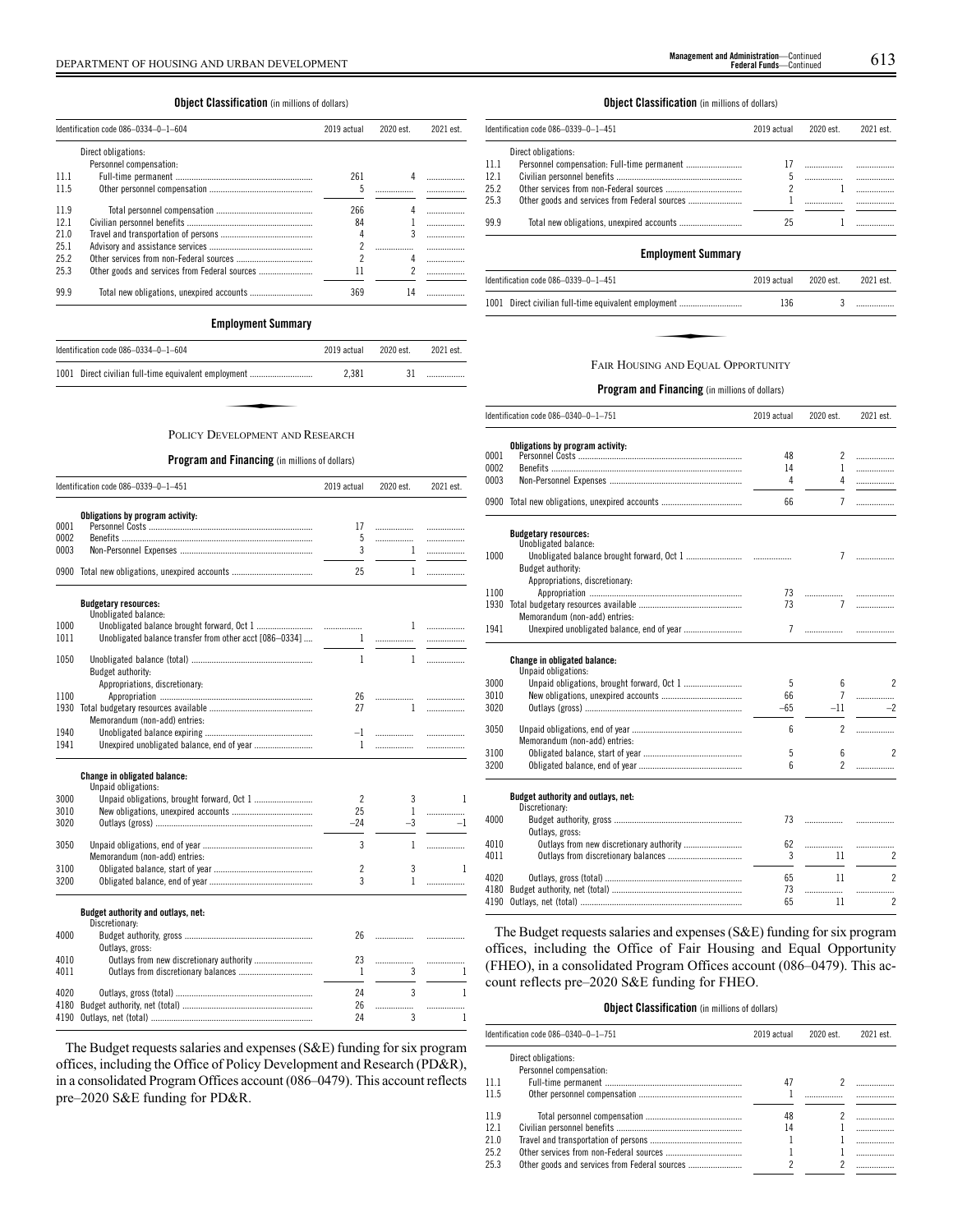#### FAIR HOUSING AND EQUAL OPPORTUNITY—Continued

**Object Classification**—Continued

|      |                                                 |             | 2020 est. | 2021 est. |
|------|-------------------------------------------------|-------------|-----------|-----------|
| 99.9 |                                                 | 66          |           |           |
|      | <b>Employment Summary</b>                       |             |           |           |
|      | Identification code $086-0340-0-1-751$          | 2019 actual | 2020 est. | 2021 est. |
| 1001 | Direct civilian full-time equivalent employment | 435         | 19        |           |

#### **Program and Financing** (in millions of dollars)

|                      | Identification code 086-0341-0-1-451                 | 2019 actual                           | 2020 est.    | 2021 est. |
|----------------------|------------------------------------------------------|---------------------------------------|--------------|-----------|
| 0001<br>0002<br>0003 | Obligations by program activity:                     | 5 <sup>5</sup><br>$\overline{2}$<br>1 |              | .         |
| 0900                 |                                                      | 8                                     | $\mathbf{1}$ | 1<br>.    |
|                      | <b>Budgetary resources:</b><br>Unobligated balance:  |                                       |              |           |
| 1000                 | Budget authority:<br>Appropriations, discretionary:  |                                       |              | 1         |
| 1100                 |                                                      |                                       |              |           |
| 1930                 |                                                      | 9                                     | $\mathbf{1}$ | .         |
| 1941                 | Memorandum (non-add) entries:                        |                                       |              |           |
|                      | Change in obligated balance:                         |                                       |              |           |
| 3010                 | Unpaid obligations:                                  | 8                                     |              | 1         |
| 3020                 |                                                      | $-8$                                  | $-1$         | .         |
|                      | Budget authority and outlays, net:<br>Discretionary: |                                       |              |           |
| 4000                 | Outlays, gross:                                      | 9                                     |              | .         |
| 4010                 |                                                      | 8                                     |              |           |
| 4011                 |                                                      |                                       |              | 1         |
|                      |                                                      |                                       |              |           |
| 4020                 |                                                      | 8                                     | $\mathbf{1}$ | .         |
| 4180                 |                                                      | 9                                     |              |           |
| 4190                 |                                                      | 8                                     | 1            | .         |

The Budget requests salaries and expenses (S&E) funding for six program offices, including the Office of Lead Hazard Control and Healthy Homes (OLHCHH), in a consolidated Program Offices account (086–0479). This account reflects pre–2020 S&E funding for OLHCHH.

#### **Object Classification** (in millions of dollars)

|      | Identification code $086-0341-0-1-451$<br>2019 actual<br>2020 est. |  | 2021 est. |  |
|------|--------------------------------------------------------------------|--|-----------|--|
|      | Direct obligations:                                                |  |           |  |
| 11.1 |                                                                    |  |           |  |
| 12.1 |                                                                    |  |           |  |
| 25.3 | Other goods and services from Federal sources                      |  |           |  |
| 99.9 |                                                                    |  |           |  |

#### **Employment Summary**

| Identification code 086-0341-0-1-451                 | 2019 actual | 2020 est. | 2021 est. |
|------------------------------------------------------|-------------|-----------|-----------|
| 1001 Direct civilian full-time equivalent employment | 44          |           |           |
|                                                      |             |           |           |
|                                                      |             |           |           |

#### SALARIES AND EXPENSES

#### **Program and Financing** (in millions of dollars)

|      | Identification code 086-0143-0-1-999                               | 2019 actual    | 2020 est.      | 2021 est.      |
|------|--------------------------------------------------------------------|----------------|----------------|----------------|
|      | Obligations by program activity:                                   |                |                |                |
| 0801 |                                                                    | 3              | $\mathbf{1}$   | .              |
| 0803 |                                                                    | $\mathbf{1}$   | .              | .              |
|      | 0900 Total new obligations, unexpired accounts (object class 25.2) | $\overline{4}$ | $\mathbf{1}$   | .              |
|      | <b>Budgetary resources:</b>                                        |                |                |                |
|      | Unobligated balance:                                               |                |                |                |
| 1000 |                                                                    | 4              | 4              | 4              |
|      | Budget authority:                                                  |                |                |                |
| 1700 | Spending authority from offsetting collections, discretionary:     | 3              | $\mathbf{1}$   | .              |
| 1701 | Change in uncollected payments, Federal sources                    | $\mathbf{1}$   | .              | .              |
|      |                                                                    |                |                |                |
| 1750 | Spending auth from offsetting collections, disc (total)            | 4              | $\mathbf{1}$   | .              |
| 1900 |                                                                    | 4              | $\mathbf{1}$   | .              |
|      |                                                                    | 8              | 5              | 4              |
|      | Memorandum (non-add) entries:                                      |                |                |                |
| 1941 | Unexpired unobligated balance, end of year                         | 4              | 4              | 4              |
|      |                                                                    |                |                |                |
|      | <b>Change in obligated balance:</b><br>Unpaid obligations:         |                |                |                |
| 3000 |                                                                    |                | $\mathfrak{p}$ | $\mathfrak{p}$ |
| 3010 |                                                                    | 4              | $\mathbf{1}$   | .              |
| 3020 |                                                                    | $-2$           | $-1$           | .              |
| 3050 |                                                                    | $\overline{c}$ | $\overline{2}$ | $\overline{2}$ |
|      | Uncollected payments:                                              |                |                |                |
| 3060 | Uncollected pymts, Fed sources, brought forward, Oct 1             | $-2$           | $-3$           | $-3$           |
| 3070 | Change in uncollected pymts, Fed sources, unexpired                | $-1$           | .              | .              |
|      |                                                                    |                |                |                |
| 3090 | Uncollected pymts, Fed sources, end of year                        | $-3$           | $-3$           | $-3$           |
|      | Memorandum (non-add) entries:                                      |                |                |                |
| 3100 |                                                                    | $-2$           | $-1$           | $-1$           |
| 3200 |                                                                    | $-1$           | $-1$           | $-1$           |
|      | Budget authority and outlays, net:                                 |                |                |                |
|      | Discretionary:                                                     |                |                |                |
| 4000 |                                                                    | 4              | $\mathbf{1}$   | .              |
|      | Outlays, gross:                                                    |                |                |                |
| 4010 |                                                                    | $\mathfrak{p}$ | $\mathbf{1}$   | .              |
|      | Offsets against gross budget authority and outlays:                |                |                |                |
|      | Offsetting collections (collected) from:                           |                |                |                |
| 4030 |                                                                    | $-3$           |                |                |
|      | Additional offsets against gross budget authority only:            |                |                |                |
| 4050 | Change in uncollected pymts, Fed sources, unexpired                | $-1$           |                | .              |
| 4080 |                                                                    | $-1$           |                | .              |
| 4180 |                                                                    |                | .              | .              |
| 4190 |                                                                    | $-1$           |                |                |
|      |                                                                    |                |                |                |

This account primarily supports the salaries and expenses of Departmental<br>
ersonnel responding to disasters. Resources are derived from reimbursable<br>
greements such as FEMA Mission Assignments. personnel responding to disasters. Resources are derived from reimbursable agreements such as FEMA Mission Assignments.

#### OFFICE OF INSPECTOR GENERAL

For necessary salaries and expenses of the Office of Inspector General in carrying out the Inspector General Act of 1978, as amended, **[**\$128,200,000**]***\$133,300,000*: *Provided*, That the Inspector General shall have independent authority over all personnel *and acquisition* issues within this office**[**: *Provided further*, That the Office of Inspector General shall procure and rely upon the services of an independent external auditor(s) to audit the fiscal year 2020 and subsequent financial statements of the Department of Housing and Urban Development including the financial statements of the Federal Housing Administration and the Government National Mortgage Association: *Provided further*, That in addition to amounts under this heading otherwise available for the purposes specified in the previous proviso, \$10,000,000 to remain available until September 30, 2021, shall be available only for such specified purposes**]**. *(Department of Housing and Urban Development Appropriations Act, 2020.)*

| Identification code 086-0189-0-1-451                                  | 2019 actual | 2020 est. | 2021 est. |
|-----------------------------------------------------------------------|-------------|-----------|-----------|
| Obligations by program activity:<br>0001<br>OIG Salaries and Benefits | 101         | 102       | 98        |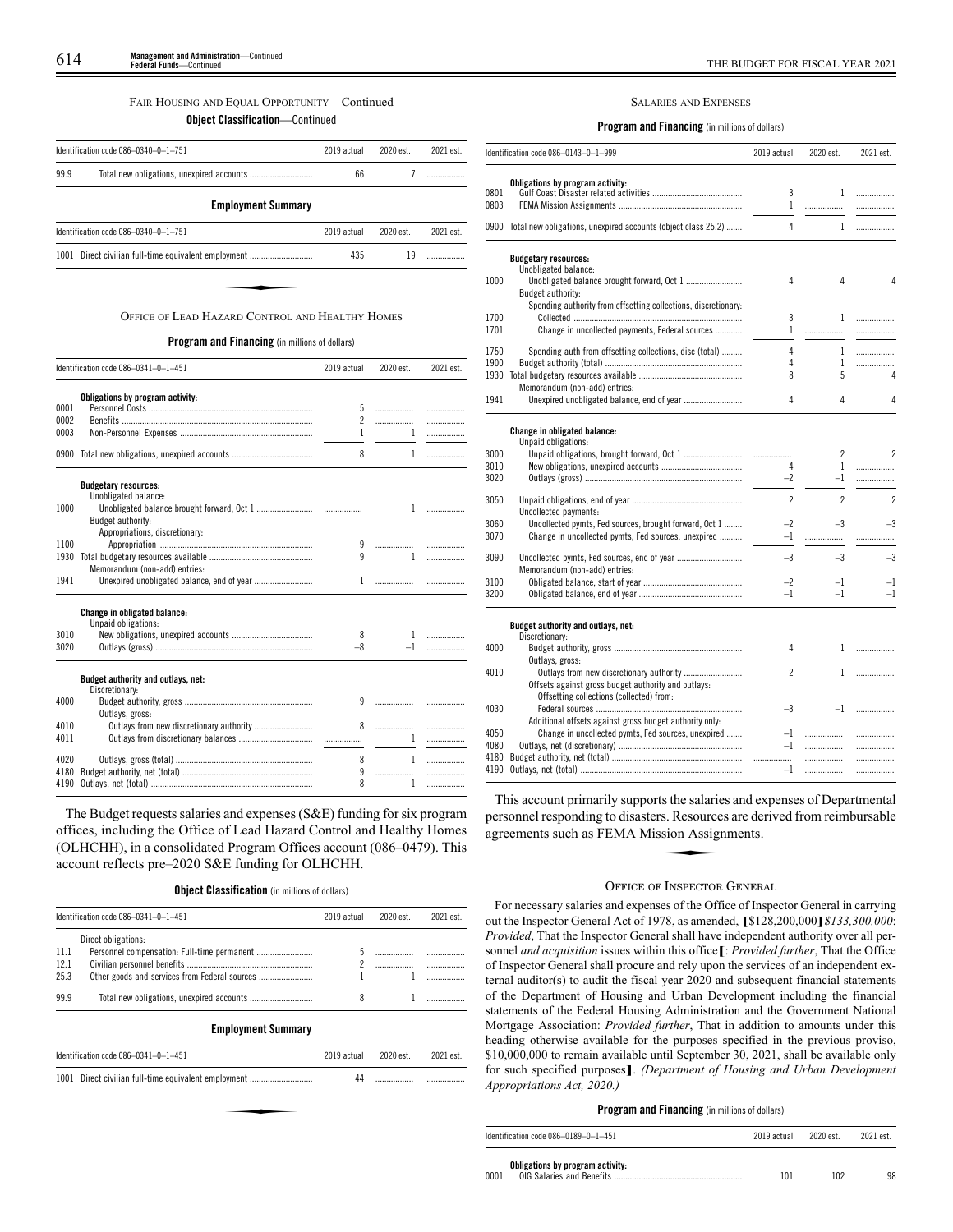| 0002<br>0004 | Hurricane Sandy and Other Disaster related activities                                   | 27<br>. | 36<br>2 | 35<br>3 |
|--------------|-----------------------------------------------------------------------------------------|---------|---------|---------|
| 0900         |                                                                                         | 128     | 140     | 136     |
|              | <b>Budgetary resources:</b>                                                             |         |         |         |
| 1000         | Unobligated balance:<br>Unobligated balance brought forward, Oct 1<br>Budget authority: | 10      | 9       | 7       |
|              | Appropriations, discretionary:                                                          |         |         |         |
| 1100         |                                                                                         | 128     | 138     | 133     |
| 1930         | Memorandum (non-add) entries:                                                           | 138     | 147     | 140     |
| 1940         |                                                                                         | $-1$    |         |         |
| 1941         |                                                                                         | 9       | 7       | 4       |
|              |                                                                                         |         |         |         |
|              | Change in obligated balance:<br>Unpaid obligations:                                     |         |         |         |
| 3000         |                                                                                         | 20      | 21      | 28      |
| 3010         |                                                                                         | 128     | 140     | 136     |
| 3011         | Obligations ("upward adjustments"), expired accounts                                    | 4       | .       |         |
| 3020         |                                                                                         | $-127$  | $-131$  | $-140$  |
| 3041         | Recoveries of prior year unpaid obligations, expired                                    | $-4$    | $-2$    | $-2$    |
| 3050         | Memorandum (non-add) entries:                                                           | 21      | 28      | 22      |
| 3100         |                                                                                         | 20      | 21      | 28      |
| 3200         |                                                                                         | 21      | 28      | 22      |
|              | Budget authority and outlays, net:<br>Discretionary:                                    |         |         |         |
| 4000         | Outlays, gross:                                                                         | 128     | 138     | 133     |
| 4010         |                                                                                         | 111     | 115     | 110     |
| 4011         |                                                                                         | 16      | 16      | 30      |
| 4020         |                                                                                         | 127     | 131     | 140     |
| 4180         |                                                                                         | 128     | 138     | 133     |
| 4190         |                                                                                         | 127     | 131     | 140     |
|              |                                                                                         |         |         |         |

The Office of the Inspector General (OIG) provides independent and objective reviews of the integrity, efficiency and effectiveness of Departmental programs and operations. Through various activities, the OIG seeks to promote efficiency and effectiveness in programs and operations, detect and deter fraud and abuse, investigate allegations of misconduct by Department of Housing and Urban Development (HUD) employees and review and make recommendations regarding existing and proposed legislation and regulations affecting HUD. The Budget includes \$133.3 million for the OIG's agency-wide audit and investigative functions.

**Object Classification** (in millions of dollars)

|      | Identification code 086-0189-0-1-451 |     | 2020 est. | 2021 est. |
|------|--------------------------------------|-----|-----------|-----------|
|      | Direct obligations:                  |     |           |           |
|      | Personnel compensation:              |     |           |           |
| 11 1 |                                      | 66  | 69        | 66        |
| 11.5 |                                      | ĥ   |           | 8         |
| 119  |                                      | 72  | 76        | 74        |
| 12.1 |                                      | 28  | 29        | 29        |
| 210  |                                      |     |           |           |
| 231  |                                      |     |           |           |
| 25.2 |                                      |     | 25        |           |
| 31.0 |                                      |     |           |           |
| 99.9 |                                      | 128 | 140       | 136       |

#### **Employment Summary**

| Identification code 086-0189-0-1-451                 | 2019 actual | 2020 est. | 2021 est. |
|------------------------------------------------------|-------------|-----------|-----------|
| 1001 Direct civilian full-time equivalent employment | 549         | 540       | 514       |
|                                                      |             |           |           |
| $\mathbf{r}$ and $\mathbf{r}$                        |             |           |           |

#### INFORMATION TECHNOLOGY FUND

For the development, modernization, and enhancement of, modifications to, and infrastructure for Department-wide and program-specific information technology systems, for the continuing operation and maintenance of both Department-wide and program-specific information systems, and for program-related maintenance

activities, **[**\$280,000,000**]***\$257,600,000*, of which **[**\$260,000,000**]***\$237,600,000* shall remain available until September 30, **[**2021**]***2022*, and of which \$20,000,000 shall remain available until September 30, **[**2022**]***2023*: *Provided*, That any amounts transferred to this Fund under this Act shall remain available until expended: *Provided further*, That any amounts transferred to this Fund from amounts appropriated by previously enacted appropriations Acts may be used for the purposes specified under this Fund, in addition to any other information technology purposes for which such amounts were appropriated**[**: *Provided further*, That not more than 10 percent of the funds made available under this heading for development, modernization and enhancement may be obligated until the Secretary submits to the House and Senate Committees on Appropriations, for approval, a plan for expenditure that-(A) identifies for each modernization project: (i) the functional and performance capabilities to be delivered and the mission benefits to be realized, (ii) the estimated life-cycle cost, and (iii) key milestones to be met; and (B) demonstrates that each modernization project is: (i) compliant with the Department's enterprise architecture, (ii) being managed in accordance with applicable life-cycle management policies and guidance, (iii) subject to the Department's capital planning and investment control requirements, and (iv) supported by an adequately staffed project office**]**. *(Department of Housing and Urban Development Appropriations Act, 2020.)*

#### **Program and Financing** (in millions of dollars)

|              | Identification code 086-4586-0-4-451                    |            | 2019 actual<br>2020 est. |                |
|--------------|---------------------------------------------------------|------------|--------------------------|----------------|
| 0001         | Obligations by program activity:                        | 342        | 280                      | 258            |
|              | <b>Budgetary resources:</b>                             |            |                          |                |
| 1000         | Unobligated balance:                                    | 147        | 85                       | 91             |
| 1011         | Unobligated balance transfer from other acct [047-0616] | .          | 4                        | .              |
| 1021         |                                                         | .          | $\overline{c}$           | $\overline{c}$ |
|              |                                                         |            |                          |                |
| 1050         |                                                         | 147        | 91                       | 93             |
|              | Budget authority:                                       |            |                          |                |
| 1100         | Appropriations, discretionary:                          | 280        | 280                      | 258            |
| 1121         | Appropriations transferred from other acct [047-0616]   | 5          | .                        | .              |
|              |                                                         |            |                          |                |
| 1160<br>1900 |                                                         | 285<br>285 | 280<br>280               | 258<br>258     |
| 1930         |                                                         | 432        | 371                      | 351            |
|              | Memorandum (non-add) entries:                           |            |                          |                |
| 1940         |                                                         | $-5$       | .                        | . <b>.</b>     |
| 1941         |                                                         | 85         | 91                       | 93             |
|              | Change in obligated balance:<br>Unpaid obligations:     |            |                          |                |
| 3000         |                                                         | 196        | 294                      | 193            |
| 3010         |                                                         | 342        | 280                      | 258            |
| 3011         | Obligations ("upward adjustments"), expired accounts    | 3          | .                        | .              |
| 3020         |                                                         | $-240$     | $-379$                   | $-267$         |
| 3040         | Recoveries of prior year unpaid obligations, unexpired  |            | $-2$                     | $-2$           |
| 3041         | Recoveries of prior year unpaid obligations, expired    | $-7$       | .                        | .              |
| 3050         | Memorandum (non-add) entries:                           | 294        | 193                      | 182            |
| 3100         |                                                         | 196        | 294                      | 193            |
| 3200         |                                                         | 294        | 193                      | 182            |
|              | Budget authority and outlays, net:                      |            |                          |                |
| 4000         | Discretionary:                                          | 285        | 280                      | 258            |
|              | Outlays, gross:                                         |            |                          |                |
| 4010         | Outlays from new discretionary authority                | 37         | 157                      | 144            |
| 4011         |                                                         | 203        | 222                      | 123            |
| 4020         |                                                         | 240        | 379                      | 267            |
| 4180         |                                                         | 285        | 280                      | 258            |
| 4190         |                                                         | 240        | 379                      | 267            |

The Information Technology (IT) Fund provides for the infrastructure, systems, and services that support the Department of Housing and Urban Development (HUD) programs, which include all of HUD's mortgage insurance liabilities, rental subsidies, formula grants, and competitive grants. The Budget provides \$258 million for the development, modernization, enhancement, operation, and maintenance of HUD's IT infrastructure and systems. It excludes end-user IT devices and support, which is requested within HUD's Working Capital Fund account.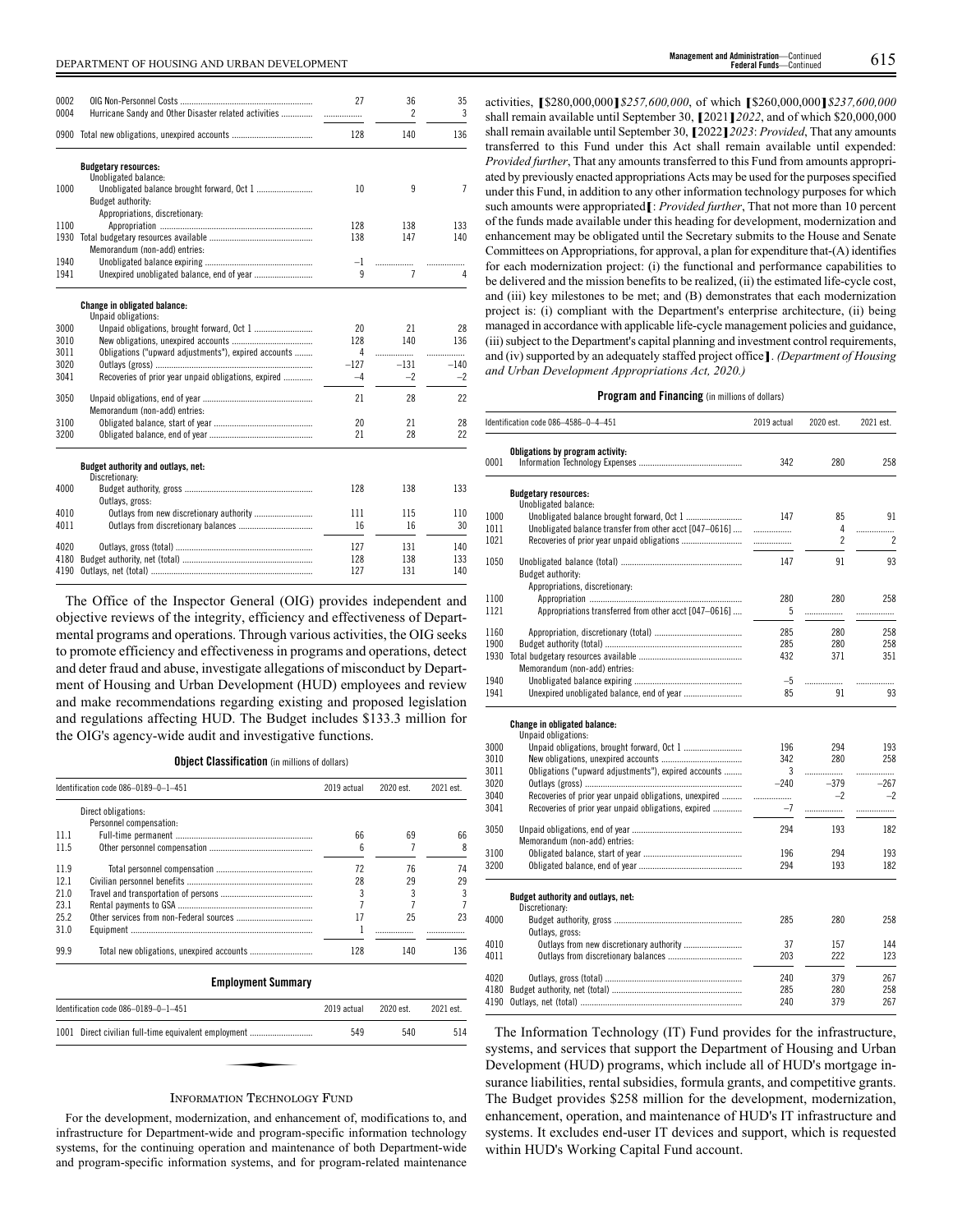#### INFORMATION TECHNOLOGY FUND—Continued

**Object Classification** (in millions of dollars)

|      | Identification code 086-4586-0-4-451                 | 2019 actual | 2020 est. | 2021 est. |
|------|------------------------------------------------------|-------------|-----------|-----------|
|      | Direct obligations:                                  |             |           |           |
| 25.7 |                                                      | 323         | 269       | 247       |
| 31.0 |                                                      | 19          | 11        | 11        |
| 99.9 |                                                      | 342         | 280       | 258       |
|      |                                                      |             |           |           |
|      |                                                      |             |           |           |
|      | $\mathbf{W}$ = = = = = $\alpha$ = = = = $\mathbf{W}$ |             |           |           |

#### WORKING CAPITAL FUND

#### (INCLUDING TRANSFER OF FUNDS)

For the working capital fund for the Department of Housing and Urban Development (referred to in this paragraph as the "Fund"), pursuant, in part, to section 7(f) of the Department of Housing and Urban Development Act (42 U.S.C. 3535(f)), amounts transferred, including reimbursements pursuant to section 7(f), to the Fund under this heading shall be available **[**only**]** for Federal shared services used by offices and agencies of the Department, and for any such portion of any office or agency's *information technology customer devices and support,* printing, records management, space renovation, furniture, or supply services the Secretary has determined shall be provided through the Fund, and the operational expenses of the Fund: *Provided*, That **[**amounts within the Fund shall not be available to provide services not specifically authorized under this heading: *Provided further*, That**]** upon a determination by the Secretary that any other service (or portion thereof) authorized under this heading shall be provided through the Fund, amounts made available in this title for salaries and expenses under the headings "Executive Offices", "Administrative Support Offices", "Program Offices", and "Government National Mortgage Association", for such services shall be transferred to the Fund, to remain available until expended: **[***Provided further*, That the Secretary shall notify the House and Senate Committees on Appropriations of its plans for executing such transfers at least fifteen (15) days in advance of such transfers:**]** *Provided further*, That the Secretary may transfer not to exceed an additional **[**\$5,000,000**]***\$10,000,000*, in aggregate, from all such appropriations, to be merged with the Fund and to remain available until expended for any purpose under this heading. *(Department of Housing and Urban Development Appropriations Act, 2020.)*

#### **Program and Financing** (in millions of dollars)

|      | Identification code 086-4598-0-4-604                                                | 2019 actual    | 2020 est. | 2021 est. |
|------|-------------------------------------------------------------------------------------|----------------|-----------|-----------|
| 0001 | Obligations by program activity:                                                    | 3              | .         |           |
| 0100 |                                                                                     | $\overline{3}$ | .         | .         |
| 0805 |                                                                                     | 37             | 42        | 99        |
| 0900 |                                                                                     | 40             | 42        | 99        |
|      | <b>Budgetary resources:</b><br>Unobligated balance:                                 |                |           |           |
| 1000 |                                                                                     | 3              | 3         | 3         |
| 1021 |                                                                                     | 1              | .         |           |
| 1050 |                                                                                     | 4              | 3         | 3         |
|      | Budget authority:<br>Spending authority from offsetting collections, discretionary: |                |           |           |
| 1700 |                                                                                     | 39             | 42        | 99        |
| 1900 |                                                                                     | 39             | 42        | 99        |
| 1930 | Memorandum (non-add) entries:                                                       | 43             | 45        | 102       |
| 1941 |                                                                                     | 3              | 3         | 3         |
|      | <b>Change in obligated balance:</b><br>Unpaid obligations:                          |                |           |           |
| 3000 |                                                                                     | 12             | 13        | 13        |
| 3010 |                                                                                     | 40             | 42        | 99        |
| 3020 |                                                                                     | $-38$          | $-42$     | $-80$     |
| 3040 | Recoveries of prior year unpaid obligations, unexpired                              | -1             | .         |           |
| 3050 | Memorandum (non-add) entries:                                                       | 13             | 13        | 32        |
| 3100 |                                                                                     | 12             | 13        | 13        |
| 3200 |                                                                                     | 13             | 13        | 32        |

|  | Budget authority and outlays, net: |  |  |  |
|--|------------------------------------|--|--|--|
|--|------------------------------------|--|--|--|

|      | Discretionary:                                      |       |       |       |
|------|-----------------------------------------------------|-------|-------|-------|
| 4000 |                                                     | 39    | 42    | 99    |
|      | Outlays, gross:                                     |       |       |       |
| 4010 |                                                     | 24    | 29    | 67    |
| 4011 |                                                     | 14    | 13    | 13    |
| 4020 |                                                     | 38    |       | 80    |
|      | Offsets against gross budget authority and outlays: |       |       |       |
|      | Offsetting collections (collected) from:            |       |       |       |
| 4030 |                                                     | $-39$ | $-42$ | -99   |
|      |                                                     |       |       |       |
|      |                                                     |       |       | $-19$ |
|      |                                                     |       |       |       |

The Working Capital Fund (WCF) is used to fund agency-wide goods and services. The WCF is revolving in nature and fully recovers its operational costs. Amounts transferred/reimbursed to the Fund are derived from salaries and expenses accounts. The WCF provides the following shared services: financial management, procurement, travel, relocation, human resources and, proposed for 2021, records management and information technology customer devices and support (previously funded in the Information Technology Fund).

#### **Object Classification** (in millions of dollars)

|      | Identification code 086-4598-0-4-604                      | 2019 actual | 2020 est. | 2021 est. |
|------|-----------------------------------------------------------|-------------|-----------|-----------|
| 25.3 | Direct obligations: Other goods and services from Federal | 3           |           |           |
| 99.0 | Reimbursable obligations:                                 |             |           |           |
| 111  |                                                           |             |           |           |
| 121  |                                                           |             |           |           |
| 25.2 |                                                           |             |           |           |
| 25.3 | Other goods and services from Federal sources             | 35          | 40        | 95        |
| 99.0 |                                                           | 37          | 42        | 99        |
| 99.9 |                                                           | 40          | 42        | 99        |

#### **Employment Summary**

| Identification code 086-4598-0-4-604                       | 2019 actual | 2020 est. | 2021 est. |
|------------------------------------------------------------|-------------|-----------|-----------|
| 2001 Reimbursable civilian full-time equivalent employment |             | 6         | 15        |
|                                                            |             |           |           |
| <b>TRANSFORMATION INITIATIVE</b>                           |             |           |           |

#### **Program and Financing** (in millions of dollars)

| Identification code 086-0402-0-1-451 |                                                                         | 2019 actual | 2020 est. | 2021 est. |
|--------------------------------------|-------------------------------------------------------------------------|-------------|-----------|-----------|
|                                      | <b>Change in obligated balance:</b>                                     |             |           |           |
|                                      | Unpaid obligations:                                                     |             |           |           |
| 3000                                 |                                                                         | 13          |           | .         |
| 3020                                 |                                                                         | $-7$        | $-2$      | .         |
| 3041                                 | Recoveries of prior year unpaid obligations, expired                    | $-2$        | $-2$      |           |
| 3050                                 | Memorandum (non-add) entries:                                           | 4           |           |           |
| 3100                                 |                                                                         | 13          |           |           |
| 3200                                 |                                                                         | 4           |           |           |
|                                      | Budget authority and outlays, net:<br>Discretionary:<br>Outlays, gross: |             |           |           |
| 4011                                 |                                                                         | 7           |           |           |
| 4180                                 |                                                                         |             |           |           |
| 4190                                 |                                                                         | 7           |           |           |
|                                      |                                                                         |             |           |           |

This account reports the remaining balances and outlays for the Trans-Final account reports the remaining balances and othings for the Transformation Initiative, which received funding from 2010 to 2014 to increase investments in research and evaluation; program demonstrations; technical ass investments in research and evaluation; program demonstrations; technical assistance; and information technology.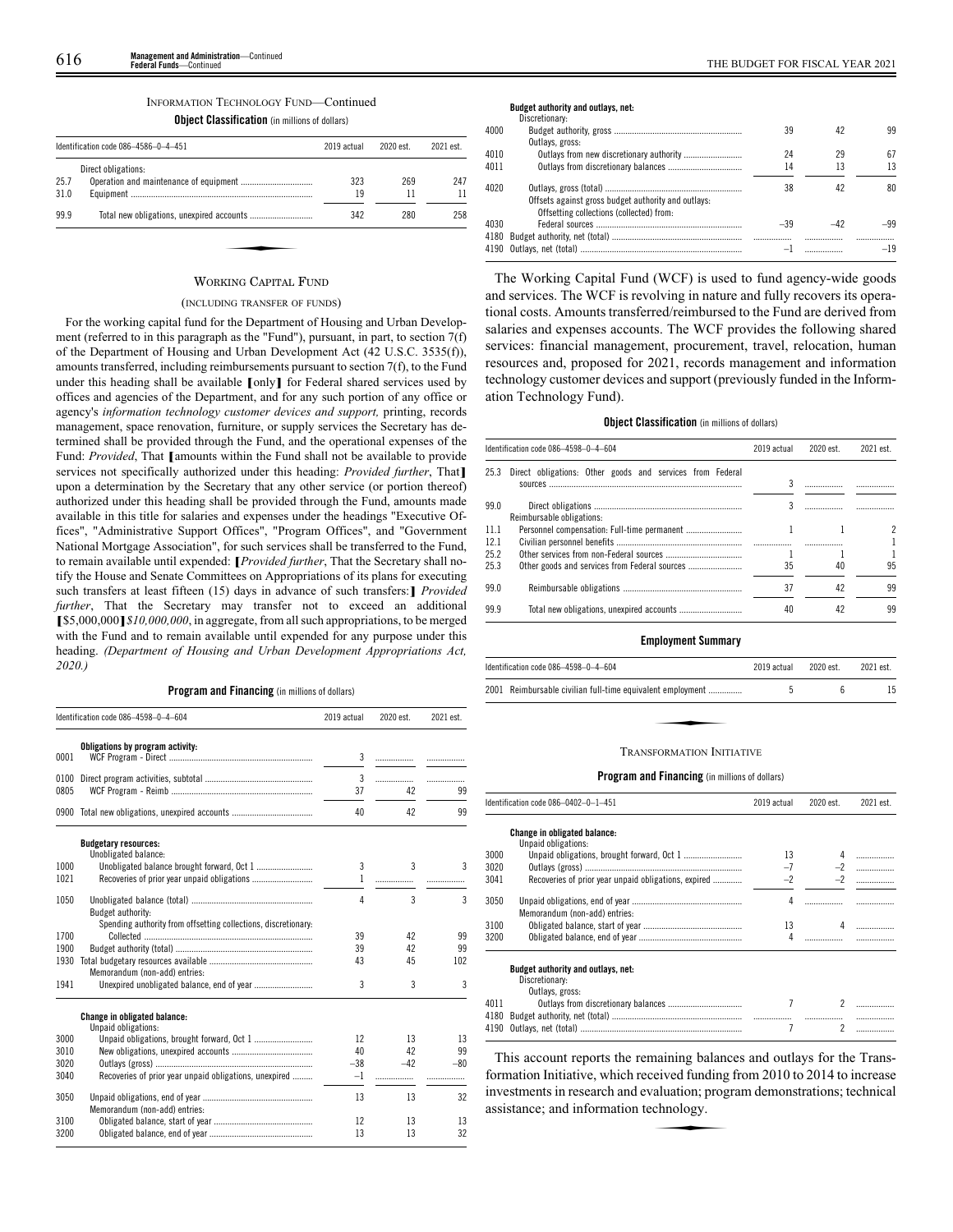### **GENERAL FUND RECEIPT ACCOUNTS**

(in millions of dollars)

|                             |                                                          | 2019 actual              | 2020 est.       | 2021 est. |
|-----------------------------|----------------------------------------------------------|--------------------------|-----------------|-----------|
|                             | Offsetting receipts from the public:                     |                          |                 |           |
| 086-267810                  | Green Retrofit Program for Multifamily Housing, Downward |                          |                 |           |
|                             |                                                          | 3                        | ĥ               | .         |
| 086-269430                  | Emergency Homeowners' Relief Fund, Downward              |                          |                 |           |
|                             |                                                          | $\overline{\phantom{a}}$ |                 | .         |
| 086-271910                  | FHA-General and Special Risk, Negative Subsidies         | 504                      | 622             | 523       |
| 086-271930                  | FHA-General and Special Risk, Downward Reestimates of    |                          |                 |           |
|                             |                                                          | 1.676                    | 3.719           | .         |
| 086-274330                  | Indian Housing Loan Guarantees, Downward Reestimates     |                          |                 |           |
|                             |                                                          | 90                       | 34              |           |
| 086-276230                  | Title VI Indian Loan Guarantee Downward Reestimate       | 14                       | 2               |           |
| 086-277330                  | Community Development Loan Guarantees, Downward          |                          |                 |           |
|                             |                                                          | 5                        | 10 <sup>2</sup> | .         |
| 086-279930                  | Native Hawaiian Housing Loan Guarantees, Downward        |                          |                 |           |
|                             |                                                          |                          | 1               | .         |
| 086-322000                  | All Other General Fund Proprietary Receipts Including    |                          |                 |           |
|                             |                                                          | $\overline{7}$           | $12 \,$         | 12        |
|                             |                                                          | 2.301                    | 4,406           | 535       |
| Intragovernmental payments: |                                                          |                          |                 |           |
|                             | 086-388510 Undistributed Intragovernmental Payments      | 5                        | 5               | 5         |
|                             |                                                          | 5                        | 5               | 5         |

### **GENERAL PROVISIONS—DEPARTMENT OF HOUSING AND URBAN DEVELOPMENT**

#### (INCLUDING TRANSFER OF FUNDS)

(INCLUDING CANCELLATIONS)

SEC. 201. *SECTION 8 SAVINGS.—*Fifty percent of the amounts of budget authority, or in lieu thereof 50 percent of the cash amounts associated with such budget authority, that are recaptured from projects described in section 1012(a) of the Stewart B. McKinney Homeless Assistance Amendments Act of 1988 (42 U.S.C. 1437f note) shall be **[**rescinded**]***cancelled* or in the case of cash, shall be remitted to the Treasury, and such amounts of budget authority or cash recaptured and not **[**rescinded**]***cancelled* or remitted to the Treasury shall be used by State housing finance agencies or local governments or local housing agencies with projects approved by the Secretary of Housing and Urban Development for which settlement occurred after January 1, 1992, in accordance with such section. Notwithstanding the previous sentence, the Secretary may award up to 15 percent of the budget authority or cash recaptured and not **[**rescinded**]***cancelled* or remitted to the Treasury to provide project owners with incentives to refinance their project at a lower interest rate.

SEC. 202. *FAIR HOUSING ACT INVESTIGATIONS AND PROSECU-TIONS.—*None of the amounts made available under this Act may be used during fiscal year **[**2020**]***2021* to investigate or prosecute under the Fair Housing Act any otherwise lawful activity engaged in by one or more persons, including the filing or maintaining of a nonfrivolous legal action, that is engaged in solely for the purpose of achieving or preventing action by a Government official or entity, or a court of competent jurisdiction.

SEC. 203. *COMPETITION IN ACCORDANCE WITH HUD REFORM ACT.—*Except as explicitly provided in law, any grant, cooperative agreement or other assistance made pursuant to title II of this Act shall be made on a competitive basis and in accordance with section 102 of the Department of Housing and Urban Development Reform Act of 1989 (42 U.S.C. 3545).

SEC. 204. *GNMA LEGAL SERVICES.—*Funds of the Department of Housing and Urban Development subject to the Government Corporation Control Act or section 402 of the Housing Act of 1950 shall be available, without regard to the limitations on administrative expenses, for legal services on a contract or fee basis, and for utilizing and making payment for services and facilities of the Federal National Mortgage Association, Government National Mortgage Association, Federal Home Loan Mortgage Corporation, Federal Financing Bank, Federal Reserve banks or any member thereof, Federal Home Loan banks, and any insured bank within the meaning of the Federal Deposit Insurance Corporation Act, as amended (12 U.S.C. 1811–1).

**[**<sup>S</sup>EC. 205. Unless otherwise provided for in this Act or through a reprogramming of funds, no part of any appropriation for the Department of Housing and Urban Development shall be available for any program, project or activity in excess of amounts set forth in the budget estimates submitted to Congress.**]**

<sup>S</sup>EC. **[**206**]***205*. *HUD CORPORATION EXPENDITURES.—*Corporations and agencies of the Department of Housing and Urban Development which are subject

to the Government Corporation Control Act are hereby authorized to make such expenditures, within the limits of funds and borrowing authority available to each such corporation or agency and in accordance with law, and to make such contracts and commitments without regard to fiscal year limitations as provided by section 104 of such Act as may be necessary in carrying out the programs set forth in the budget for **[**2020**]***2021* for such corporation or agency except as hereinafter provided: *Provided*, That collections of these corporations and agencies may be used for new loan or mortgage purchase commitments only to the extent expressly provided for in this Act (unless such loans are in support of other forms of assistance provided for in this or prior appropriations Acts), except that this proviso shall not apply to the mortgage insurance or guaranty operations of these corporations, or where loans or mortgage purchases are necessary to protect the financial interest of the United States Government.

**[**<sup>S</sup>EC. 207. The Secretary of Housing and Urban Development shall provide quarterly reports to the House and Senate Committees on Appropriations regarding all uncommitted, unobligated, recaptured and excess funds in each program and activity within the jurisdiction of the Department and shall submit additional, updated budget information to these Committees upon request.**]**

**[**<sup>S</sup>EC. 208. No funds provided under this title may be used for an audit of the Government National Mortgage Association that makes applicable requirements under the Federal Credit Reform Act of 1990 (2 U.S.C. 661 et seq.).**]**

<sup>S</sup>EC. **[**209**]***206*. *TRANSFERS OF ASSISTANCE, DEBT, AND USE RESTRIC-TIONS.*

(a) AUTHORITY*.—*Notwithstanding any other provision of law, subject to the conditions listed under this section, for fiscal years **[**2020**]***2021* and **[**2021**]** *2022*, the Secretary of Housing and Urban Development may authorize the transfer of some or all project-based assistance, debt held or insured by the Secretary and statutorily required low-income and very low-income use restrictions if any, associated with one or more multifamily housing project or projects to another multifamily housing project or projects.

(b) PHASED TRANSFERS.—Transfers of project-based assistance under this section may be done in phases to accommodate the financing and other requirements related to rehabilitating or constructing the project or projects to which the assistance is transferred, to ensure that such project or projects meet the standards under subsection (c).

(c) CONDITIONS*.—*The transfer authorized in subsection (a) is subject to the following conditions:

(1) NUMBER AND BEDROOM SIZE OF UNITS.—

(A) For occupied units in the transferring project: The number of low-income and very low-income units and the configuration (i.e., bedroom size) provided by the transferring project shall be no less than when transferred to the receiving project or projects and the net dollar amount of Federal assistance provided to the transferring project shall remain the same in the receiving project or projects.

(B) For unoccupied units in the transferring project: The Secretary may authorize a reduction in the number of dwelling units in the receiving project or projects to allow for a reconfiguration of bedroom sizes to meet current market demands, as determined by the Secretary and provided there is no increase in the project-based assistance budget authority.

(2) The transferring project shall, as determined by the Secretary, be either physically obsolete or economically nonviable*, or be reasonably expected to become economically nonviable when complying with state or Federal requirements for community integration and reduced concentration of individuals with disabilities*.

(3) The receiving project or projects shall meet or exceed applicable physical standards established by the Secretary.

(4) The owner or mortgagor of the transferring project shall notify and consult with the tenants residing in the transferring project and provide a certification of approval by all appropriate local governmental officials.

(5) The tenants of the transferring project who remain eligible for assistance to be provided by the receiving project or projects shall not be required to vacate their units in the transferring project or projects until new units in the receiving project are available for occupancy.

(6) The Secretary determines that this transfer is in the best interest of the tenants.

(7) If either the transferring project or the receiving project or projects meets the condition specified in subsection  $(d)(2)(A)$ , any lien on the receiving project resulting from additional financing obtained by the owner shall be subordinate to any FHA-insured mortgage lien transferred to, or placed on, such project by the Secretary, except that the Secretary may waive this requirement upon determination that such a waiver is necessary to facilitate the financing of acquisition, construction, and/or rehabilitation of the receiving project or projects.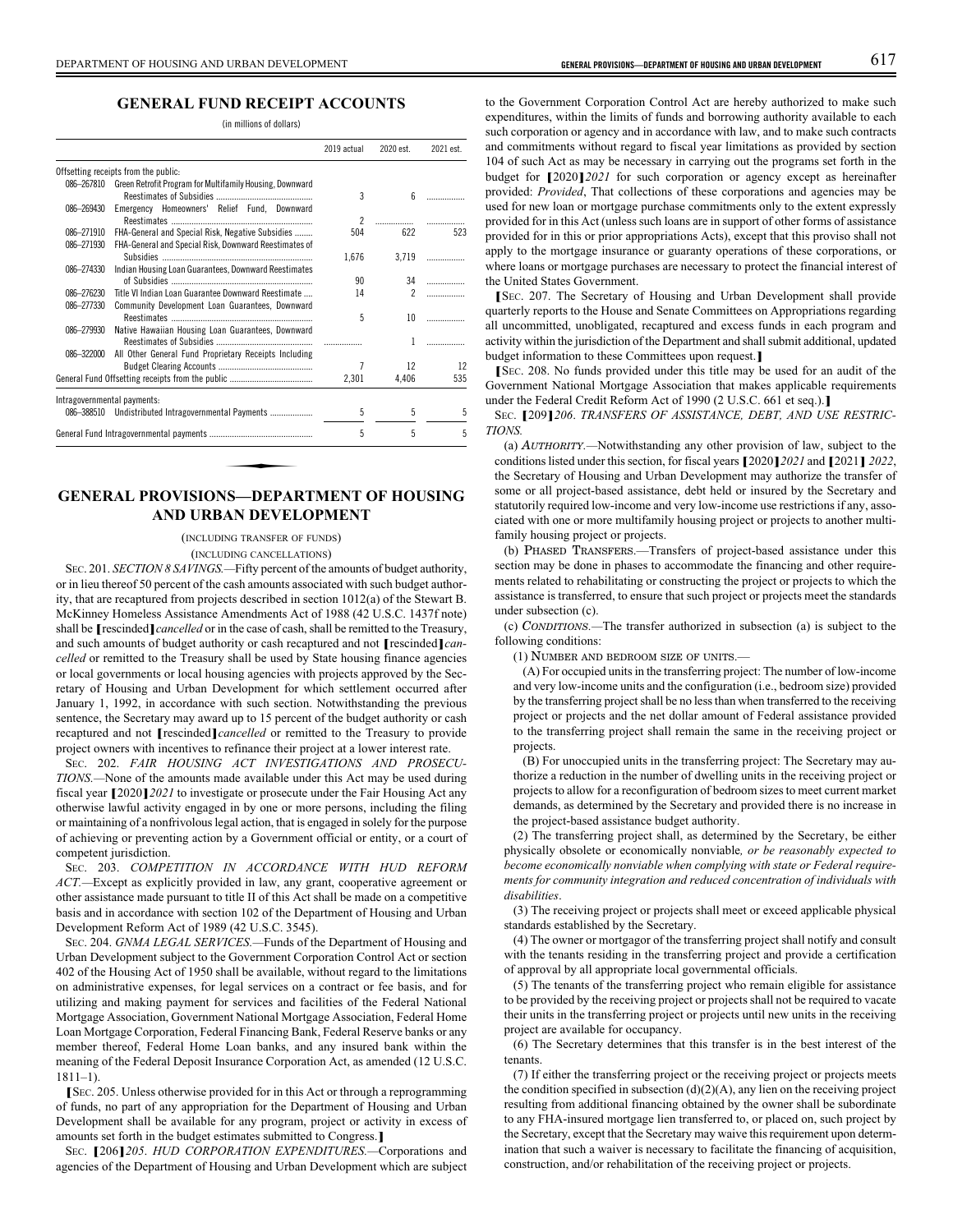$(8)$  If the transferring project meets the requirements of subsection  $(d)(2)$ , the owner or mortgagor of the receiving project or projects shall execute and record either a continuation of the existing use agreement or a new use agreement for the project where, in either case, any use restrictions in such agreement are of no lesser duration than the existing use restrictions.

(9) The transfer does not increase the cost (as defined in section 502 of the Congressional Budget Act of 1974 (2 U.S.C. 661a)) of any FHA-insured mortgage, except to the extent that appropriations are provided in advance for the amount of any such increased cost.

(d) DEFINITIONS*.—*For purposes of this section–*–*

(1) the terms "low-income" and "very low-income" shall have the meanings provided by the statute and/or regulations governing the program under which the project is insured or assisted;

(2) the term "multifamily housing project" means housing that meets one of the following conditions–*–*

(A) housing that is subject to a mortgage insured under the National Housing Act;

(B) housing that has project-based assistance attached to the structure including projects undergoing mark to market debt restructuring under the Multifamily Assisted Housing Reform and Affordability Housing Act;

(C) housing that is assisted under section 202 of the Housing Act of 1959 (12 U.S.C. 1701q);

(D) housing that is assisted under section 202 of the Housing Act of 1959 (12 U.S.C. 1701q), as such section existed before the enactment of the Cranston-Gonzales National Affordable Housing Act;

(E) housing that is assisted under section 811 of the Cranston-Gonzales National Affordable Housing Act (42 U.S.C. 8013); or

(F) housing or vacant land that is subject to a use agreement;

(3) the term "project-based assistance" means–*–*

(A) assistance provided under section 8(b) of the United States Housing Act of 1937 (42 U.S.C. 1437f(b));

(B) assistance for housing constructed or substantially rehabilitated pursuant to assistance provided under section 8(b)(2) of such Act (as such section existed immediately before October 1, 1983);

(C) rent supplement payments under section 101 of the Housing and Urban Development Act of 1965 (12 U.S.C. 1701s);

(D) interest reduction payments under section 236 and/or additional assistance payments under section 236(f)(2) of the National Housing Act (12 U.S.C.  $1715z-1$ :

(E) assistance payments made under section 202(c)(2) of the Housing Act of 1959 (12 U.S.C. 1701q(c)(2)); and

 $(F)$  assistance payments made under section  $811(d)(2)$  of the Cranston-Gonzalez National Affordable Housing Act (42 U.S.C. 8013(d)(2));

(4) the term "receiving project or projects" means the multifamily housing project or projects to which some or all of the project-based assistance, debt, and statutorily required low-income and very low-income use restrictions are to be transferred;

(5) the term "transferring project" means the multifamily housing project which is transferring some or all of the project-based assistance, debt, and the statutorily required low-income and very low-income use restrictions to the receiving project or projects; and

(6) the term "Secretary" means the Secretary of Housing and Urban Development.

(e) RESEARCH REPORT.—The Secretary shall conduct an evaluation of the transfer authority under this section, including the effect of such transfers on the operational efficiency, contract rents, physical and financial conditions, and longterm preservation of the affected properties.

<sup>S</sup>EC. **[**210**]***207*. *VOUCHER ASSISTANCE FOR STUDENTS AT INSTITUTIONS OF HIGHER EDUCATION.*

(a) No assistance shall be provided under section 8 of the United States Housing Act of 1937 (42 U.S.C. 1437f) to any individual who–*–*

(1) is enrolled as a student at an institution of higher education (as defined under section 102 of the Higher Education Act of 1965 (20 U.S.C. 1002));

(2) is under 24 years of age;

(3) is not a veteran;

(4) is unmarried;

(5) does not have a dependent child;

(6) is not a person with disabilities, as such term is defined in section  $3(b)(3)(E)$ of the United States Housing Act of 1937 (42 U.S.C. 1437a(b)(3)(E)) and was not receiving assistance under such section 8 as of November 30, 2005;

(7) is not a youth who left foster care at age 14 or older and is at risk of becoming homeless; and

(8) is not otherwise individually eligible, or has parents who, individually or jointly, are not eligible, to receive assistance under section 8 of the United States Housing Act of 1937 (42 U.S.C. 1437f).

(b) For purposes of determining the eligibility of a person to receive assistance under section 8 of the United States Housing Act of 1937 (42 U.S.C. 1437f), any financial assistance (in excess of amounts received for tuition and any other required fees and charges) that an individual receives under the Higher Education Act of 1965 (20 U.S.C. 1001 et seq.), from private sources, or an institution of higher education (as defined under section 102 of the Higher Education Act of 1965 (20 U.S.C. 1002)), shall be considered income to that individual, except for a person over the age of 23 with dependent children.

**[**<sup>S</sup>EC. 211. The funds made available for Native Alaskans under paragraph (1) under the heading "Native American Programs" in title II of this Act shall be allocated to the same Native Alaskan housing block grant recipients that received funds in fiscal year 2005, and only such recipients shall be eligible to apply for funds made available under paragraph (3) of such heading.**]**

<sup>S</sup>EC. **[**212**]***208*. *MANAGEMENT AND DISPOSITION OF CERTAIN MULTIFAM-ILY PROJECTS.—*Notwithstanding any other provision of law, in fiscal year **[**2020**]** *2021*, in managing and disposing of any multifamily property that is owned or has a mortgage held by the Secretary of Housing and Urban Development, and during the process of foreclosure on any property with a contract for rental assistance payments under section 8 of the United States Housing Act of 1937 (42 U.S.C. 1437f) or other Federal programs, the Secretary shall maintain any rental assistance payments under section 8 of the United States Housing Act of 1937 and other programs that are attached to any dwelling units in the property. To the extent the Secretary determines, in consultation with the tenants and the local government, that such a multifamily property owned or held by the Secretary is not feasible for continued rental assistance payments under such section 8 or other programs, based on consideration of (1) the costs of rehabilitating and operating the property and all available Federal, State, and local resources, including rent adjustments under section 524 of the Multifamily Assisted Housing Reform and Affordability Act of 1997 ("MAHRAA") (42 U.S.C. 1437f note) and (2) environmental conditions that cannot be remedied in a cost-effective fashion, the Secretary may, in consultation with the tenants of that property, contract for project-based rental assistance payments with an owner or owners of other existing housing properties, or provide other rental assistance. The Secretary shall also take appropriate steps to ensure that project-based contracts remain in effect prior to foreclosure, subject to the exercise of contractual abatement remedies to assist relocation of tenants for imminent major threats to health and safety after written notice to and informed consent of the affected tenants and use of other available remedies, such as partial abatements or receivership. After disposition of any multifamily property described under this section, the contract and allowable rent levels on such properties shall be subject to the requirements under section 524 of MAHRAA.

**[**<sup>S</sup>EC. 213. Public housing agencies that own and operate 400 or fewer public housing units may elect to be exempt from any asset management requirement imposed by the Secretary of Housing and Urban Development in connection with the operating fund rule: *Provided*, That an agency seeking a discontinuance of a reduction of subsidy under the operating fund formula shall not be exempt from asset management requirements.**]**

**[**<sup>S</sup>EC. 214. With respect to the use of amounts provided in this Act and in future Acts for the operation, capital improvement and management of public housing as authorized by sections 9(d) and 9(e) of the United States Housing Act of 1937 (42 U.S.C. 1437g(d) and (e)), the Secretary shall not impose any requirement or guideline relating to asset management that restricts or limits in any way the use of capital funds for central office costs pursuant to section  $9(g)(1)$  or  $9(g)(2)$  of the United States Housing Act of 1937 (42 U.S.C. 1437g(g)(1), (2)): *Provided*, That a public housing agency may not use capital funds authorized under section 9(d) for activities that are eligible under section  $9(e)$  for assistance with amounts from the operating fund in excess of the amounts permitted under section  $9(g)(1)$  or  $9(g)(2)$ .

<sup>S</sup>EC. **[**215**]***209*. *DESIGNATED ALLOTMENT HOLDERS.—*No official or employee of the Department of Housing and Urban Development shall be designated as an allotment holder unless the Office of the Chief Financial Officer has determined that such allotment holder has implemented an adequate system of funds control and has received training in funds control procedures and directives. The Chief Financial Officer shall ensure that there is a trained allotment holder for each HUD appropriation under the accounts "Executive Offices", "Administrative Support Offices", "Program Offices", *and* "Government National Mortgage Association-Guarantees of Mortgage-Backed Securities Loan Guarantee Program Account" **[**, and "Office of Inspector General"**]** within the Department of Housing and Urban Development.

<sup>S</sup>EC. **[**216**]***210*. *NOFA PUBLICATION.—*The Secretary of the Department of Housing and Urban Development shall, for fiscal year **[**2020**]** *2021*, notify the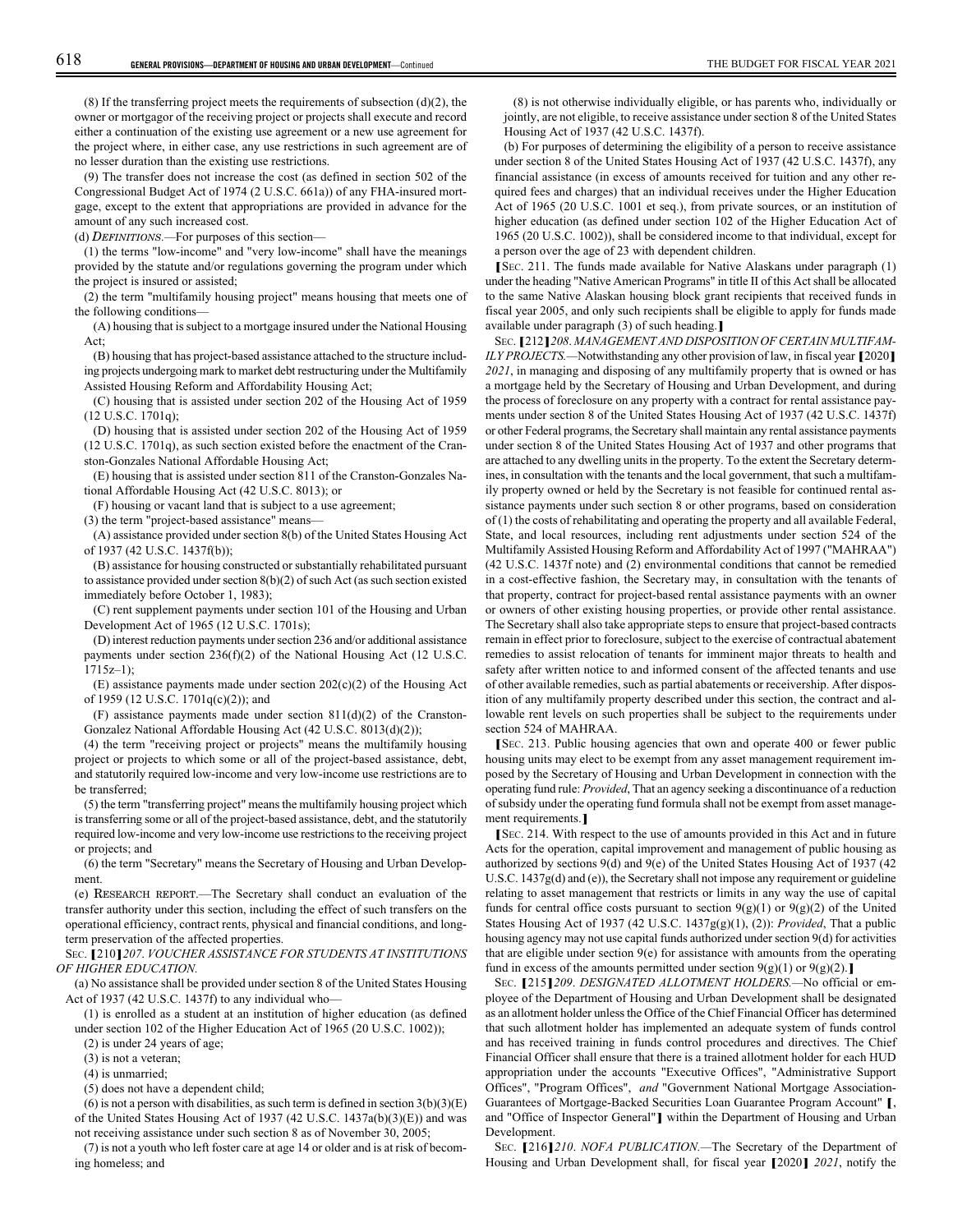public through the Federal Register and other means, as determined appropriate, of the issuance of a notice of the availability of assistance or notice of funding availability (NOFA) for any program or discretionary fund administered by the Secretary that is to be competitively awarded. Notwithstanding any other provision of law, for fiscal year **[**2020**]** *2021*, the Secretary may make the NOFA available only on the Internet at the appropriate Government web site or through other electronic media, as determined by the Secretary.

**[**<sup>S</sup>EC. 217. Payment of attorney fees in program-related litigation shall be paid from the individual program office and Office of General Counsel salaries and expenses appropriations. The annual budget submission for the program offices and the Office of General Counsel shall include any such projected litigation costs for attorney fees as a separate line item request. No funds provided in this title may be used to pay any such litigation costs for attorney fees until the Department submits for review a spending plan for such costs to the House and Senate Committees on Appropriations.**]**

<sup>S</sup>EC. **[**218**]***211*. *TRANSFER OF FUNDS.—*The Secretary is authorized to transfer up to **[**10**]***20* percent or **[**\$5,000,000**]** *\$6,000,000*, whichever is less, of funds appropriated for any office under the headings "Administrative Support Offices" or "Program Offices" to any other such office **[**or account**]**: *Provided, That the Secretary shall provide notification to the House and Senate Committees on Appropriations three business days in advance of any such transfers: Provided further*, That no appropriation for any such office **[**or account**]** shall be increased or decreased by more than **[**10**]***20* percent or **[**\$5,000,000**]** *\$6,000,000*, whichever is less, **[**without prior written approval of the House and Senate Committees on Appropriations: *Provided further*, That the Secretary shall provide notification to**]***unless* such Committees **[**3**]***are notified in writing 10* business days in advance of any such transfers **[**under this section up to 10 percent or \$5,000,000, whichever is less**]**. <sup>S</sup>EC. **[**219**]***212*. *PHYSICAL CONDITIONS REQUIREMENTS.*

(a) *(1)* Any entity receiving housing assistance payments shall maintain decent, safe, and sanitary conditions *in good repair*, as determined by the Secretary of Housing and Urban Development (in this section referred to as the "Secretary"), and comply with any standards under applicable State or local laws, rules, ordinances, or regulations relating to the physical condition of any property covered under a housing assistance payment contract.

*(2) The requirements in this section shall apply to insured and noninsured projects with assistance attached to the units under section 8 of the United States Housing Act of 1937 (42 U.S.C. 1437f), but do not apply to such units assisted under section 8(o)(13) (42 U.S.C. 1437f(o)(13)) of such Act or to public housing units assisted with capital or operating funds under section 9 (42 U.S.C. 1437g) of such Act.*

(b) The Secretary shall take action under subsection (c) when a multifamily housing project with a section 8 contract or contract for similar project-based assistance–*–*

(1) receives a Uniform Physical Condition Standards (UPCS) score of **[**60**]***<sup>59</sup>* or less; **[**or**]**

(2) fails to certify in writing to the Secretary within 3 days that all Exigent Health and Safety deficiencies identified by the inspector at the project have been corrected**[**.**]***; or*

(3) *fails to meet UPCS or local code requirements that establish standards for decent, safe, and sanitary housing*

**[**Such requirements shall apply to insured and noninsured projects with assistance attached to the units under section 8 of the United States Housing Act of 1937 (42 U.S.C. 1437f), but do not apply to such units assisted under section 8(o)(13) (42 U.S.C. 1437f(o)(13)) or to public housing units assisted with capital or operating funds under section 9 of the United States Housing Act of 1937 (42 U.S.C. 1437g)**]**. (c)

(1) **[**Within 15 days of the issuance of the REAC inspection**]** *If the Secretary decides to take action based on a deficiency listed in subsection (b)*, the Secretary must provide the owner with a Notice of Default with a specified timetable, determined by the Secretary, for correcting all deficiencies. The Secretary must also provide a copy of the Notice of Default to **[**the tenants,**]** the local government, any mortgagees, and any contract administrator. If the owner's appeal results in a UPCS score of 60 or above, the Secretary may withdraw the Notice of Default.

(2) At the end of the time period for correcting all deficiencies specified in the Notice of Default, if the owner **[**fails**]***has failed* to fully correct such deficiencies, the Secretary may–*–*

(A) require immediate replacement of project management with a management agent approved by the Secretary;

(B) impose civil money penalties**[**, which shall be used solely for the purpose of supporting safe and sanitary conditions at applicable properties, as designated by the Secretary, with priority given to the tenants of the property affected by the penalty**]**;

(C) abate *or suspend payment on* the section 8 contract, including partial abatement *or suspension*, as determined by the Secretary**[**, until all deficiencies have been corrected**]**;

(D) pursue transfer of the project to an owner, approved by the Secretary under established procedures, which will be obligated to promptly make all required repairs and to accept renewal of the assistance contract as long as such renewal is offered;

(E) transfer the existing section 8 contract to another project or projects and owner or owners*, as determined by the Secretary under established procedures, which will be obligated to promptly make all required repairs and to accept renewal of the assistance contract as long as such renewal is offered*;

(F) pursue exclusionary sanctions, including suspensions or debarments from Federal programs;

(G) seek judicial appointment of a receiver to manage the property and cure all project deficiencies or seek a judicial order of specific performance requiring the owner to cure all project deficiencies;

(H) work with the owner, lender, or other related party to stabilize the property in an attempt to preserve the property through compliance, transfer of ownership, or an infusion of capital provided by a third-party that requires time to effectuate; or

(I) take any other regulatory or contractual remedies available*, including abatement, suspension, or termination of the Section 8 contract,* as deemed necessary and appropriate by the Secretary.

(d) **[**The Secretary shall also take appropriate steps to ensure that project-based contracts remain in effect, subject to the exercise of contractual abatement remedies to assist relocation of tenants for major threats to health and safety after written notice to the affected tenants. To the extent the Secretary determines, in consultation with the tenants and the local government, that the property is not feasible for continued rental assistance payments under such section 8 or other programs, based on consideration of–**]**

**[**(1) the costs of rehabilitating and operating the property and all available Federal, State, and local resources, including rent adjustments under section 524 of the Multifamily Assisted Housing Reform and Affordability Act of 1997 ("MAHRAA"); and**]**

**[**(2) environmental conditions that cannot be remedied in a cost-effective fashion, the Secretary may contract for project-based rental assistance payments with an owner or owners of other existing housing properties, or provide other rental assistance.**]**

(1) *Any Notice of Default issued pursuant to subsection (c)(1) shall include a requirement that the owner provide a copy of the Notice of Default to each tenant.*

(2) *The Secretary shall ensure that the owner or its agents provide tenants an opportunity to comment on the physical condition and management of the property, and any needed repairs. The Secretary may provide the substance of these communications to the project owner to assist in its corrective opportunity.*

(3) *If the Secretary terminates the Section 8 contract pursuant to subsection (c)(2), the Secretary shall provide tenants with a copy of any notice to the owner to that effect.*

(e) The Secretary shall report quarterly on all properties covered by this section that are assessed through the Real Estate Assessment Center and have UPCS physical inspection scores of less than 60 or have received an unsatisfactory management and occupancy review within the past 36 months. The report shall include–*–*

(1) the enforcement actions being taken to address such conditions, including imposition of civil money penalties and termination of subsidies, and identify properties that have such conditions multiple times; *and*

(2) actions that the **[**Department of Housing and Urban Development**]***Secretary* is taking to protect tenants of such identified properties**[**; and**]**

**[**(3) any administrative or legislative recommendations to further improve the living conditions at properties covered under a housing assistance payment contract.**]**

**[**This report shall be due to the Senate and House Committees on Appropriations no later than 30 days after the enactment of this Act, and on the first business day of each Federal fiscal year quarter thereafter while this section remains in effect**]**.

<sup>S</sup>EC. **[**220**]***213*. *PHA EXECUTIVE COMPENSATION.—*None of the funds made available by this Act, or any other Act, for purposes authorized under section 8 (only with respect to the tenant-based rental assistance program) and section 9 of the United States Housing Act of 1937 (42 U.S.C. 1437 et seq.), may be used by any public housing agency for any amount of salary, including bonuses, for the chief executive officer of which, or any other official or employee of which, that exceeds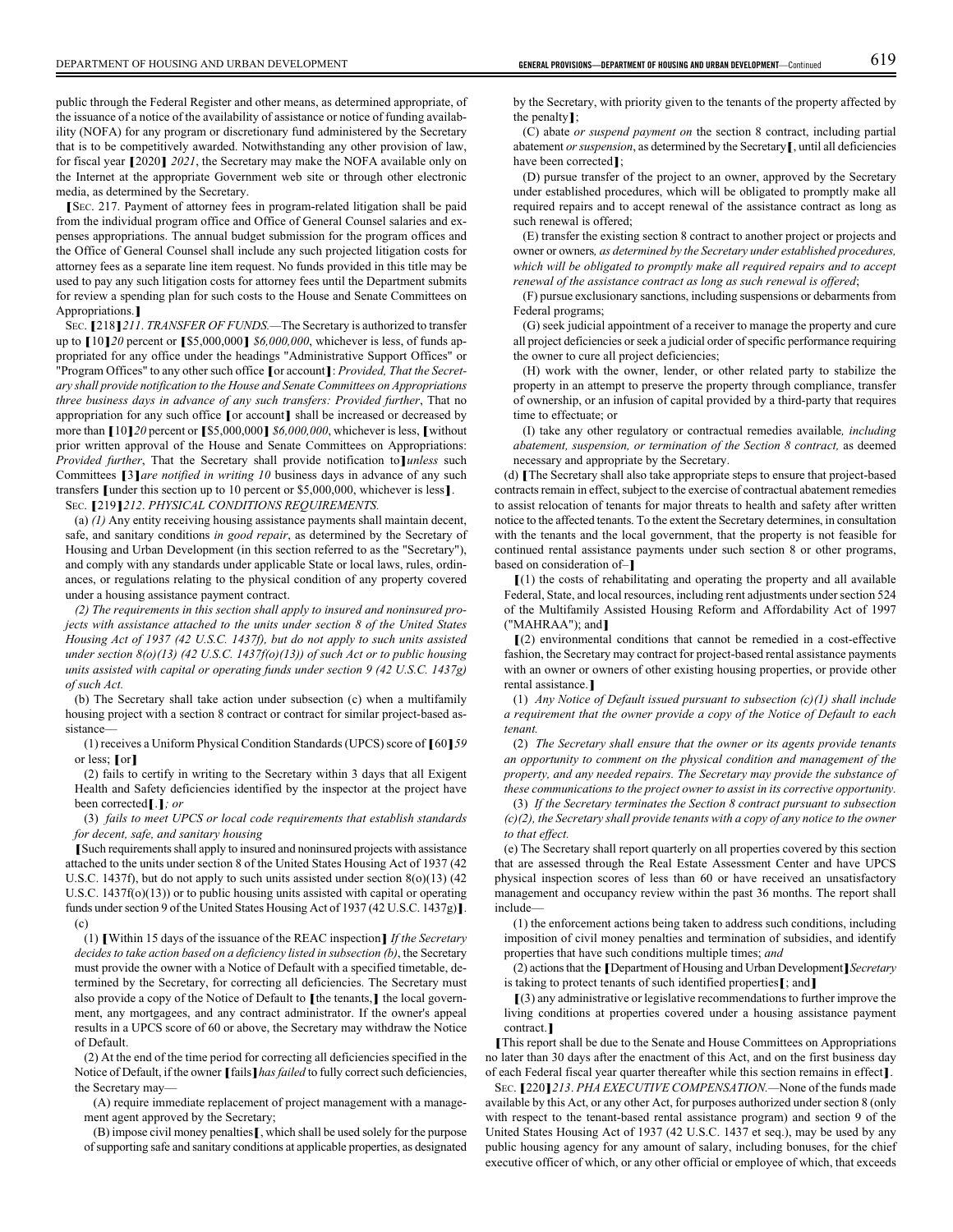the annual rate of basic pay payable for a position at level IV of the Executive Schedule at any time during any public housing agency fiscal year **[**2020**]** *2021*.

**[**<sup>S</sup>EC. 221. None of the funds in this Act provided to the Department of Housing and Urban Development may be used to make a grant award unless the Secretary notifies the House and Senate Committees on Appropriations not less than 3 full business days before any project, State, locality, housing authority, tribe, nonprofit organization, or other entity selected to receive a grant award is announced by the Department or its offices.**]**

<sup>S</sup>EC. **[**222**]***214*. *PHYSICAL NEEDS ASSESSMENTS.—*None of the funds made available by this Act may be used to require or enforce the Physical Needs Assessment (PNA).

<sup>S</sup>EC. **[**223**]***215*. *EMINENT DOMAIN RESTRICTIONS.—*None of the funds made available in this Act shall be used by the Federal Housing Administration, the Government National Mortgage Administration, or the Department of Housing and Urban Development to insure, securitize, or establish a Federal guarantee of any mortgage or mortgage backed security that refinances or otherwise replaces a mortgage that has been subject to eminent domain condemnation or seizure, by a State, municipality, or any other political subdivision of a State.

**[**<sup>S</sup>EC. 224. None of the funds made available by this Act may be used to terminate the status of a unit of general local government as a metropolitan city (as defined in section 102 of the Housing and Community Development Act of 1974 (42 U.S.C. 5302)) with respect to grants under section 106 of such Act (42 U.S.C. 5306).**]**

<sup>S</sup>EC. **[**225**]***216*. *UNOBLIGATED RESEARCH FUNDS.—*Amounts made available under this Act which are either appropriated, allocated, advanced on a reimbursable basis, or transferred to the Office of Policy Development and Research in the Department of Housing and Urban Development and functions thereof, for research, evaluation, or statistical purposes, and which are unexpended at the time of completion of a contract, grant, or cooperative agreement, may be deobligated and shall immediately become available and may be reobligated in that fiscal year or the subsequent fiscal year for the research, evaluation, or statistical purposes for which the amounts are made available to that Office **[**subject to reprogramming requirements in section 405 of this Act**]**.

<sup>S</sup>EC. **[**226**]***217*. *PROHIBITION OF AWARDS.—***[**None of the funds provided in this Act or any other act may be used for awards, including performance, special act, or spot, for any employee**]***Employees* of the Department of Housing and Urban Development subject to administrative discipline (including suspension from work)**[**,**]** in this fiscal year**[**, but this prohibition shall not be effective prior to**]***shall not receive awards (including performance, special act, or spot) for the remainder of this fiscal year after* the effective date of any such administrative discipline **[**or after any**]***unless a* final decision *is made* over-turning such discipline.

<sup>S</sup>EC. **[**227**]***218*. *PERFORMANCE PARTNERSHIP PILOTS.—*Funds made available in this title under the heading "Homeless Assistance Grants" may be used by the Secretary to participate in Performance Partnership Pilots authorized under section 526 of division H of Public Law 113–76, section 524 of division G of Public Law 113–235, section 525 of division H of Public Law 114–113, section 525 of division H of Public Law 115–31, section 525 of division H of Public Law 115–141, section 524 of division B of Public Law 115–245*, section 524 of division A of Public Law 116–94,* and such authorities as are enacted for Performance Partnership Pilots in an appropriations Act for fiscal year **[**2020: *Provided*, That such participation shall be limited to no more than 10 continuums of care and housing activities to improve outcomes for disconnected youth**]** *2021*.

<sup>S</sup>EC. **[**228**]***219*. *MATCHING REQUIREMENTS.—*With respect to grant amounts awarded under the heading "Homeless Assistance Grants" for fiscal years 2015 through **[**2020**]***2021* for the continuum of care (CoC) program as authorized under subtitle C of title IV of the McKinney-Vento Homeless Assistance Act, costs paid by program income of grant recipients may count toward meeting the recipient's matching requirements, provided the costs are eligible CoC costs that supplement the recipient's CoC program.

<sup>S</sup>EC. **[**229**]***220*. *CONTINUUM OF CARE TRANSITION GRANTS.*

(a) From amounts made available under this title under the heading "Homeless Assistance Grants", the Secretary may award 1-year transition grants to recipients of funds for activities under subtitle C of the McKinney-Vento Homeless Assistance Act (42 U.S.C. 11381 et seq.) to transition from one Continuum of Care program component to another.

(b) In order to be eligible to receive a transition grant, the funding recipient must have the consent of the Continuum of Care and meet standards determined by the Secretary.

**[**<sup>S</sup>EC. 230. None of the funds made available by this Act may be used by the Department of Housing and Urban Development to direct a grantee to undertake specific changes to existing zoning laws as part of carrying out the final rule entitled "Affirmatively Furthering Fair Housing" (80 Fed. Reg. 42272 (July 16, 2015)) or the notice entitled "Affirmatively Furthering Fair Housing Assessment Tool" (79 Fed. Reg. 57949 (September 26, 2014)).**]**

**[**<sup>S</sup>EC. 231. (a) Amounts recaptured from funds appropriated for this or any succeeding fiscal year under the heading "Department of Housing and Urban Development-Community Planning and Development-Homeless Assistance Grants" shall become available until expended not later than the end of the fifth fiscal year after the last fiscal year for which such funds are available and shall be available, in addition to rental assistance amounts that were recaptured and made available until expended under such heading by any prior Act, and in addition to such other funds as may be available for such purposes, for the following purposes:

(1) For grants under the Continuum of Care program under subtitle C of title IV of the McKinney-Vento Homeless Assistance Act (42 U.S.C. 11381 et seq.);

(2) For grants under the Emergency Solutions Grant program under subtitle B of title IV of such Act (42 U.S.C. 11371 et seq.);

(3) Not less than 10 percent of the amounts shall be used only for grants in rural areas under the Continuum of Care program, to include activities eligible under the Rural Housing Stability Assistance program under section 491 of such Act (42 U.S.C. 11408) that are not otherwise eligible under the Continuum of Care program; and

(4) Not less than 10 percent of the amounts shall be for emergency solutions grants for disaster areas as authorized by subsection (c).

(b) Prior to the use of any recaptured amounts referred to in subsection (a), including competing, awarding, or obligating such amounts, the Secretary shall submit a plan in accordance with subsection (a) that specifies the planned use of any such amounts to the Committees on Appropriations of the House of Representatives and the Senate, and receive prior written approval of such plan, except that use of amounts in the plan for the purposes specified in subsection  $(a)(4)$  may begin once such plan is submitted to such Committees.

(c)

(1) The Secretary may make grants under the Emergency Solutions Grants program under subtitle B of title IV of the McKinney-Vento Homeless Assistance Act (42 U.S.C. 11371 et seq.) to States or local governments to address the needs of homeless individuals or families or individuals or families at risk of homelessness in areas affected by a major disaster declared pursuant to the Robert T. Stafford Disaster Relief and Emergency Assistance Act (42 U.S.C. 5121 et seq.) on or after the date of enactment of this Act, whose needs are not otherwise served or fully met by existing Federal disaster relief programs, including the Transitional Sheltering Assistance program under such Act (42 U.S.C. 5170b). (2) For purposes of grants under paragraph (1), the Secretary may suspend all

consultation, citizen participation, and matching requirements.**]**

*SEC. 221. HOMELESS ASSISTANCE GRANTS RECAPTURED FUNDS.—Section 231 of the Department of Housing and Urban Development Appropriations Act, 2020 (Public Law 116–94) is amended—*

(1) *in subsection (a), by striking "that were";*

(2) *in subsection (a)(2), by inserting "and" after the semicolon;*

(3) *in subsection (a)(3), by—*

(A) *striking "Not less than 10 percent of the amounts shall be used only for grants" and inserting "For grants"; and*

(B) *striking "; and" and inserting a period;*

(4) *by striking subsection (a)(4);*

(5) *by striking subsections (b) and (c); and*

(6) *by striking "(a).".*

**[**<sup>S</sup>EC. 232. The Promise Zone designations and Promise Zone Designation Agreements entered into pursuant to such designations, made by the Secretary of Housing and Urban Development in prior fiscal years, shall remain in effect in accordance with the terms and conditions of such agreements.**]**

**[**<sup>S</sup>EC. 233. None of the funds made available by this Act may be used to establish and apply review criteria, including rating factors or preference points, for participation in or coordination with EnVision Centers, in the evaluation, selection, and award of any funds made available and requiring competitive selection under this Act, except with respect to any such funds otherwise authorized for EnVision Center purposes under this Act.**]**

**[**<sup>S</sup>EC. 234. (a) The Secretary of Housing and Urban Development shall make available to grantees under programs included under the Department's Consolidated Planning Process, not later than the expiration of the 90-day period beginning on the date of the enactment of this Act, the prepopulated up-to-date housing and economic data and data for both broadband and resilience assessment requirements, as referred to in the HUD Response to the third comment under section III.A. of the Supplementary Information included with the final rule entitled "Modernizing HUD's Consolidated Planning Process To Narrow the Digital Divide and Increase Resilience to Natural Hazards", published by the Department of Housing and Urban Development in the Federal Register on Friday, December 16, 2016 (81 Fed. Reg. 91000).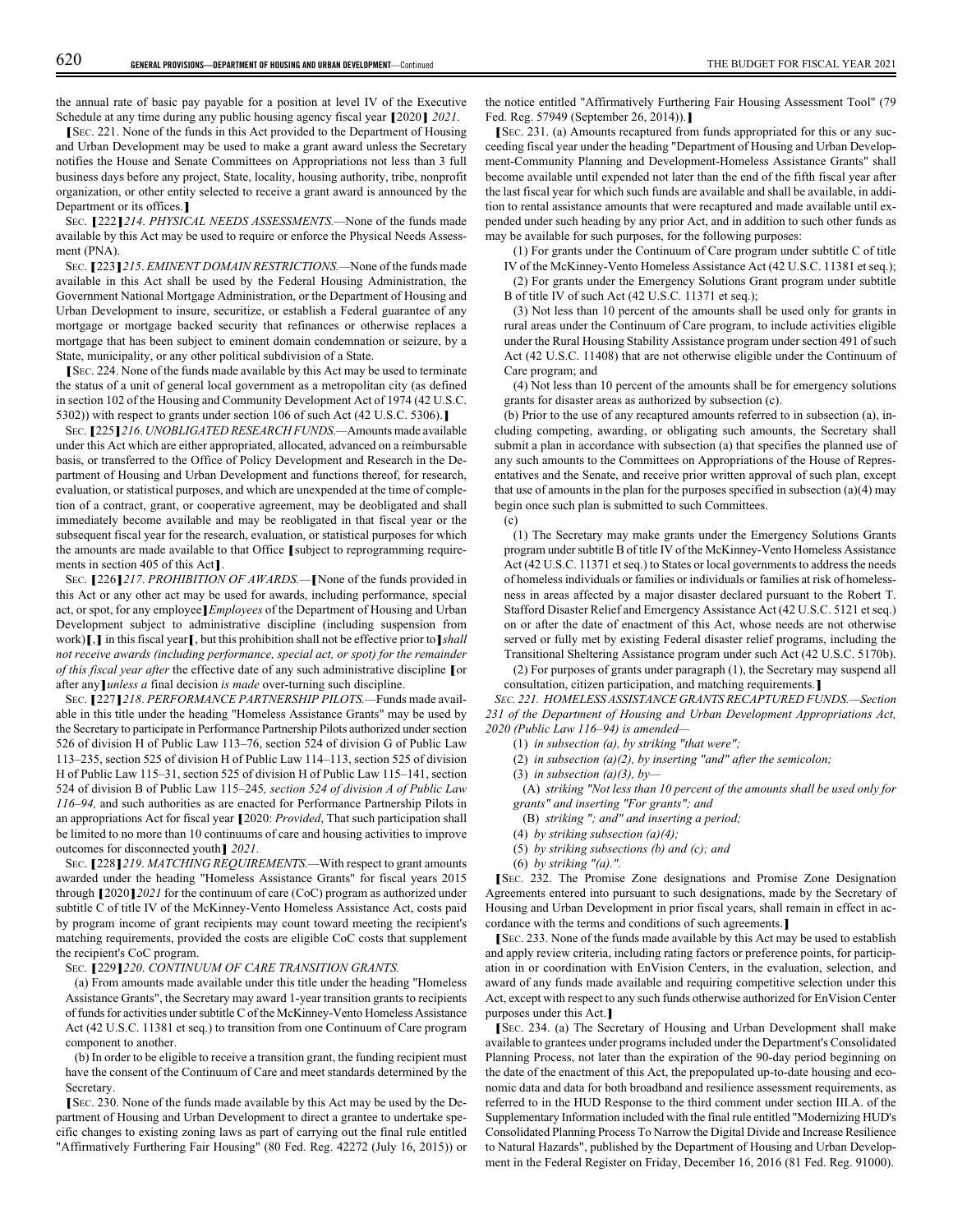(b) The Secretary of Housing and Urban Development shall require such grantees to incorporate the broadband and resilience components into the Consolidated Plan process not later than the expiration of the 270-day period beginning on the date of the enactment of this Act.**]**

**[**<sup>S</sup>EC. 235. None of the funds made available by this or any prior Act may be used to require or enforce any changes to the terms and conditions of the public housing annual contributions contract between the Secretary and any public housing agency, as such contract was in effect as of December 31, 2017, unless such changes are mutually agreed upon by the Secretary and such agency: *Provided*, That such agreement by an agency may be indicated only by a written amendment to the terms and conditions containing the duly authorized signature of its chief executive: *Provided further*, That the Secretary may not withhold funds to compel such agreement by an agency which certifies to its compliance with its contract.**]**

**[**<sup>S</sup>EC. 236. None of the amounts made available in this Act or in the Department of Housing and Urban Development Appropriations Act, 2019 (Public Law 116–6) may be used to consider Family Self-Sufficiency performance measures or performance scores in determining funding awards for programs receiving Family Self-Sufficiency program coordinator funding provided in this Act or in the Department of Housing and Urban Development Appropriations Act, 2019 (Public Law 116–6).**]**

**[**<sup>S</sup>EC. 237. (a) All unobligated balances from funds appropriated under the heading "Department of Housing and Urban Development Public and Indian Housing-Tenant Based Rental Assistance" in chapter 10 of title I of division B of the Consolidated Security, Disaster Assistance, and Continuing Appropriations Act, 2009 (Public Law 110–329) are hereby rescinded.

(b) All unobligated balances from funds appropriated under the heading "Department of Housing and Urban Development Public and Indian Housing-Project-Based Rental Assistance" in chapter 10 of title I of division B of the Consolidated Security, Disaster Assistance, and Continuing Appropriations Act, 2009 (Public Law 110–329; 122 Stat. 324) (as amended by section 1203 of Public Law 111–32; 123 Stat. 1859) are hereby rescinded.**]**

**[**<sup>S</sup>EC. 238. Any public housing agency designated as a Moving to Work agency pursuant to section 239 of (Public Law 114–113) may, upon such designation, use funds (except for special purpose funding, including special purpose vouchers) previously allocated to any such public housing agency under section 8 or 9 of the United States Housing Act of 1937, including any reserve funds held by the public housing agency or funds held by the Department of Housing and Urban Development, pursuant to the authority for use of section 8 or 9 funding provided under such section and section 204 of title II of the Departments of Veterans Affairs and Housing and Urban Development and Independent Agencies Appropriations Act, 1996 (Public Law 104–134), notwithstanding the purposes for which such funds were appropriated.**]**

**[**<sup>S</sup>EC. 239. None of the amounts made available by this Act or by Public Law 116–6 may be used to prohibit any public housing agency under receivership or the direction of a Federal monitor from applying for, receiving, or using funds made available under the heading "Public Housing Capital Fund" for competitive grants to evaluate and reduce lead-based paint hazards in this Act or that remain available and not awarded from prior Acts, or be used to prohibit a public housing agency from using such funds to carry out any required work pursuant to a settlement agreement, consent decree, voluntary agreement, or similar document for a violation of the Lead Safe Housing or Lead Disclosure Rules.**]**

*SEC. 222. RAD AMENDMENTS. The language under the heading "Rental Assistance Demonstration" in the Department of Housing and Urban Development Appropriations Act, 2012 (Public Law 112–55), as most recently amended by Public Law 115–141 (42 U.S.C. 1437f note), is further amended—*

(1) *in the initial undesignated matter, by striking "and 'Public Housing Operating Fund'" and inserting ", 'Public Housing Operating Fund', 'Public Housing Fund', and 'Moving to Work'";*

(2) *in the second proviso, by striking "until September 30, 2024" and inserting "for fiscal year 2012 and thereafter";*

(3) *in the third proviso, by inserting ", 'Moving to Work'," after "Tenant-Based Rental Assistance";*

(4) *by striking the fourth and final provisos (including striking the colon before the final proviso, but not including striking the period at the end);*

(5) *after the third proviso, by inserting the following new provisos: "Provided further, That at properties with assistance under section 9 of the Act requesting to partially convert such assistance, and where an event under section 18 of the Act occurs that results in the eligibility for tenant protection vouchers under section 8(o) of the Act, the Secretary may convert the tenant protection voucher assistance to assistance under a project-based subsidy contract under section 8 of the Act, which shall be eligible for renewal under section 524 of the Multifamily Assisted Housing Reform and Affordability Act of 1997, so long as the property meets any additional requirements established by the Secretary to fa-*

*cilitate conversion: Provided further, That to facilitate the conversion of assistance under the previous proviso, the Secretary may transfer an amount equal to the total amount that would have been allocated for tenant protection voucher assistance for properties that have requested such conversions from amounts made available for tenant protection voucher assistance under the heading 'Tenant-Based Rental Assistance' to the heading 'Project-Based Rental Assistance':";*

(6) *in the eleventh proviso, as reordered above, by—*

(A) *inserting "'Public Housing Fund', 'Moving to Work', 'Self-Sufficiency Programs', 'Family Self-Sufficiency'" following "'Public Housing Operating Fund',"; and*

(B) *inserting "or the ongoing availability of services for residents" after "effective conversion of assistance under the demonstration";*

(7) *after the eighteenth proviso, as reordered above, by inserting the following new proviso: "Provided further, That conversions of assistance under the following provisos herein shall be considered as the 'Second Component' and shall be authorized for fiscal year 2012 and thereafter:";*

(8) *by striking the twentieth proviso, as reordered above, and inserting the following five provisos: "Provided further, That owners of properties assisted under section 101 of the Housing and Urban Development Act of 1965, section 236(f)(2) of the National Housing Act, or section 8(e)(2) of the United States Housing Act of 1937, for which an event after October 1, 2006 has caused or results in the termination of rental assistance or affordability restrictions and the issuance of tenant protection vouchers under section 8(o) of the Act shall be eligible, subject to requirements established by the Secretary, for conversion of assistance available for such vouchers or assistance contracts to assistance under a long term project-based subsidy contract under section 8 of the Act: Provided further, That owners of properties with a project rental assistance contract under section 202(c)(2) of the Housing Act of 1959 shall be eligible, subject to requirements established by the Secretary, including but not limited to the subordination, restructuring, or both, of any capital advance documentation, including any note, mortgage, use agreement or other agreements, evidencing or securing a capital advance previously provided by the Secretary under section 202(c)(1) of the Housing Act of 1959 as necessary to facilitate the conversion of assistance while maintaining the affordability period and the designation of the property as serving elderly persons, and tenant consultation procedures, for conversion of assistance available for such assistance contracts to assistance under a long term project-based subsidy contract under section 8 of the Act: Provided further, That owners of properties with a senior preservation rental assistance contract under section 811 of the American Homeownership and Economic Opportunity Act of 2000 (12 U.S.C. 1701q note), shall be eligible, subject to requirements established by the Secretary as necessary to facilitate the conversion of assistance while maintaining the affordability period and the designation of the property as serving elderly families, and tenant consultation procedures, for conversion of assistance available for such assistance contracts to assistance under a long term project-based subsidy contract under section 8 of the Act: Provided further, That owners of properties with a project rental assistance contract under section 811(d)(2) of the Cranston-Gonzalez National Affordable Housing Act, shall be eligible, subject to requirements established by the Secretary, including but not limited to the subordination, restructuring, or both, of any capital advance documentation, including any note, mortgage, use agreement or other agreements, evidencing or securing a capital advance previously provided by the Secretary under section 811(d)(2) of the Cranston-Gonzalez National Affordable Housing Act as necessary to facilitate the conversion of assistance while maintaining the affordability period and the designation of the property as serving persons with disabilities, and tenant consultation procedures, for conversion of assistance contracts to assistance under a long term project-based subsidy contract under section 8 of the Act: Provided further, That long term project-based subsidy contracts under section 8 of the Act which are established under this Second Component shall have a term of no less than 20 years, with rent adjustments only by an operating cost factor established by the Secretary, which shall be eligible for renewal under section 524 of the Multifamily Assisted Housing Reform and Affordability Act of 1997 (42 U.S.C. 1437f note), or, subject to agreement of the administering public housing agency, to assistance under section 8(o)(13) of the Act, to which the limitation under subsection (B) of section 8(o)(13) of the Act shall not apply and for which the Secretary may waive or alter the provisions of subparagraphs (C) and (D) of section 8(o)(13) of the Act:";*

(9) *after the twenty-fifth proviso, as reordered above, by inserting the following new proviso: "Provided further, That the Secretary may waive or alter the requirements of section 8(c)(1)(A) of the Act for contracts provided to properties converting assistance from section 202(c)(2) of the Housing Act of 1959 or*